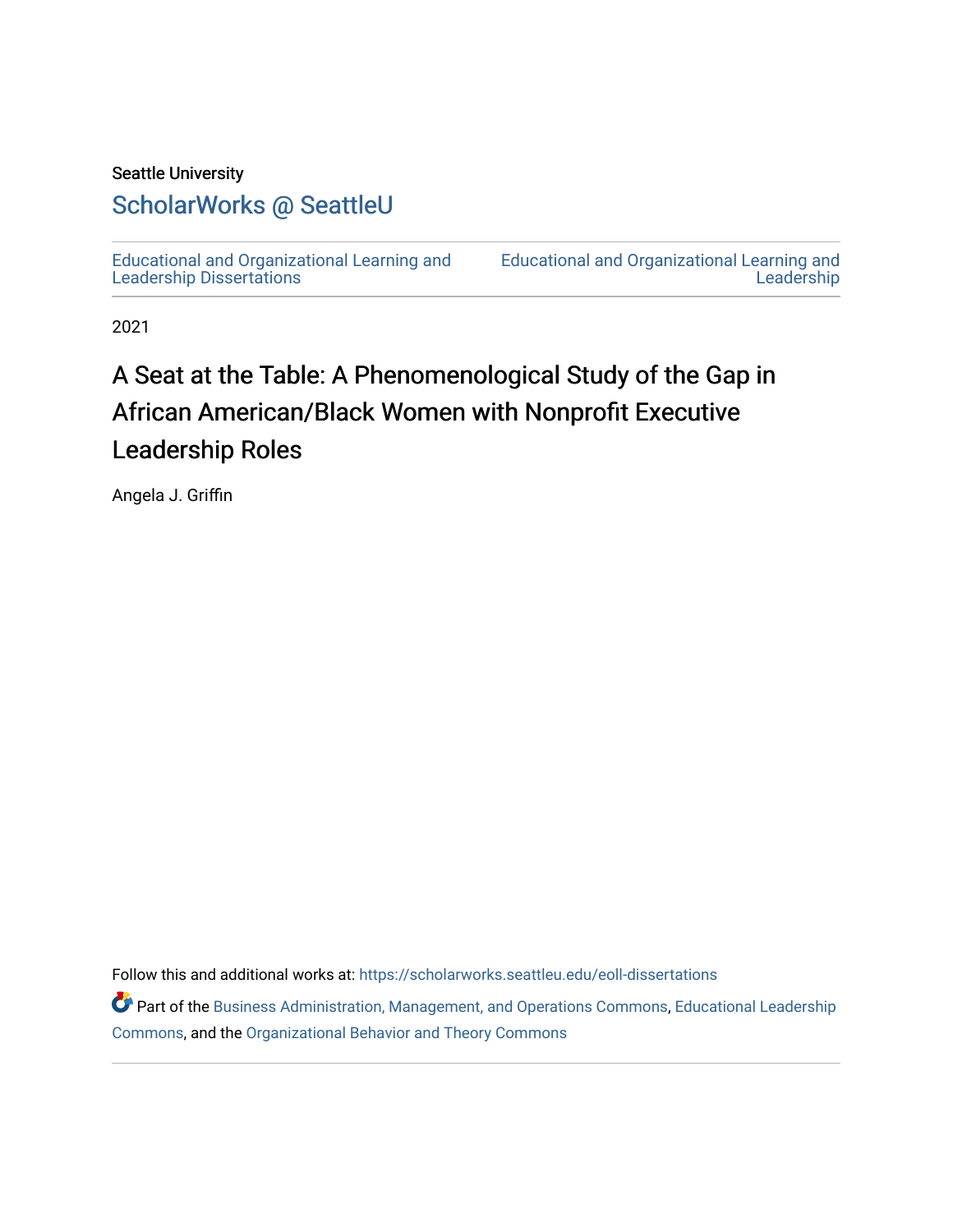A Seat at the Table: A Phenomenological Study of the Gap in African American/Black Women With Nonprofit Executive Leadership Roles

Angela J. Griffin

A dissertation submitted in partial fulfillment of the requirements for the degree of Doctor of

Education at Seattle University

2021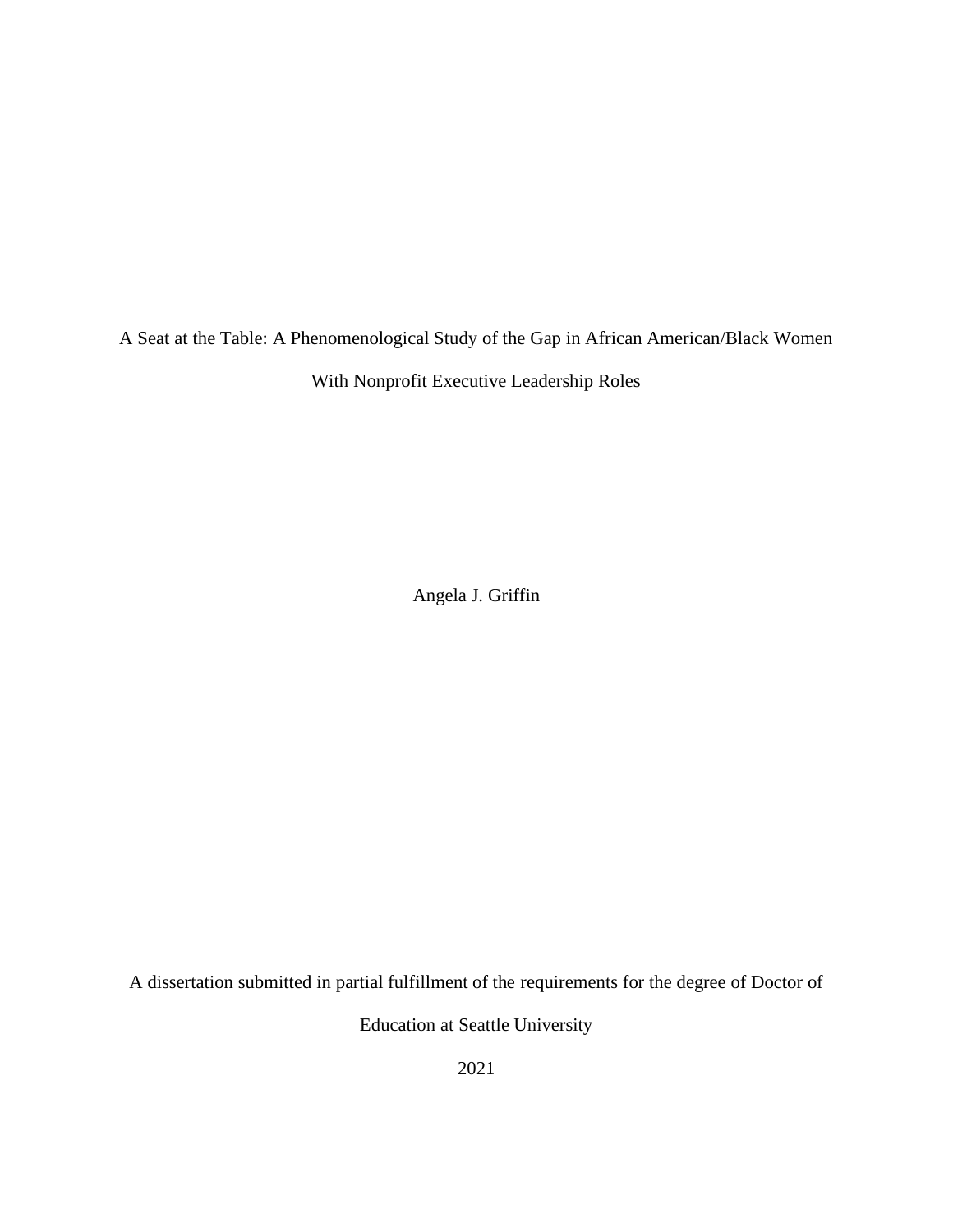© 2021 by Angela J. Griffin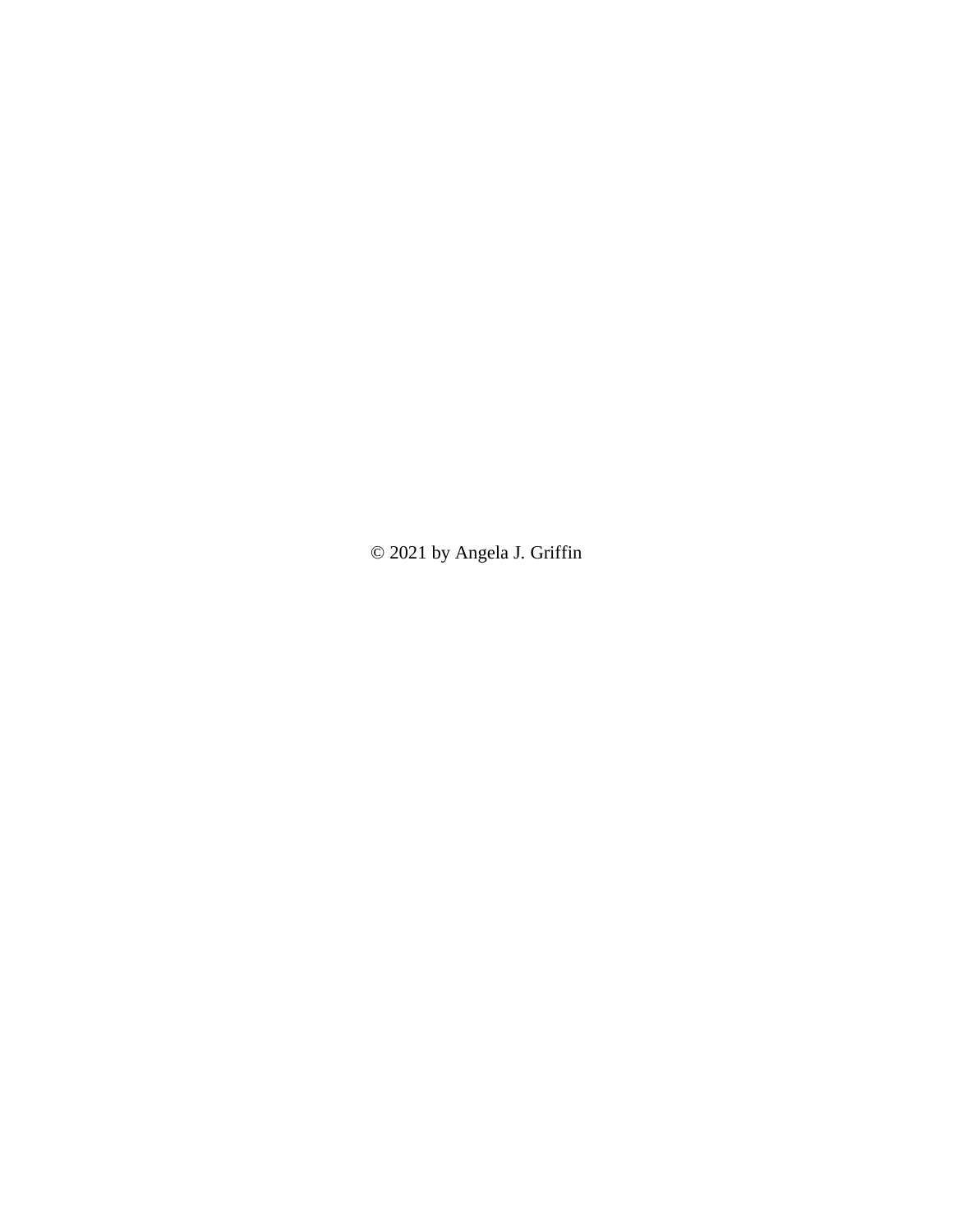#### **Abstract**

<span id="page-3-0"></span>The purpose of this study was to explore the lived experiences of African American/Black women leaders in the nonprofit business sector in the Pacific Northwest. The intent was to understand how their experiences of inequitable opportunities in the workplace prohibited them from attaining and retaining executive leadership roles. A qualitative, transcendental phenomenological approach was used to explore the career pathway trajectory for African American/Black women in the nonprofit sector, to capture the essence of their experiences navigating inequities along the leadership pipeline. To examine their experiences, critical race theory and social cognitive career theory provided a multifaceted viewpoint of African American/Black women in the context of their identities in relation to their roles in leadership. A conceptual framework also guided this study through the lens of the phenomenon of being identified as a "problem" woman of color in the workplace as they identified inequities in the organizations in which they worked. Research about the phenomenon reflected a significant portion of women of color leave their jobs when attempting to resolve conflicts stemming from their experiences with microaggressions, tokenization, and racist practices, leaving a gap in the leadership of nonprofit organizations and a lack of representation for the populations being served. This study drew exclusively from a network of African American/Black women who served as executive leaders in the nonprofit sector in the Pacific Northwest, particularly Washington state.

*Keywords*: African American, Black, women, nonprofit, leadership, top-level, executive, microaggression, oppression, career, representation, transcendental phenomenology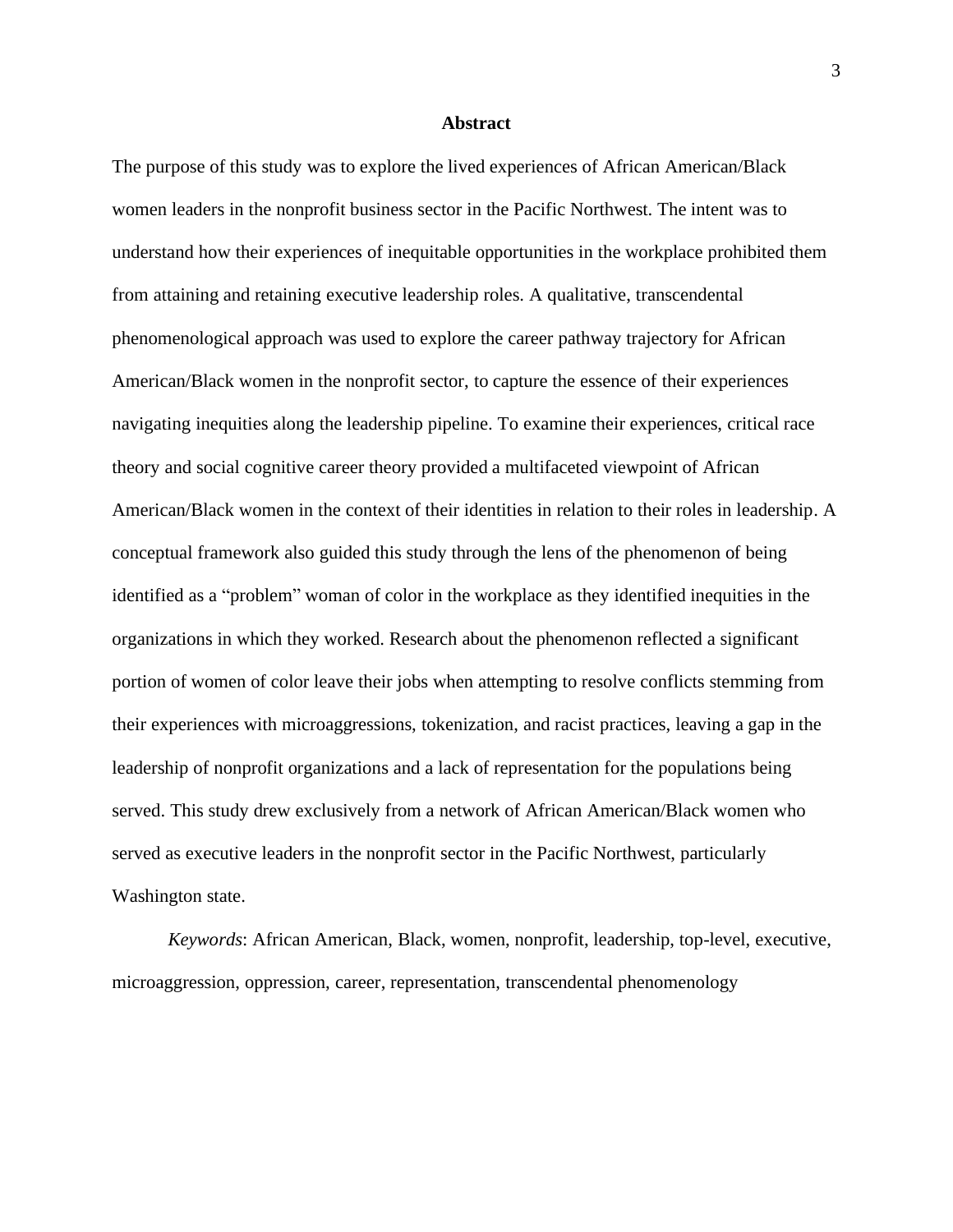#### **Acknowledgements**

<span id="page-4-0"></span>No matter what accomplishments you make, somebody helped you.

—Althea Gibson

The doctoral journey was one of the most difficult feats in my life; yet, I was blessed to have a circle of friends and supporters to remind me daily that they believed in me, that I could make it to the finish line, and that the reward would be greater than I could ever imagine. My best friends, Dr. Lawonda Smith and Trise Moore, have demonstrated tenacity in working toward and earning their doctorate degrees while juggling full-time careers, raising children, and honoring their husbands. My dissertation team, Dr. Shukri Olow and Anissa Heard-Johnson, joined me in countless hours of identifying our initial research plans and supporting each other during each step of the process toward defending our dissertations. My writing partner, Keya Burks, met with me every morning at 6:30 am to ensure I stayed on track toward completing my goal. My prayer warriors, Ms. Bernice, Mrs. Hunter, Seiglinde, Pastor Derozette, and everyone else on my momma's call list. My dissertation committee, Dr. Colette Taylor, Dr. Lauren Thomas-Quigley, and Dr. Holly Slay Ferraro displayed confidence in my research and guidance along the way. A great contributor to my initial research process, Dr. Keisha Scarlett. And lastly, the eight phenomenal women who shared their lived experiences with racial inequities and social injustices in hopes of ensuring more African American/Black women secure seats at the leadership tables of nonprofit organizations to support better outcomes for our children, families, and communities of color.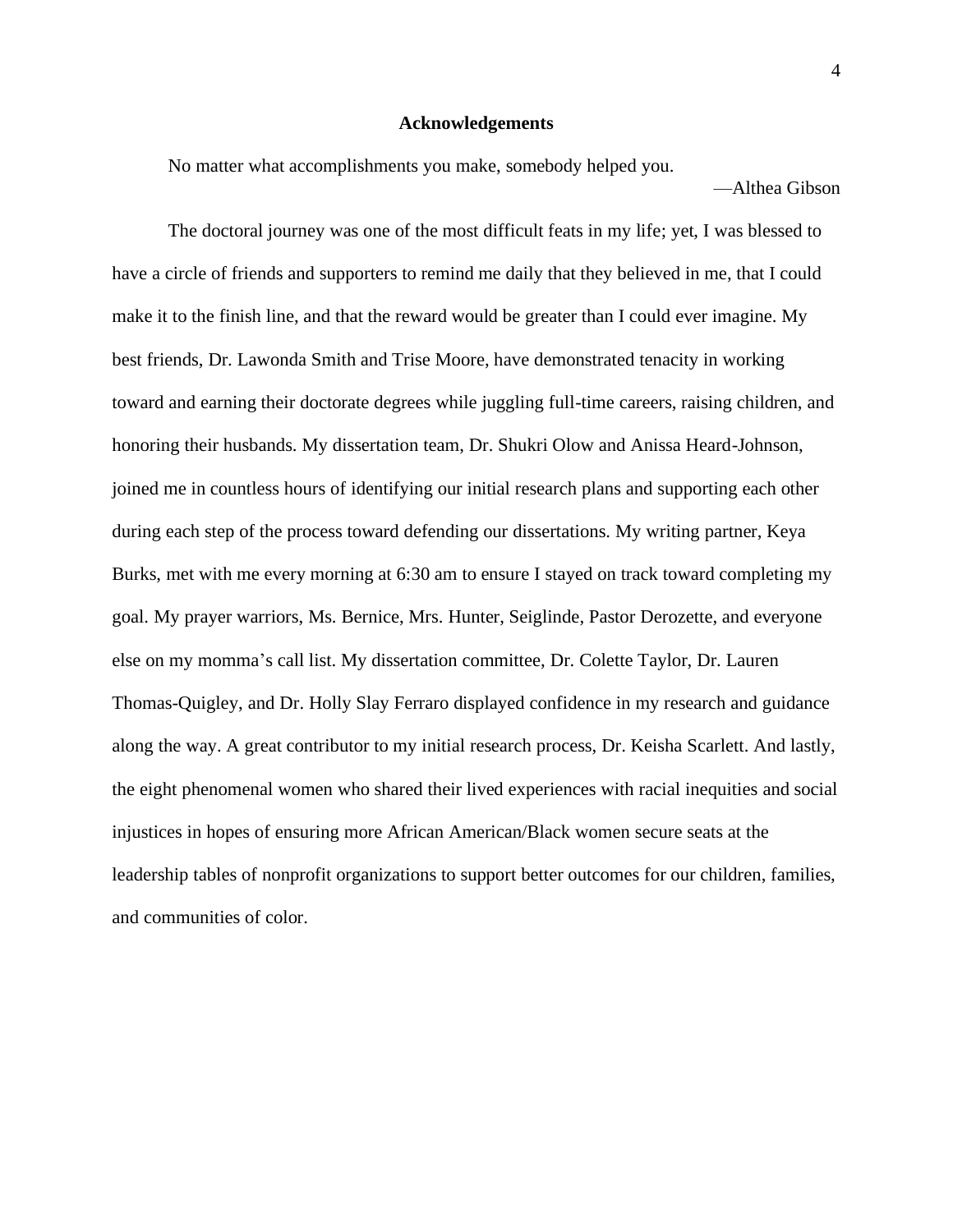#### **Dedication**

<span id="page-5-0"></span>I dedicate this doctoral dissertation to the many strong and brilliant African American/Black women in my life who have stood in front, behind, and alongside me during my academic journey. My mother, Mary Jane Davis, has been a trailblazer in the pursuit of academic excellence by crossing the lines of segregation to become one of the first to graduate from the all-White high school in her small east Texas hometown. And my daughters, Dominique, Nila, and Gabrielle who motivate me to be a role model in accessing equitable educational opportunities at the highest level possible. I also dedicate this body of work to the significant men who lovingly supported my journey, my husband T. Damon Griffin and my son Theo Griffin. And my daddy, who I know is celebrating with me from heaven, the late Donald Ray Davis, Sr. Last but not least, I am dedicated to always doing my work as unto the Lord, so I recognize the wisdom and ability I had to complete this step in my life's journey was possible through my faith in my Father God, His son Jesus Christ, and my inner guide the Holy Spirit.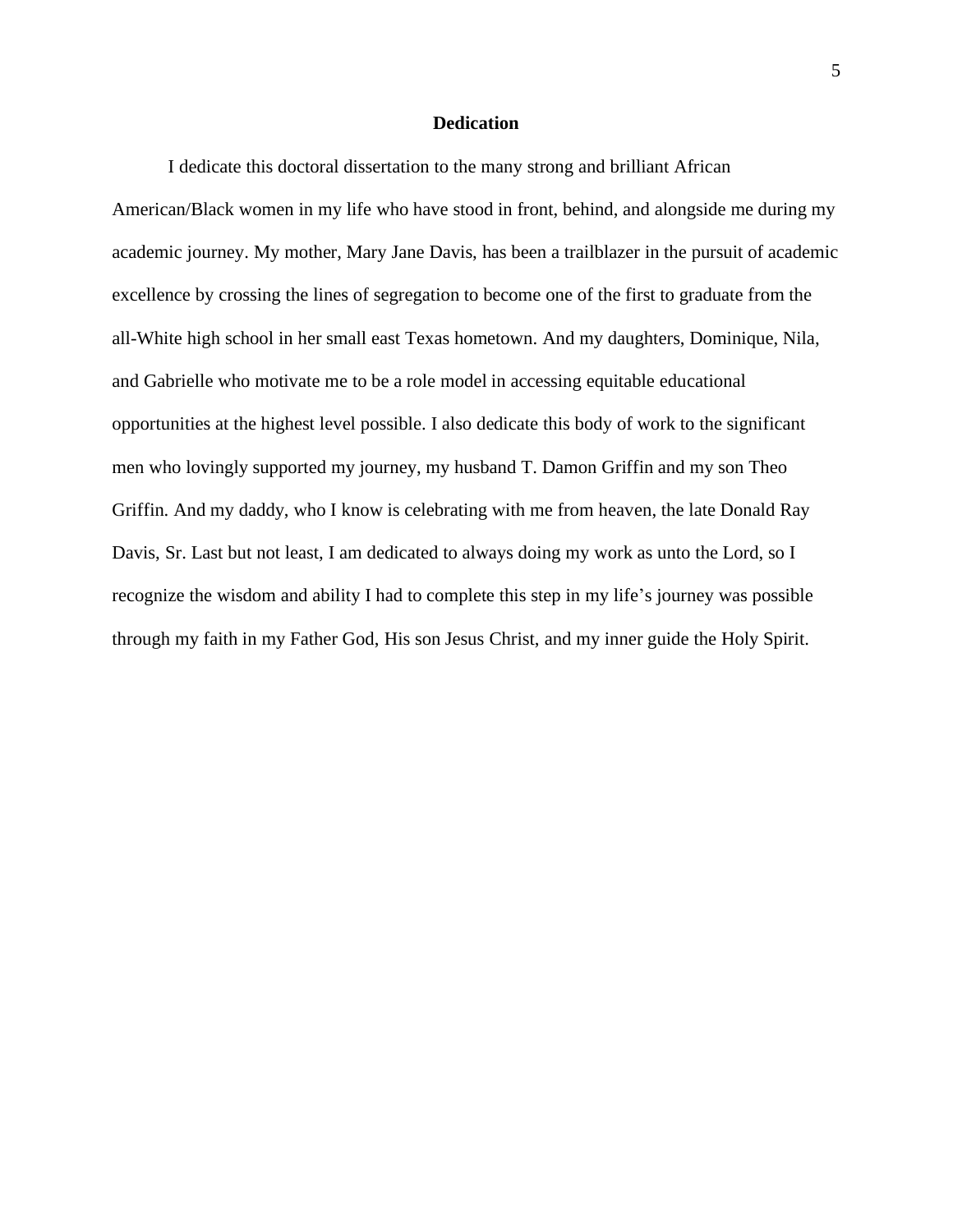## **Contents**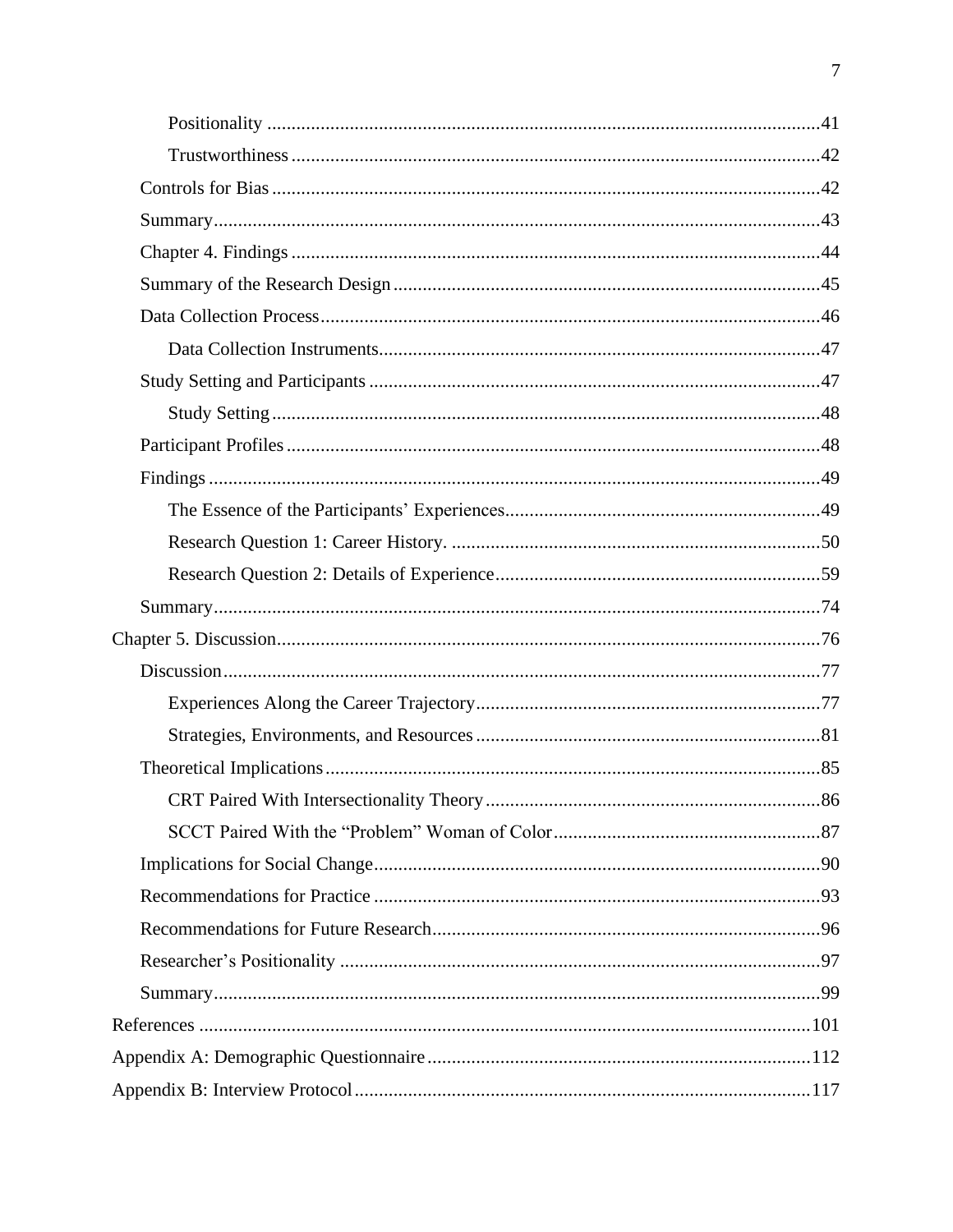### <span id="page-8-1"></span>**List of Tables**

<span id="page-8-0"></span>

| <b>List of Figures</b> |  |
|------------------------|--|
|                        |  |
|                        |  |

|  |  |  |  |  | Figure 3. Representation of Corporate Career Pipeline by Gender and Race 31 |
|--|--|--|--|--|-----------------------------------------------------------------------------|
|--|--|--|--|--|-----------------------------------------------------------------------------|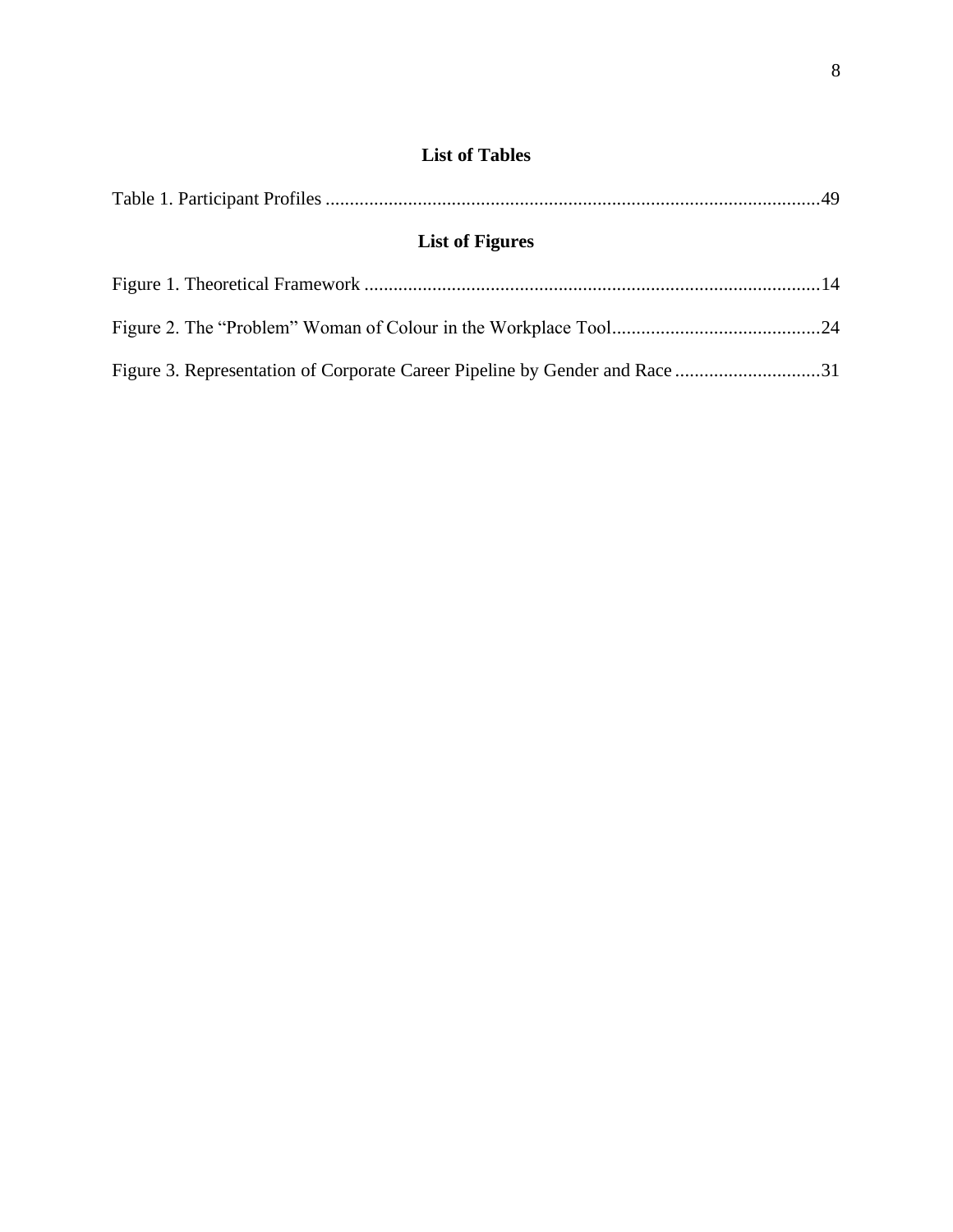#### **Chapter 1. Introduction**

<span id="page-9-0"></span>The U.S. business sector has a long history of defining leadership through a lens of Whiteness and maleness. Between 2015 and 2020, there was a slight upswing for women being identified and promoted to senior management positions in the private corporate sector. Yet, for every 100 men who experienced promotion to managerial positions, only 85 women were promoted. The promotional experiences for women reflect about a 2% incremental change over the past 5 years, and have been mainly attributed to a reinvigorated push toward gender equality in the workplace (McKinsey & Company, 2020). The incremental shift of women gaining representation in corporate America is even more menial for African American/Black women, who continue to face the more barriers to advancement in the private corporate sector than any other employee group. One would think there are greater opportunities for African American/Black women in the nonprofit sector, given that over the past decade many organizations in the industry have been required to demonstrate their policies, practices, and culture are aligned with the values of diversity, inclusion, and equity to secure grants and funding (Thomas-Breitfeld  $&$  Kunreuther, 2017). Yet, studies show a prevailing racial equity gap in the nonprofit sector that mirrors the corporate sector despite increased racial diversity in communities across the nation. They also reflect a significant number of people of color believe their race or ethnicity has negatively impacted their career trajectory, leaving a gap in racial diversity at the top of these organizations (Bui, 2019).

One of the main barriers African American/Black women experience along their career trajectory is hitting the proverbial "glass ceiling," an invisible barrier that hinders them from reaching upper-level positions in the workplace despite qualifications and skills (Davis & Maldonado, 2015; Smith, 2012). In many cases, these women find themselves up against a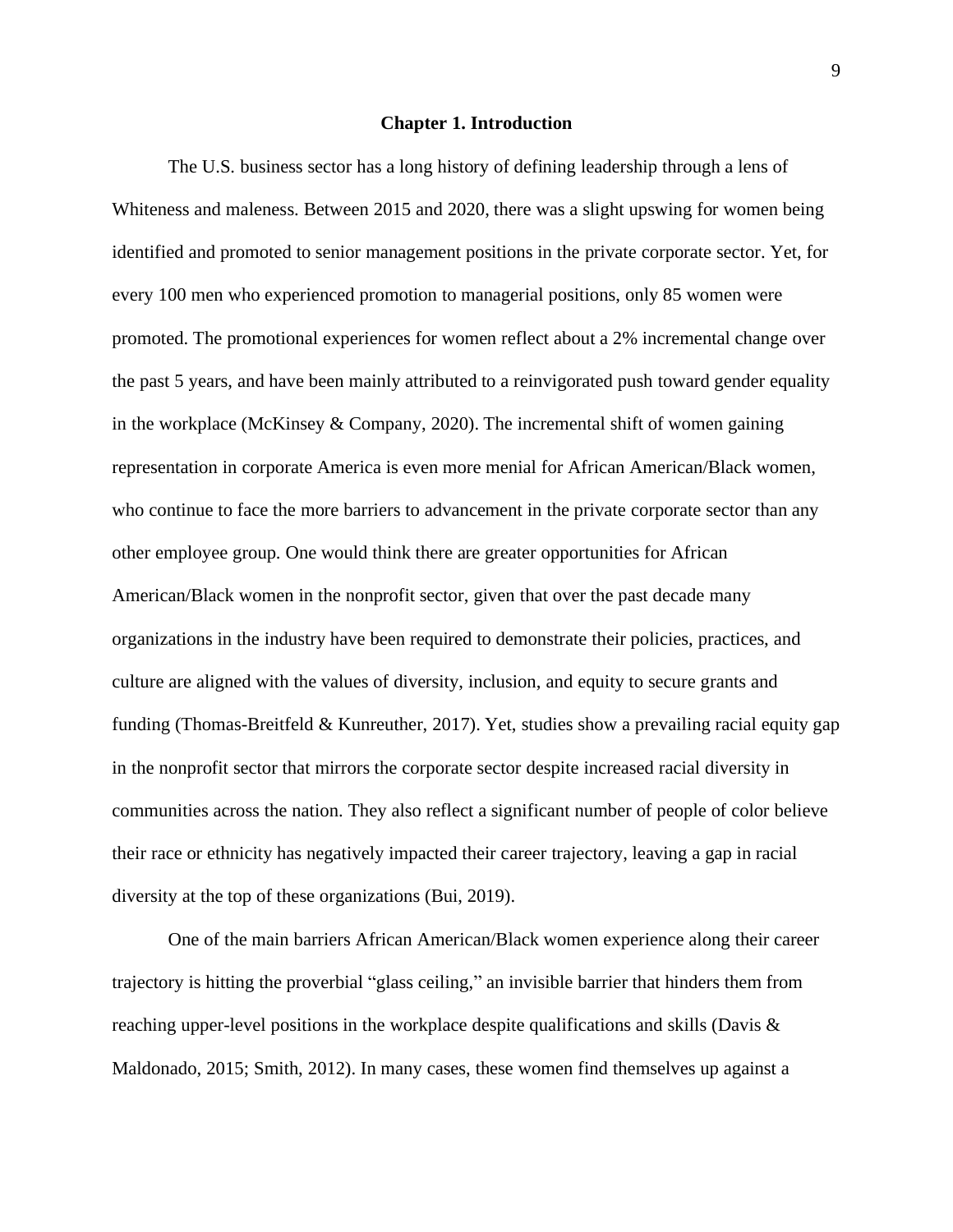"concrete" rather than glass ceiling when seeking the highest level of organizational leadership as the chief executive officer (CEO) or other C-suite level positions (Dickens et al., 2018). The terminology shift from glass to concrete ceilings implies even within the same gender construct of being a woman, their race plays a more significant role in shifting growth opportunities from being visible but unattainable, to being invisible and unwelcomed to consideration for an organization's leadership role (Cook & Glass, 2013). In many cases, White women can make room at the metaphorical "table" for African American/Black women to use their qualifications and skills in decision making and thought leadership. Yet, they are not getting up to release their seats to allow for increased diversity of representation in nonprofit organizations' top-level leadership roles (Wallace, 2019).

Another significant barrier has been identified in the past 5 years as the phenomenon of the "problem" woman of colour in the workplace, with an infographic tool that illuminates the disproportionate experiences for women of color in the workplace. It starts with the woman of color entering the workplace in a "honeymoon" phase, initially feeling welcomed and valued. As she begins experiencing forms of oppression such as microaggressions, the woman of color transitions to a stage of expressing their experiences and pushing for accountability of those responsible for oppressive, and even racist, actions. She is met with targeted retaliation that depicts her as a problem employee, and no longer qualified or not a good fit for the organization, which leads to her leaving the organization either voluntarily or involuntarily. The phenomenon has potential implications on the gap of African American/Black women obtaining and retaining top leadership roles in organizations, as the mid-level leadership roles are the ones where they can express and push for accountability when racialized oppression is identified (Sanchez-Hucles & Davis, 2010). As African American/Black women find themselves stuck at the mid-level in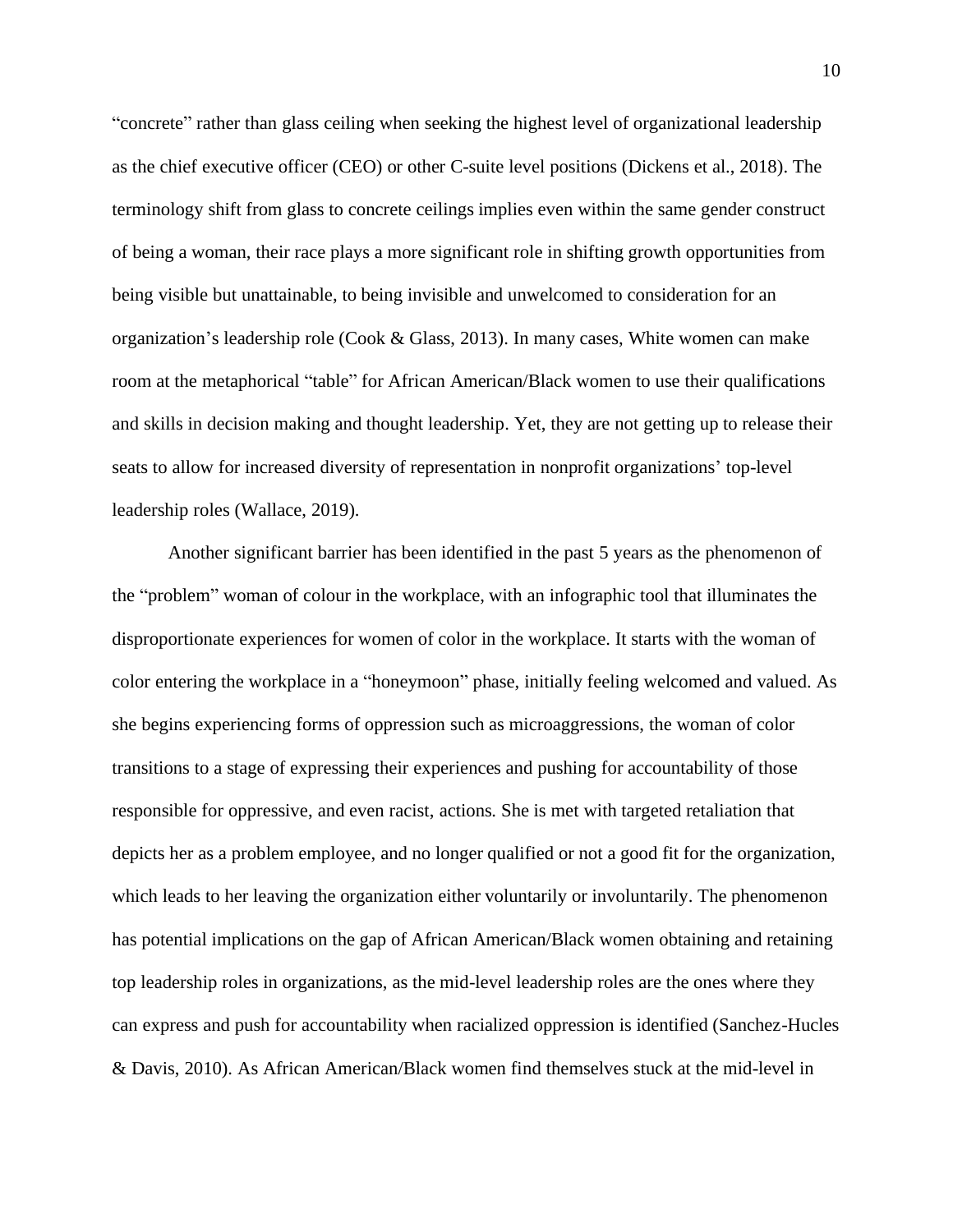their careers due to racially oppressive experiences in the workplace, there continues to be a gap in top-level leadership roles that reflects a clear misrepresentation of the growth in the population of African American/Black people in the U.S. workforce.

#### **Statement of the Problem**

<span id="page-11-0"></span>Between 1997 and 2017, the U.S. population increased by 20%, from 267 million to 320 million. Although White Americans continued to represent the largest racial and ethnic group in the United States (71.9% in 1997, and down to 61% in 2017), their share of the overall population has decreased as the country became more diverse (Espinosa et al., 2019). Since 2014, African Americans have accounted for 13.2% of the U.S. population, and are estimated to double in size by 2060 (U.S. Census Bureau, 2012). According to data analyzed from the U.S. Bureau of Labor Statistics, African Americans' growth in the workforce is projected to be 4 times that of White Americans (.08% compared to .02%) between 2018 and 2028 (Hancock et al., 2021). Even as African Americans increase in population size and workforce representation, the roles that are making organizational decisions, such as CEO in a Fortune 500 company or executive director of a nonprofit organization, are meager and disproportionate to the population (Dubose, 2014).

The nonprofit sector has a moral and programmatic imperative to ensure the top-level leaders of organizations are representative of the nation's growing diversity. According to the National Council of Nonprofits (2021), over 1.5 million nonprofit organizations serve a charitable purpose of providing food, shelter, education, and resources to communities of color in the United States; these nonprofits empower leadership through civic engagement and drive economic growth. They also contribute to the creation of more equitable and thriving communities. Reports on the nonprofit sector reflect over 60% of nonprofits predominately serve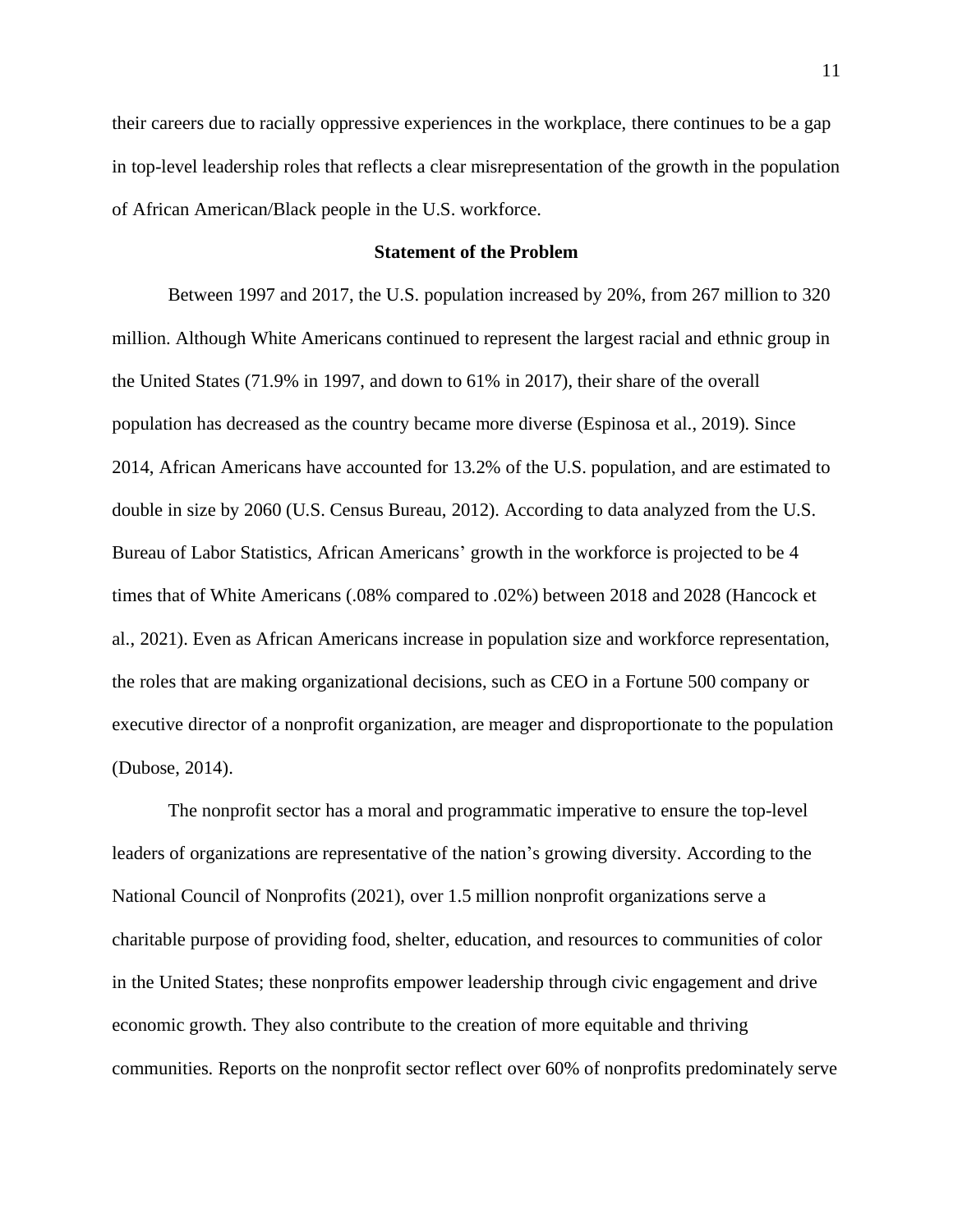people of color; yet, only 17% of their CEO or executive director roles are filled by people of color (McKeever, 2018; Suarez, 2017). It is a disservice to communities of color to mirror the dismal leadership representation in the corporate sector. African Americans/Blacks only represented 1% of the Fortune 500 companies' CEO roles. As of 2021, there has also only ever been three African American/Black women in the CEO roles of the top 500 corporations in the United States; whereas, the overall national representation of women in the corporate sector has slowly increased to 5% more women in senior leadership roles and 4% more in top-level or Csuite positions (McKinsey & Company, 2020).

Despite the increase of women in top-level leadership roles in the overall private corporate business sector, the growth trajectory remains disproportionate for African American/Black women in top-level executive positions, even in nonprofit organizations serving predominately communities of color. The African American/Black woman's voice remains absent in seats at the tables where top-level leaders shape the business' organizational culture, financial success, and positive outcomes for community members (Wallace, 2019). They do not represent the growing African American/Black population in the workforce with executive-level roles that provide an opportunity along the career path toward becoming a CEO or executive director (Hunt et al., 2020). The disproportionate growth trajectory for African American/Black women indicates a gap in their leadership pipeline as they continue hitting the glass and concrete ceilings.

The proverbial glass ceiling has been translated to the "glass cliff," with African American/Black women identifying how workplace discrimination can lead to a decision to "jump off" or disengage from top leadership roles from defeat and discouragement (Beckwith et al., 2016; Sanchez-Hucles & Davis, 2010). African American/Black women face the duality of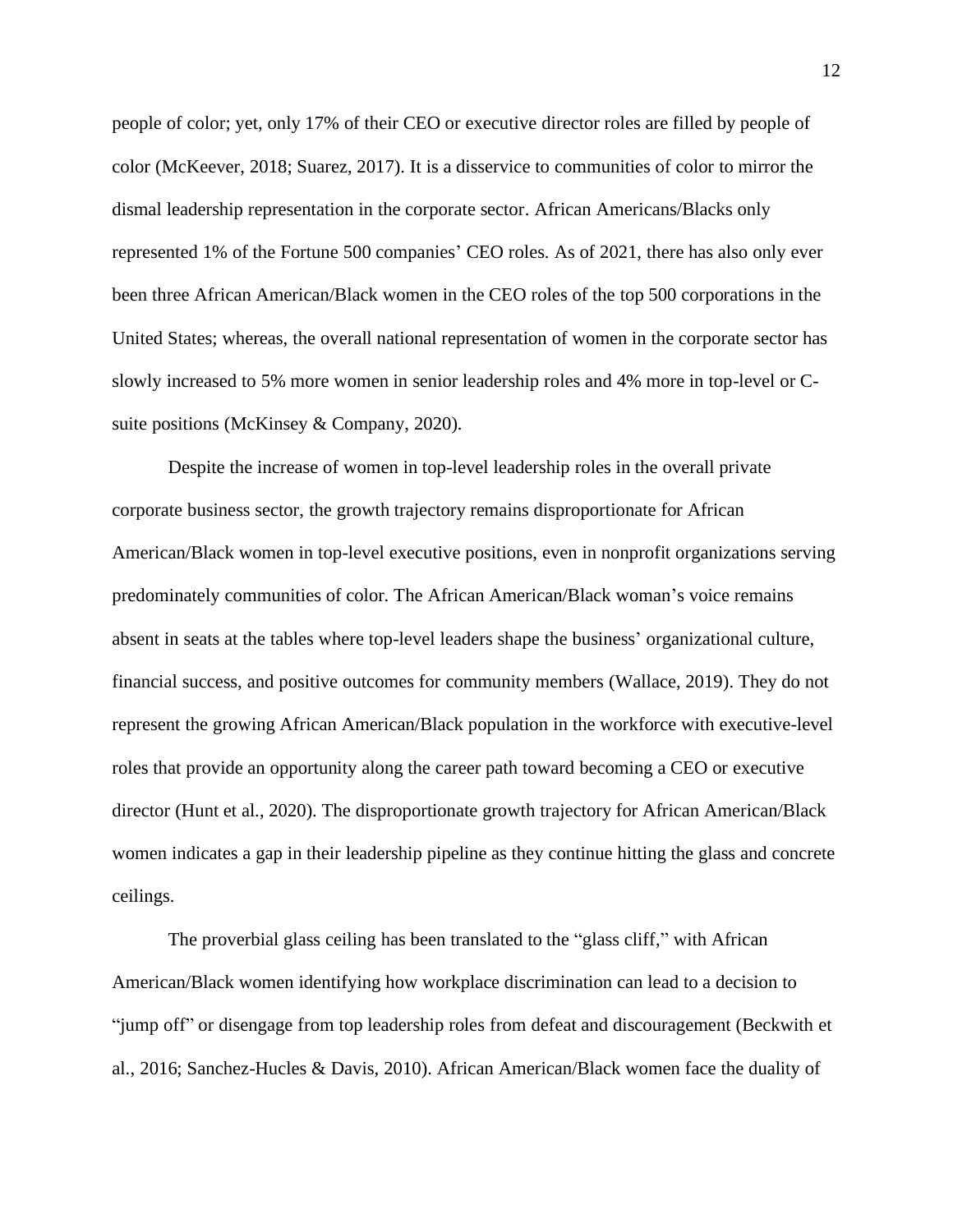race and gender bias in the workplace, presenting many challenges from barriers to promotion to obstacles for career growth (Parker, 2002; Sanchez-Hucles & Davis, 2010). The lived experiences of African American/Black women deserve further exploration into how the inequities of microaggressions or daily experiences of discrimination impact their limited progression on a trajectory toward top-level leadership in the nonprofit sector. The implications of a research study that engaged African American/Black women in an investigation of the experiences that contributed to their ability to attain and retain top-level leadership roles in the nonprofit sector helped inform the necessary changes along the career pathway of these women to ensure they are justly positioned as representatives of an increasingly diverse workforce.

#### **Purpose of the Study**

<span id="page-13-0"></span>This research aimed to explore the lived experiences of African American/Black women leaders in the nonprofit business sector in the Pacific Northwest. The intent was to understand how their experiences were related to the disproportionate number of African American/Black women in mid- to senior-level leadership roles, and the lack of equitable opportunities in the workplace prohibiting them from advancing to executive leadership roles. A qualitative, phenomenological approach was used to explore the career pathway trajectory for African American/Black women in the nonprofit sector, and their experiences navigating the leadership pipeline.

The following questions guided this qualitative study:

Research Question 1: How have African American/Black women's lived experiences impacted their attainment and retention of executive-level leadership roles in the nonprofit business sector?

Research Question 2: What strategies, environments, and resources support African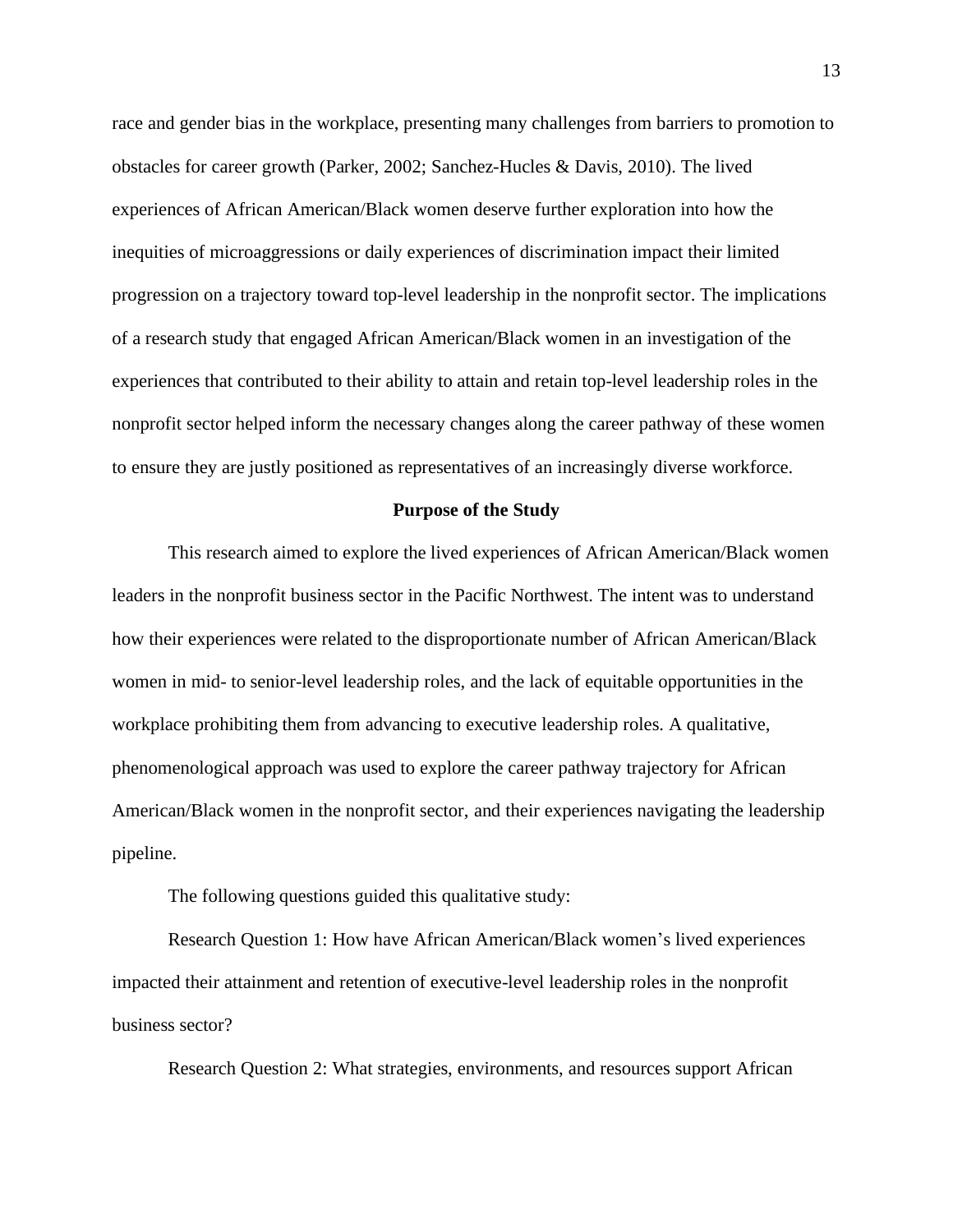American/Black women in attaining and retaining executive leadership roles in the nonprofit business sector?

#### **Theoretical Framework**

<span id="page-14-0"></span>The selected research questions guided this study in exploring how the lived experiences through racialized inequities in the workplace of African American/Black women have impacted their attainment and retention of top-level leadership roles in the nonprofit business sectors. To examine the experiences of African American/Black women that impacted their leadership career pathway, critical race theory (CRT; Bell, 1995) and social cognitive career theory (SCCT; Lent et al., 1994) provided a multifaceted viewpoint of African American/Black women in the context of their identities in relation to their roles in leadership (see Figure 1).



#### <span id="page-14-1"></span>Figure 1. Theoretical Framework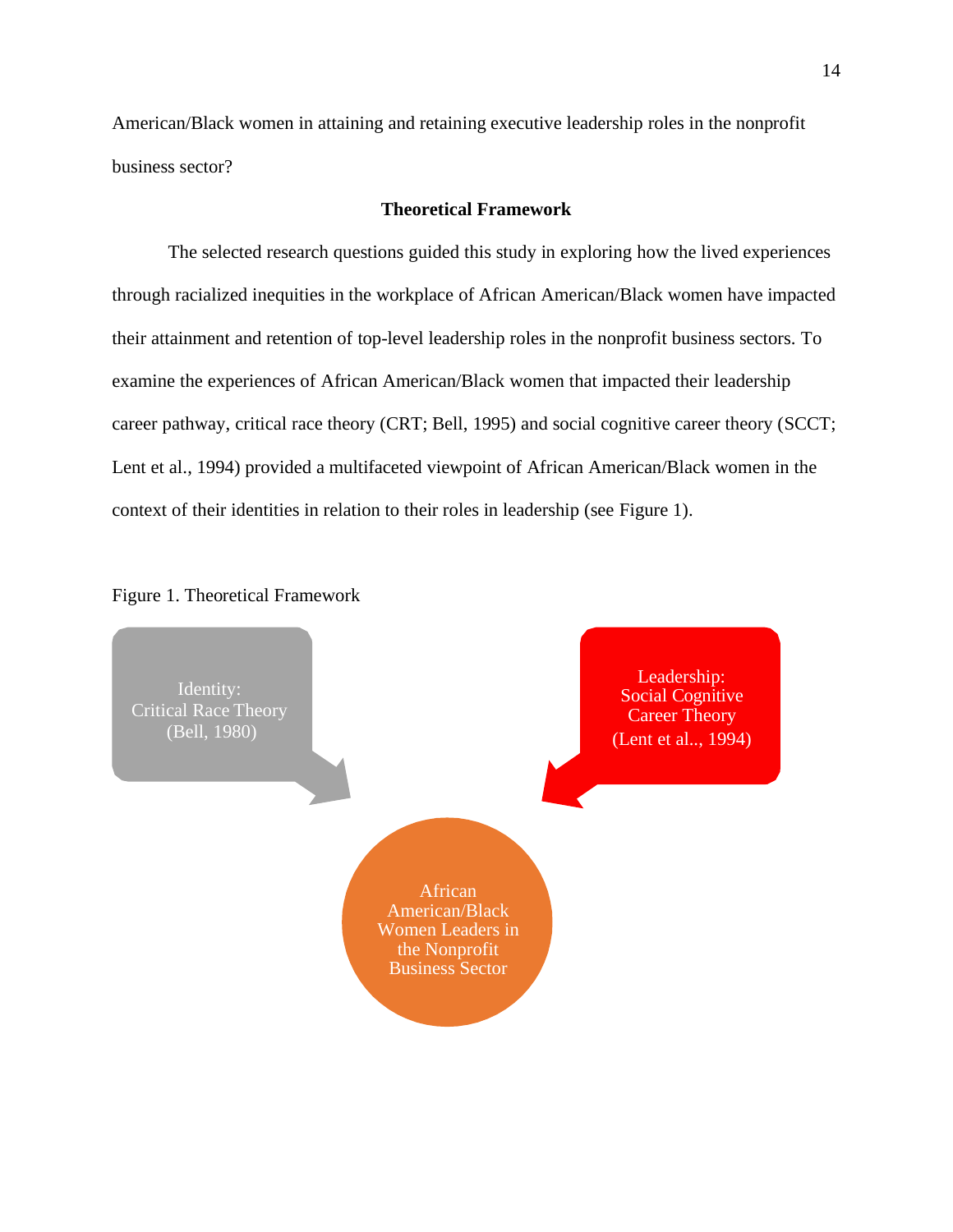#### <span id="page-15-0"></span>**CRT**

To understand the experiences of women in the leadership through an African American/Black lens, CRT addresses the concerns of racism and racial discrimination (Bell, 1995). Originally founded as a response to a delayed civil rights movement in the United States, this theory targeted detrimental laws by exposing racial inequities supported by U.S. policy (Tate, 1997). CRT provides an examination of how entrenched racism is in the fabric of the culture for people of color in the United States (Delgaldo & Stefancic, 2012). Focusing on the socially constructed and broad nature of race, CRT considers racism constant and normal in U.S. society. It also provides rich context of African American/Black women's leadership experiences through the lens of race and racism as integral to all aspects of the research process (Creswell & Poth, 2007; Hartman, 2018). In the exploration of the impact of tokenism, microaggressions, and targeted racism on the career pipeline of African American/Black women in organizations, CRT provides a critical perspective on how they are affected by the causes, consequences, and manifestations of race, racism, and inequality in the workplace.

The literature on CRT guides how African American/Black women can break through racism and discrimination barriers by sharing the counter stories to the stereotypes that keep them marginalized and disenfranchised (Delgaldo & Stefancic, 2012; Hartman, 2018; Steele, 2010). In an examination of the intersectionality of race and gender, CRT provides the researcher additional context and approaches to challenge bias, privilege, and positionality in the analytical process of capturing and addressing the lived experiences of the participants in the study (Creswell & Poth, 2018; Delgaldo & Stefancic, 2012). Conducting a qualitative research study with semistructured interviews aligns with CRT by creating the opportunity for African American/Black women to share their lived experiences of tokenism, microaggressions, and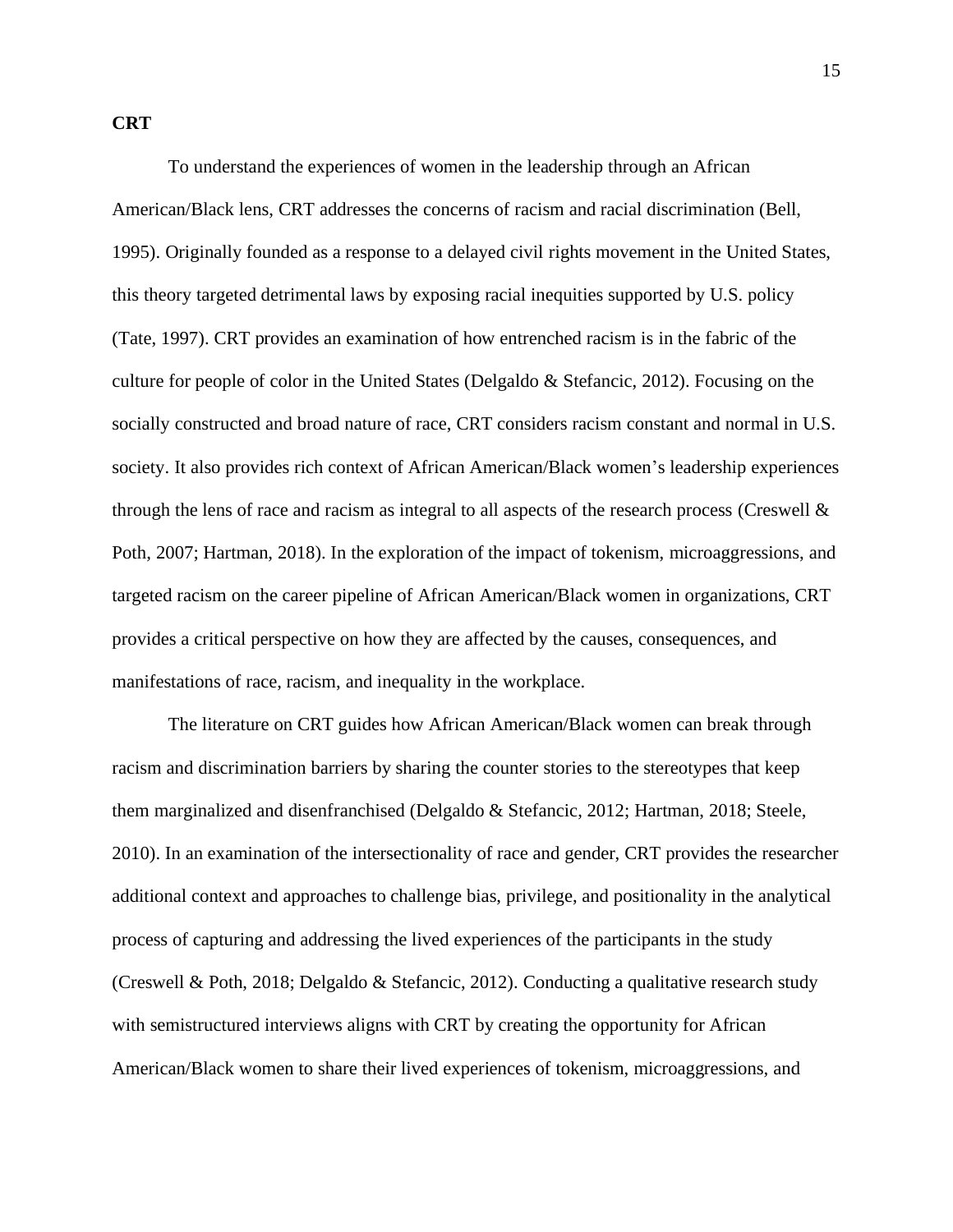racism in the workplace that impacts their ability to make progress along their career trajectory (Creswell & Poth, 2018).

#### <span id="page-16-0"></span>**SCCT**

SCCT expands on Bandura's (1986) social cognitive theory in relation to career development. Introduced by Lent et al. (1994), SCCT provides insight for specific career development behaviors, including decision making, performance, and persistence. Their research was on the self-efficacy beliefs that shape the attitudes and behaviors impacting individuals' career choices is an expansion of social cognitive theory identified by Bandura in 1986. Specifically, Bandura's (1996) theory suggested self-efficacy beliefs are developed from and adapted through four experiential sources: personal performance accomplishments, vicarious learning, socially persuasive communication, and affective arousal experienced while completing a task (Byars-Winston & Rogers, 2019). Social cognitive theory focuses on career development based on motivation, specific behaviors, and the environment. SCCT provides an understanding of what contributes to the pathway they may choose, and how they make career decisions in establishing a career trajectory (Lent et al., 1994).

As African American/Black women make career decisions along a trajectory of leadership, SCCT highlights the underlying behaviors that should break down the barriers of tokenism, microaggressions, and targeted racism to support the attainment and retention of toplevel leadership roles in the private business sector (Scheuermann et al., 2014). Through an iteration of inquiry models, the most recent literature on SCCT guides how African American/Black women can deploy their self-efficacy beliefs to self-manage and adapt their behaviors along with the lifespan of their career trajectory toward high-prestige occupations, such as top-level leadership and executive roles (Lent & Brown, 2017; Scheuermann et al.,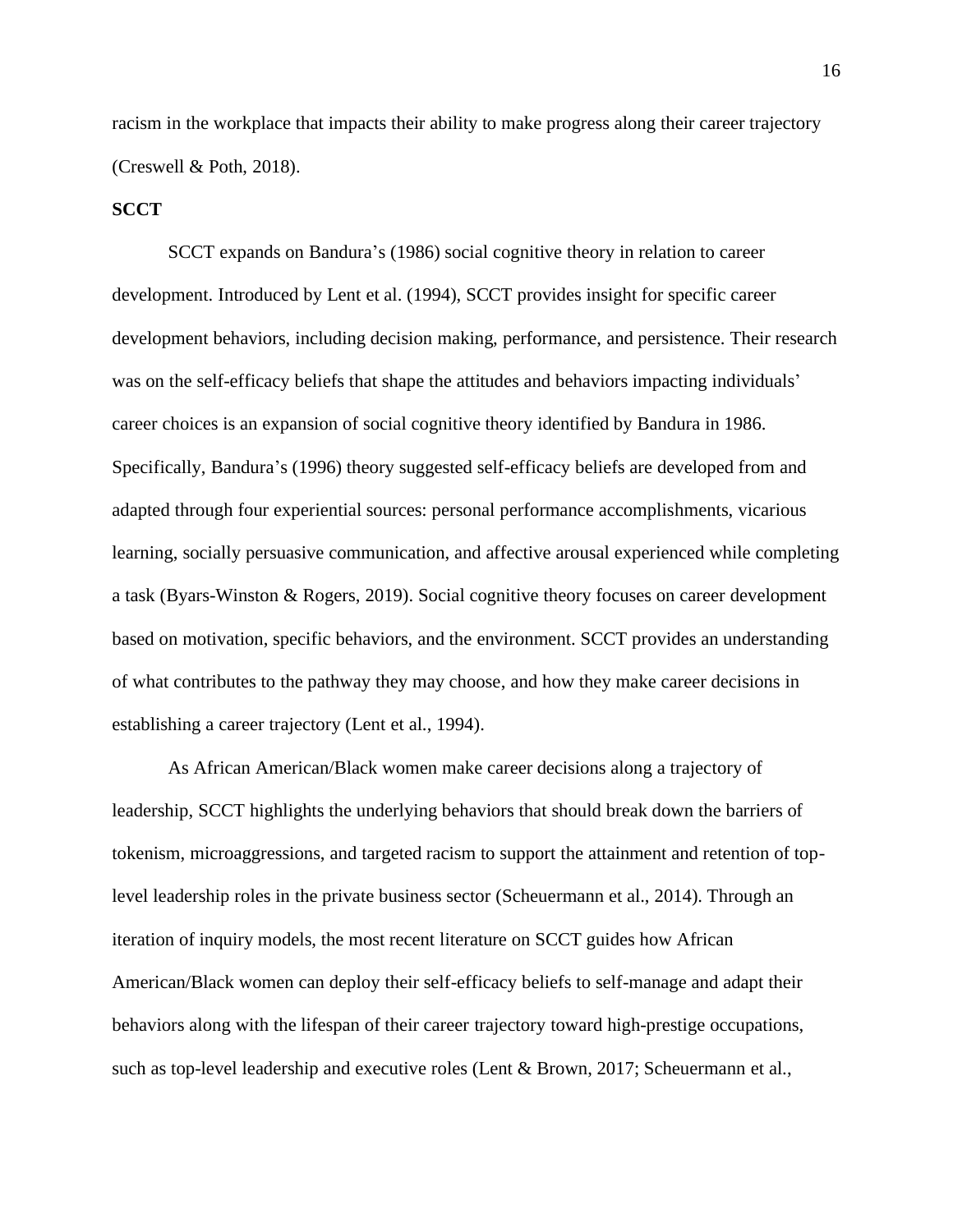2014). A literature review on organizational leadership through the lens of SCCT informs the research questions of this study that provide the framework for analyzing African American/Black women's lived experiences in correlation with the phenomenon of the "problem" woman of colour in the workplace*.*

CRT and SCCT collectively guided this study in capturing African American/Black women's authentic voices in their pursuit, attainment, and even loss of top-level leadership roles. Given most models of feministic perspectives in leadership are based on White women's gender identity, the African American/Black woman's experiences in constructing gender identity is limited in the research (Parker, 2001). To ensure the African American/Black woman's voice was included in the theorizing on leadership, the theoretical framework of this research study placed their experiences at the center of the research analysis, ensuring they were positioned through the intersectional lens of race and gender.

#### **Significance of the Study**

<span id="page-17-0"></span>This dissertation provided additional research to explain the challenge African American/Black women face when they have the advantages of increasing their leadership skills, but are disadvantaged in securing and maintaining significant roles along the leadership pipeline across multiple workforce sectors. According to previous research studies, many strategies have guided African American/Black women along the leadership pipeline; yet, no one succinct route exists (Beckwith et al., 2016; Bui, 2019; Hoyt & Murphy, 2015). A combination of changing population dynamics and instances of individual prejudice, organizational bias, and societal stereotypes has resulted in a gendered racial incongruence for African American women leaders. Further study may help identify common traits and possible resolutions to overcome the known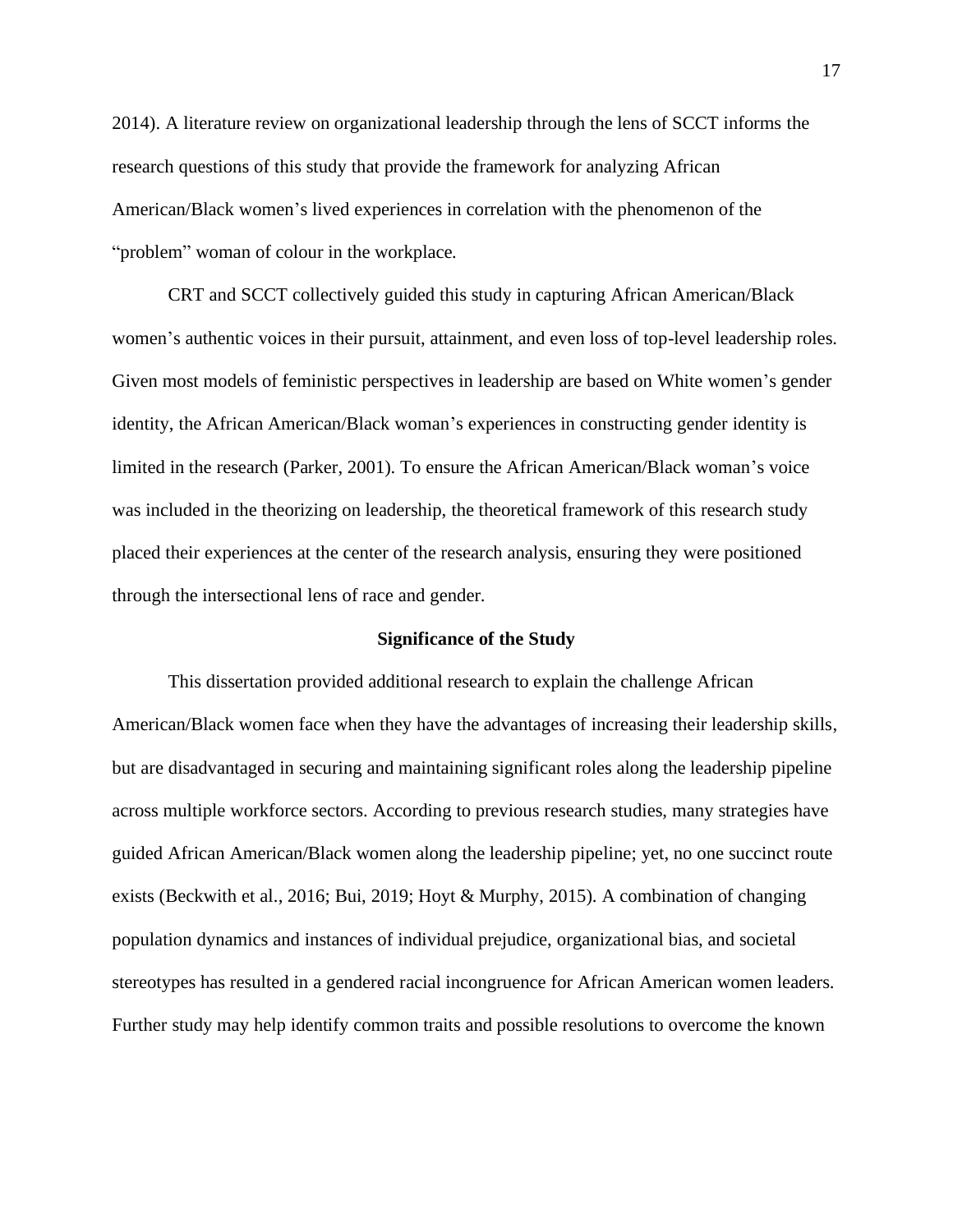challenges faced by African American/Black women on the career pathway to top-level leadership roles in the private corporate business sector.

#### **Assumptions, Limitations, and Delimitations**

<span id="page-18-0"></span>This section identifies assumptions, limitations, and delimitations of the study. The limitations of this study included:

- A small sample size of eight participants for the researcher to spend more time investigating the lived experiences of each participant.
- The participants' responses were self-reported data, which could have been biased based on their experiences' one-sided perspective.
- Participants' availability and disposition to participate in three rounds of interviews during the COVID-19 global pandemic, which restricted personal interactions.
- Participants of this study were mid- to executive-level leaders who managed several priorities during the COVID-19 global pandemic.

The delimitations of this study included:

- The sample of participants was delimited to a large urban area in the Pacific Northwest, predominately Washington state, which may create difficulty for replicating this study in another context.
- The sample of participants was delimited to a small selection of African American/Black women leaders in the nonprofit sector, limiting the demographic sample.

#### **Definitions of Terms**

<span id="page-18-1"></span>**Black or African American.** A person having origins in any of the Black racial groups of Africa. Terms such as "Haitian" or "Negro'' can be used in addition to "Black or African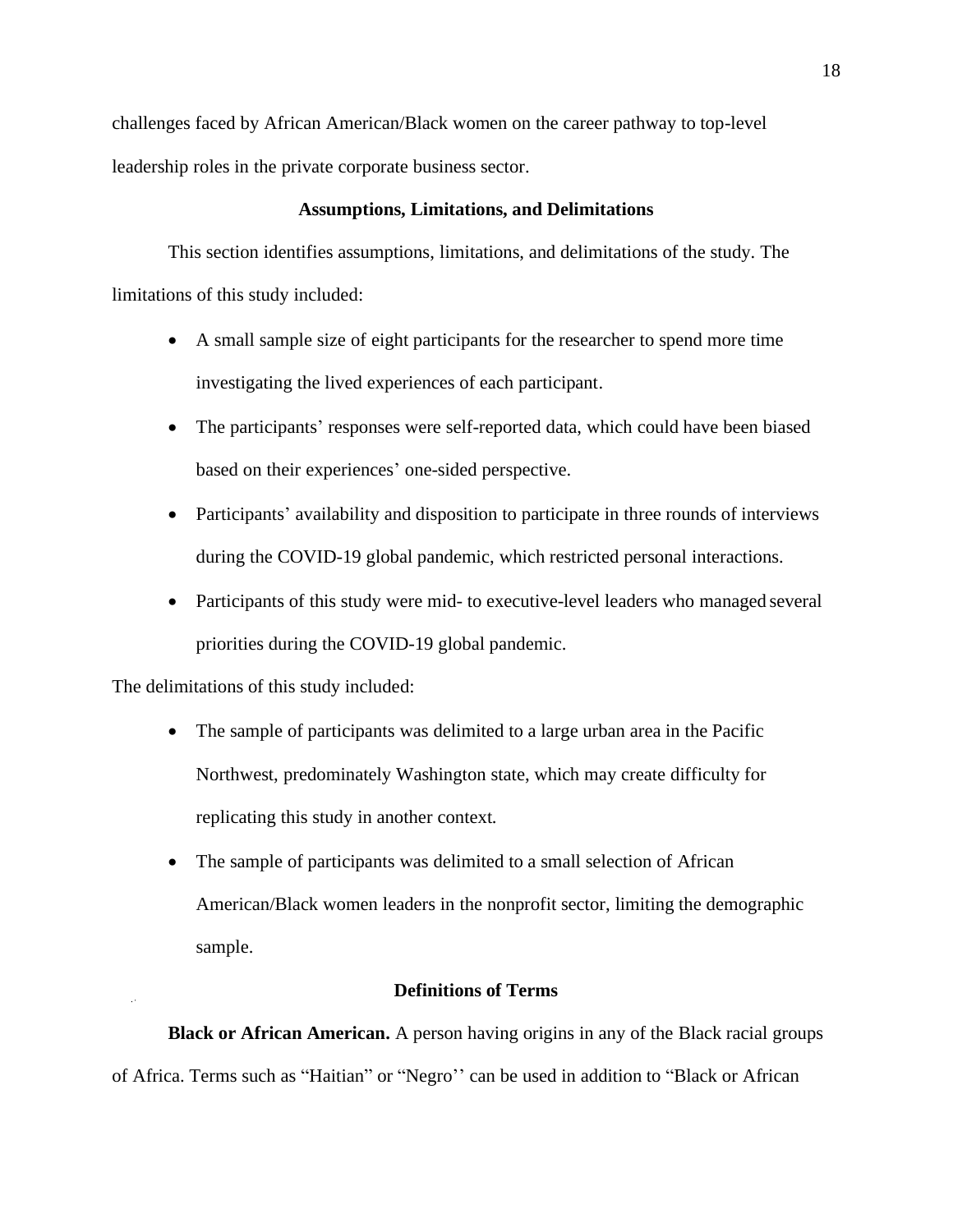American." Black was defined as "persons who identify as having a collective radicalized experience in the United States based upon their perceived African ancestry" (Dominque, 2015, p. 458), inclusive of ethnicities such as African American, Caribbean, and pan-African.

**C-suite.** Refers to top senior executives whose titles start with C, such as chief executive officer, chief operating officer, and chief information officer (Cook & Glass, 2016).

**Ethnicity.** As race relates to physical features (e.g., skin tone, hair texture, eye color, bone structure), ethnicity is a social construct related to nationality, region, ancestry, shared culture, and language (Bell et al., 2016).

**Equity.** In education, equity is defined as "the idea that students from historically and contemporarily marginalized and minoritized communities have access to what they need to be successful" (Castro, 2015, p. 6).

**Gender identity.** How a person identifies own gender, typically using the terms boy/man, girl/woman, which may or may not align with the sex assigned to one's body at birth (Adams et al., 2018).

**Mid-level.** Examples of mid-level employment positions include director, manager, and supervisor (Eagly & Karau, 2002).

**Microaggression.** Conscious, unconscious, verbal, nonverbal, subtle, and visual forms of insults directed toward people of color are called microaggressions. Microaggressions are a form of everyday suffering that has been socially and systemically normalized, and in effect, minimized (Delgado & Stefancic, 2012).

**Oppression.** The interlocking multileveled system that consolidates social power to the benefit of members of privileged groups, and is maintained and operationalized on three dimensions: contextual (i.e., individual, institutional, and social/cultural); conscious and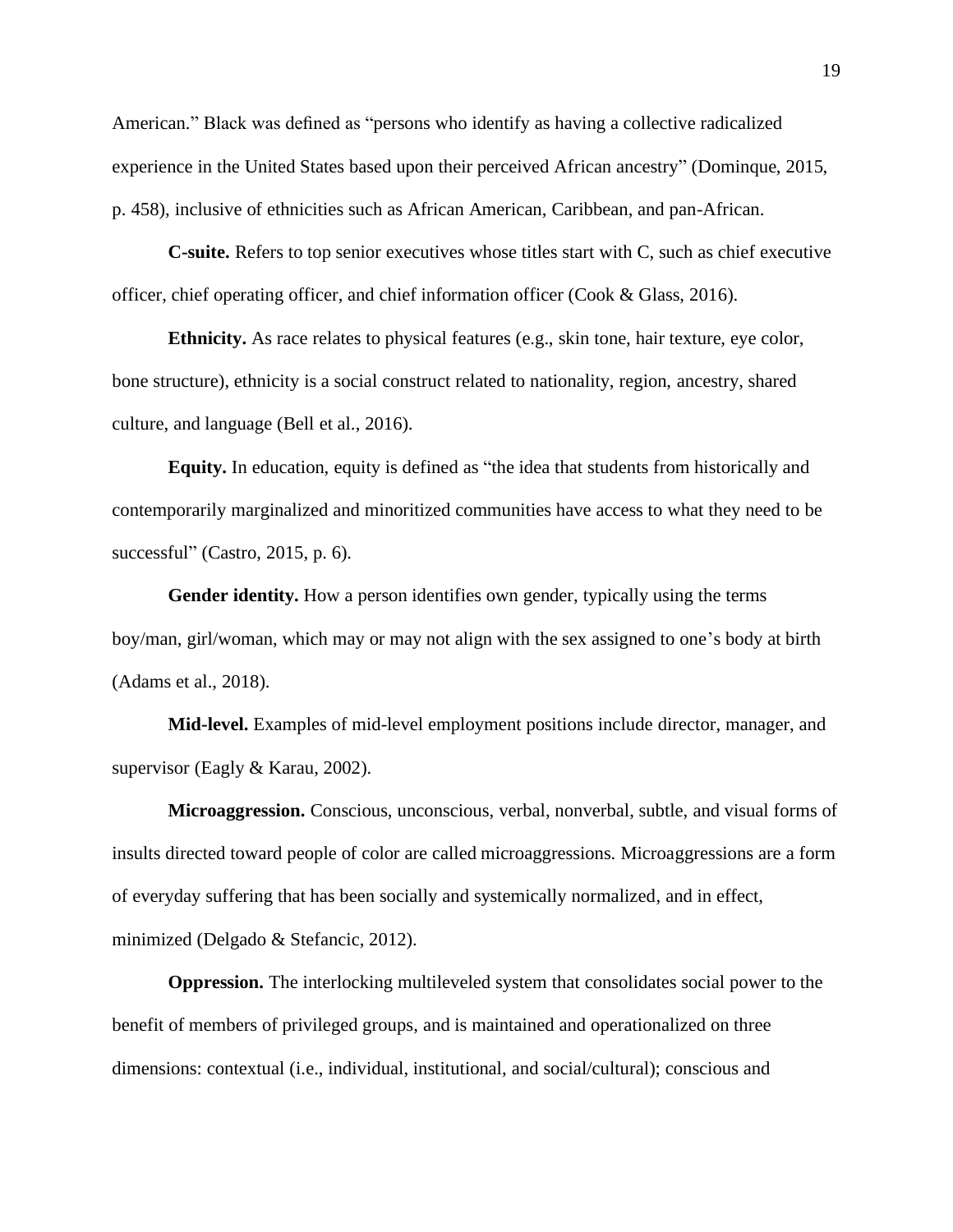unconscious (i.e., intentional and unintentional); and applied (i.e., attitudes and behaviors, policies, practices, norms, values, beliefs, and customs; Hardiman et al., 2007).

**Race.** The sociopolitical construct was created to justify peoples' dominance defined as White (e.g., colonists/settlers) over other peoples defined as racially different or inferior (Adams et al., 2016.

**Racism.** Conscious or unconscious beliefs, attitudes, and actions that denigrate people based on their race. Set of institutional, cultural, and interpersonal patterns and practices that created advantages for people legally defined and socially constructed as "White," and corollary disadvantages for people defined as belonging to racial groups that were not considered Whites by the dominant power structure in the United States (Adams et al., 2016).

**Senior/executive level.** Examples of senior-level employment positions include president, vice-president, and chief officer positions (Eagly & Karau, 2002).

**Stereotype threat.** Describes the fear of confirming negative stereotypes about racial, ethnic, gender, or cultural groups (Steele, 2010).

#### **Organization of the Study**

<span id="page-20-0"></span>Chapter 1 introduced the reader to the inequities faced by African American/Black women along a career trajectory toward top-level leadership roles in the nonprofit sector. It drew a connection between the intersections of race and gender in the lack of leadership representation despite the growth in the African American/Black population in the United States. It also reflected the gap with their increase in the workforce. An exploration of the phenomenon of experiencing racial oppression and discrimination in the workplace will potentially provide an understanding of the contributing factors to a disproportionate and slow progression along the career trajectory toward top-level leadership in the nonprofit sector by African American/Black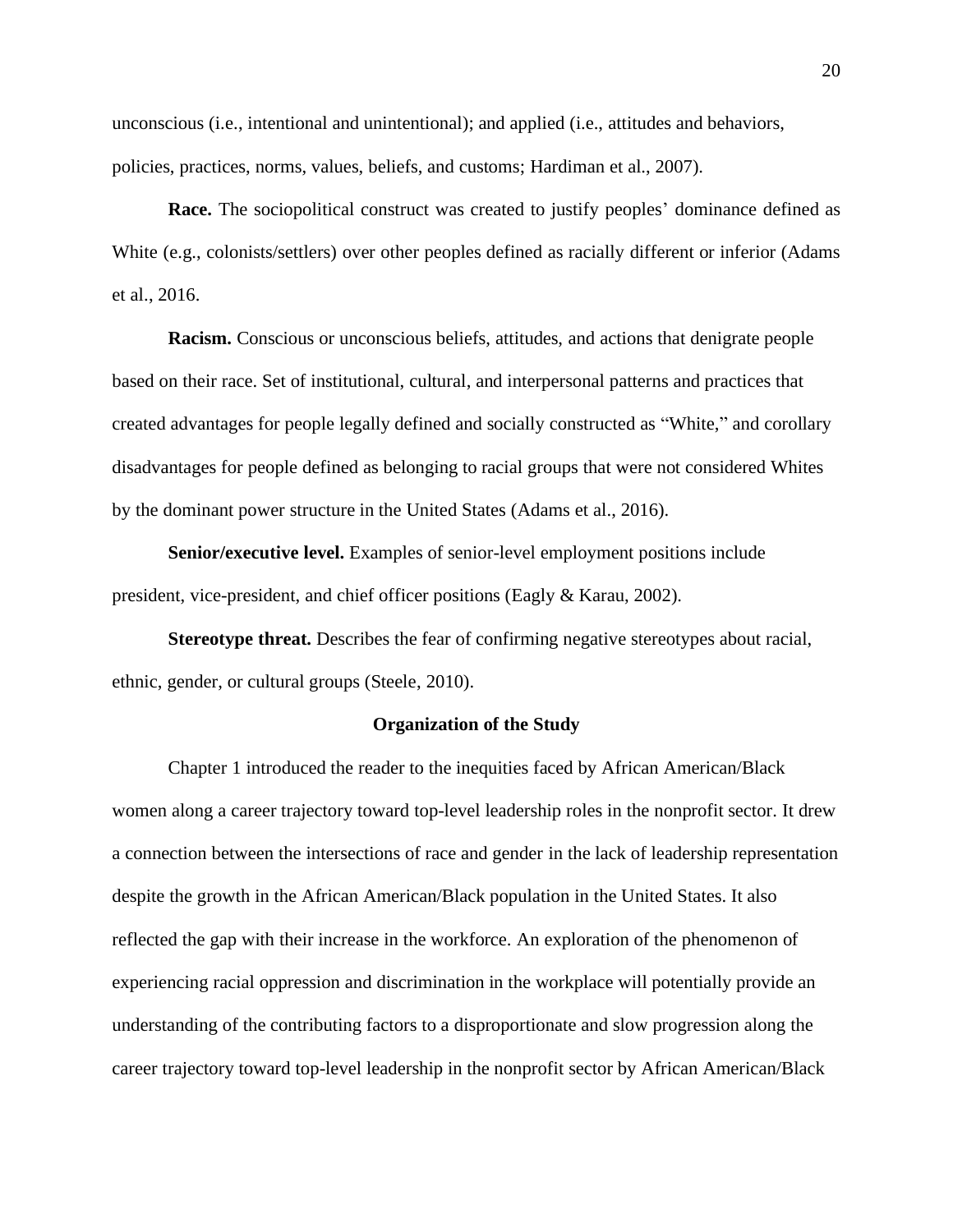women. Chapter 2 outlines the conceptual and theoretical frameworks that shape the study's direction, and provide an understanding of the phenomenon through the identities of race and gender and the contributions of organizational leadership design and culture that have historically been oppressive and marginalizing to women and people of color. Chapter 3 outlines the process of completing the study and informs the conceptualization of the phenomenon on African American/Black women's career trajectory in the nonprofit sector. Further, Chapter 3 describes the rationale of a transcendental phenomenological qualitative study, and the sampling procedures, instrumentation, and methodology for data collection and analysis.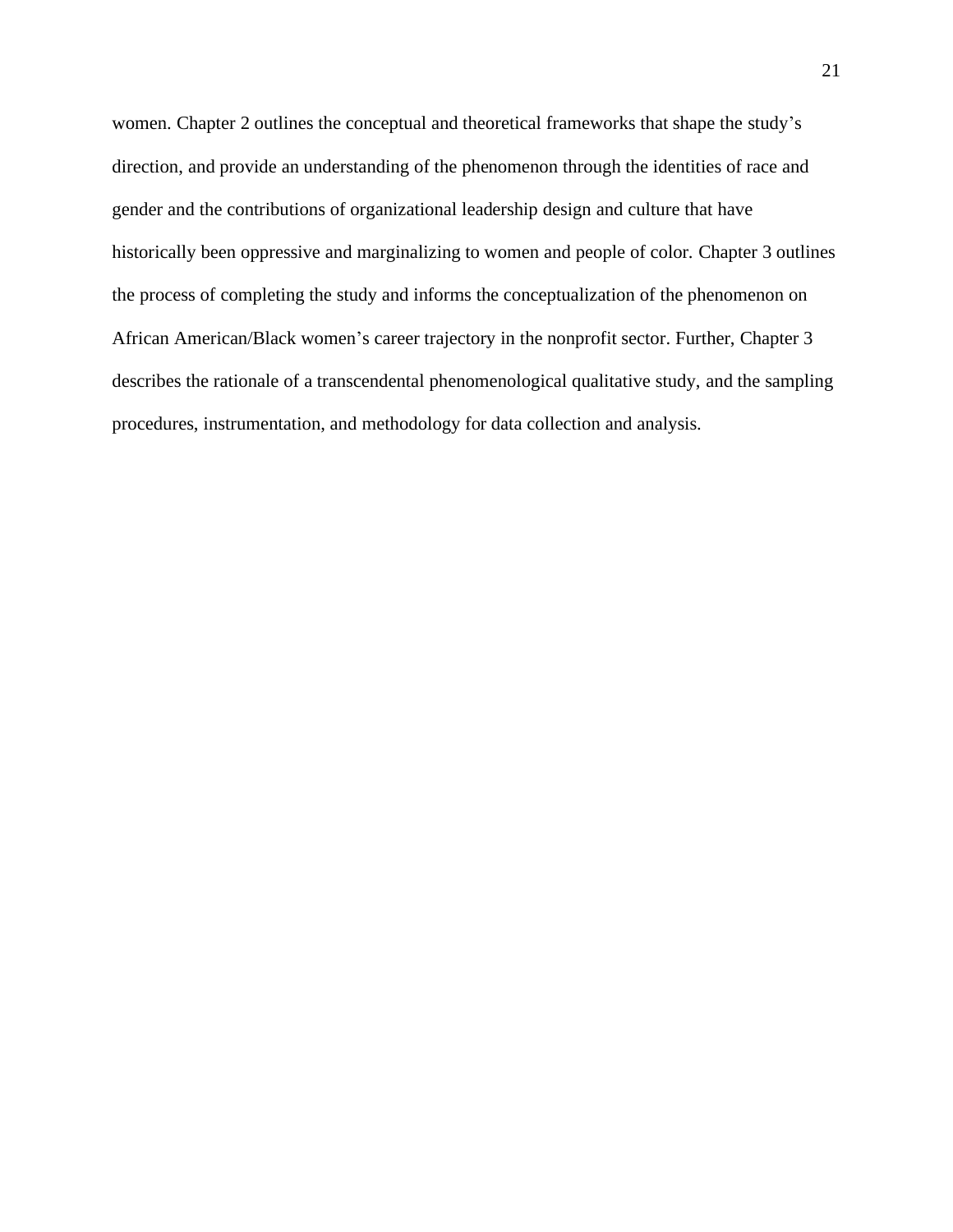#### **Chapter 2. Literature Review**

<span id="page-22-0"></span>Chapter 2 is a review of literature intended to conceptualize the research data through the lens of African American/Black women who have held executive or top-level leadership roles in the nonprofit business sector. This chapter is organized as follows: (a) the conceptual framework of the phenomenon of the "problem" woman of colour in the workplace*,* (b) organizational leadership, (c) the intersection of gender and race in leadership, and (d) the leadership career pipeline that reflects the prevalence of a gap in top-level leadership roles for African American/Black women in organizations.

#### **Conceptual Framework**

<span id="page-22-1"></span>There is a distinct systemic experience for African American/Black women as they join the minuscule group of women of color at the leadership tables of organizations across all business sectors. It is essential to differentiate African American/Black women's experiences from women in general, and the conglomeration of women of color, to understand the disproportionate workplace gap associated with racism and oppression that impacts their career trajectory (P. Collins, 2000). Possibly the most challenging experience African American/Black women face in the workplace is covert and overt racism. As this paper is being written, overt racism is prevailing in the United States. It has the potential of impacting the continuance of African American/Black women being underrepresented in the private corporate sector (Bell, 1990; McKinsey & Company, 2020). Even with racism being a significant part of the overall African American/Black experience for hundreds of years, covert racism has been much different from the blatant acts of discrimination and hostility experienced over the past 4 years.

The former covert racist experiences of African American/Black people created challenges of making a claim of racism in the workplace. Yet, experiences of oppressive, racist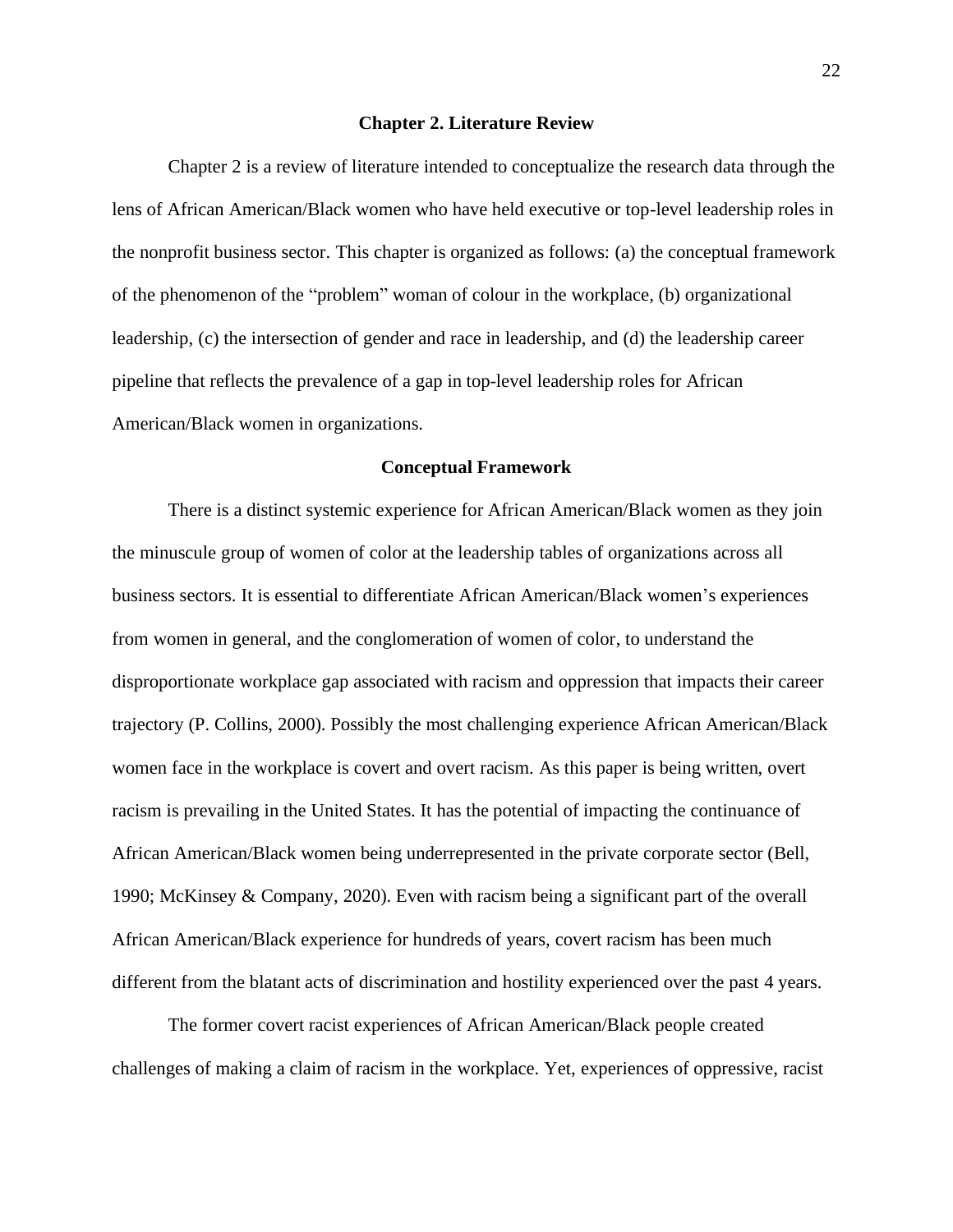behavior have been more direct over the past few decades, and present potential barriers in moving successfully on the trajectory toward executive leadership for African American/Black women who seek support in addressing such behavior (Dubose, 2014; Hartman, 2018). As African American/Black women move along their career pipeline, they often find themselves faced with the phenomenon of being categorized as the "problem" woman of colour in the workplace (see Figure 2), particularly when positioned with any level of authority they may perceive gives them a voice to express concerns of inequity. Being depicted as the "problem" woman of colour in the workplace has potential implications on the gap of African American/Black women obtaining and retaining top leadership roles in nonprofit organizations.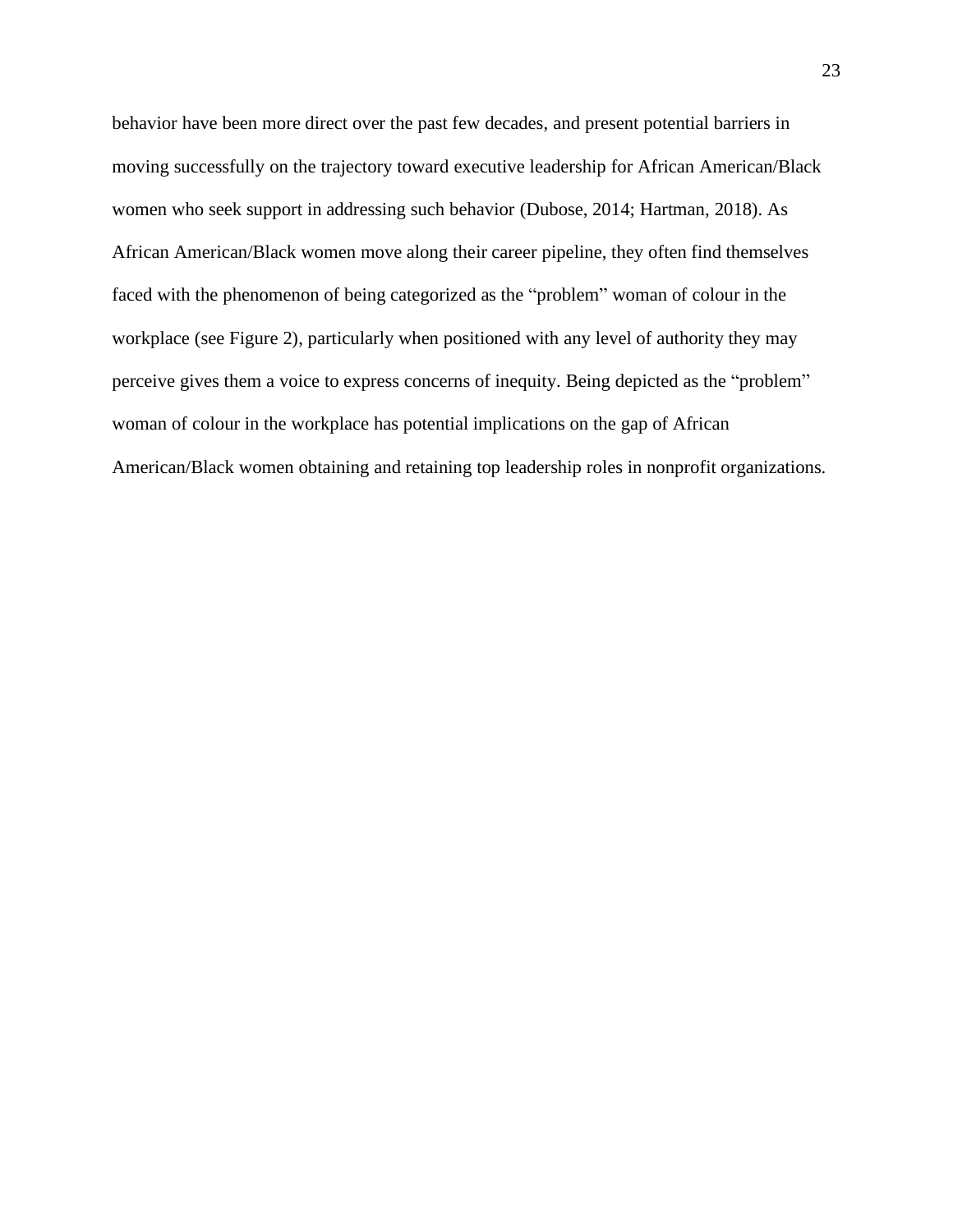

<span id="page-24-0"></span>Figure 2. The "Problem" Woman of Colour in the Workplace Tool

*Note*. Reprinted from "The 'Problem' Woman of Colour in Nonprofit Organizations," by K. Page, 2018 [\(https://coco-net.org/problem-woman-colour-nonprofit](https://coco-net.org/problem-woman-colour-nonprofit-organizations/#:~:text=Below%20is%20an%20overview%20of%20the%20outlined%20trajectory,position%20and%20feels%20welcomed%20in%20her%20new%20workplace)[organizations/#:~:text=Below%20is%20an%20overview%20of%20the%20outlined%20trajector](https://coco-net.org/problem-woman-colour-nonprofit-organizations/#:~:text=Below%20is%20an%20overview%20of%20the%20outlined%20trajectory,position%20and%20feels%20welcomed%20in%20her%20new%20workplace) [y,position%20and%20feels%20welcomed%20in%20her%20new%20workplace\)](https://coco-net.org/problem-woman-colour-nonprofit-organizations/#:~:text=Below%20is%20an%20overview%20of%20the%20outlined%20trajectory,position%20and%20feels%20welcomed%20in%20her%20new%20workplace).

This study was shaped by the phenomenon introduced through The "Problem" Woman of

Colour in the Workplace tool (see Figure 2), as adapted by the Centre for Community

Organizations (Page, 2018). The Centre for Community Organizations conducted an initial

survey, with findings that empirically supported what The "Problem" Woman of Colour in the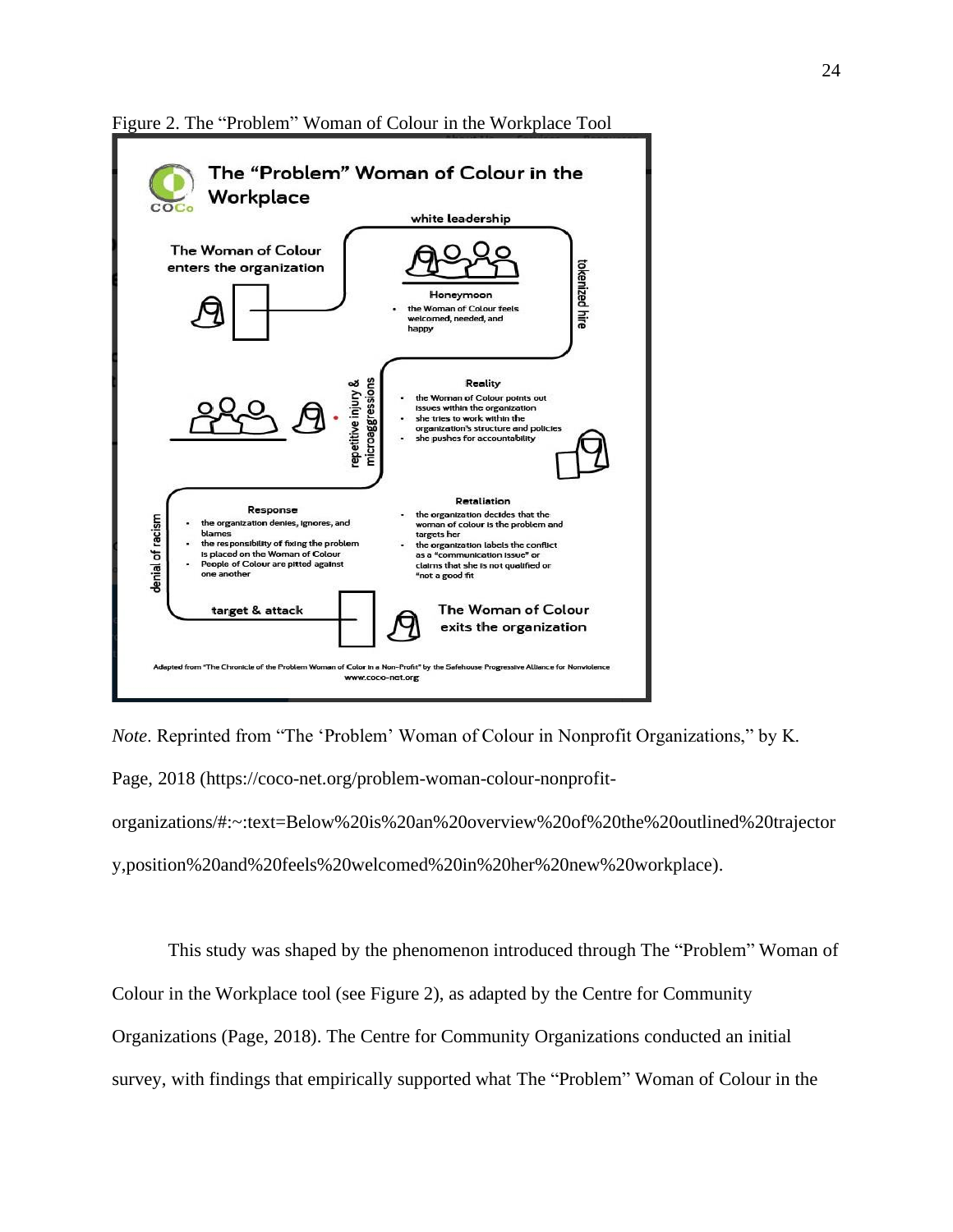Workplace tool depicts about the experience for women of color specifically working in nonprofit organizations. That data reflected a significant portion of women of color leaving their jobs due to an unwelcoming environment. In contrast, most White women reported leaving their jobs for better ones or wanting to spend quality time with their families. Women of color's phenomenon are seen as a problem when they express concerns about the unwelcome environment that has left many without jobs or being cut off from advancement that might have been part of their career trajectory plan (Page, 2018). It starts with the woman of color entering the workplace in a honeymoon phase of feeling welcomed and valued. They become tokenized, which involves being showcased as superficial representations of diversity in the workplace **(**Holder et al., 2015). In many cases the only one in an organization, industry, or region, the African American/Black woman leader is treated as symbols of representation for all women of color in leadership roles and called upon when representation is needed for appearance rather than thought leadership (Dickens et al., 2018).

The experience of oppression, such as microaggressions, transitions the woman of color to using her opportunities for representation to express her experiences to decision makers in the organization. She begins pushing for accountability of those responsible for oppressive and even racist actions. African American/Black women are too often faced with addressing racial microaggressions. These microaggressions show up in three forms: (a) microassaults, as overt discriminatory verbal and nonverbal attacks; (b) microinsults, as behaviors or comments that degrade an individual's racial identity; or (c) microinvalidations, as the negating or denial of a person of color's thoughts, experiences, and feelings (Sue et al., 2008). Persistent experiences with these microaggression behaviors have been shown to impact mental health with manifestations that include anxiety, depression, lack of confidence, helplessness, and false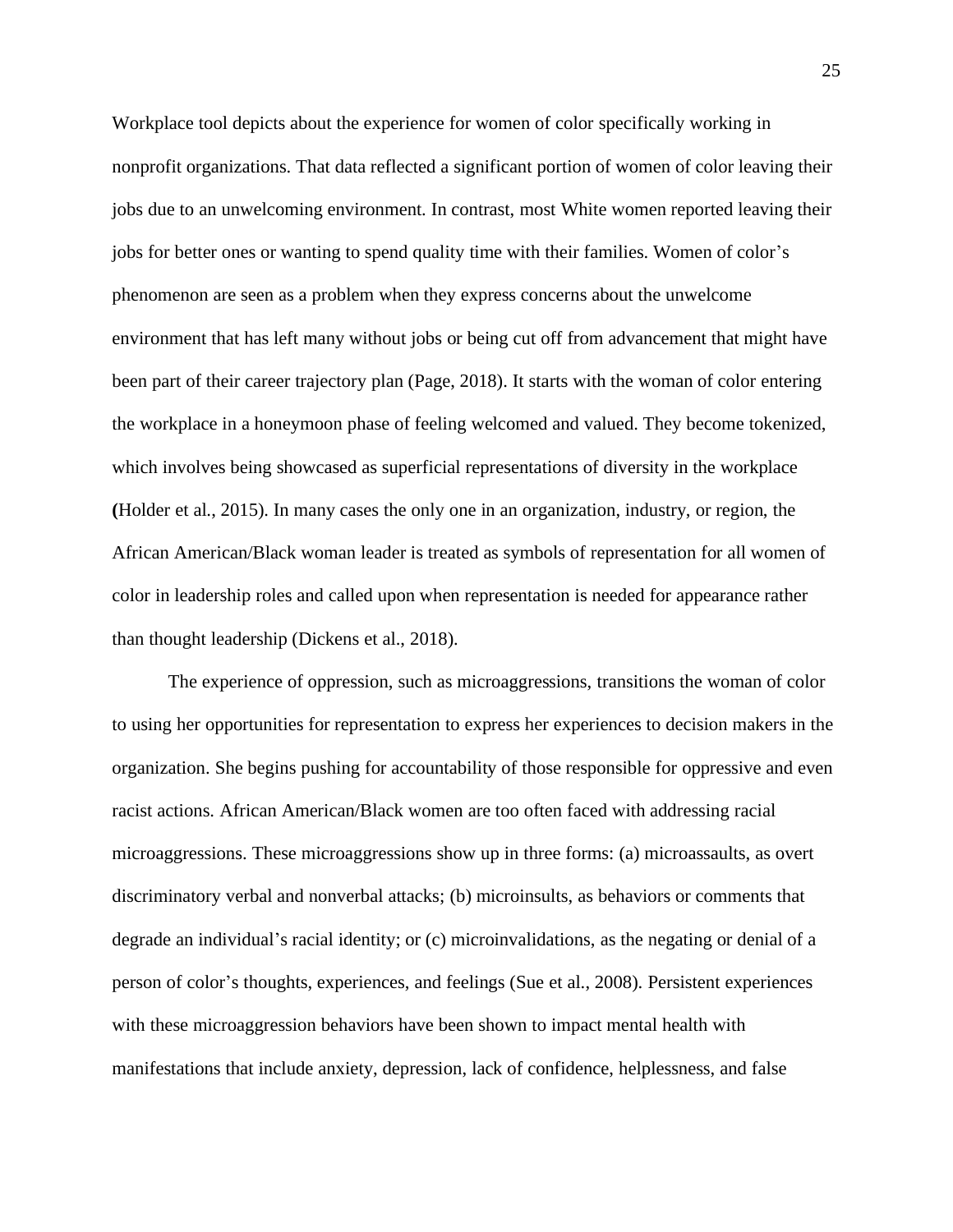positives (Holder et al., 2015). When African American/Black women find themselves combating mental health challenges, the experiences can be debilitating and impact their decisions to leave the workplace before obtaining or no longer able to retain a leadership role along their career pathway (Nadal et al., 2014).

When expressing concerns about microaggressions, racism, oppression, and tokenism, African American/Black women are met with targeted retaliation. They are depicted as a problem employee, and no longer qualified for promotion into top-level leadership roles or no longer a good fit for their current positions in the organization (Page, 2018). Research on the leadership of women of color in the nonprofit sector shows African American/Black women are 61% more likely to work for White led organizations. They also report their experiences with racial inequities have led to them leaving both voluntarily due to increased oppressive actions, or involuntarily due to the organization not accepting their role in creating an oppressive environment (Bui, 2019; Page, 2018). When they are not moving along the leadership pipeline, the organization is not held accountable for their contribution to these women's experiences. An understanding of how organizational leadership is designed to perpetuate the racist and oppressive experiences of African American/Black women can be found in the culture and practices of organizations that are historically favorable for White male leadership (Eagly & Karau, 2002).

#### <span id="page-26-0"></span>**Organizational Leadership**

Organizational leadership is the practice of leadership in the context of an organization's norms, values, beliefs, and culture (Daft, 2016; Schein, 2010). The executive leader provides organizational leadership, as the person holding senior managerial authority in an organization (Cook & Glass, 2013). The executive leader sets the entire organization's direction as the top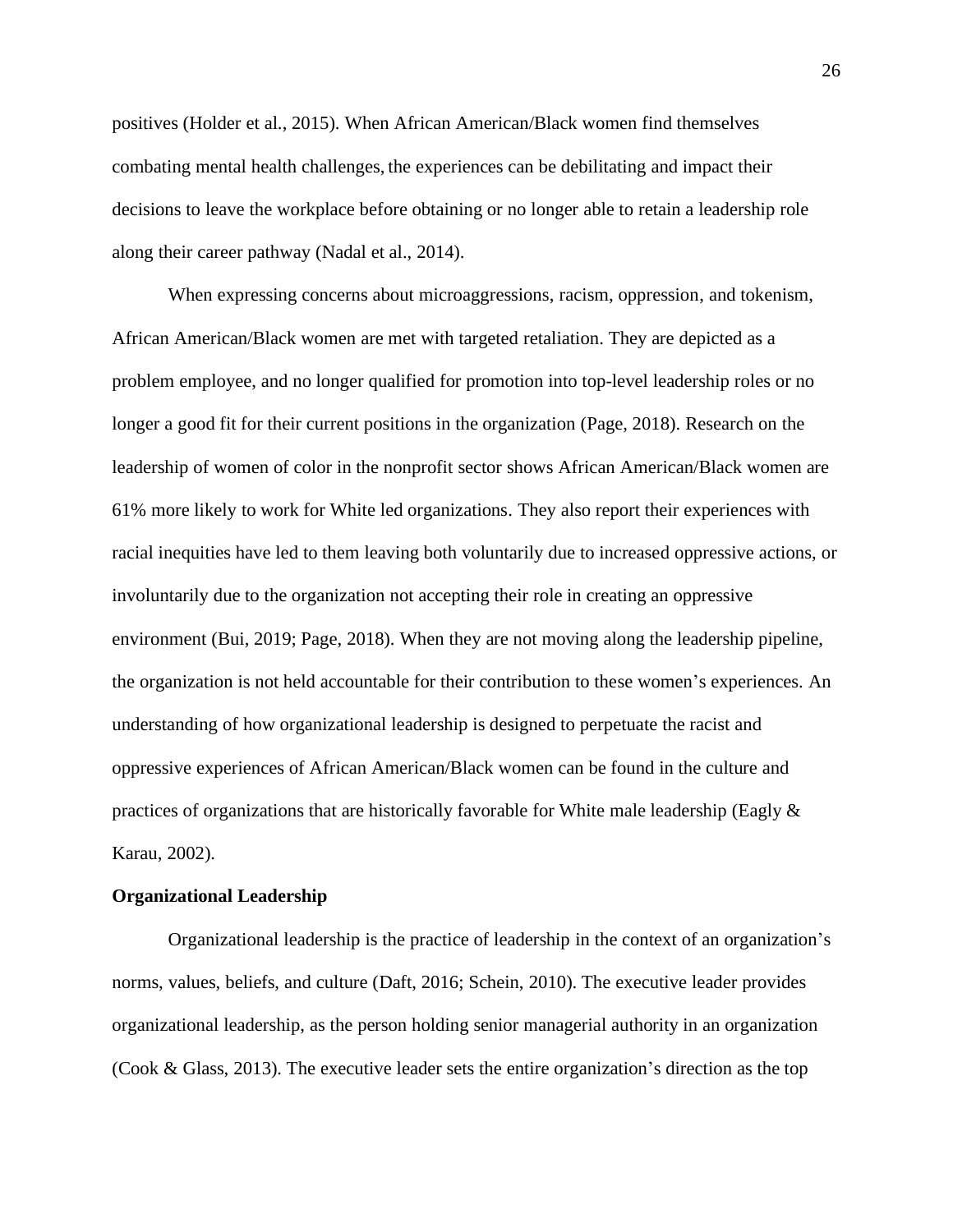strategist, visionary, and decision maker. They must be prepared to lead the organization in achieving its strategic plan, drive the advocacy and public relation agendas, be the primary spokesperson, connect with all the critical stakeholders, lead by example, and define the organizational culture (Bellman & Ryan, 2009; Heifetz & Linksy, 2002; Kouzes & Posner, 2012).

The traditional focus of leadership has been centered on mid-class White men, expanding to White women in the past few decades. Therefore, the perception of who is best prepared and qualified for career trajectory is biased toward those groups (Eagly & Karau, 2002; Parker, 2002). When an organization's culture is structured around norms and values that stem from the underlying assumptions that oppress African American/Black women through microaggressions, tokenization, and racist practices, it is almost impossible to expect they will experience leadership success (Parker, 2001; Schein, 2010). Studies have shown African American/Black women are less likely than White women or other women of color to feel the opportunities for growth and advancement in the nonprofit sector are equal or these opportunities go to the employees that most deserve them (Bui, 2019; McKinsey & Company, 2019). They end up cycling through mid-level leadership roles that are not positioned to make organizational decisions or representative of the increased population of African American/Black people in the workforce. The African American/Black woman may find her career trajectory preferences, which reflect social aspirations and represent individuals and communities that mirror her own race and culture, stifled by perceptions, and shaped by experiences of oppression and racial inequities in the workplace (Schuermann et al., 2014).

Research has shown diverse teams increase organizations' performance, particularly race and gender diversity (Mercer, 2020). Therefore, representation of African American/Black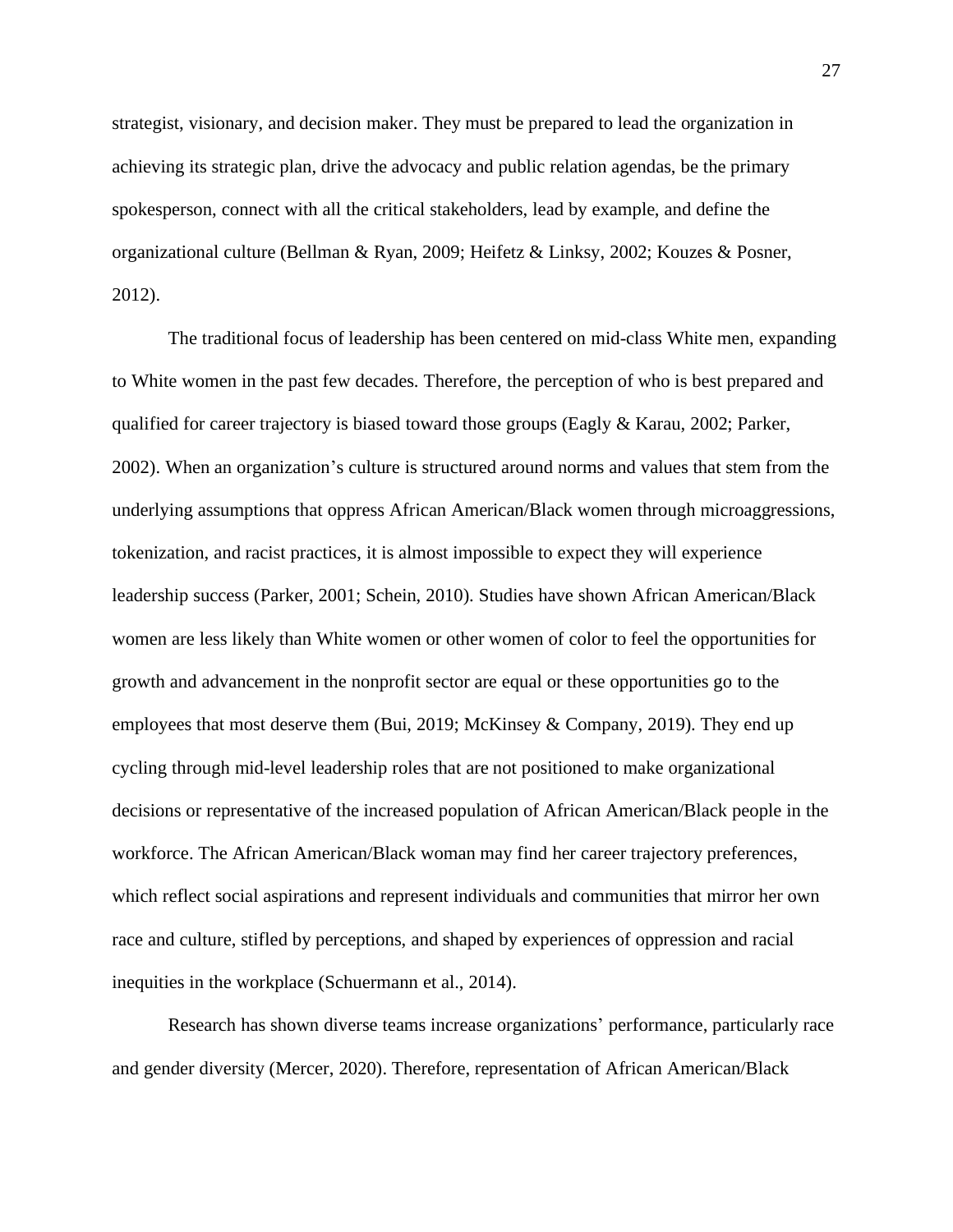women in nonprofit executive leadership roles is critical to a nonprofit sector growing in service to diverse communities nationally (Bolman & Deal, 2017; McKinsey & Company, 2019). Selfefficacy in making career choices to increase their representation in supporting diverse communities can lead African American/Black women to seek top-level leadership roles in nonprofit organizations, even those predominately structured around White leadership (Lent et al., 1994; McKinsey & Company, 2020). Those women who can obtain the coveted seat at the executive leadership table, where decisions that most impact the outcomes of an organization, could be viewed as an exception to organizational leadership rules. These rules have historically benefited White men, and more recently White women, while creating organizational cultures that are oppressive and perpetuate racist practices in suppressing the career trajectory of African American/Black women in the nonprofit sector (Mercer, 2020; Vasavada, 2014). Many African American/Black women who are fortunate to attain executive-level leadership opportunities in such organizations are confronted with bias and discrimination, which is presented in the form of double jeopardy, due to the intersections of gender and race, when they attempt to exercise their authority as leaders in the workplace (Parker, 2002; Wallace, 2019).

#### <span id="page-28-0"></span>**The Intersections of Gender and Race in Organizations**

African American/Black women's experiences in holding leadership positions in predominately White organizations are not contained in isolated circles of race and gender constructs (Crenshaw, 1991). The constructs of race and gender intersect and impede their ability to exercise power and influence in their organizations as leaders. It is particularly challenging when these constructs are met with oppression through forms of microaggressions, tokenization, and racist practices other women do not experience in the organization (Page, 2018). Often the diversity and inclusion organizations claim they value in leadership roles is not represented, as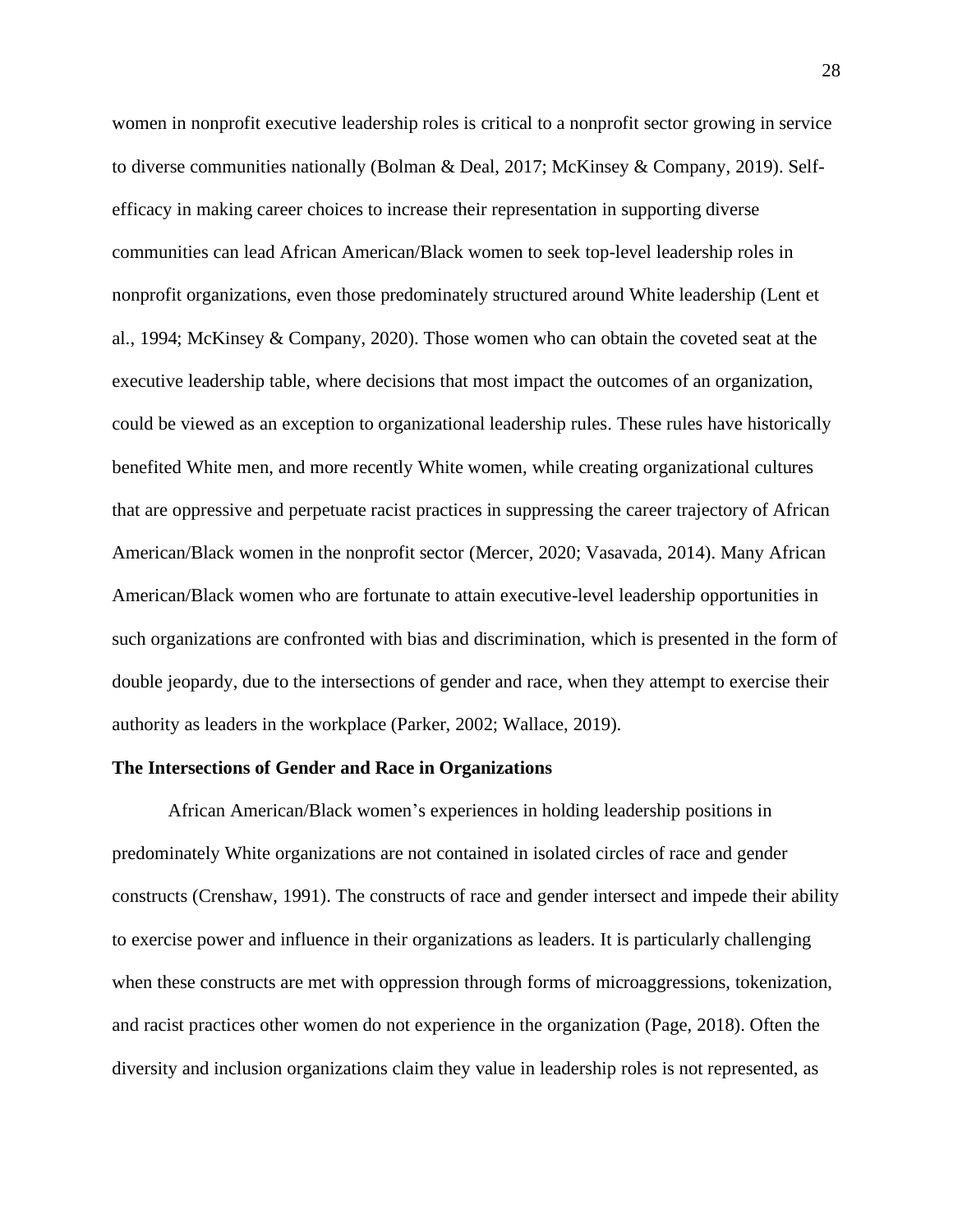reflected in the career trajectory of African American/Black woman who enter the nonprofit workplace in a favorable position to impact change, yet, is discounted for addressing the inequities in that deflect from a diverse and inclusive organization (Delgaldo & Stefancic, 2012; Page, 2018). The trajectory of an African American/Black woman's career in attaining and retaining an executive leadership role in a nonprofit organization is constrained by historical and cultural aspects of organizational leadership that are perpetuated by experiences of oppression and racist activities in organizations (Bell & Nkomo, 2001; Page 2018).

Organizations are not prepared to acknowledge White-centered approaches to leadership are not steeped in organizational culture with espoused values that are intended to deal with problems using diverse strategies (Bolman & Deal, 2017; Daft, 2016). The top-level leaders do not recognize the voices of those with different perspectives, even when they are not actually different from those who are double bound by race and gender, such as the African American/Black woman (Dickens et al., 2019; Wallace, 2019). The White men in the organizations are reluctant to acknowledge racist structures are the problem, and White women throw a curve at the racist narrative by using their power and privilege to deflect the issue as sexism (P. Collins, 2000; Delgado & Stefancic, 2012). The African American/Black woman leader finds herself disempowered through an "outsider within" experience that illuminates each construct independently, mainly when expectations are set comparatively to the organization's White women (P. Collins, 2000; Thomas, 2019). Compared with their colleagues of other races and ethnicities, African American/Black women have distinct, and more troubling, experiences at work that perpetuate the stereotype threat they often hinder the ability to push past the oppression and barriers to progress along the career trajectory toward top-level leadership (P. Collins, 2000; Steele, 2010).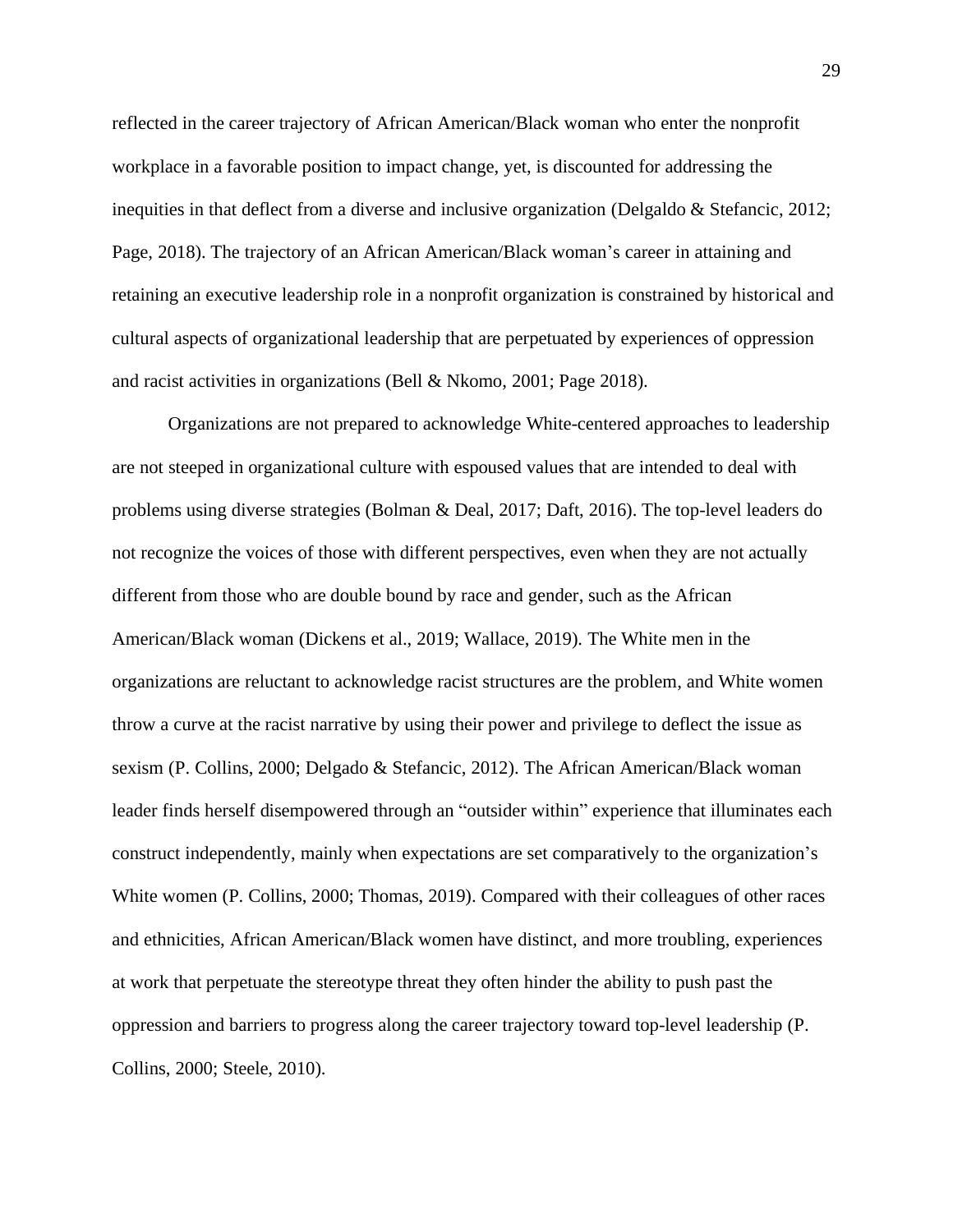#### <span id="page-30-0"></span>**The Leadership Career Pipeline**

Studies have suggested women have benefitted from more significant opportunities to progress along the career trajectory toward top-level leadership, with increases in education and experience attainment, yet, continue to experience inequality in achieving the highest levels of leadership compared to men (Schock et al., 2019). With career development being a combination of personal, contextual, and cognitive factors that influence the goals set toward pursuing a career path, perceptions of career barriers are influential in determining interests in attaining leadership roles (Lent et al., 1994). African American/Black women experience significant workplace challenges that can affect their career decision-making process, even when they have already obtained the education and experience that qualifies them for top-level leadership roles (Byars-Winston & Rogers, 2019).

Efforts to diversify the workforce dates back to the 1960s, when the New Careers Initiative was designed to provide human service jobs to marginalized populations, including those in the African American/Black community (Dunning, 2018). Despite intentions to provide new career and job opportunities, the glass ceiling was perpetuated by further marginalizing them to low-level roles with limited opportunities to climb the career ladder. Sixty years later, the research identifies a concept of the "broken rung" as impacting the breakdown in the career pipeline (see Figure 3) for women seeking leadership positions, with the most profound implications reflecting on the lack of progress of African American/Black women (McKinsey & Company, 2020). The impact of a broken rung in the corporate business sector has vast similarities to the experiences of African American/Black women seeking top-level leadership in the nonprofit business sector.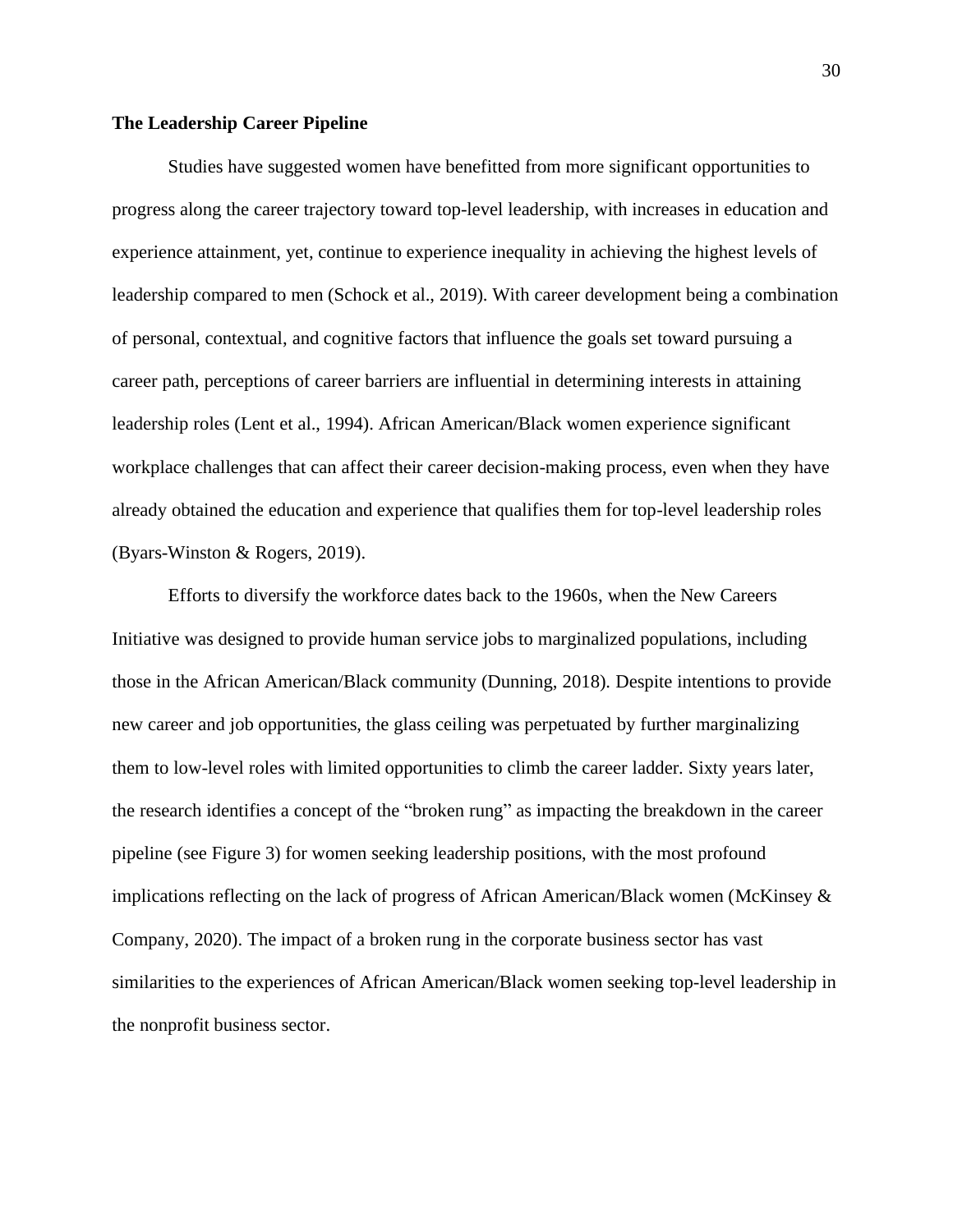

#### <span id="page-31-0"></span>Figure 3. Representation of Corporate Career Pipeline by Gender and Race

*Note*. Reprinted from "Women in the Workplace: Corporate America is at a Critical Crossroad," by McKinsey & Company, 2020 (https://wiw-

report.s3.amazonaws.com/Women\_in\_the\_Workplace\_2020.pdf).

When looking at women's leadership growth, there are many concerns African American/Black women are promoted slower than any other group and consistently underrepresented in senior leadership roles (McKinsey & Company, 2020). African American/Black women across multiple sectors lack the advocacy and sponsorship White men and women benefit from in considerations of advancement or access to new opportunities along their career trajectory. McKinsey and Company (2020) also reflected many of their colleagues, and even supervisors, do not either realize or accept African American/Black women are having a hard time making strides along their career path. There is limited understanding or willingness to engage with the evidence-based reality African American/Black women run into more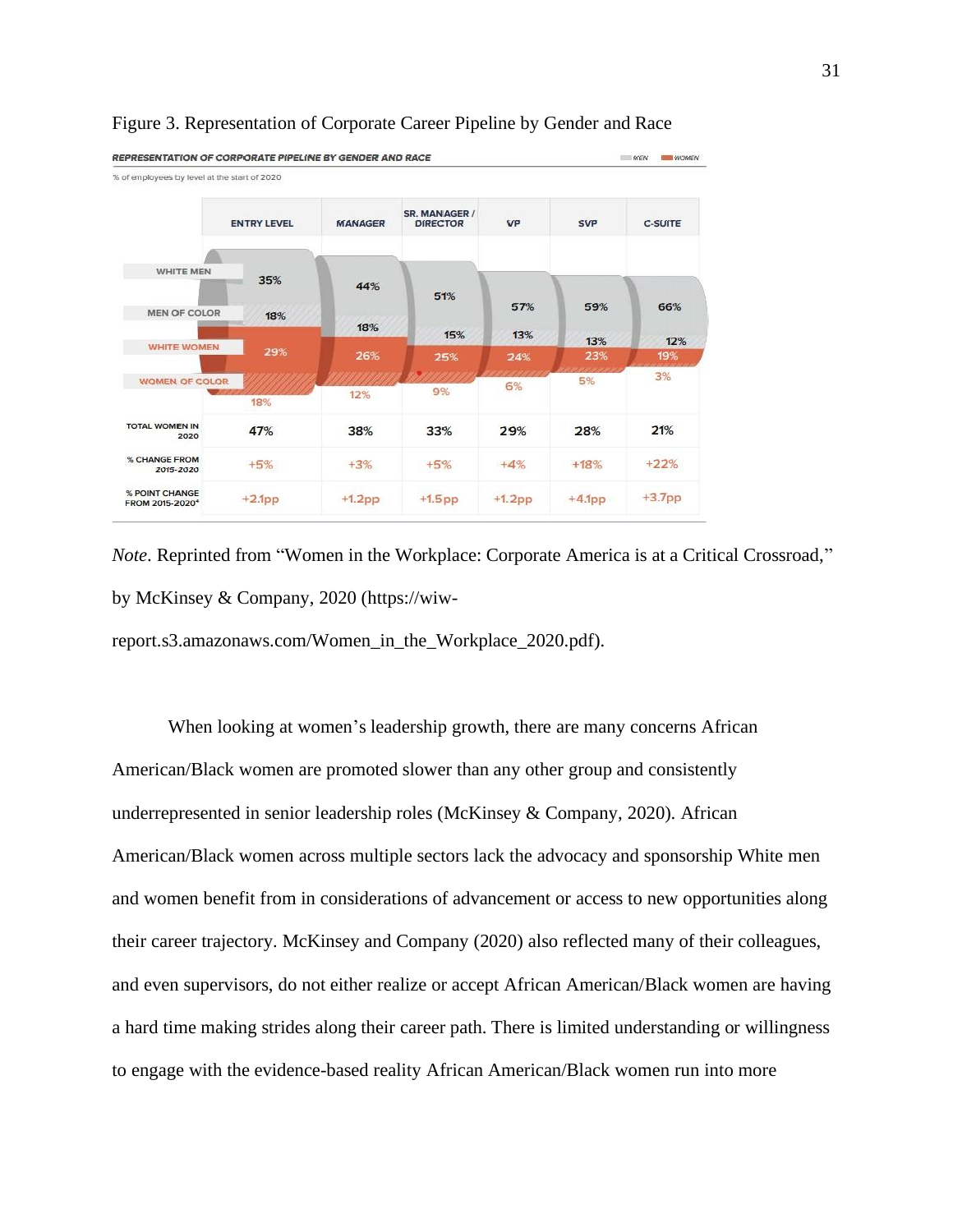systemic barriers than women of other races. They also have less managerial support and experience more critical discrimination, microaggressions, oppression, and blatant racism (McKinsey & Company, 2020; Parker, 2002).

#### **Summary**

<span id="page-32-0"></span>Chapter 2 provided a review of the literature to differentiate African American/Black women's experiences and the challenges that impact their ability to obtain and retain top-level leadership roles in the nonprofit business sector. Through a conceptual framework of the phenomenon of being categorized as the "problem" woman of colour in the workplace, these women face inequities of tokenism, microaggressions, and racist actions. Experiences that are not resolved through mid-level leadership positionality may give them a voice to express concerns. The organizational leadership structure is contextualized by an organization's norms, values, beliefs, and culture in which the executive leader holds senior managerial authority over the organization. As the African American/Black population is increasing in the United States, individuals being served by nonprofit organizations are increasingly more diversified with members of the African American/Black community; however, their representation in these organizations' executive leadership roles remains stagnant.

Chapter 2 also addressed the intersection of race and gender that presents a double bind for African American/Black women in experiencing the phenomenon that influences their decision to take steps in moving along a career trajectory toward top-level leadership. They find themselves stuck in mid-level leadership roles in organizations that do not have a culture or espoused values that support their self-efficacy in making career choices to lead a nonprofit. The leadership career pipeline presents a broken rung in steps toward top-level leadership when the experiences along the way are oppressive and racist in action. Chapter 3 will provide the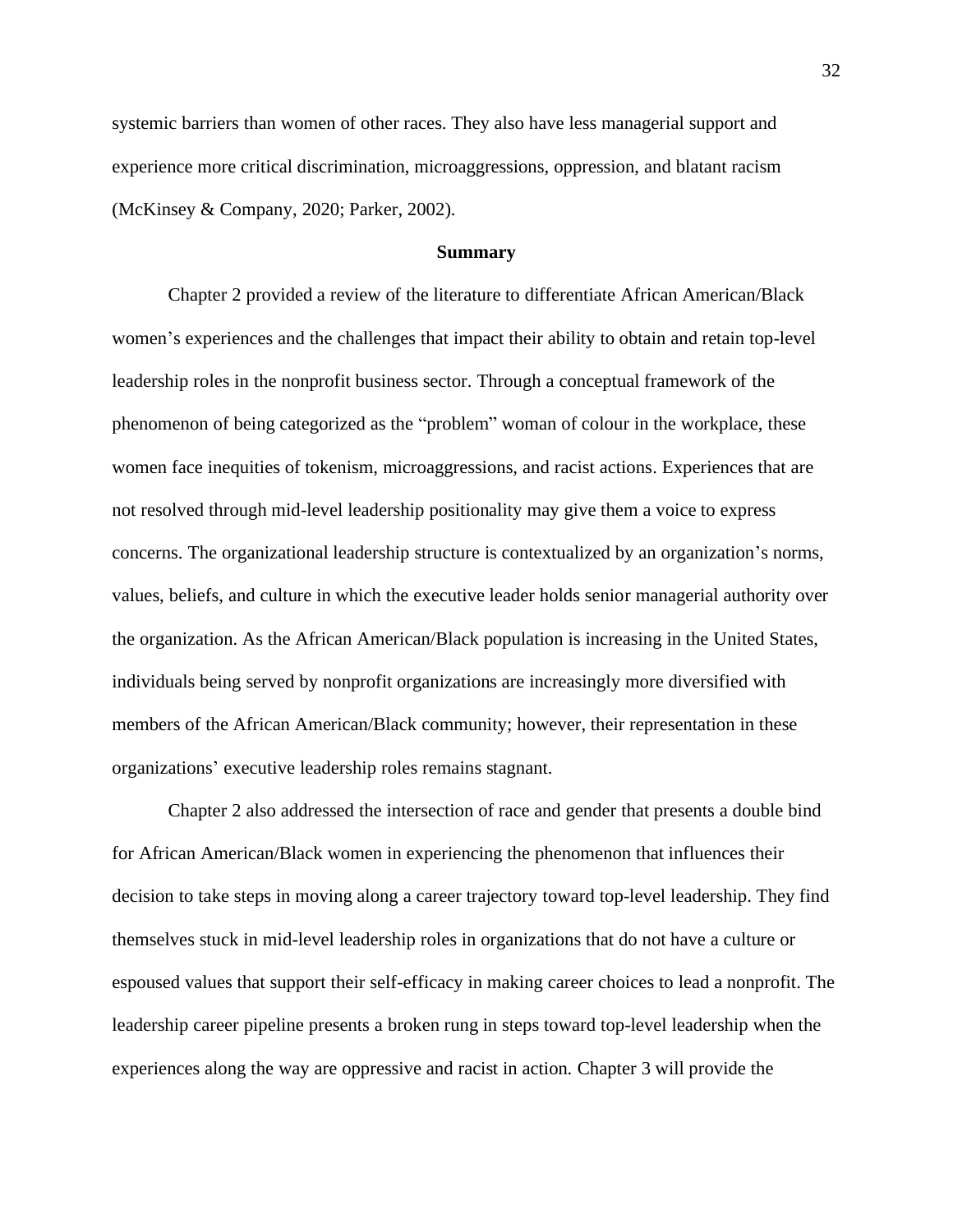opportunity to use a transcendental phenomenological research method to engage with African American/Black women in nonprofit leadership, and explore how their lived experiences were influenced by the phenomenon of being a "problem" woman of colour in the workplace.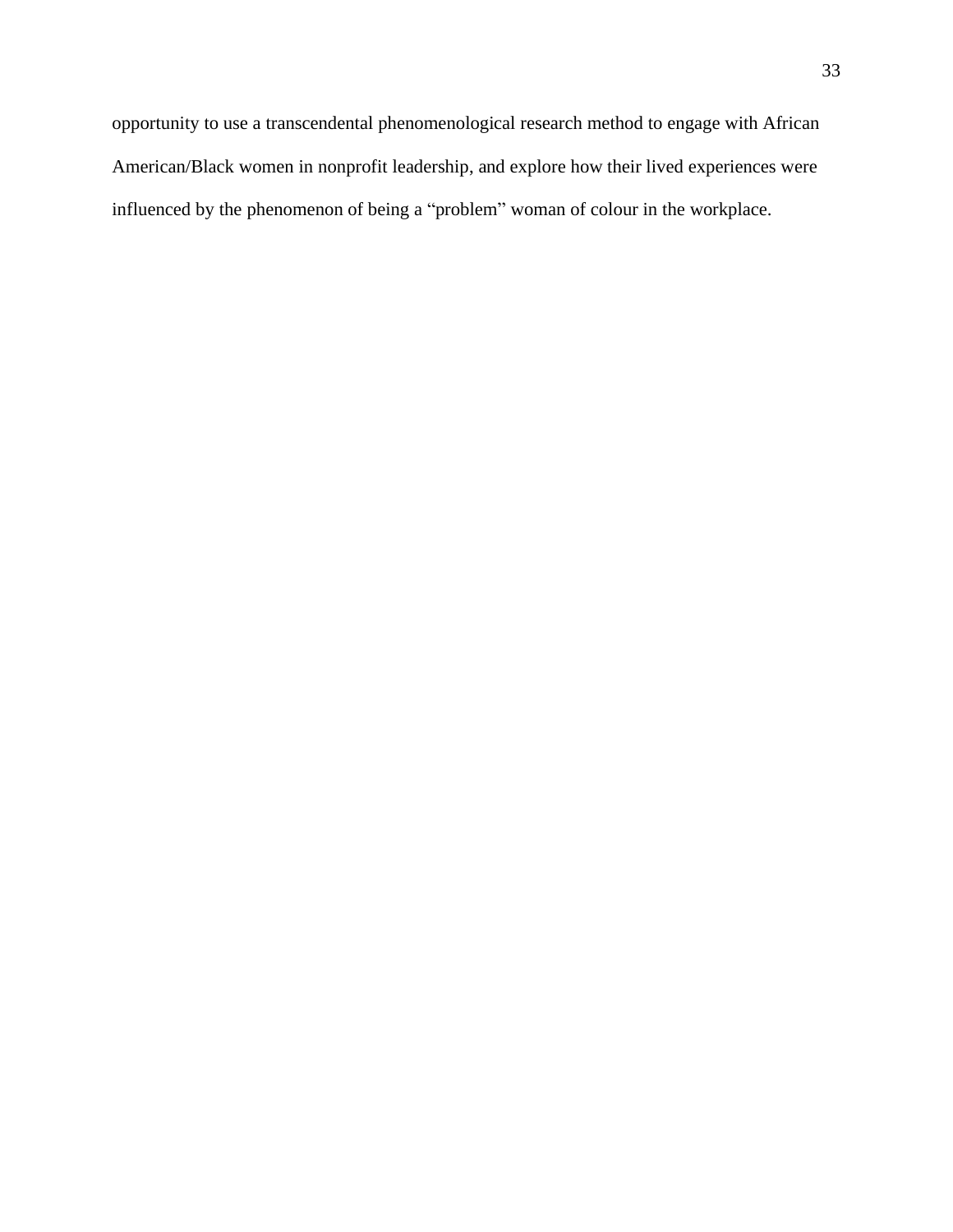#### **Chapter 3. Method**

<span id="page-34-0"></span>This qualitative phenomenological study was designed to understand the lived experiences that contribute to limitations of African American/Black women in leadership roles or seeking to progress along their career pipeline toward such roles. Lived experience is defined as an experience a person has encountered in a lifetime (Exkano, 2013). The purpose of the study was to explore the phenomenon of the "problem" women of colour in the nonprofit workplace as it intersects with critical race theory (CRT) and social cognitive career theory (SCCT).

The following questions guided the study:

Research Question 1: How have African American/Black women's lived experiences impacted their attainment and retention of executive-level leadership roles in the private business sector?

Research Question 2: What strategies, environments, and resources support African American/Black women in attaining and retaining executive leadership roles in the nonprofit business sector?

This chapter presents the study's research method, including the research design and rationale, the researcher's role, and methodology. The research design and rationale section expound on the phenomenology of the study, the theoretical framework, and research questions that guided the data collection and analysis. The section focused on the role of the researcher as one of the most critical components, because it provides a concise explanation of my role as an observer–participant in the study. It also addresses any professional and personal relationships with the participants, my positionality in the research contributing to bias and how it was managed, and ethical issues that were identified and addressed.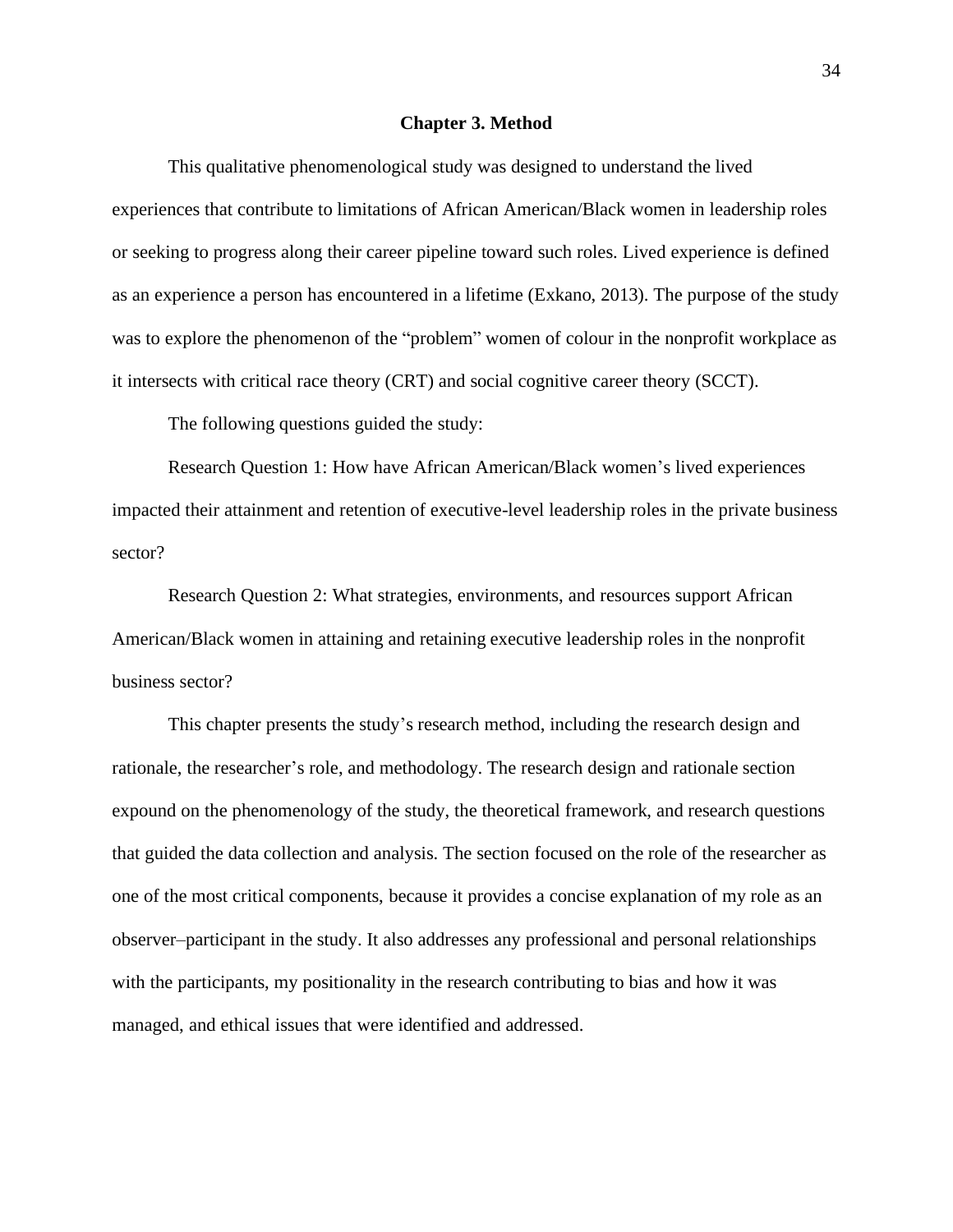#### **Research Methodology**

<span id="page-35-0"></span>To better understand the research questions, a qualitative phenomenological research design was used to explore participants' lived experiences regarding a specific phenomenon (Creswell & Poth, 2018). As a research design, phenomenology has been described as the opportunity to gain the essence of meaning or understanding of a phenomenon based on one's description of experiencing the phenomenon (Patton, 2015). This study drew exclusively from African American/Black women who were in or had been in mid- to high-level leadership roles in nonprofit organizations in the Pacific Northwest region of the United States. The participants shared their personal stories as primary data to support the understanding of how the intersection of race with gender impacts African American/Black women's ability in their attainment and retention in the highest levels of leadership in nonprofit organizations.

The specific qualitative methodology for this research design was transcendental phenomenology, which allowed for a more subjective approach to gathering data from participants based on the fullness of their lived experiences, including how they felt, what they thought, and what was perceived as their truth (Moustakas, 2011). Pioneers of transcendental phenomenology, such as Edmund Husserl, focused on the elements of intentionality and intuition to capture the inner consciousness of research subjects as it related to the experiences that defined their behaviors and responses toward life events. With transcendental phenomenology, participants share their stories in a transcendental or nonnaturalist manner that draws out the essence and spirit of their experiences without the researcher's bias, assumption, or preconceptions (Madison, 2009; Moustakas, 2011).

In further consideration of the researcher's role, it is vital to guard against their personal experiences, creating an unintentional impact on the data collection and analysis processes. The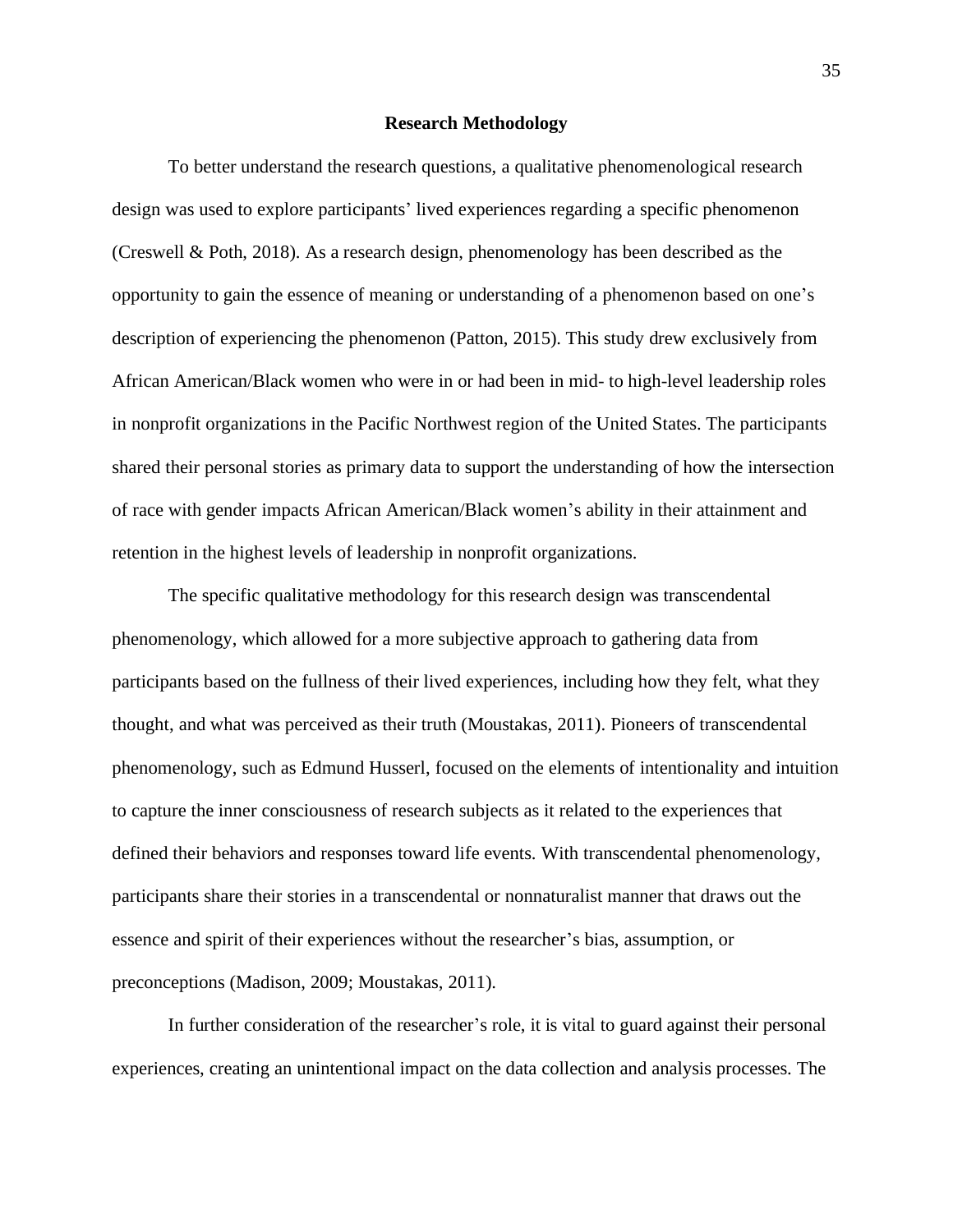transcendental phenomenological approach includes an element called *epoché*, which in Greek means to refrain from judgment based on personal perceptions of everyday experiences (Moustakas, 2011). During the data collection and analysis processes, the concept of epoché forces the researcher to first check for their own biases based on personal experiences with or perceptions of the phenomenon, then setting their intentions toward a focus solely on the experiences as described by the participants. Intently listening to participants share their interpretations of experiences with racism, discrimination, and bias through a self-differentiated lens allows the stories to shape the results authentically. The next step in the process, transcendental-phenomenological reduction, further separates the researcher's experiences from the participants' experiences, by allowing them to add depth in meaning to their experiences that can only be their own. The depth in meaning comes from sharing how the experiences made them feel, think, behave, react, and perceive future experiences (Moustakas, 2011). The final step in the process is imaginative variation, which allows the participant to differentiate their experiences from the external environment and seek meaning through what others, such as their supervisors, peers, subordinates, or clients, may have been experiencing. The researcher's role is to shift toward gathering more objective information to add structural context to the essence of the experiences to comprehensively understand the phenomenon through the participants' lens (Moustakas, 2011).

## **Population**

The population of participants in the research study was generalized to those with lived experience as it directly related to the phenomenon (Creswell & Poth, 2018). Participants were identified from my professional network through engagement in community of practice groups, specifically for Black, indigenous, and people of color (BIPOC) executive leaders in the Pacific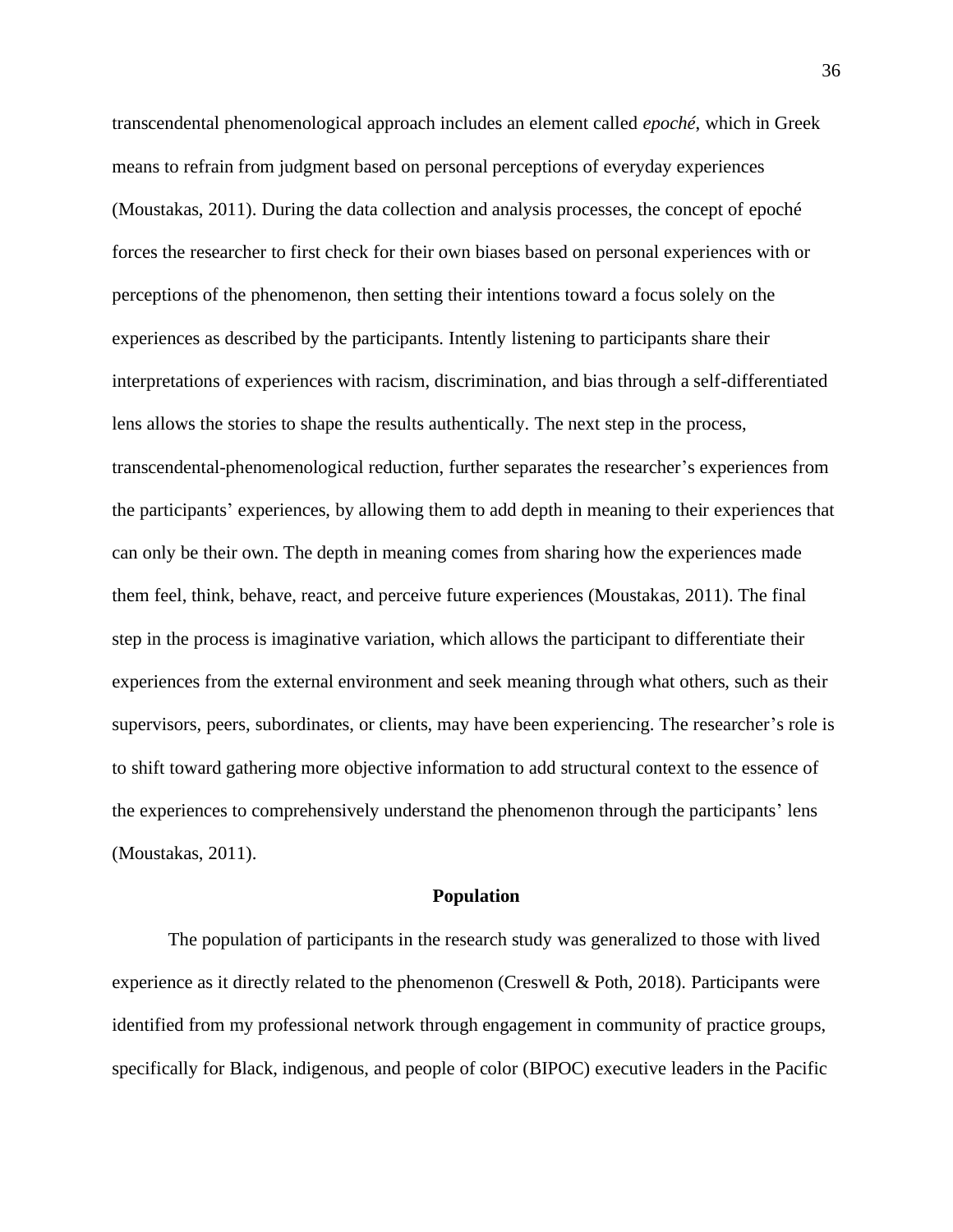Northwest region of Washington state. Participants were required to have held a mid-to-high level leadership role in a nonprofit organization or corporation for at least 2 years. They also needed to identify with the race construct of African American/Black, and the female gender construct. Outreach was limited to potential participants located throughout the Pacific Northwest region of Washington state.

## **Sample**

This study drew exclusively from a network of African American/Black women who the researcher had direct knowledge of being engaged as mid- to executive-level leaders in the nonprofit sector. Each participant had been involved in communities of practice specifically for BIPOC nonprofit executive leaders in Washington state. A list of potential participants was used from an email listserv provided by the Washington Nonprofits organization. They identified all BIPOC nonprofit executive leaders to engage in a series of self-care and healing from tensions stemming from racial, environmental, and political traumas that impacted communities of color in 2020. Another list of potential participants was used from an email listserv provided by the City of Seattle's Our Best Advisory Council that was formed to address systemic racial inequities in the African American/Black communities. Both lists were disaggregated to identify individuals who self-identified as African American/Black women.

### **Participant Selection**

The process for obtaining participants for the study began once the researcher received institutional review board (IRB) approval from Seattle University. To participate in the research study, participants needed to meet the following inclusion criteria: (a) identify with the construct of African American or Black, (b) identify with the gender construct of female, (c) fall between the ages of 30 and 70, and (d) have worked in a mid- to high-level leadership position in a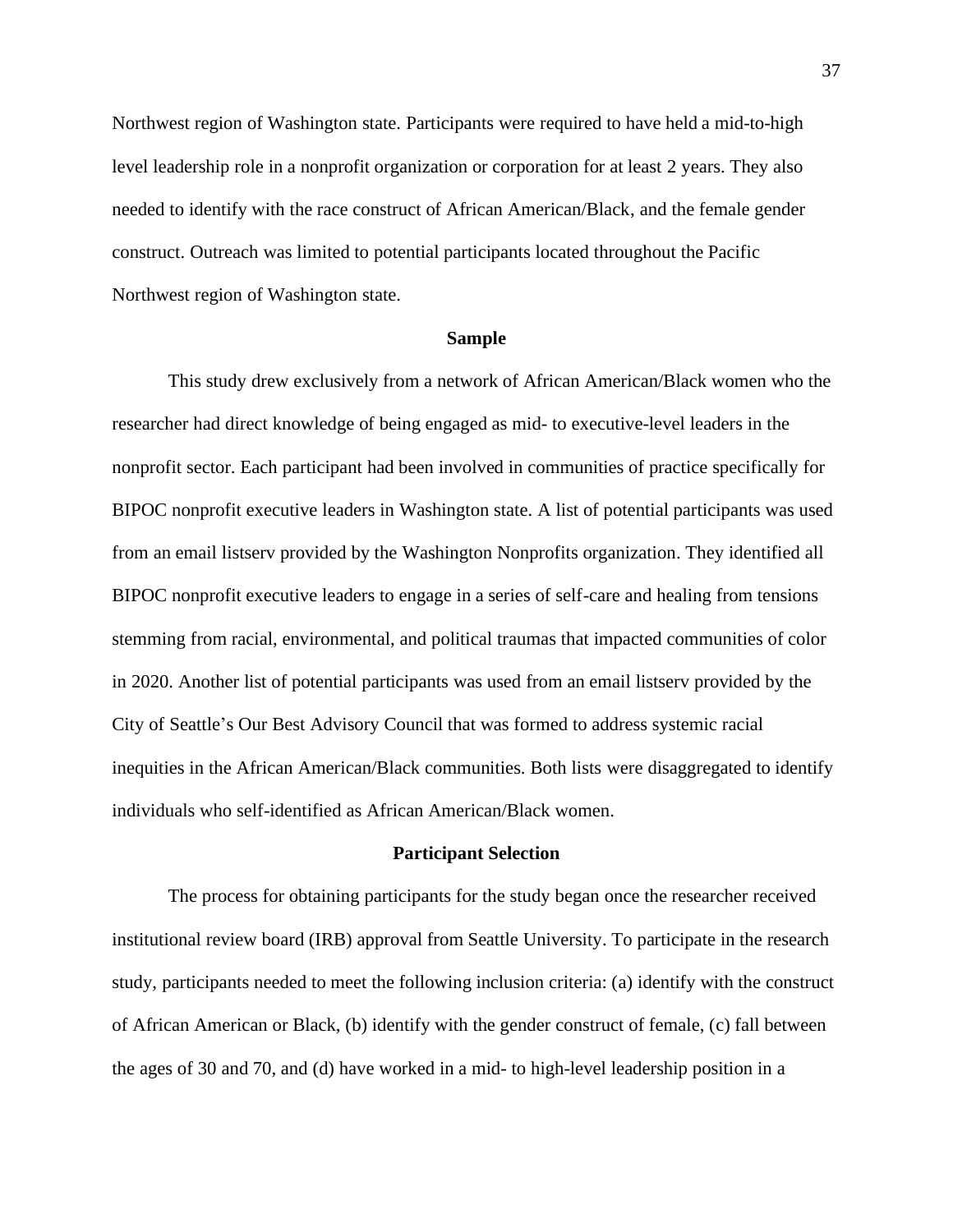nonprofit organization for a minimum of 2 years. The researcher sent an email containing a brief explanation of the study, the IRB informed consent form, a demographic questionnaire to determine if the potential participants met the study's inclusion criteria, and a calendar link of available dates to schedule their interviews. Participants were interviewed using the video conferencing platform Zoom. Videoconferencing allowed the researcher limited observations of facial expressions and body language while engaging in a pseudo-in-person experience during the interviews. The use of videoconferencing also provided the opportunity to record the interview session for transcribing both verbal and nonverbal communication. Participants were informed if they did not want to have their interviews recorded they would be removed from the study. All participants agreed to the recordings. The use of a pseudonym was assigned to each participant to preserve confidentiality.

# **Data Collection**

In this research study, data collection occurred in four phases to gather thick, rich data for comprehensive analysis (Creswell & Poth, 2018). Phase 1 included collecting demographic data to understand the impact of identity on each participant's lived experience with the phenomenon (Hughes et al., 2016). The additional data collection was conducted in a series of two semistructured interviews, lasting no longer than 90 minutes, which allowed participants to provide information on their experience through a process of sharing the beginning, middle, and end of their personal stories (Granot et al., 2012; Seidman, 2006). The Seidman (2006) approach to qualitative interviewing includes implementing an interview protocol that identifies the preestablished interview questions. The interview protocol also provides a script to guide the process of engaging in open-ended dialogue that allows the participants to freely express their lived experiences (Creswell & Poth, 2018; Granot et al., 2012).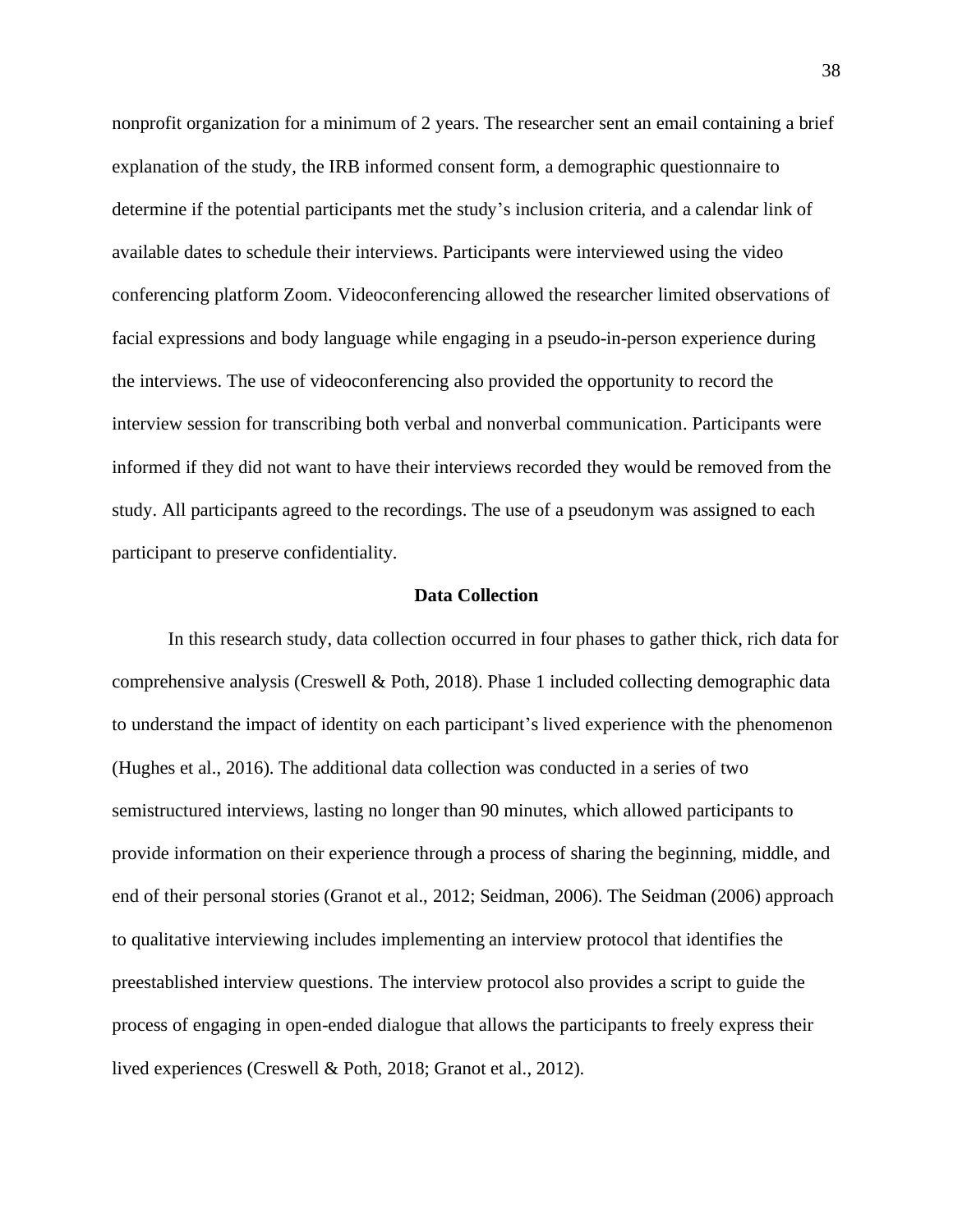In Phase 1, participants shared their interest by responding to an email invitation with a link to the IRB informed consent form, completed the demographic questionnaire (see Appendix A) that identified if they met the inclusion criteria, and provided identity information for data analysis. In Phase 2, participants engaged in the first round of confidential open-ended semistructured interviews to share the essence of their lived experiences in context to the historical progression in their careers (Merriam & Tisdell, 2016; Moustakas, 2011; Seidman, 2006). The 60- to 90-minute interviews were conducted through virtual, individual meetings with eight African American/Black women who self-identified as having worked in a mid-toexecutive level position in the nonprofit business sector. The open-ended questions (see Appendix B) were prewritten and designed carefully to have facilitate dialogue about how the participant's felt, thought about, and perceived their lived experience with inequities in opportunities of attaining and retaining leadership roles (Moustakas, 2011).

In Phase 3, follow-up questions provided the opportunity to have a discourse about the more in-depth, more detailed responses to the open-ended questions. The open-ended questions from Phase 2 were reconstructed to allow the participants to share more details about the strategies, environments, and resources that impacted their experiences (Moustakas, 2011; Seidman, 2006). In Phase 4, a follow-up interview session was offered to participants who wanted to expound on any of the questions or for the researcher needs clarification on any part of the interview (Creswell & Poth, 2018). The follow-up also provided an opportunity to ask about nonverbal gestures and body language that were not apparent through the virtual interview experience (Patton, 2015).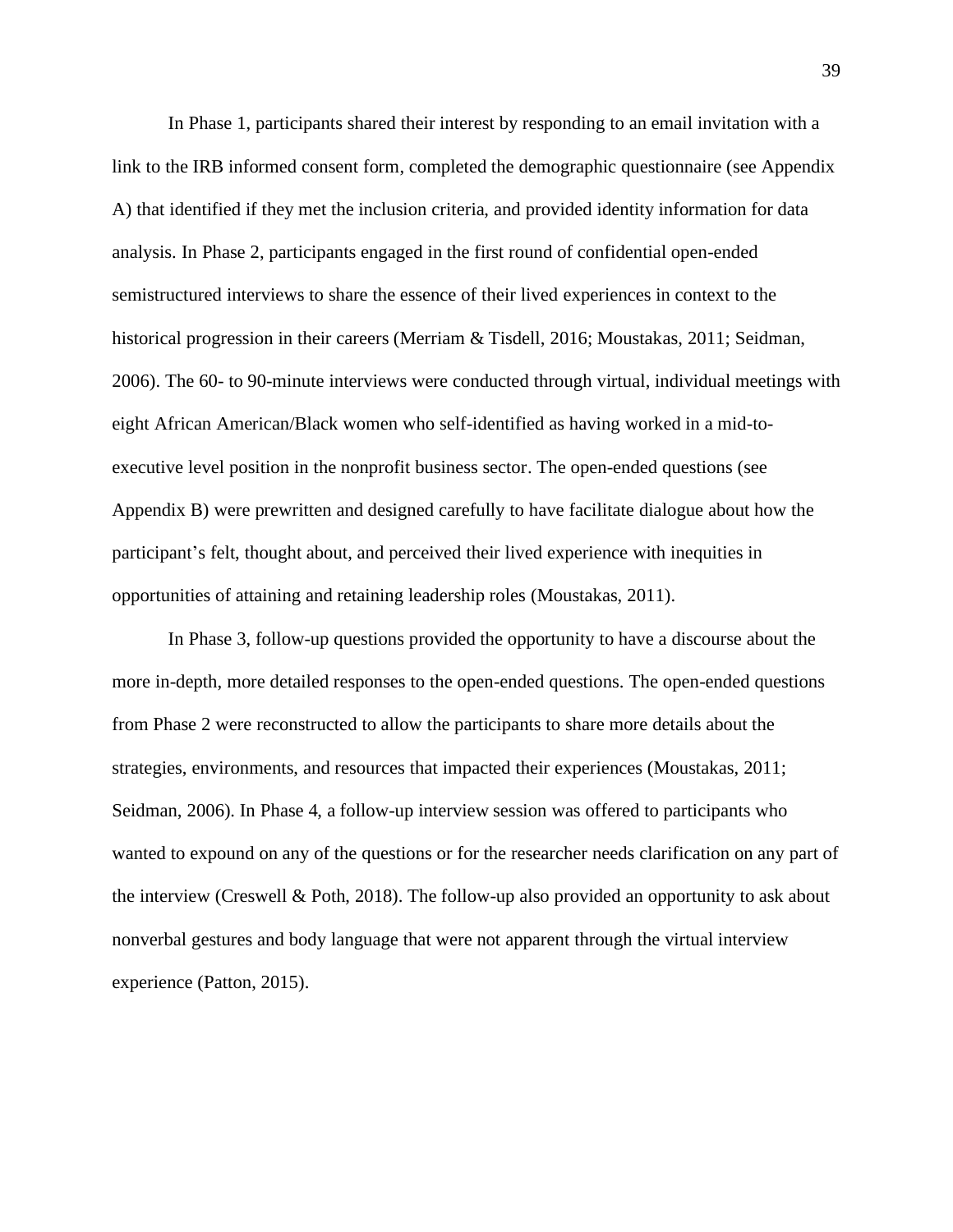### **Data Analysis Plan**

Data were comprised of descriptions of the women's direct experiences obtained from their responses to open-ended questions and dialogue (Mills & Gay, 2019). To protect each participant's confidentiality, they were allowed to choose pseudonyms.

# **Interpretive Phenomenological Analysis**

Interpretive phenomenological analysis (IPA) provided a research framework that allowed the researcher to focus on how the specific phenomenon was experienced by a subset of individuals with a distinct perspective (Creswell & Poth, 2018). IPA was used in this research process to ensure the analysis was participant-centered, and structured to retain the depth of experience in interpreting the data (Smith, 2011). The IPA framework provided an intensive qualitative analysis of the data derived from in-depth, semistructured interviews. Participants discussed, made sense of, and reacted to their experience with the phenomenon (Creswell & Poth, 2018; Smith, 2011). The analysis process fully considered the subjective responses rather than attempting to develop objective recollections that deflect from the impact of their lived experience with the phenomenon. It was also important to note the researcher's positionality to the context of the research had an impact on their ability to reflect and analyze the participants' responses to the open-ended interview questions (Smith, 2011). Through the IPA process, researcher bias was mitigated, and validation of the data occurred through thematic coding and constant comparison (Yin, 2011).

## *Thematic Coding*

Thematic coding is also referred to as thematic analysis, and was used in this study to identify themes in the transcribed text through an analysis of the interpretation of words and sentence structure (Yin, 2011). Data coding was conducted through an abductive or iterative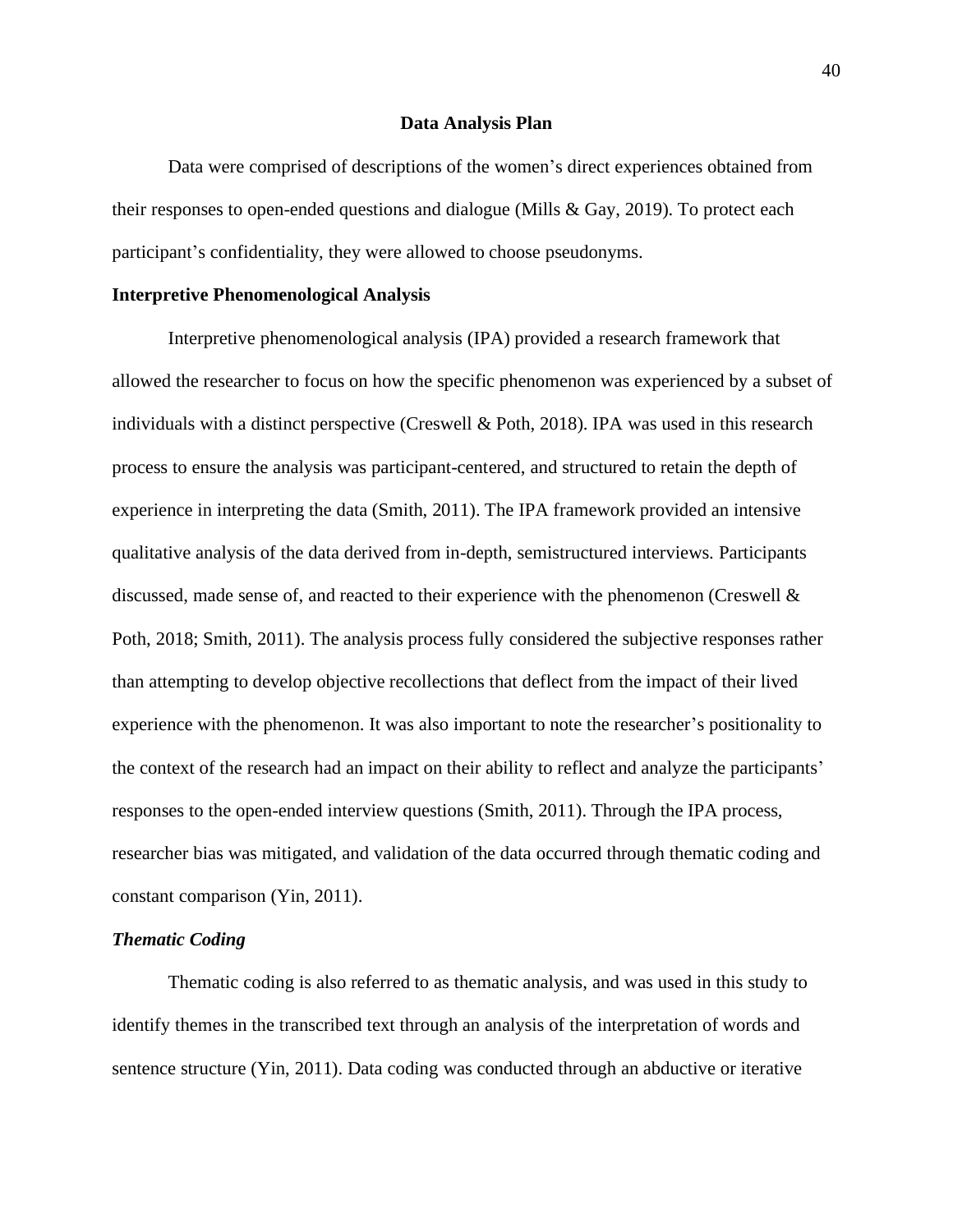process of constant comparison, to identify themes from the data collected in each series of the interview process and build the codes directly from each response. The steps to perform a constant comparison analysis included the following:

- 1. Reading through the entire set of data.
- 2. Chunking the data into smaller meaningful parts.
- 3. Labeling each chunk with a descriptive title or a code.
- 4. Comparing each new chunk of data with previous codes, so similar chunks were labeled with the same code.

After all the data were coded, the codes were grouped by similarity, and a theme was identified and documented based on each grouping.

# **Measures of Quality**

In conducting a qualitative phenomenological study that included interviews with individuals that possibly share lived experiences, the researcher's positionality and trustworthiness must be considered (Mills & Gay, 2019).

# **Positionality**

Characteristics the researcher shared with the participants included being African American, a woman, and a current or past employee in the private sector seeking to obtain or retain a top-level leadership role in an organization. Other characteristics shared with various participants included education, socioeconomic status, and age. The researcher also shared many of the experiences resulting from the study's phenomenon. As the researcher sought to gain insight into the phenomenon without bias, it was important they be sensitive to the participants' experiences and gain their trust to ensure they were willing to share detailed information that would add value to the study (Maxwell, 2013). Having personal relationships with some of the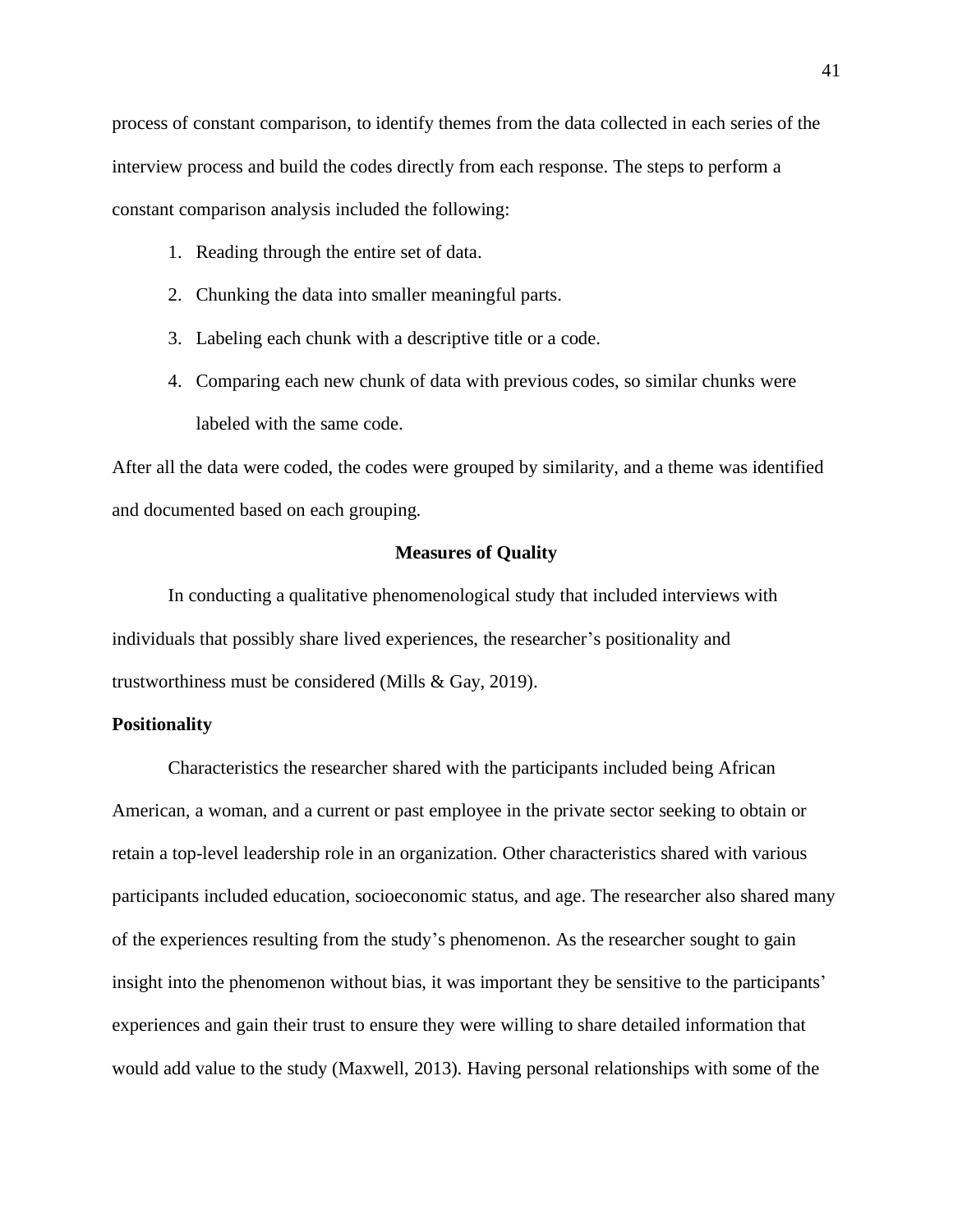participants aided in quickly gaining their trust; however, those the researcher engaged with for the first time needed to know they could speak openly about their experiences with the phenomenon.

# **Trustworthiness**

If time and resources had permitted, it would have been ideal to contract with a thirdparty consultant to evaluate the interview transcripts by conducting a thorough review of the codes and themes to alleviate researcher bias and ensure trustworthiness (Creswell & Poth, 2018). As it was not possible to engage a third-party consultant, a qualitative investigational approach was implemented to triangulate the data, which included sending the interview responses back to the participants for review and clarification. A qualitative investigational approach also ensured the interview design was developed to obtain thick, rich data that could be validated and used for generalization with other populations (Creswell & Poth, 2018).

## **Controls for Bias**

The researcher needed to ethically gather the information necessary to answer the research questions (Maxwell, 2013). Managing one's bias requires balancing their beliefs, values, experiences, and perspectives of the world that may have initially led to the research being conducted (Patton, 2015). Remaining objective and self-differentiating one's own experiences from those of the participants is the researcher's responsibility. When the researcher bias is explicit to the research, transparency is the best approach to ensuring participants are aware of the direct connection to the phenomenon being addressed (Maxwell, 2013; Patton, 2015). It is also essential during the interview process the researcher is aware of both their verbal and nonverbal communication that may impact the participants' responses (Maxwell, 2013).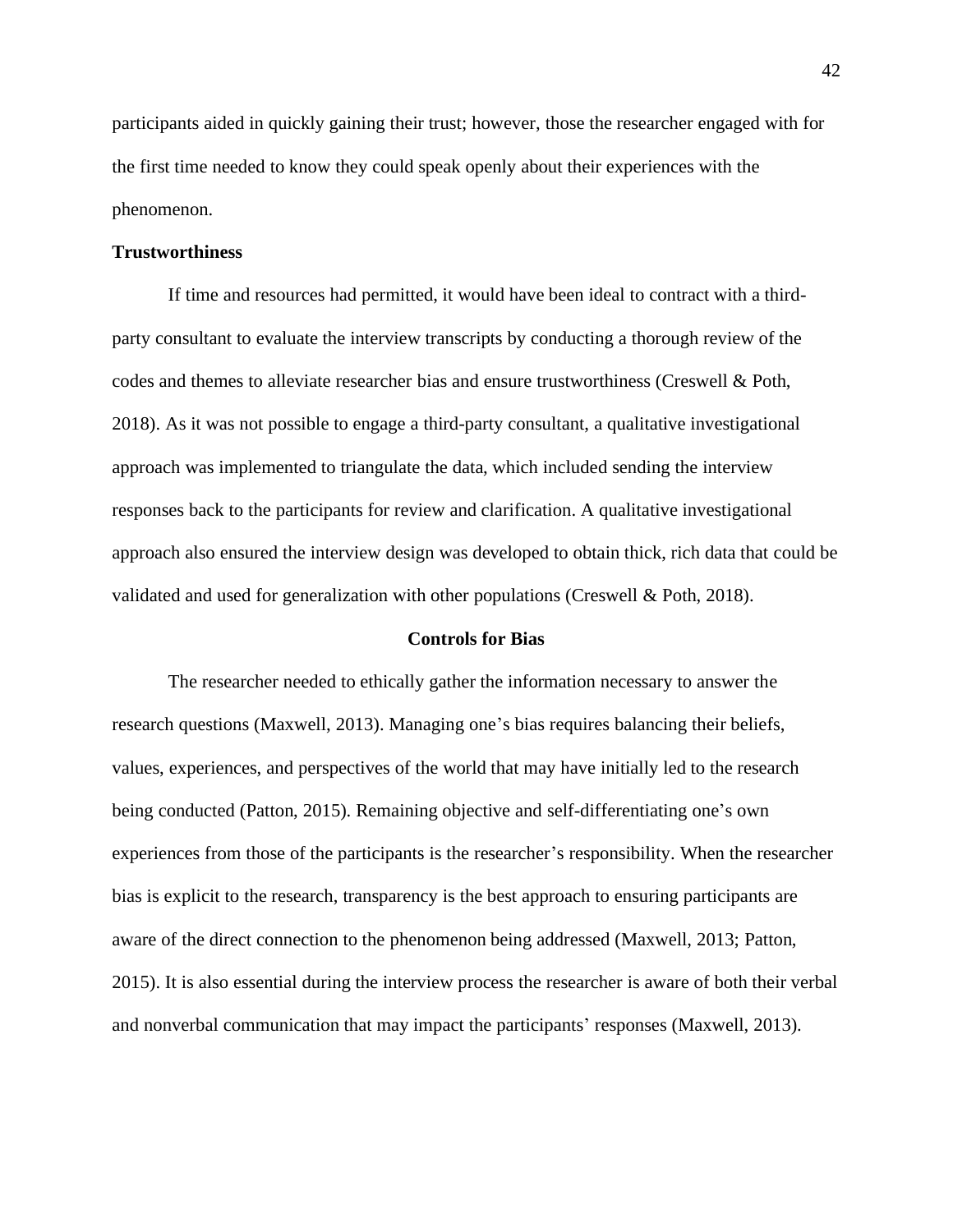#### **Summary**

In this chapter, the researcher identified the methods of a qualitative phenomenological study designed to understand the lived experiences that contribute to limitations of African American/Black women in leadership roles or seeking to progress along their career pipeline toward such roles. The specific qualitative methodology for this research was transcendental phenomenology, which allowed the researcher to capture the essence of the participants' lived experiences, including how they felt, what they thought, and what was perceived as their truth, in the data collection and analysis process. The participants were identified from a professional network specifically for BIPOC executive leaders in the Pacific Northwest region of Washington state. They were required to have held a mid- to high-level leadership role in a nonprofit organization or corporation for at least 2 years, and identify with the race construct of African American/Black and the female gender construct. Participants were invited to engage virtually in two rounds of semistructured interviews using the video conferencing platform Zoom. The Seidman (2006) approach to qualitative interviewing was implemented through an interview protocol that identified the preestablished interview questions and a script to guide the process of engaging in open-ended dialogue that allowed the participants to freely express their lived experiences. The data analysis was conducted using an IPA process that ensured researcher bias was mitigated, and validation of the data occurred through the implementation of thematic coding and constant comparison.

Chapter 4 presents comprehensive findings from semistructured interviews with the eight participants. The research questions were used to guide the analysis of the participants' responses to open-ended questions and their lived experiences are shared thematically to inform the discussion in Chapter 5.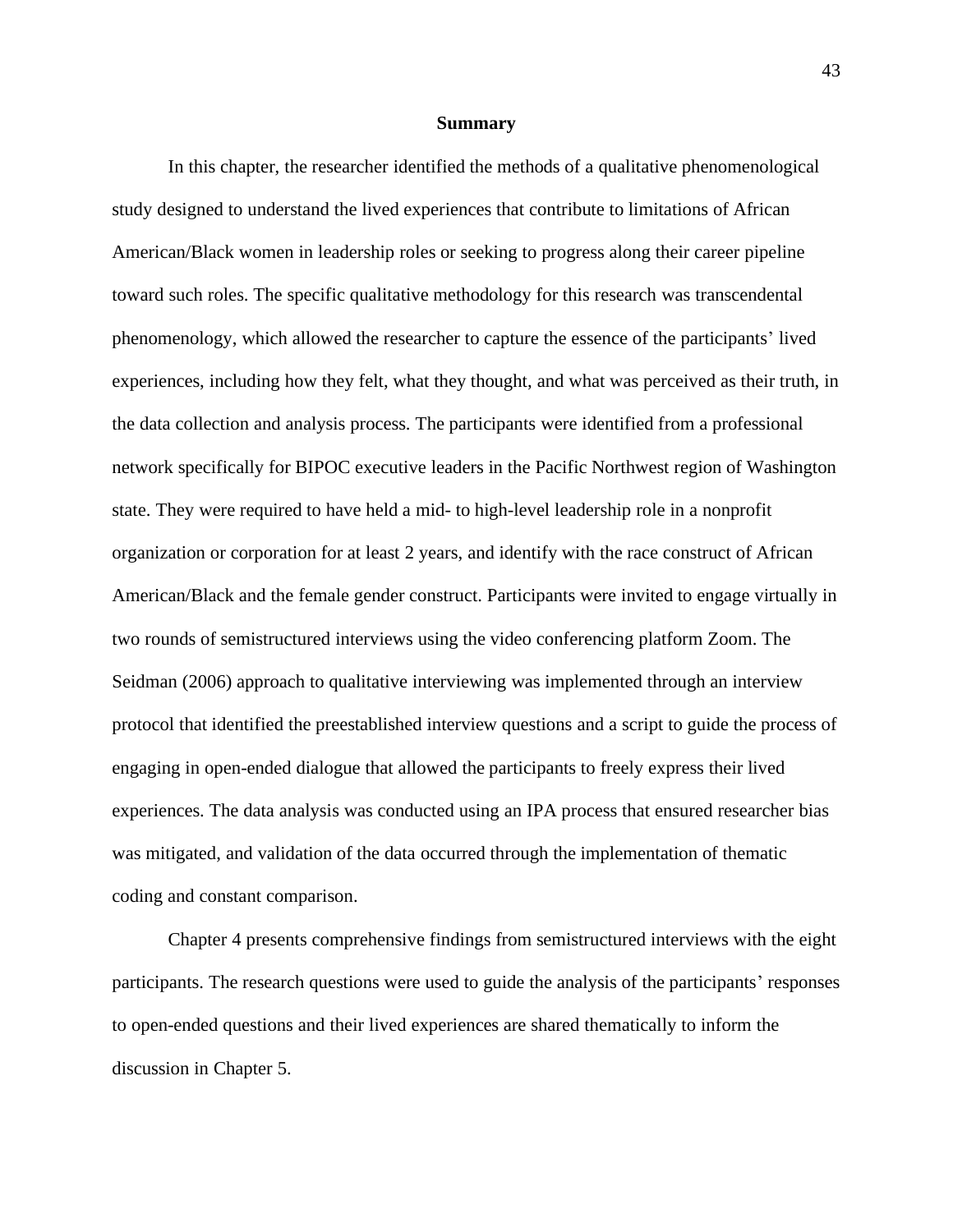### **Chapter 4. Findings**

The purpose of this study was to examine the lived experiences of African American/Black women seeking to attain and retain executive-level leadership positions in the nonprofit sector. The first three chapters of this dissertation offered an introduction to the problem surrounding leadership capacity and development. A review of the literature outlined the conceptual and theoretical frameworks that shaped the study's direction to differentiate African American/Black women's experiences, and the challenges that impact their career trajectory toward top-level leadership roles. Chapter 3 described the rationale of a transcendental phenomenological qualitative study, sampling procedures, instrumentation, and the methodology for data collection and analysis. Chapter 4 presents the findings that emerged from the data collected, and analyzed using the conceptual framework constructed for this study.

A transcendental phenomenological research design was used to provide a more subjective approach to gathering data from participants based on the fullness of their lived experiences, which included how they felt, what they thought, and what they perceived as their truth (Moustakas, 2011). Transcendental phenomenology focused the research on elements of intentionality and intuition to capture the inner consciousness of the research participant as it related to the experiences that defined their behaviors and responses toward workplace experiences. Participants shared their stories in a transcendental or nonnaturalist manner that drew out the essence and spirit of their experiences without the researcher's bias, assumption, or preconceptions (Madison, 2009; Moustakas, 2011).

This chapter presents comprehensive findings from semistructured interviews with eight African American/Black women executive leaders from the Pacific Northwest region of Washington state. A qualitative phenomenological approach was used to understand how the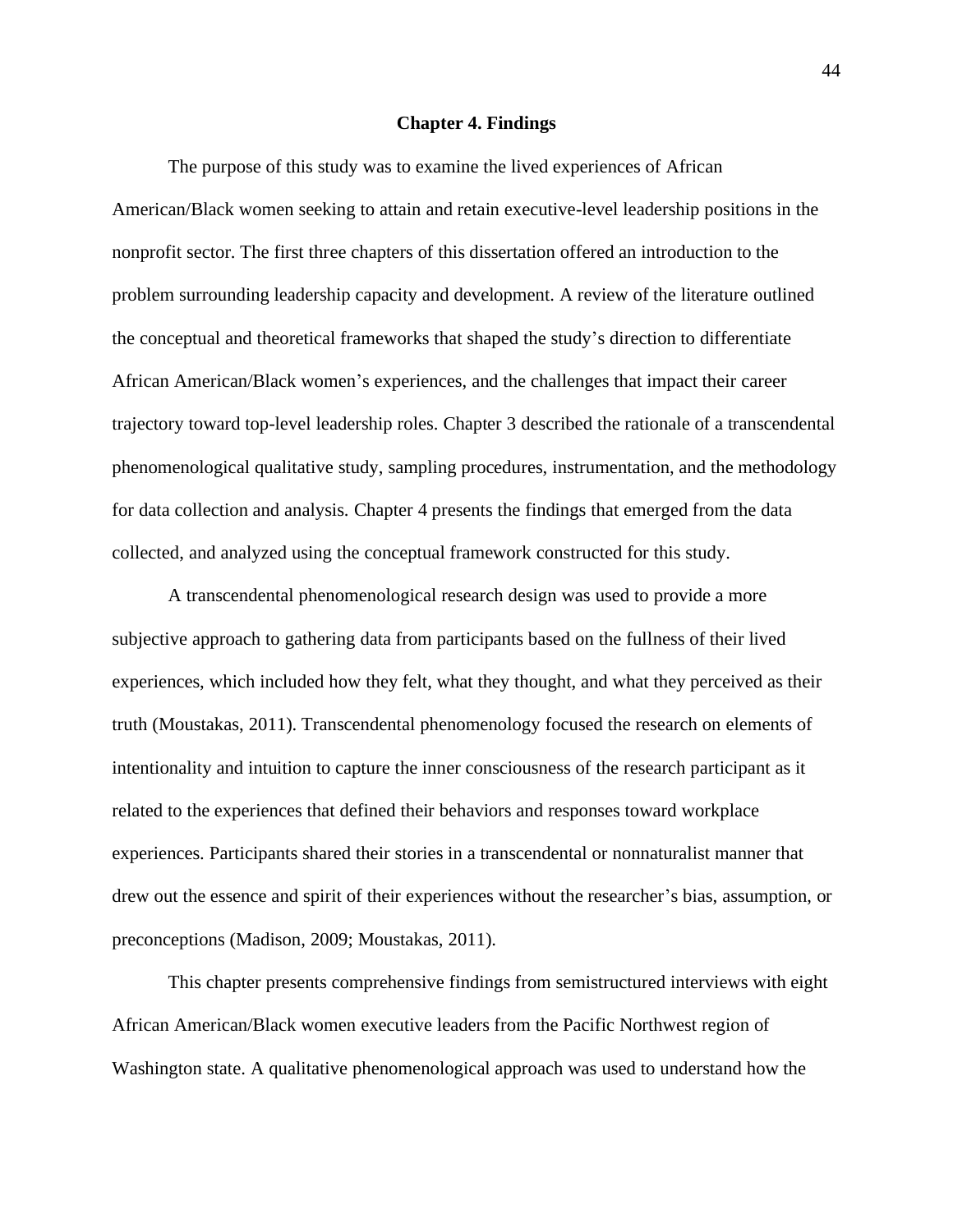participant's experiences related to the disproportionate number of African American/Black women in mid- to senior-level leadership roles. The approach also illuminated how the lack of equitable opportunities in the workplace prohibited the participants from advancing to executive leadership roles. The participants' lived experiences were intended to inform the nonprofit workforce and give aspiring African American/Black women executive leaders insight into perceptions and strategies to consider when attaining and retaining the position. Each participant was given a pseudonym to protect her identity. Additionally, any information obtained by the researcher that may have compromised the participant's identity has been intentionally excluded from this dissertation.

All findings presented served to answer the following research questions for this study:

Research Question 1: How have African American/Black women's lived experiences impacted their attainment and retention of executive-level leadership roles in the nonprofit business sector?

Research Question 2: What strategies, environments, and resources support African American/Black women in attaining and retaining executive leadership roles in the nonprofit business sector?

### **Summary of the Research Design**

This qualitative phenomenological study was designed to understand the lived experiences that contribute to limitations of African American/Black women in leadership roles or seeking to progress along their career pipeline toward such positions. The study was intended to explore the lived experiences of African American/Black women leaders in the nonprofit business sector in the Pacific Northwest. The research design was selected to examine further the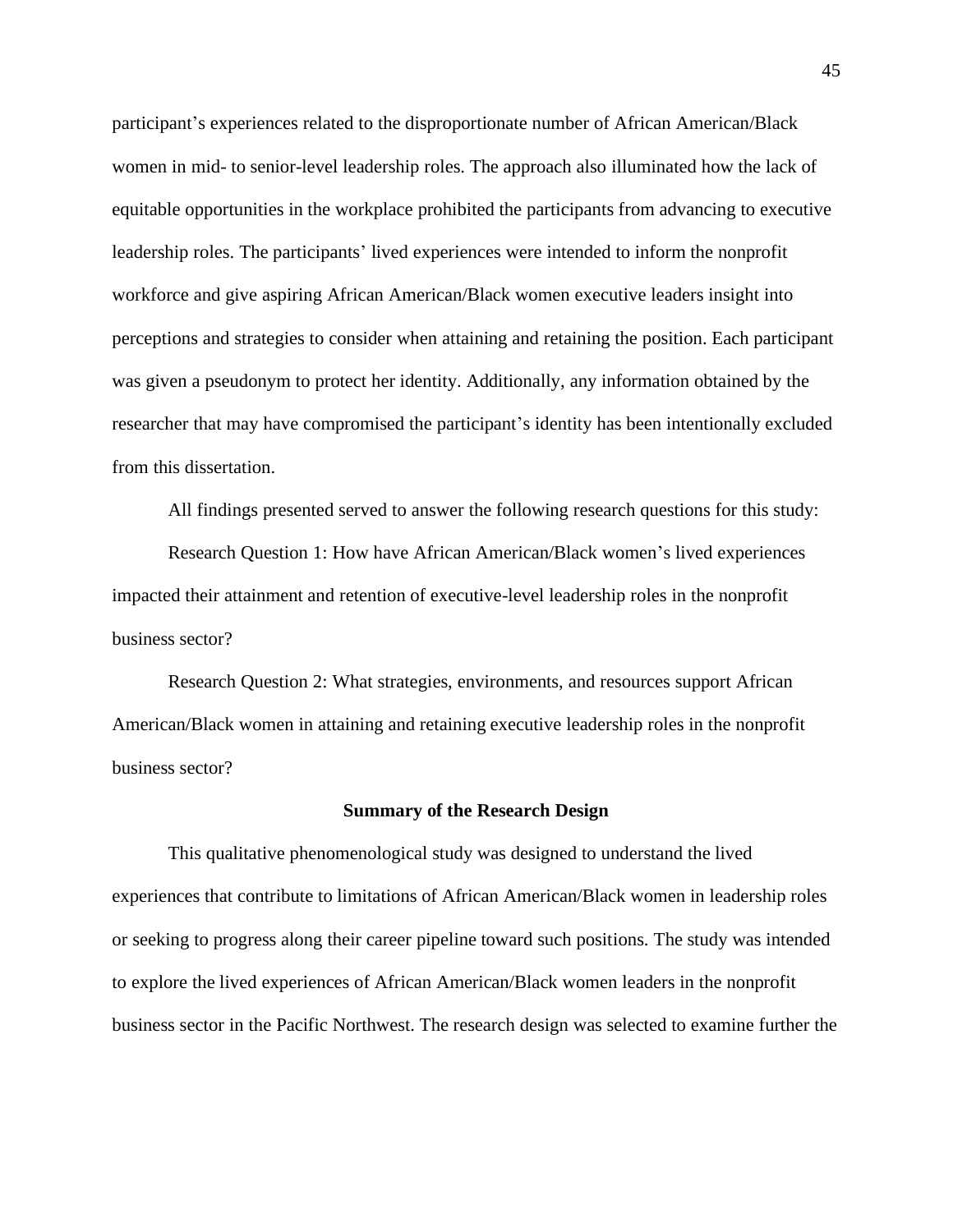phenomenon of the "problem" women of colour in the nonprofit workplace as it intersects with critical race theory (CRT) and social cognitive career theory (SCCT).

Qualitative data were collected, analyzed, and integrated into this research study to provide the researcher with a deeper understanding of how their experiences are related to African American/Black women being disproportionately represented in the mid- to senior-level leadership roles. The study reflected the lack of equitable opportunities in the workplace prohibiting them from advancing to executive leadership roles. A transcendental phenomenological approach allowed for a more subjective approach to gathering data from participants based on the essence of their lived experiences (Moustakas, 2011).

# **Data Collection Process**

Data were drawn exclusively from a network of African American/Black women the researcher had direct knowledge of being employed as mid- to executive-level leaders in the nonprofit sector. Each participant has been involved in communities of practice specifically for BIPOC nonprofit executive leaders in Washington state. Participants were identified from email listservs provided by the Washington Nonprofits organization and the City of Seattle's Our Best Advisory Council. Both lists were disaggregated to identify the researched individuals identified as African American/Black women from direct contact in workgroups. The researcher determined eight was the maximum number of participants interviewed using the 2-step interview process in the timeframe allowed for completing the dissertation.

An email containing a brief explanation of the study, the IRB informed consent form, a demographic questionnaire to determine alignment with the study's inclusion criteria, and a calendar link of available dates to schedule their interviews was sent to potential participants. The demographic survey contained suggestive questions to determine if potential participants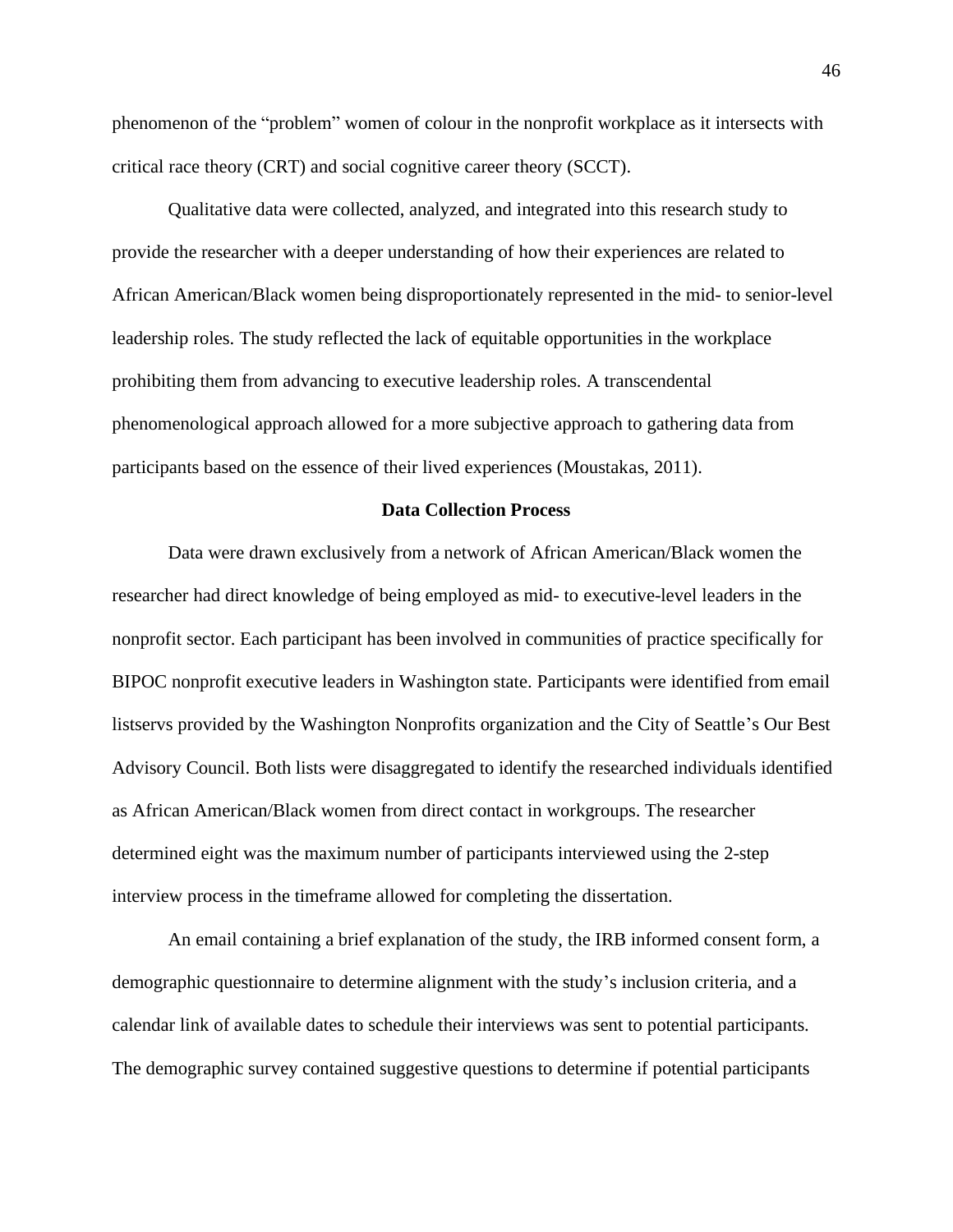met the inclusion criteria of (a) identify with the construct of African American or Black, (b) identify with the gender construct of female, (c) fall between the ages of 30 and 70, and (d) have worked in a mid- to high-level leadership position in a nonprofit organization for a minimum of 2 years. The snowball sampling process was organically used by the individuals who received the original email, as several recipients forwarded it to African American/Black women in their networks they believed met the criteria (Creswell & Poth, 2018; Mills & Gay, 2019).

# **Data Collection Instruments**

Several instruments were used in the data collection process. Demographic data were collected using a Qualtrics online survey. Semistructured interviews were conducted with each African American/Black woman leader using an established interview protocol to collect data based on open-ended research questions. The researcher also conducted a thematic analysis of responses from the open-ended questions to identify themes in the transcribed text by analyzing the interpretation of words and sentence structure. Because the interviews were conducted in two separate rounds of interviews, themes were identified through an abductive or iterative process of constant comparison of the data collected in each interview process. An IPA approach ensured the researcher fully considered the subjectiveness in the participant's responses rather than attempting to develop objective recollections that detract from the impact of their lived experiences (Creswell & Poth, 2018).

# **Study Setting and Participants**

This section presents background information on the study setting and participants of the study.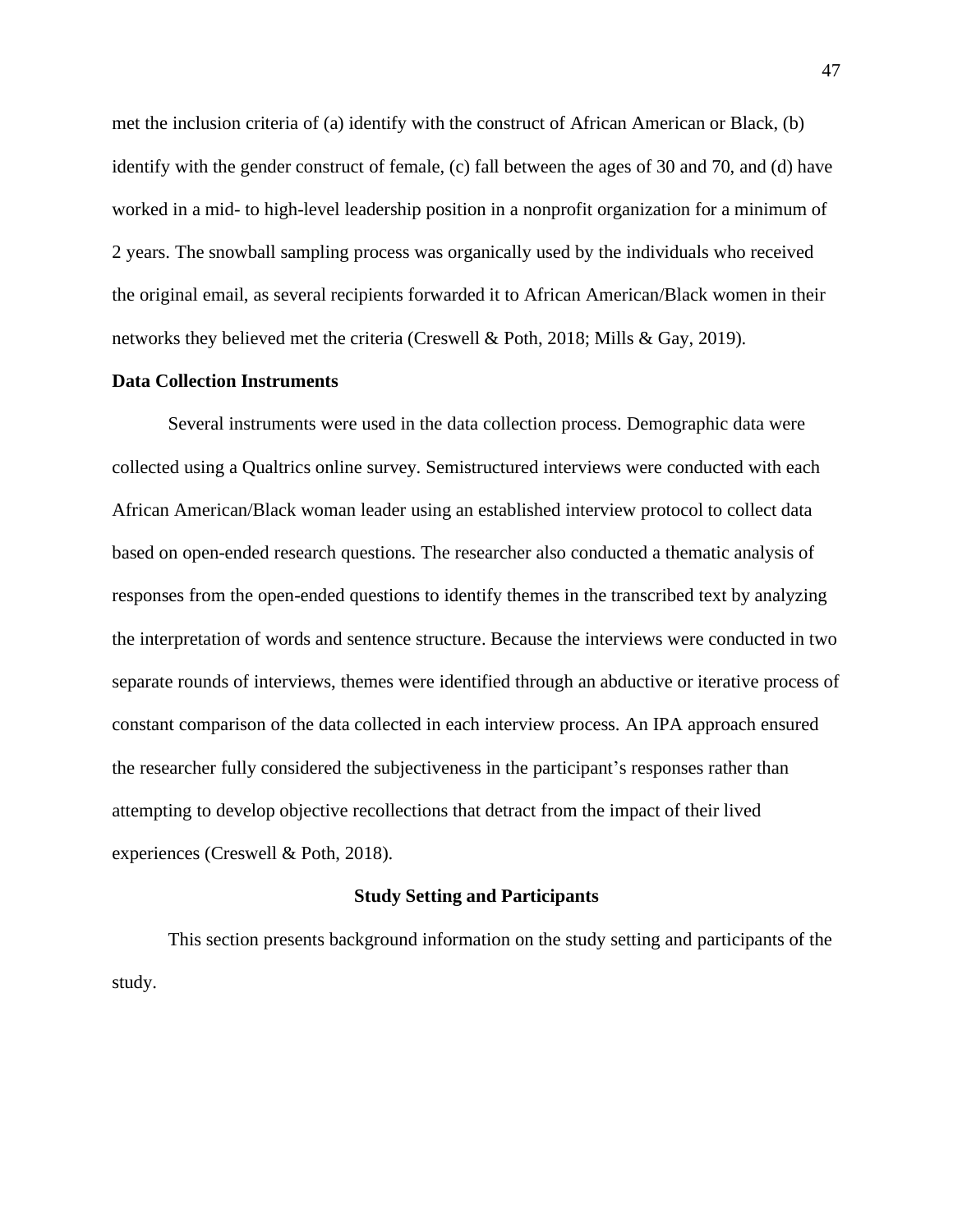# **Study Setting**

This case study was conducted in Washington state, in the Pacific Northwest region of the United States. The invitational email containing the demographic questionnaire was sent to the eight potential participants identified by the researcher as possibly meeting the inclusion criteria. The demographic survey determined only six of the potential participants met the inclusion criteria. Four additional individuals completed the demographic questionnaire, and two met the inclusion criteria through the snowball sampling process. Eight African America/Black women in leadership roles were interviewed. Each round of interviews ranged from 45–90 minutes, and was conducted virtually using the Zoom video and audio-conferencing platform. All interviews were recording and individual responses to the questions were transcribed and later coded. During the coding process, the researcher identified commonalities and themes of lived experiences from each African American/Black woman leader participating in the study.

# **Participant Profiles**

Table 1 gives an overview of the eight African American/Black women in this study. Each participant selected her pseudonym based on a fictitious name that could reflect her overall interview and lived experiences as a nonprofit leader. This name is used as a pseudonym for this dissertation only. All participants met the criteria of identifying racially as African American/Black and gender as women. They all had mid- to top-level experience as leaders in the private sector, with roles that included supervisor, manager, director, chief, or president for a minimum of 2 years. Two of the eight leaders had a doctoral degree, and one was pursuing her doctoral degree. Although the leaders participating in the study represented varied organizational types, including corporations, governments, universities, K–12 public schools, and medical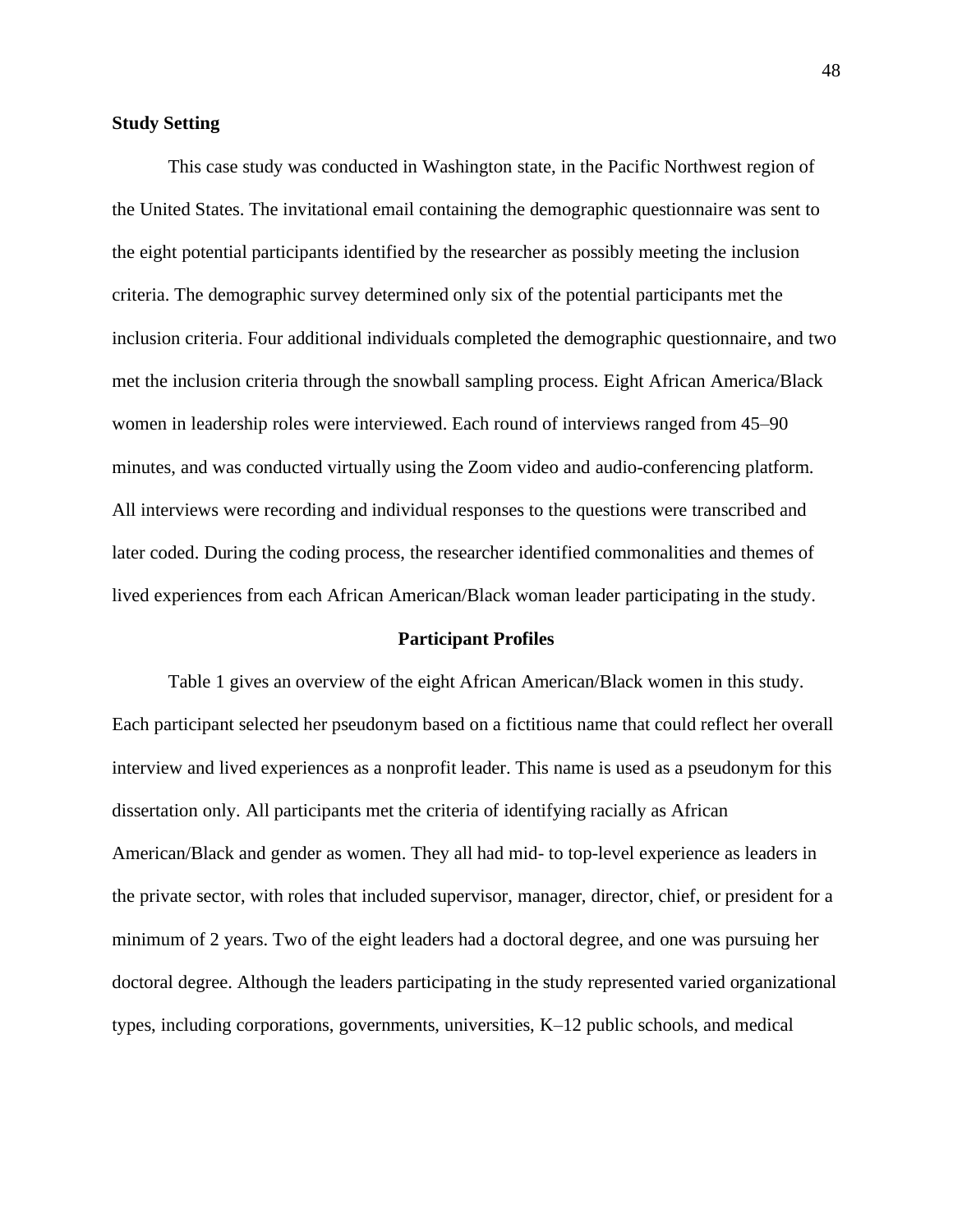centers, they all had direct leadership experience in nonprofit organizations. Each leader also had experience working in organizations outside of Washington state.

| Pseudonym     | Age Range | <b>Highest Education</b><br>Level | Years as<br>Leader | Years to<br>Executive<br>Leadership | <b>Highest Leadership Level</b> |
|---------------|-----------|-----------------------------------|--------------------|-------------------------------------|---------------------------------|
| Denise L.     | $30 - 39$ | Master's                          | $5 - 10$           | 13                                  | Executive director              |
| April B.      | $60 - 69$ | Bachelor's                        | $21 - 25$          | N/A                                 | Director                        |
| Candace J.    | $50 - 59$ | Doctorate                         | $26 - 30$          | 3                                   | Executive director              |
| Megan M.      | $40 - 49$ | Bachelor's                        | $5 - 10$           | 15                                  | Chief executive officer         |
| Denise G.     | $40 - 49$ | Master's                          | $15 - 20$          | 12                                  | Associate executive director    |
| Elise W.      | $50 - 59$ | Master's                          | $21 - 25$          | 7                                   | Executive director              |
| Mary Alice B. | $50 - 59$ | Bachelor's                        | $21 - 25$          | 10                                  | Associate executive director    |
| Louise M.     | $60 - 69$ | Doctorate                         | $21 - 25$          | 20                                  | Chief executive officer         |

Table 1. Participant Profiles

## **Findings**

Through their voices, the eight African American/Black women who participated in this study yielded findings significant to the current literature on the difficulties in attaining and retaining top-level leadership roles in the private business sector. Each gave their time to answer open-ended questions in two separate interview sessions through the virtual meeting platform of Zoom.

## **The Essence of the Participants' Experiences**

During these sessions, several women expressed the exhaustion of recounting experiences that left them no longer wanting to hold executive-level titles in the private sector, particularly in nonprofit organizations. While those still leading nonprofit organizations shared mixed feelings of fulfillment in serving a mission-driven purpose in the community, they wanted to see more women who look like them have better experiences in executive roles. All participants described being executive-level leaders included having the responsibility of running the entire organization strategically, systemically, and fiscally, while managing staff, a board of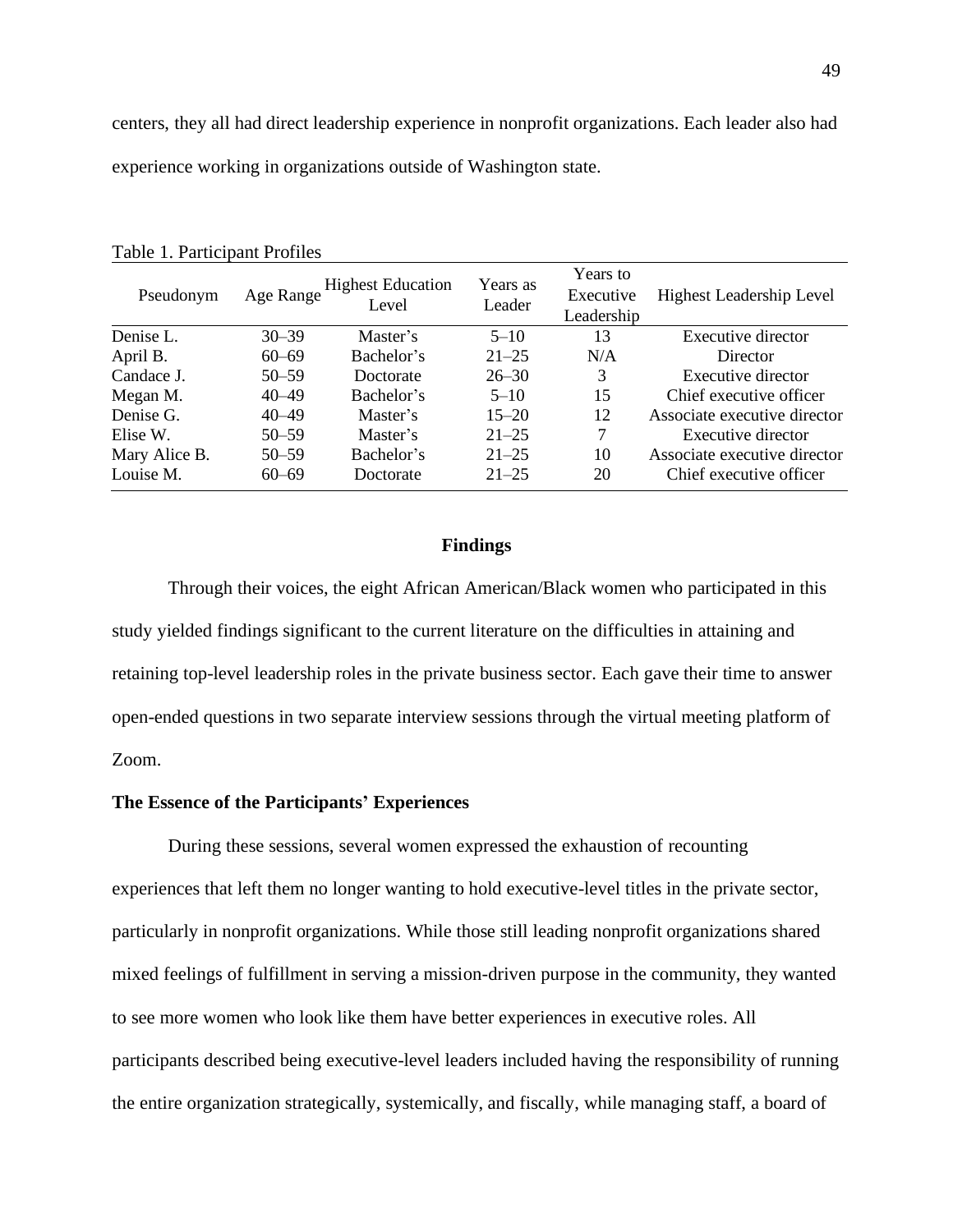directors, and external relationships. The range of questions asked prompted the women to share challenging situations and strategies to overcome them. Participants gave diverse responses as they described personal circumstances and obstacles, and they provided answers to obstacles that involved needing to work harder than their White peers to demonstrate the same results. They faced inequities with boards that were not adequately prepared to support a Black woman leader. They also experienced competitive discord among other leaders of color in the organization. Strategies used in these situations were not always consistent but demonstrated a pattern of endurance, motivation, and perseverance. These women used prior professional experience, personal networks, self-selected support systems, and well-grounded educational attainment to attain and retain their leadership positions. Detailed findings collected from participants related to each of the research questions that guided the interviews is now presented.

### **Research Question 1: Career History**

Research Question 1 for this study was: What are the lived experiences of African American/Black women in executive-level leadership roles in the nonprofit business sector? Based on responses to the open-ended questions during the first round of interviews, the following themes were identified as aligning with Research Question 1: (a) adequately prepared while on the job, (b) opportunities to prepare outside of the workplace, (c) observing the experiences of other African American/Black women, and (d) the path leading out the door.

# *Adequately Prepared While on the Job*

The eight African American/Black women who participated in this study shared executives need to run the entire organization while strategizing, building systems, working with the board, managing the finances, fundraising, leading staff teams, and relationship building. Each participant identified the positions along their career trajectory that prepared them to step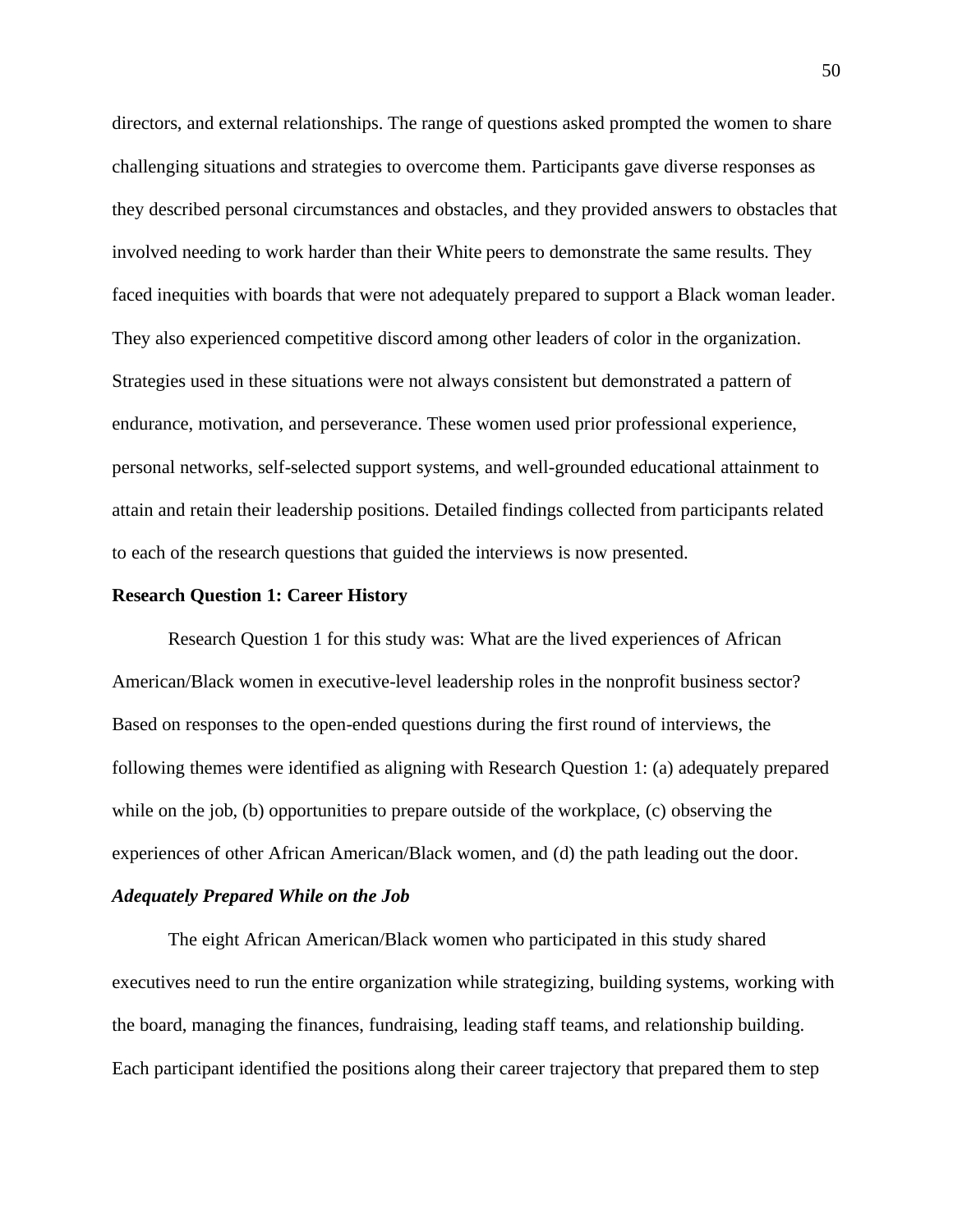into executive-level leadership roles. All participants described holding positions such as manager, supervisor, and director, which qualified them to manage staff and volunteers, work with board members, fundraise, and develop their leadership skills. As a school principal in the K–12 education sector, Candace J. learned how to set up and align with systems that impacted children. In her roles as development director and community relations manager, Denise L. gained a broad perspective on all aspects of the organization that helped her believe she could eventually run an organization as the top-level leader. Elise W. held director-level roles that allowed for interaction with senior leaders and board members, and the opportunity to work with funders and learn how philanthropy supports organizations. Megan M. had corporate-level jobs that strengthened her understanding of meeting strategic goals, market services, and creating networks that benefit the organization.

Several participants also had leaders, mentors, or observers of their work who saw potential in their leadership skills and identified opportunities for growth into higher roles. For example, Mary Alice B stated, "I think, for me, that is how my path to an executive director kind of came to me. It was always someone else, and interesting enough, it was always women." Another participant, Candace J., also noted:

I can't say there hasn't been any position that I've had that hasn't influenced me in some way or another to be at an executive level because I would take something from those roles to be better at what I do.

Denise L. shared a similar statement:

I do feel like at every turn, every time I took a job and started to like find my way at that job, I did start to think about "Well, what are the skills I need to gather for the next step of what I might want to do."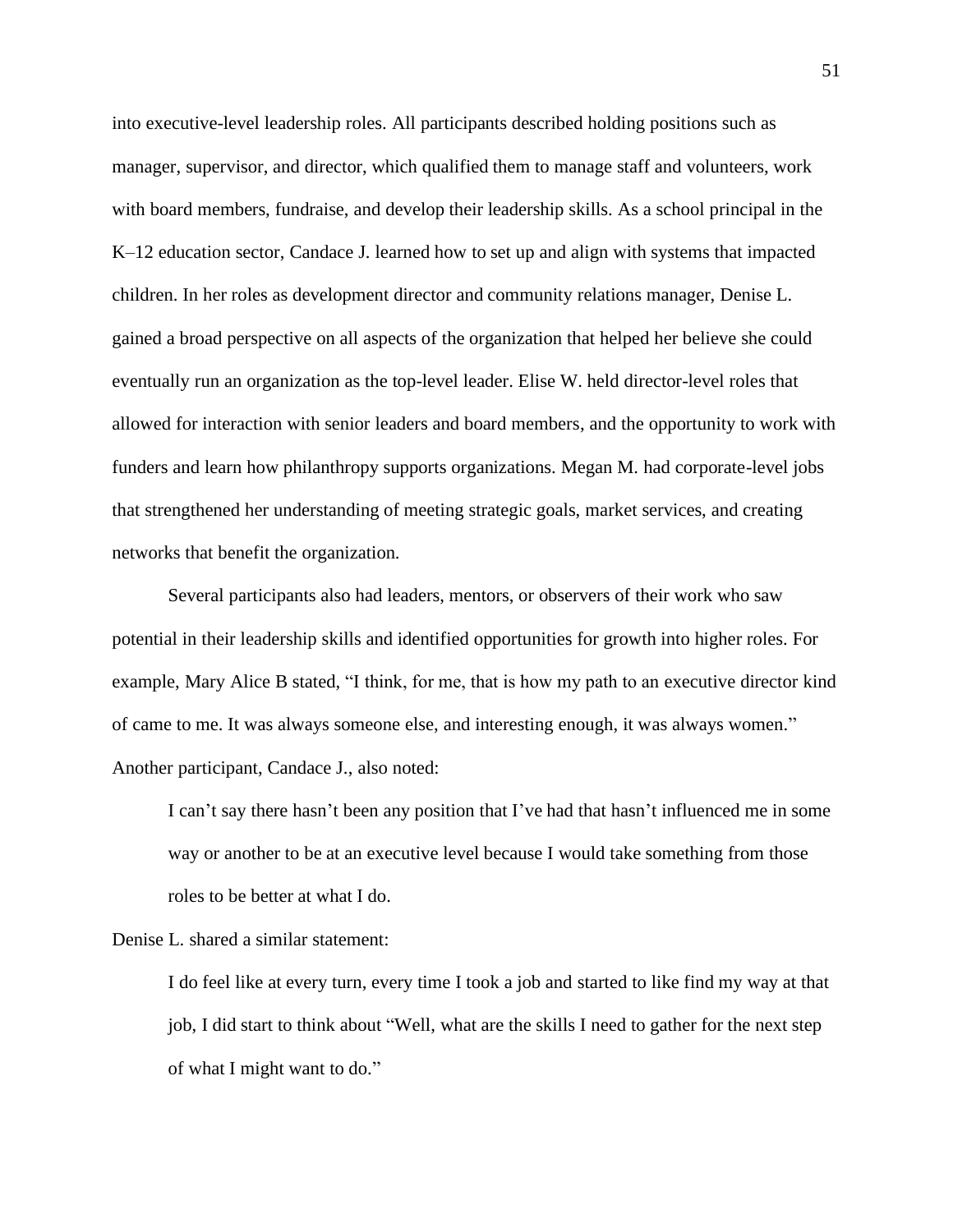Overall, each participant had the opportunity to gain essential skills to lead at the executive level in a nonprofit organization. All participants also identified preparation opportunities outside of the workplace along their career trajectory.

# *Opportunities to Prepare Outside of the Workplace*

The eight African American/Black women who participated in this study described experiences outside of the workplace that provided additional skills and connections in preparation for becoming executive-level leaders. Many of the women enrolled in leadership development classes or programs. April B. and Denise G. took nonprofit leadership courses as undergraduates in college, while Megan M. and Mary Alice B. participated in professional development leadership programs offered through their workplaces. Elise W. even participated in the Future Leaders of America program offered through her high school. Several volunteered with community boards or identified mentors in the community to provide insights into their desired roles. Two of the eight women built leadership skills in competitive sports or athletics. In comparison, two others were actively engaged in Black sororities that provided aspiration and shaped their perspective on leading organizations. For example, Megan M. shared:

When I pledged to a sorority because it's not just any sorority, you know a Black sorority, that also helps you build your character as a Black woman to really go out into the world and be successful as well.

Each of the participants benefitted from the experiences they selected outside of the workplace to prepare their pathway toward executive-level leadership. The opportunity to observe other African American/Black women in leadership roles played a significant role in the career trajectory of all participants in this study.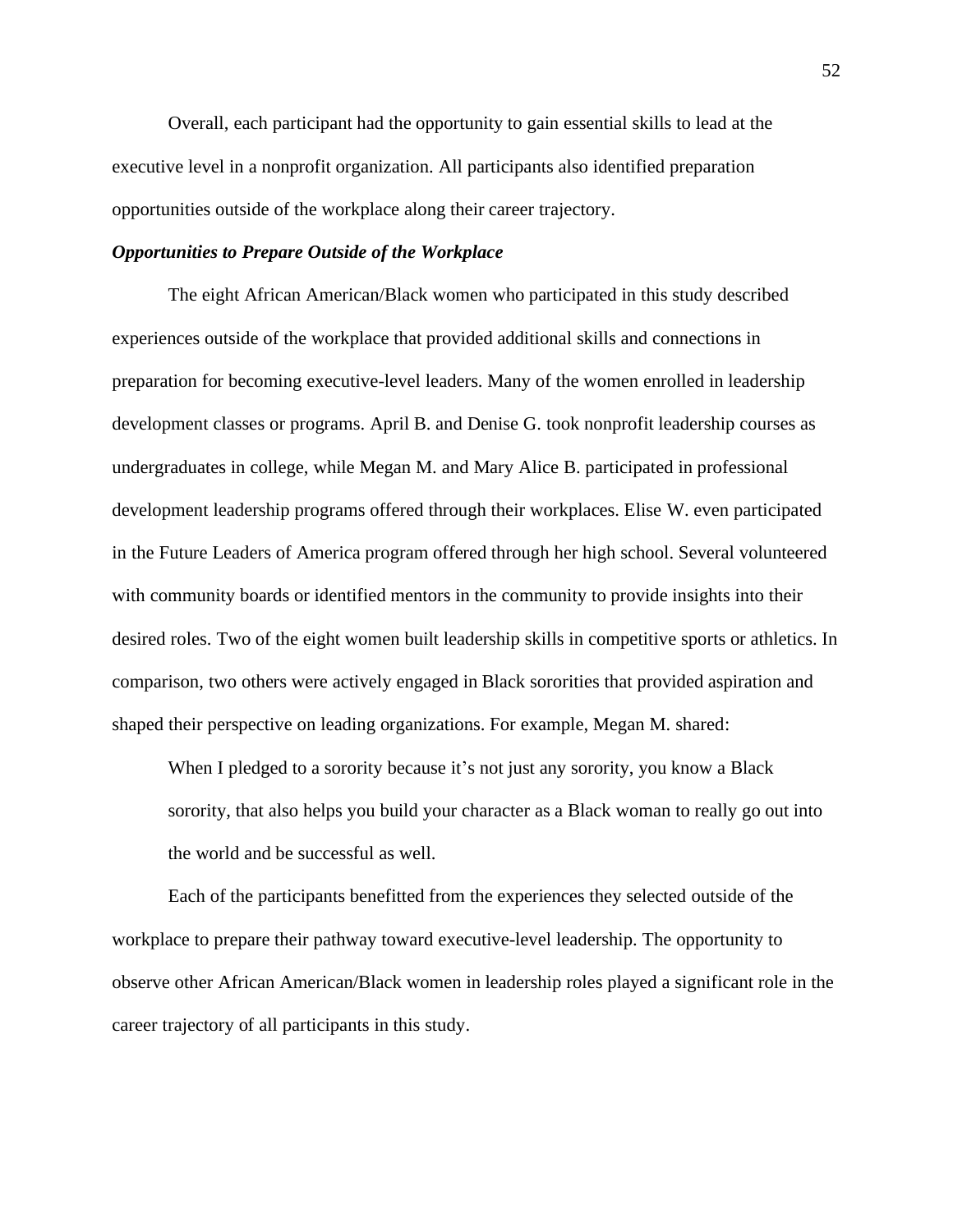### *Observing the Experiences of Other African American/Black Women Leaders*

When the eight participants were informed in the United States less than 1% of executive-level positions in the private business sector are held by African American/Black women, the researcher was surprised to hear the majority directly state the word "racism" as the culprit. For example, Candace J. noted:

When you know that you're qualified and you're even more qualified than someone they hired. It makes you wonder why didn't they select me? But I think it's historically women of color and people of color, who have not had access to education and finances that provide an opportunity for those roles. . . . You think because even though it's 2021, you have to start back from the historical aspect because if historically that had been different, where we had access, then in 2021 it would look very, very different. I still think we are under the guise of racism, so those opportunities still are not fair for people of color. . . . And so, like we have a vice president, Kamala Harris. So, it's like, "oh wow, Black people are making it!" No. Women of color are still in the same positions. Another participant, April B., shared a similar reflection:

They can accept White people being the savior, but not people of color helping their people. . . . It was like everybody wants that, but when we started talking about, you look at nonprofit organizations, especially those that are headed by White women, I want to call out White women in this not because I got issues with them, I just don't trust them. The majority of them don't even realize their own racism in their attempt to be liberal and progressive.

Along the same lines, Denise L. described sexism as a barrier: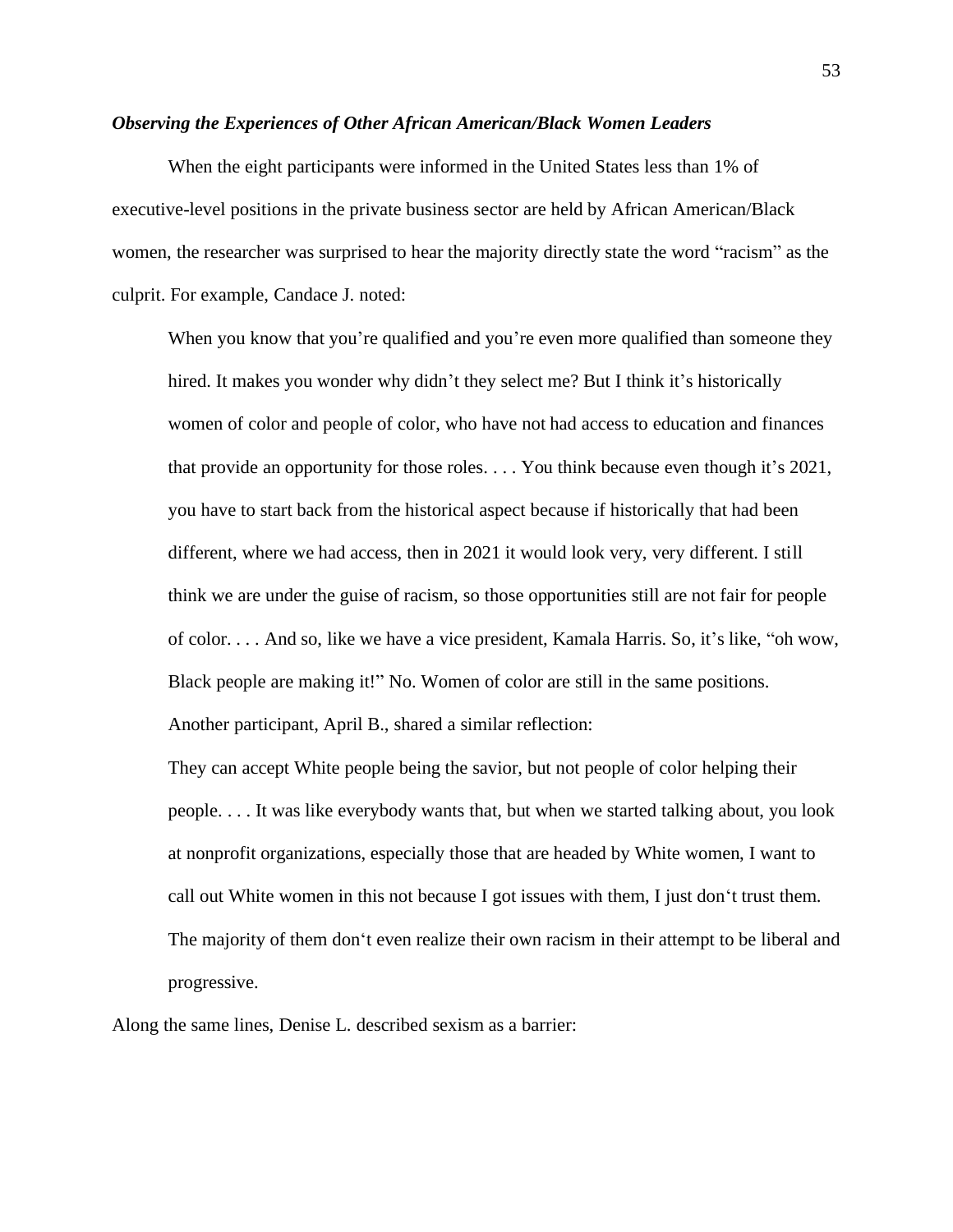I think it's the inability to see people for who they are and what they bring to the table thinking that it needs to look one way and come in a very specific package. I also think that the Black women experience is sort of like a unique sexism in that it's very much layered about our blackness in addition to our womanhood. And I also think that there is sort of a barrier that prevents Black women from getting the coaching, sponsorship, mentorship, etc., that really allows people to see them as next-level leaders.

Lousia M. described the intersection of racism and sexism as creating barriers for Black women in attaining and retaining top-level leadership roles, stating: "Racism. And, combined with sexism, and so Black women get the double whammy of not being not being valued, not even being seen." She also shared a perspective of White supremacy as a barrier, with the following statement:

All of the bias and the stereotypes that the White supremacy has put upon us, or just magnified when it comes to Black women trying to get ahead in particular areas. And you know this really is where you have to be twice as good to look just as good. And still oftentimes we don't get recognized for the work that we've always been doing. So, it's still the good old boys club around in a lot of not only just private sector, but public sector and nonprofit sector. And I've seen people go into an organization pretty naïve, thinking, "oh yeah, well, I got this job, and I'm just going to be really, I'm going to be supported." And "they hired me, so they must want me here." And then you get there, and you're set up to fail. They were set up to fail from the beginning because the support wasn't there. They didn't know who to try to build relationships with. There were systems in place that were not going to allow them to be successful.

Megan M. shared a similar perspective: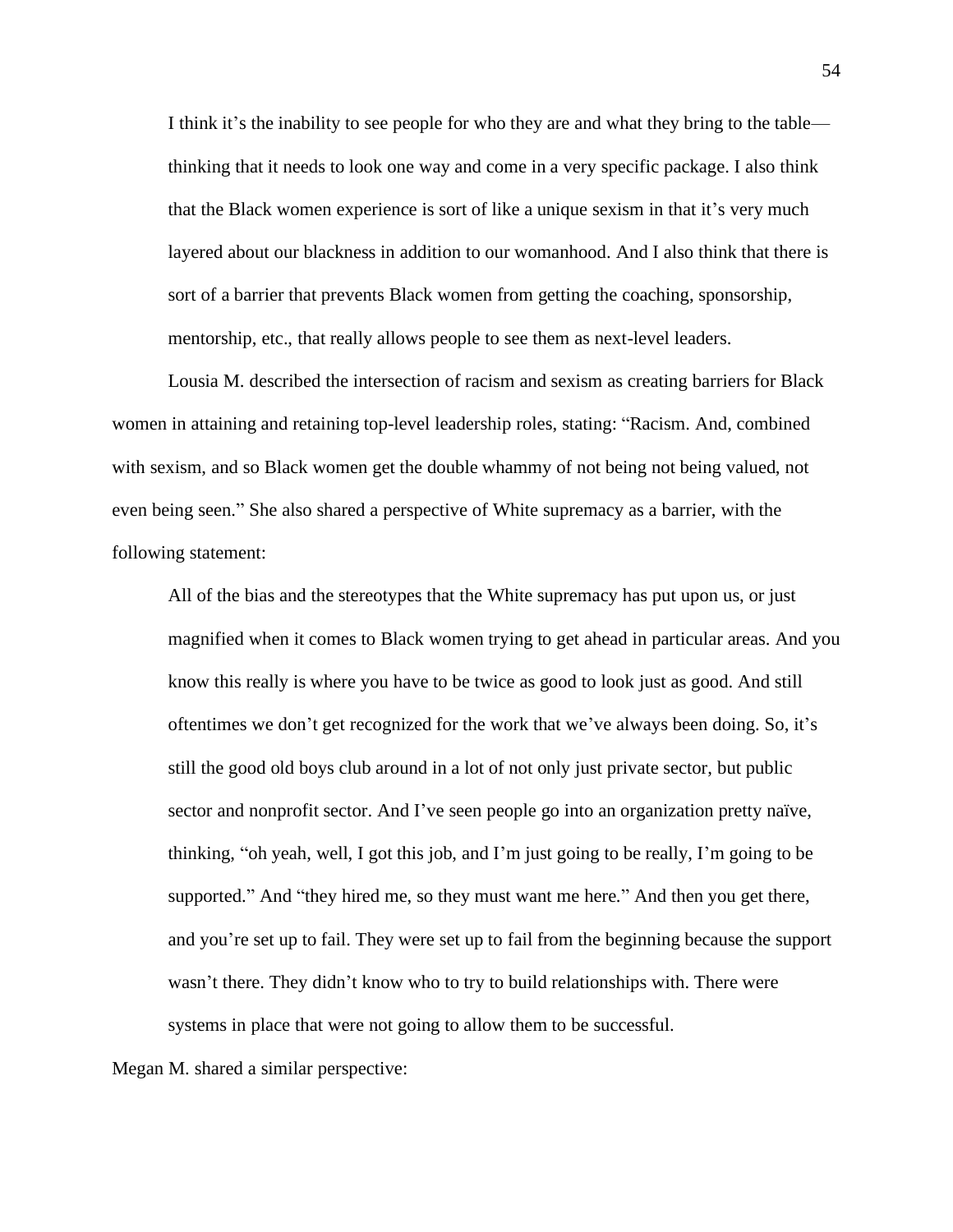I think we think that we have to work so hard and give so much because we think that we have to have every single qualification answered before we even apply. Even when we do apply, it is a White male-dominated world. Those are the folks that lead and the folks that make decisions. I don't know that there is anyone on this planet that a White male is more intimidated by than a Black woman. I also think that as the pay gap, racism, and all of those things increase, we have the gender issue, we have the race issue, and we have all of those things stacked up. I say, for us, most of the world sees things stacked against us. That also causes us to just be put on the back burner for any and everything, especially in positions of power and leadership. On the flip side, when we do get there, we are amazing. We change things for the better. We make room for other people. So, while it takes us longer than most to get there and there's not enough of us there when we do get there, we open the doors for a lot of other women, Black women, women of color, and people that look like us for sure.

A few participants made it clear education should not be a barrier to attaining executivelevel leadership roles, for example, Elise W. said:

And when you start thinking about all things being equal, with the African American women who have college degrees or advanced degrees, that number [of executives] is very small. It shouldn't be if you think about the number of women who actually graduate with master's degrees and PhDs. So, I think there's a social construct that's the issue.

Another example was Denise G.'s statement: "The issue is not there's not enough educated qualified Black woman, because Black women are the most educated people in this country."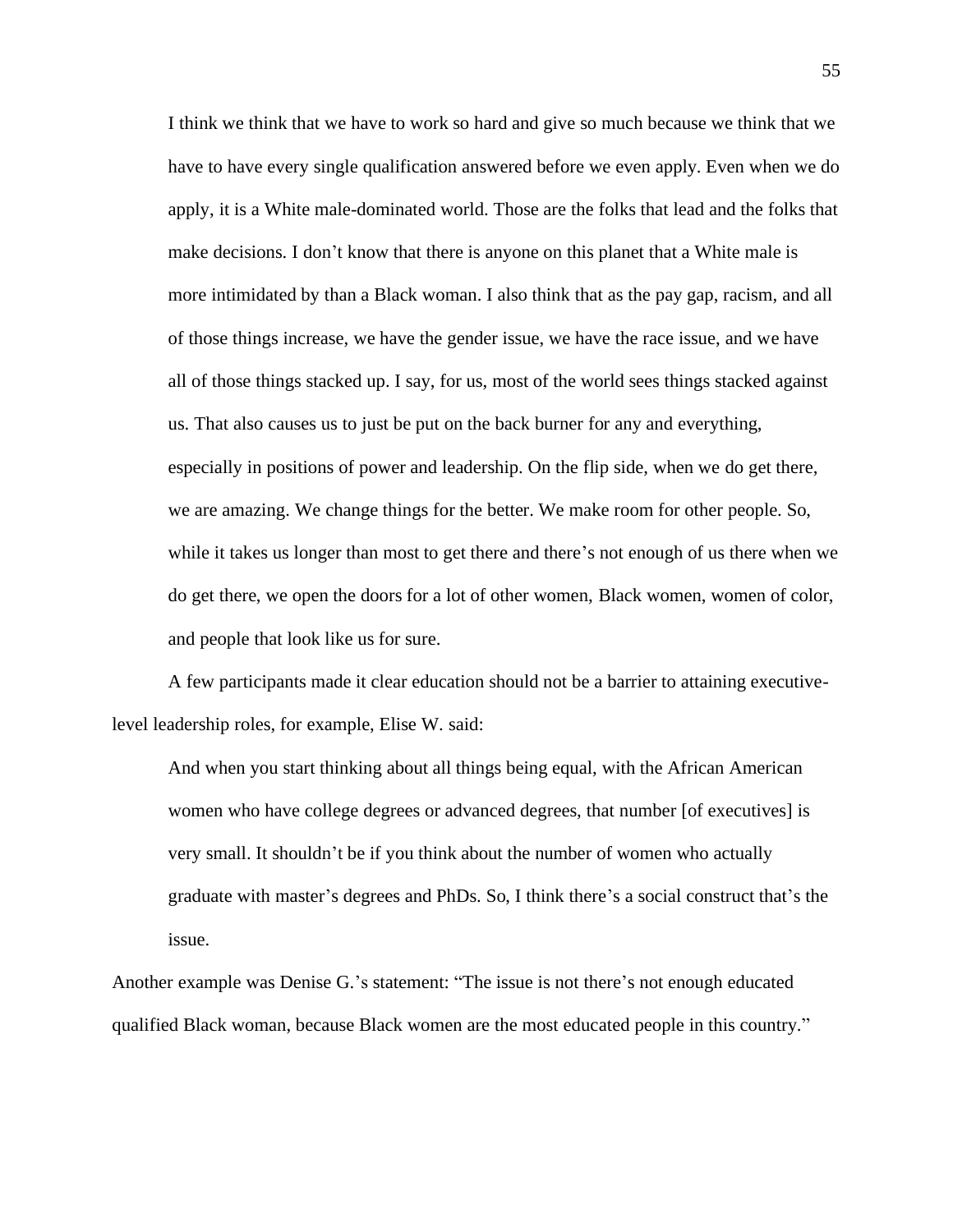The eight participants stated their experience was directly impacted by the low percentage of African American/Black women in executive-level roles. Four of the participants described experiences of not being chosen to succeed White leaders. The participants explained that boards had not experienced working with African American/Black woman leaders in the organization and were not ready to ensure their success. For example, Denise G. stated:

Even though my scores are higher for the interview, but it was just some of the people weren't ready for Black women. I think that people still have a schema in regards to what they believe intellect looks like or even sounds like. Their background experiences are limited, with the intellect and the drive of being around Black Women leaders. They don't want you too strong. I, in other respects, I've seen White women strong, and they're able to push forward, but if we're strong, we're too strong.

Three participants described experiences where boards, led predominately by White men, expressed interest in hiring diverse candidates. The competitive hiring process landed them as runner up to White candidates or other candidates of color. For example, Denise G. shared an experience of not being selected over a less qualified Asian man, recalling:

Even though my scores are higher for the interview, but it was just some of the people weren't ready for Black women. I think that people still have a schema in regards to what they believe intellect looks like or even sounds like. Their background experiences are limited, with the intellect and the drive of being around Black women leaders. They don't want you too strong. I, in other respects, I've seen White women strong, and they're able to push forward, but if we're strong, we're too strong.

Elise W. shared how the board consistently selected White candidates, providing: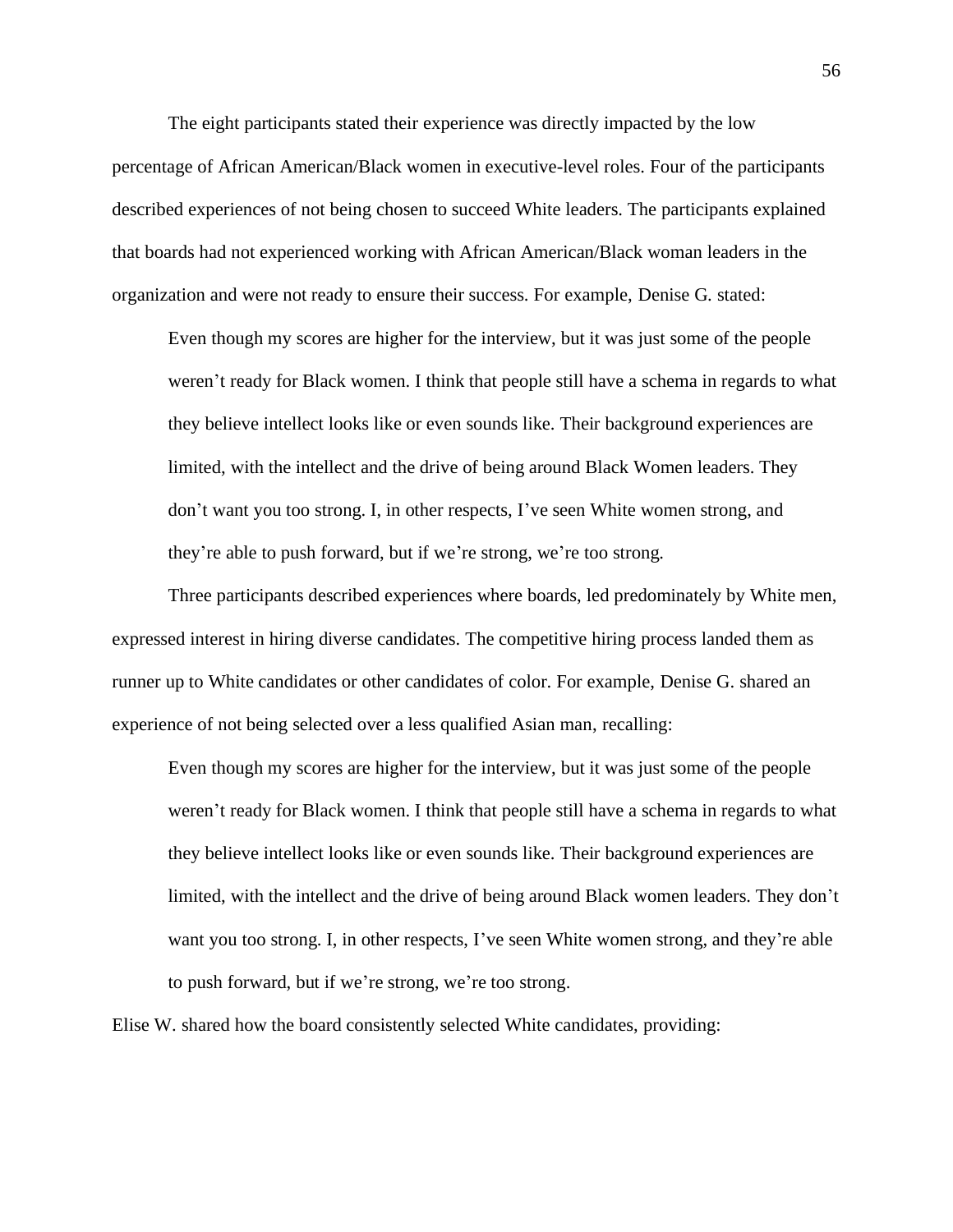I think that there's a sense of superiority with the board. I think the board sees themselves superior to their executive directors. . . . When it's a demanding role anyway, and when you have people such as your board that's not truly behind you, I think it's stressful . . . I remember the White people who were chosen as executive directors, that didn't have the same experience that I had.

Louisa M. also described the challenges of competitive hiring processes, stating:

And even though I say play the game, White folks change the game on you. And they decide they want to have something different, and you're thinking, "what's the game?" They're not gonna tell you the rules. You gotta figure it out. They change the game. Yeah, I thought I knew what I was going into, and they didn't just changed the rules; they changed the game.

As participants described the barriers making it difficult to attain executive-level leadership roles, those who had achieved the goal shared mixed experiences impacting their ability to retain the positions. Several participants had experiences that led to them either never attaining a top-level leadership position or exiting the organization without returning to a similar role.

# *The Path Leading Out the Door*

Four of the eight African American/Black women who participated in this study had distinct experiences leading to them no longer being in top-level leadership roles. Three of the women had experiences while in mid-level leadership roles that impacted their decisions to pursue or ability to attain top-level leadership roles. For example, Mary Alice B. shared:

Most of the time, you would feel like people who have kind groomed you to be in those kinds of positions would be excited about the work that you've done and the work that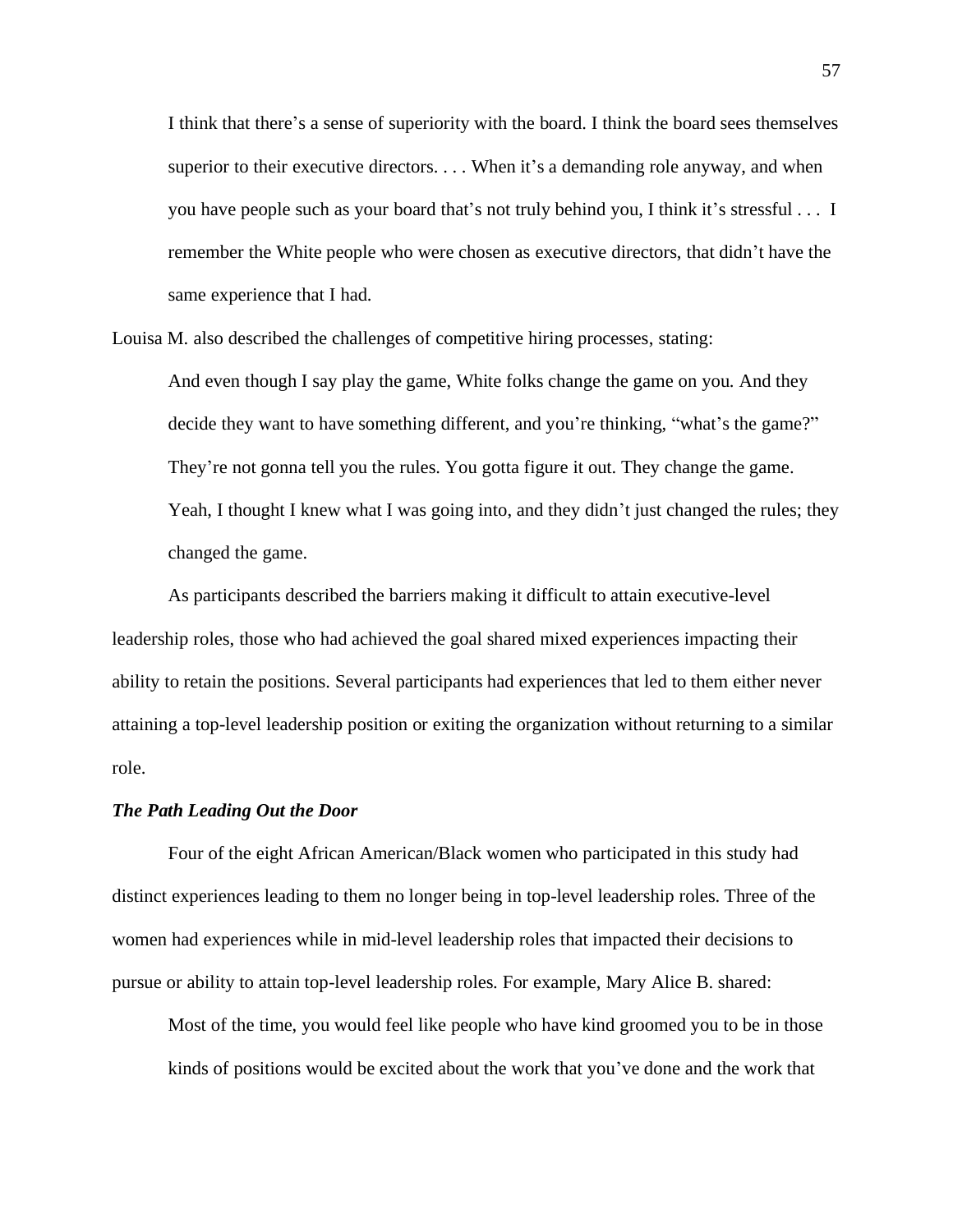they supported you on to move to the next level. That wasn't so. For some reason, this CEO kind of felt like I was her work of art, and she was going to do everything that she could do to have me just be there for whatever her motivations or reasoning was. It was just really odd in that she created this *work of art* [emphasis added], and if anyone was going to move me up the ladder, it was going to be her.

The eight participants described their entry into the organization as good, supportive work environments, with opportunities to develop their leadership skills. Most of the women felt valued and had individuals guiding their success. Denise L. stated, "The CEO at the time is somebody who took a personal interest in me and really sponsored me for things like a leadership development program."

Most of the participants identified the shift from a positive work environment when they experienced marginalization, microaggressions, and distrust. As they called out inequities to toplevel leaders or board members that were not resolved, they realized the organization or the role was not a good fit. For example, Louisa M. stated, "So there was a lot of support, but at the same time there were some other leaders in the organization that was just flat out racist, and he didn't do enough to mitigate the harm that they were causing." Denise L. described a similar experience, sharing:

I think that divestment was really to say, "Okay, I feel like I am being marginalized here. I feel like either what I'm bringing to the organization in terms of leadership or results is not being valued because there's not even consistent investment in this area, much less growth." I think that definitely shaped my view about whether or not it was time to move on.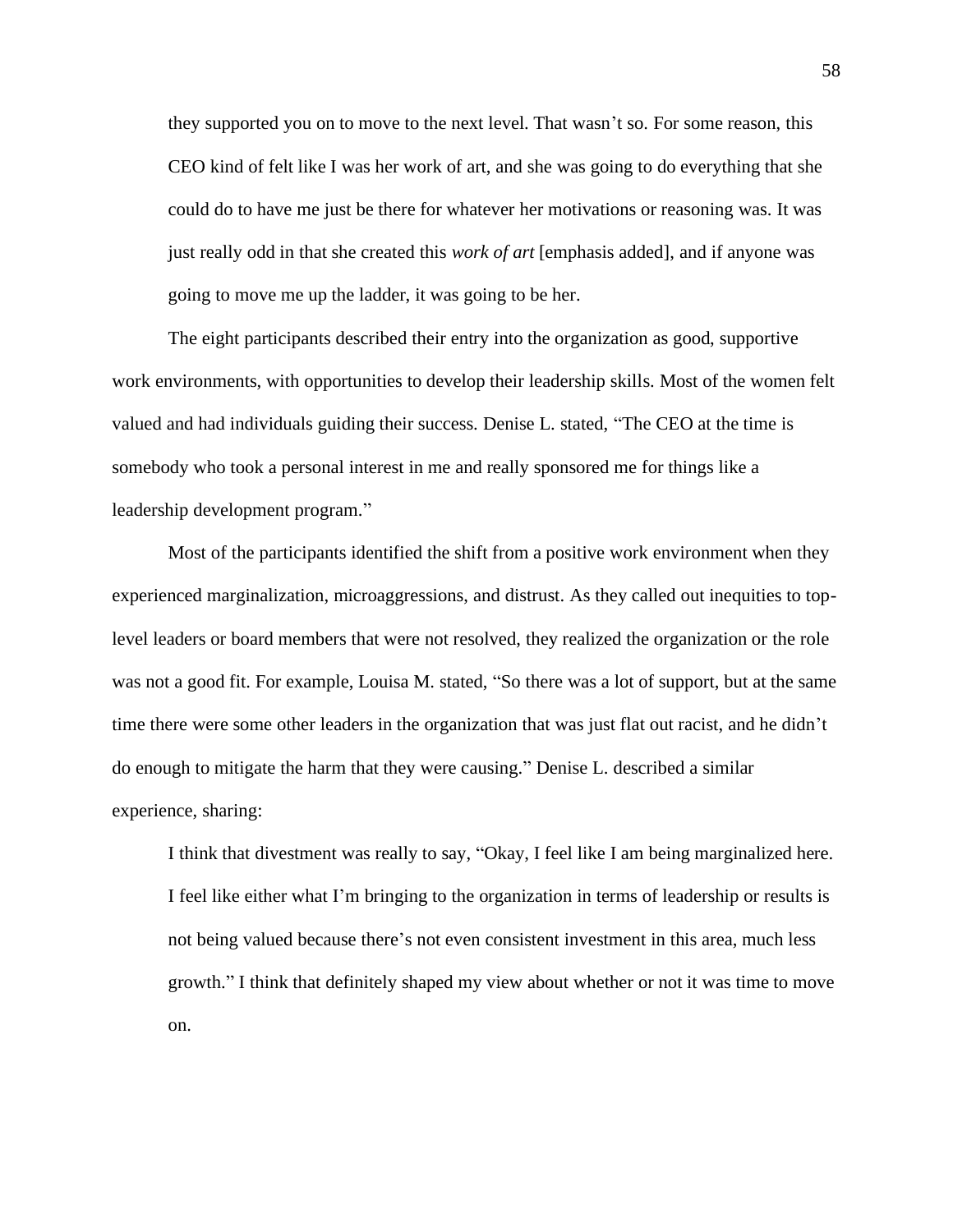The eight participants in this research study were able to share their lived experiences with gaining the skills and putting forth an effort to become executive-level leaders. Even though each of the participants experienced barriers, during the second round of interviews, they identified the strategies, environments, and resources essential to achieving their career goals.

## **Research Question 2: Details of Experience**

Research Question 2 of this study was: What strategies, environments, and resources support African American/Black women in attaining and retaining executive leadership roles in the nonprofit business sector? Based on responses to the open-ended questions during the second round of interviews, the following themes were identified as aligning with Research Question 2: (a) characteristics of an executive-level leader, (b) overcoming obstacles, (c) working twice as hard, and (d) aligning with the organizational culture.

### *Characteristics of an Executive-Level Leader*

The eight African American/Black women who participated in this study had unique personal characteristics that contributed to their career development, including being organized thinkers, using a servant leadership approach, having a growth mindset, and being a strong team leader. Five subthemes emerged from the interviews that reflected common characteristics most participants held: emotional intelligence, discerning people, knowledgeable, strong communicator, and supportive relationships.

**Emotional Intelligence.** The eight participants identified the need to display emotional balance or stability in the workplace through their self-awareness and relatability with others. Four of the participants described the ability to manage their emotions, and being aware of body language and tone while leading others. For example, Louisa M. shared, "I have high emotional intelligence confirmed by the actual emotional intelligence assessment test, which I kind of knew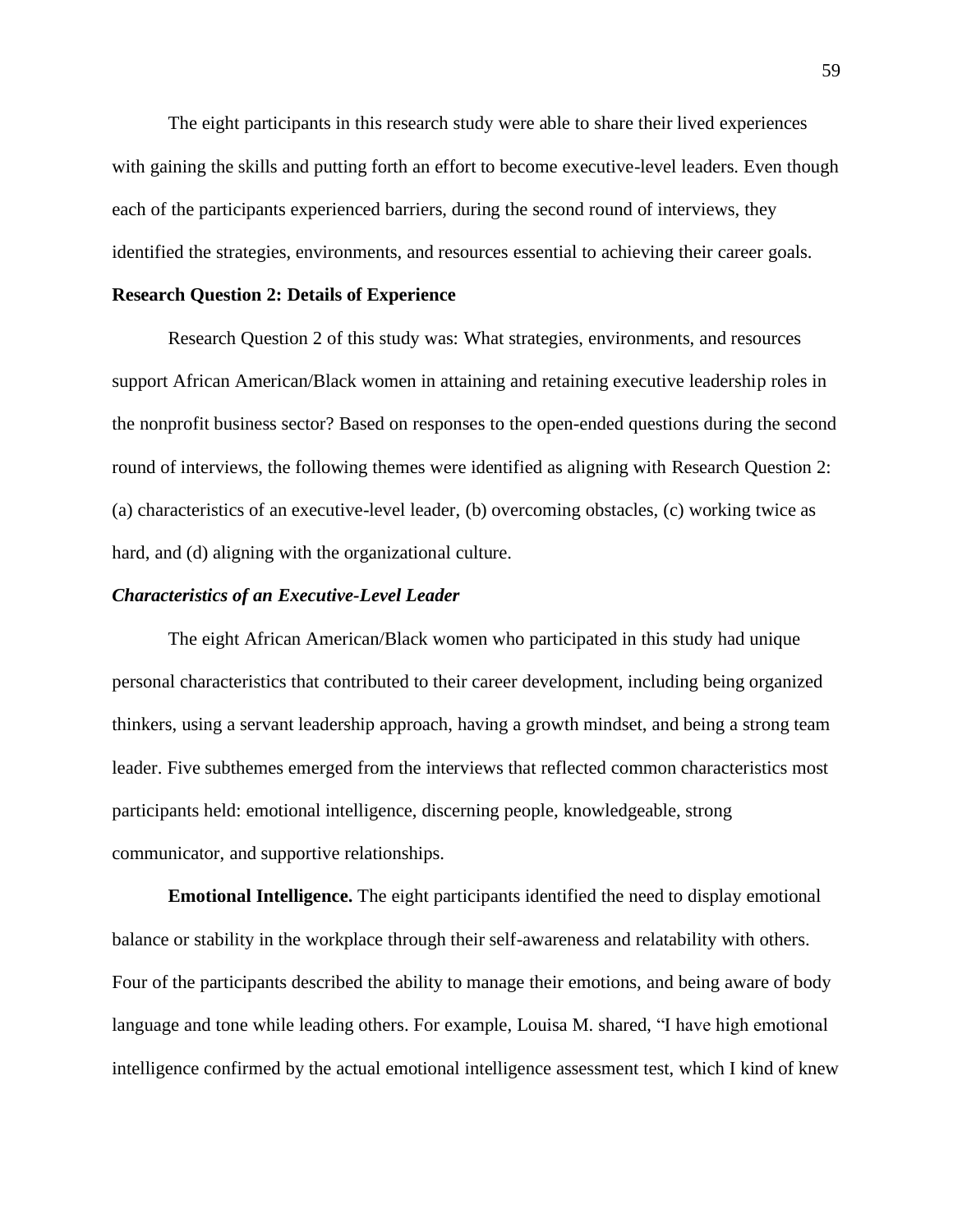that I did. So I'm very self-aware."

April B. stated:

When I think of soft skills, I think again being authentic. I think that would be honest. Being able to read a room. And if I work with you for a year, I should be able to tell by your body language or your facial expressions if you're happy, sad, or frustrated, or scared.

### Megan M. also shared:

For the last 2 years or so, when I started this role, I thought, anyway, nobody else, that I had to show up in spaces to make them comfortable. And so that often that may be that I change my tone or talked a little less or talks a little differently. Then, but still remain on and upbeat and happy, which drains you.

Denise L. confirmed the sentiment, stating:

I don't experience very high highs or low lows, and it allows me to kind of make decisions clearly and rationally and to not take it personally when things don't go well. And to continue to push forward. So, I think that I've been able to separate feelings of stress, feelings of being overwhelmed from having to encounter a problem and trying to solve it.

**Discerning of People.** Five of the participants identified the ability to discern the characteristics of others to build trust and determine the best approaches for engaging with them as a leader. Three of the participants described how setting personal boundaries with people created the space for building relationships and working collectively. For example, Denise L. stated: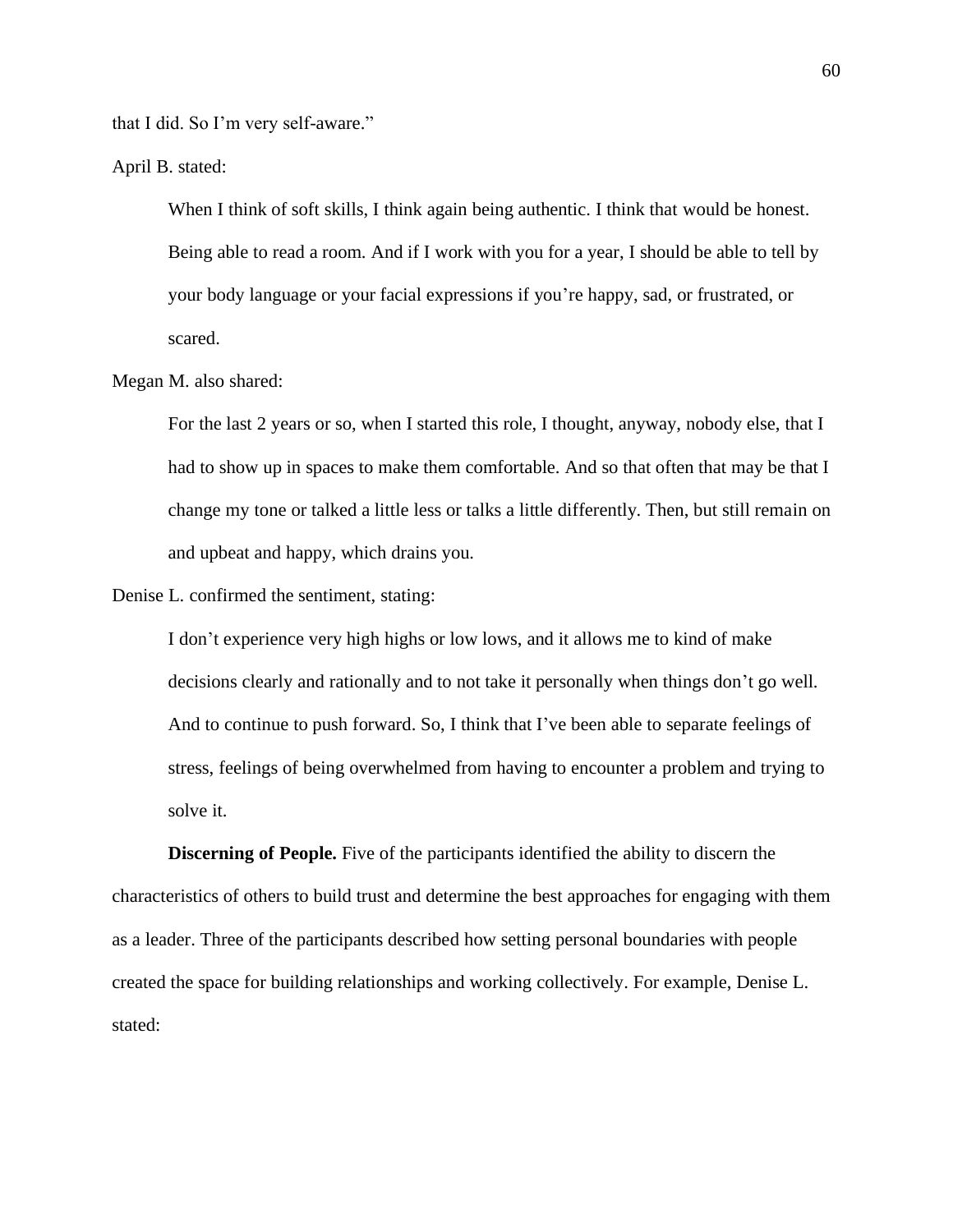I do think that I like to see the best possible qualities and other people. And so, I think that that gives me a certain discernment when making decisions about hiring, about coaching, about who I can trust. And I think that's a really important quality to have in any sort of a leadership role. I think also I like to judge people fairly. So even if we have sort of personality conflicts, I can separate that from the work you do and how well you do it and then try to address or adjust on the back end to the ways that maybe our personalities don't match very well. But I still feel like we can move forward from a business and work perspective. So, I've definitely had staff over the years, who you know, if we had known each other just socially, we probably wouldn't know each other at all, but that I still were able to coach and get the best out of them and work well with them. In a way, that you know they were appreciative of the fact that I could separate personality conflicts from their overall professional development and ability to thrive in an organization.

# Elise W. shared:

I was used to coming into a room and, or I was comfortable, coming into a room and then identifying, listening, and hearing. I don't know if I would say reading a room. But connecting with people in a way that I could find some type of common denominator and be able to relate to that person. And so, as an executive director, oftentimes, you know you're in one-on-one meetings—your meeting strangers. You're following up with people that you meet just real briefly but eventually, what you're doing is you're cultivating that relationship so that that person will be an investor or a donor to your organization. And so I think that ability to relate to, my again, interpersonal skills.

Mary Alice B. also shared: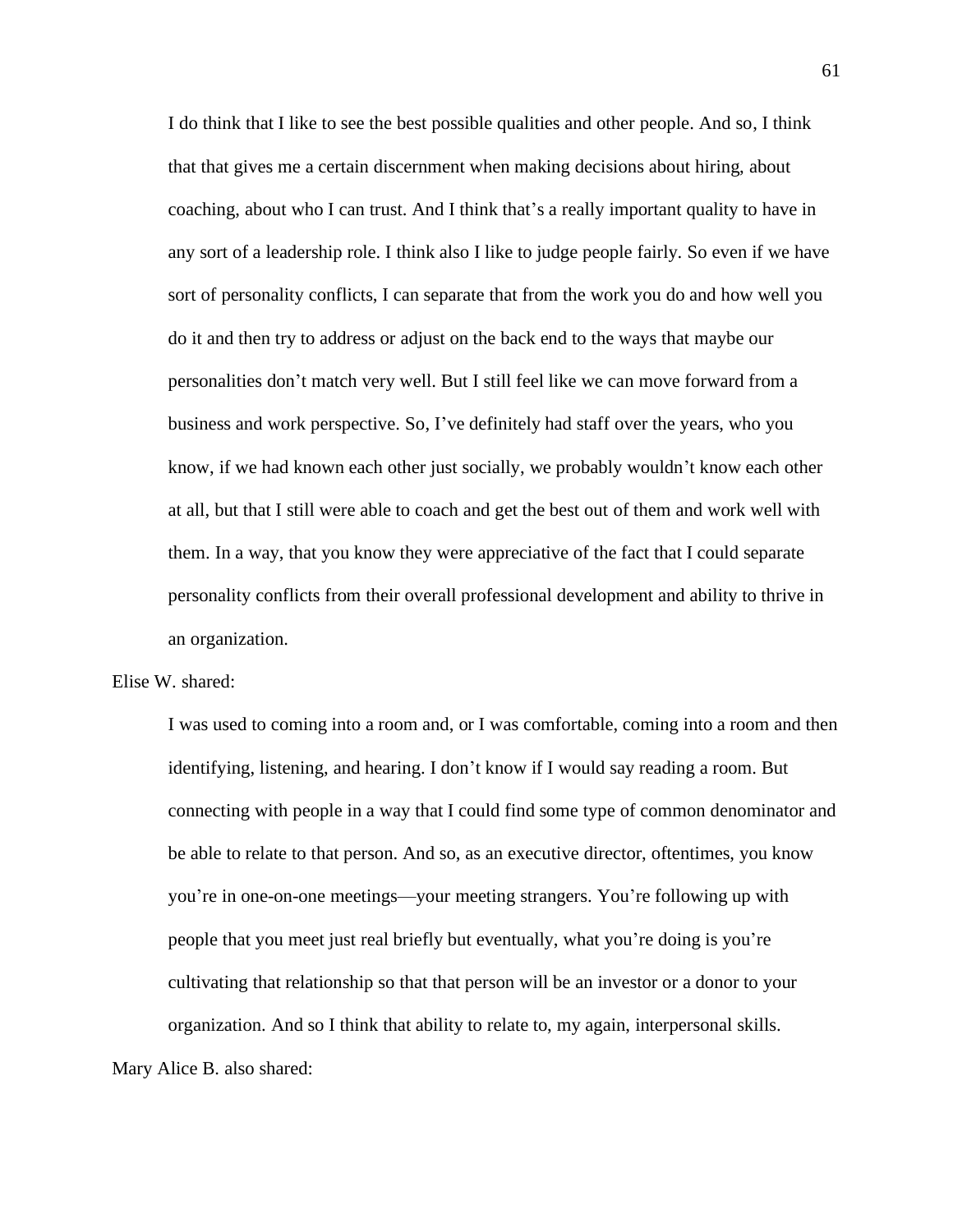I think that really taught me how to really kind of move and engage people and get buy-in from people. And I had gotten buy-in from people that when I first started that position people warned me about. You know, they say, "this people, that people, those people, they're never going to buy in." And those were my first people who bought in. Because I always figure that if you can get the naysayers to get on your team, there's nobody; I mean, there ain't nobody, you can't get on your team. So, I think I feel like I got that attribute, and it strengthens my relationship building with people as well. In particular, I mean, there was a lot of different characters. And I don't want to say characters in a mean way. They just all had different personalities. So, I think where I got that relationship building and really kind of leading just to meet people where they're at.

**Knowledgeable.** Each of the eight participants discussed the need to know the work and have expertise in their roles as leaders. A few participants described being accountable for knowing all organization functions, yet ensuring they had a team with expertise in their deficit areas. For example, Megan M. stated:

I think the last part which I also had to learn on the job is the financial awareness and acumen that it takes to be a CEO—just understanding of finances of an organization, which is still a learning process every single day. But again, you know I make sure that I have brilliant people around me to make sure that we're making good decisions. But it's important for me to also know the finances of the organization and understanding how we work, how we operate, and where we're spending our money.

Mary Alice B. shared a similar experience, offering: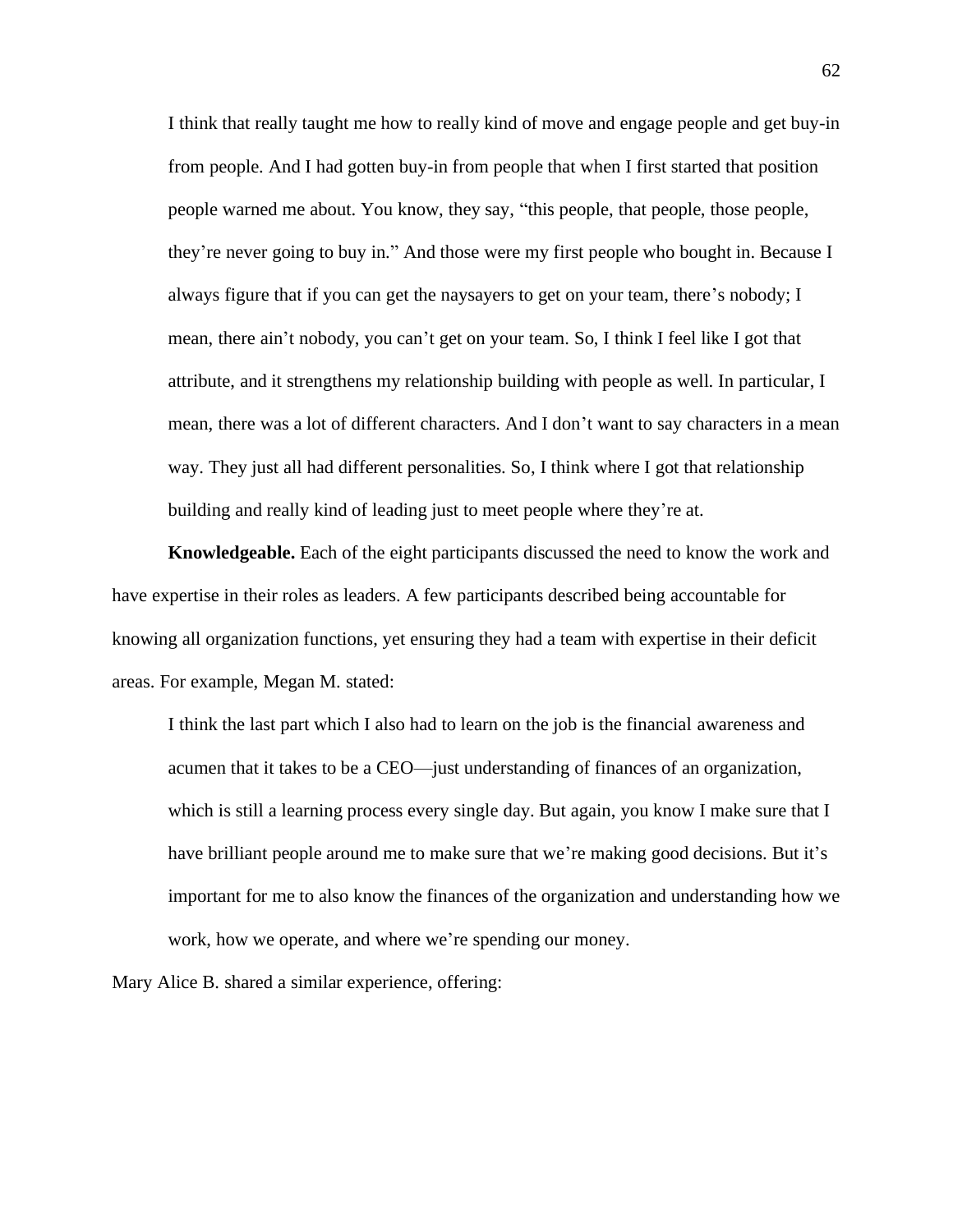You have to know a lot about everything. Well, you have to know a little bit about everything, because you have your staff who you hire to be your experts, but you still have to know a little bit about everything for sure.

All eight participants had various ways to build their knowledge and skills, including reading business books, working with executive coaches, and accessing professional development courses. For example, Candace J. stated:

So, the research, the learning, the book smarts enhanced and benefited me. The experience is irreplaceable, so now the practice, so I have a theory and the practice the day-to-day on the job. . . . And knowing that I had the capacity and intelligence, and the skill and expertise to progress toward a directorship and executive director in a role.

Megan M. shared a more extensive experience with coaching and professional development opportunities, recalling:

I will say that organization does a good job of continuing education and always finding opportunities to help develop, continuously develop us. Be it finance, in giving us a financial coach to make sure that we understand the financials of the organization. Or giving us a crisis management coach, so we know when to respond and when not to when crisis happens and how to respond. . . . Difficult conversation coaching and things like that. And there's always things outside of that as well that our partners and sponsors often offer. For example, one partner allowed me to go spend time at Georgetown and do a certification in an executive leadership program for nonprofit leaders. So I tried to take advantage of those as well. To make sure that I'm always learning, be it a certification class or online learning. LinkedIn learning what have you. Just always making sure you're sharpening the sword.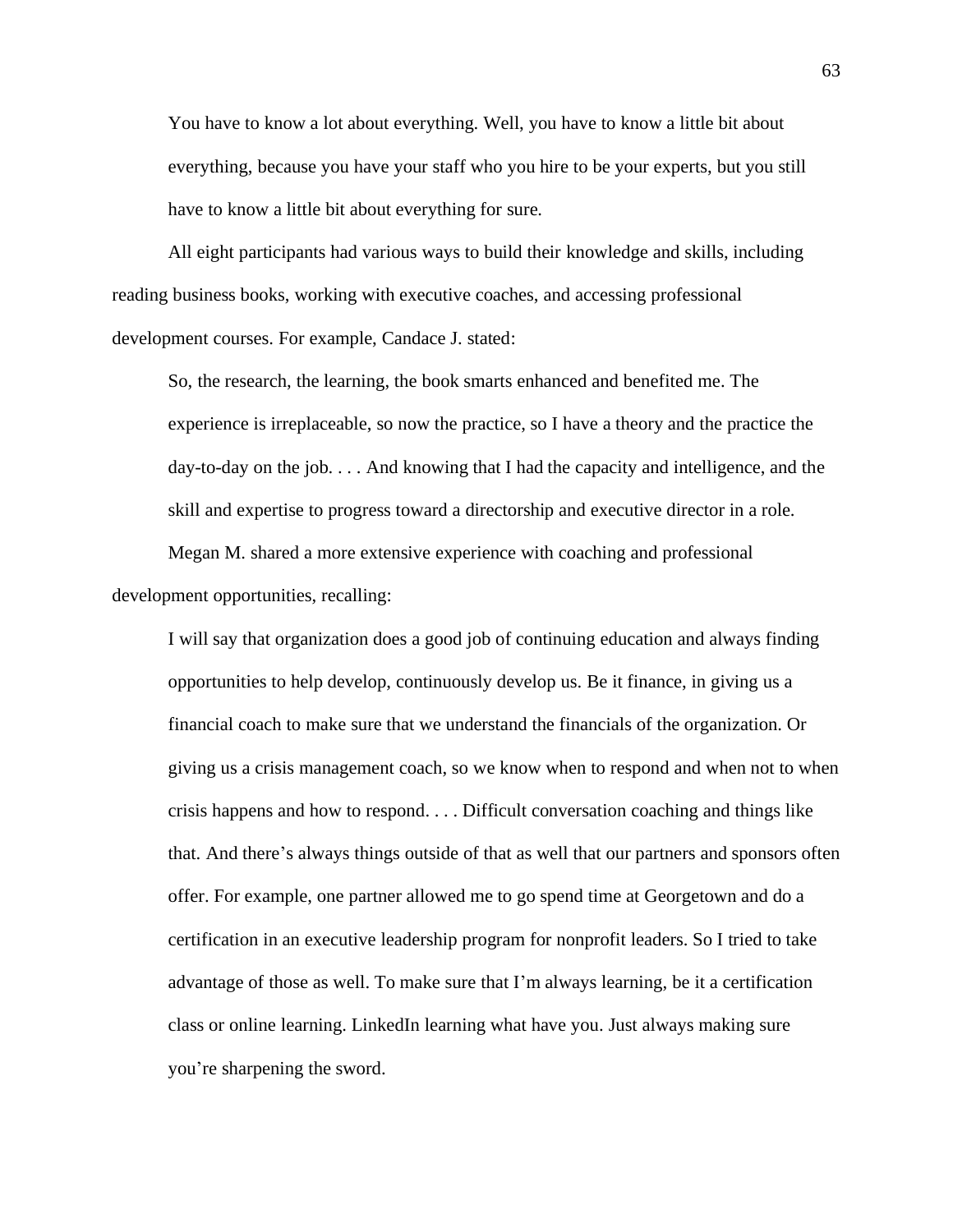A few women described their level of knowledge as undermined and devalued compared to their White counterparts. For example, Mary Alice B. stated:

Being a person of color, everything we do is questioned, right. You can be in the room, and you could be the only person of color. There could be two of you, and you're having discussions about things, and you could come up with this idea or the suggestion. They don't hear you. And then some White person will say something, everybody's getting on board, and they're like "oh that's great let's move forward." And you're sitting there, and you're like, "I just said that."

**Strong Communicator.** The eight African American/Black women had common perspectives on the need to have communication skills to ensure their success as top-level leaders. Each participant described tenets of effective and active communication that included listening, processing, and responding to others. For many of the participants, the ability to communicate effectively also required a sense of confidence and authenticity that was harder to maintain being African American/Black. For example, Mary Alice B. shared:

I would have to say, to be at that level, you have to have confidence. The ability to listen. The ability to process. The ability to multitask. I think that you have to have passion for the work because it requires a lot of work. And when I say these, I'm speaking to attributes that I have.

Several participants also expressed the need to be well-rounded in using written, verbal, and nonverbal communication to lead their organizations. Elise W. stated, "The personal characteristics I would say were probably my interpersonal skills and my communication skills. And then the ability to communicate would be just really in written form, verbal communication, nonverbal communication."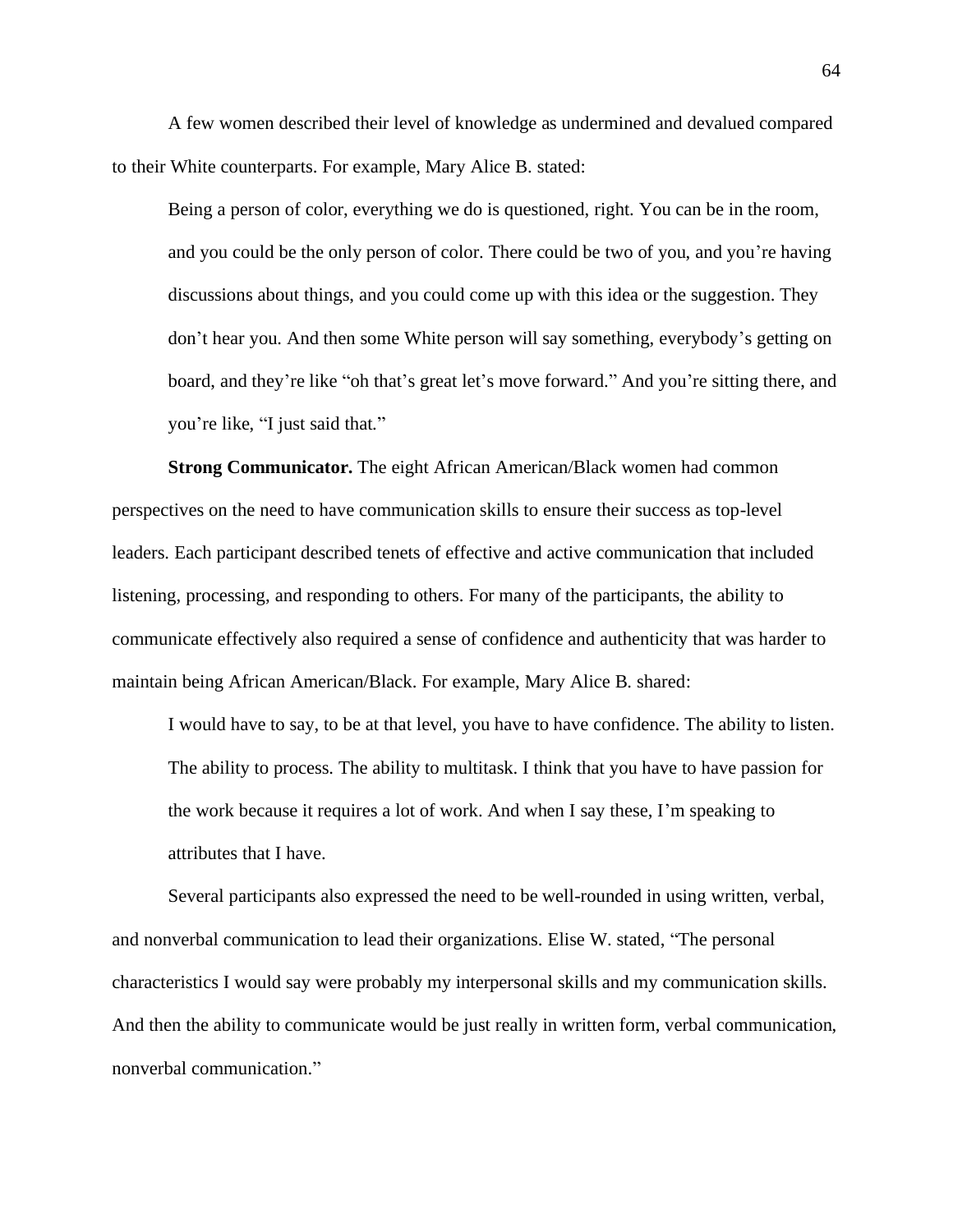Megan M. also shared her experience with verbal and nonverbal communication, providing:

And be comfortable with both receiving hard stuff and dishing it outright. Having real conversations, honest conversations. So you know, being able to think critically, but also deliver critical information in a way that is digestible both internally and externally. . . . I didn't always have to be the loudest one in the room; I don't, I still don't. I don't always have to be the one that gets all the attention. Because in those quiet moments, you get to read the room. You get to understand what's going on and then respond accordingly. So being willing to follow and to listen and to learn, and you know, taking all that into you can . . . You have to, you know because of that, you know I'm perceived as quiet, but you know I use it to my advantage.

**Supportive Relationships.** The eight African American/Black women who participated in the research study identified various vital relationships essential to their ascension to executive-level positions. Six participants shared how the professional relationships that supported their growth were White men and women. For example, Megan M. stated, "I will also say in a corporate environment, most of my favorite managers and bosses and leaders and coaches and mentors were older White men. And maybe because it was corporate America. And it is you know their world."

Two of the participants were fortunate to have the opportunity to be in the presence of successful African American/Black leaders. For example, Elise W. shared:

I think there were a number of baby boomers who were looking into the future of perspective leaders or future leaders in the nonprofit sector. And so the people that I found most supportive are, are very strong White women. And I say strong because these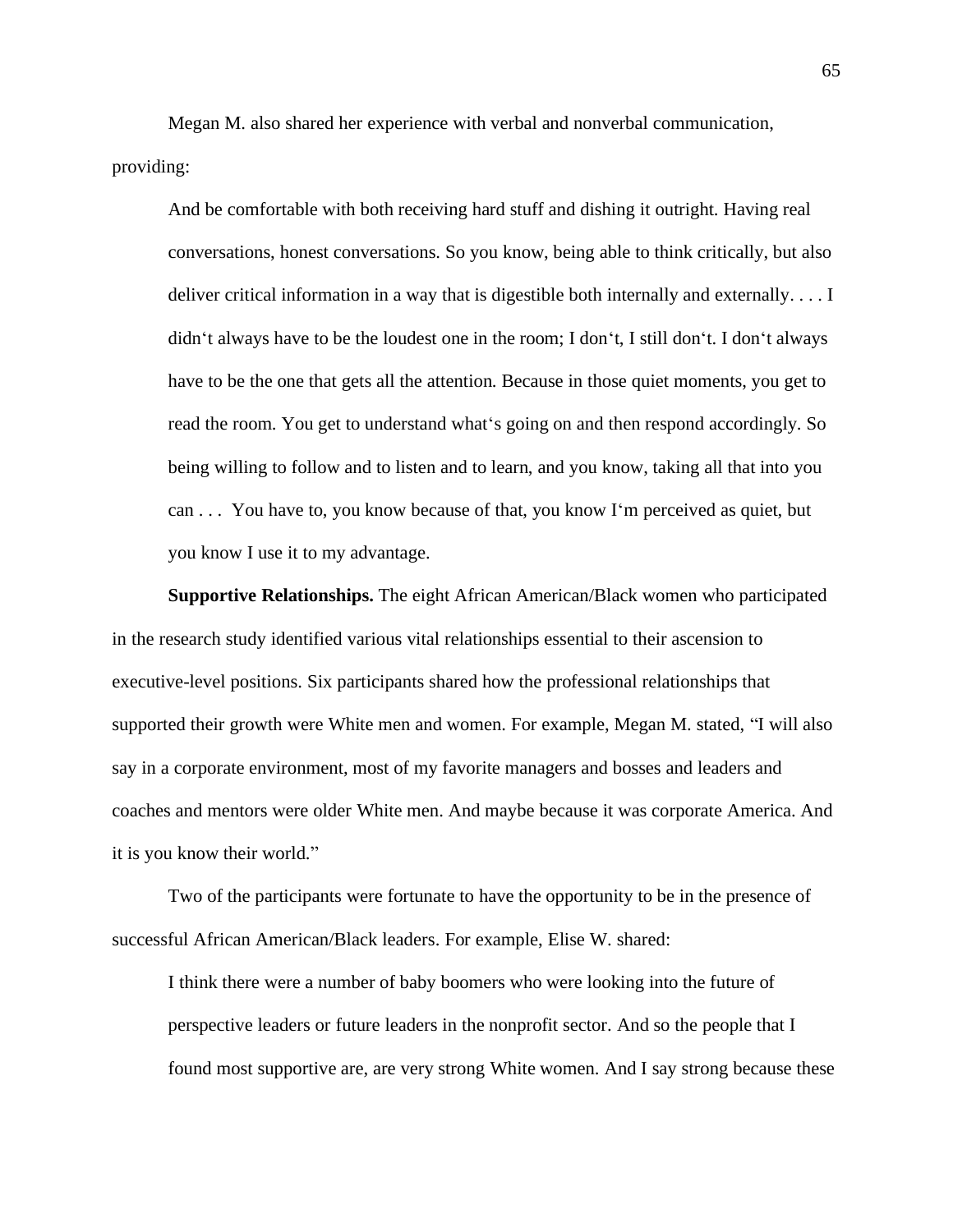are women who really have, who really don't care what other people think. And the women that I'm referring to, if I just had to give you a year, I would say they were born between 1949 and 1951 or something along that line. So, they're much older than I am, but also the reason I share that timeframe is that they came into their own after going to graduate school and very much breaking the glass ceiling, if you will, in the human services arena. And probably at a time before people really focused on the racial inequities in the human services industry or sector.

Two participants also shared experiences with family and close friends who were instrumental in their professional development. Candace J. shared, "So mother, grandparents, and close friends have been the main relationships that have really spurred me on in this career trajectory." Lousia M. also expressed her experience, offering:

Well, because I had role models, it wasn't as if I didn't see in other people when I wanted to become a CEO, so I think I was fortunate in that in that way. I think I mentioned the phrase "you can't be what you can't see," so I was really fortunate in that I had these other Black women who had attained positions of power and influence in their chosen careers. And so I had them to look at to say yep, I want to be like that. And, and so I, I think that may be somewhat atypical that I had that circle of friends that allowed me to not have any doubt that what I wanted was achievable.

Two of the participants even described the need to maintain supportive relationships even when they did not know what the future held in their career trajectory. April B stated:

The people that you meet on your way up are the people you see on your way down. More importantly, when someone speaks your name, how do you want them to feel about you? How do you want your name to reflect on you?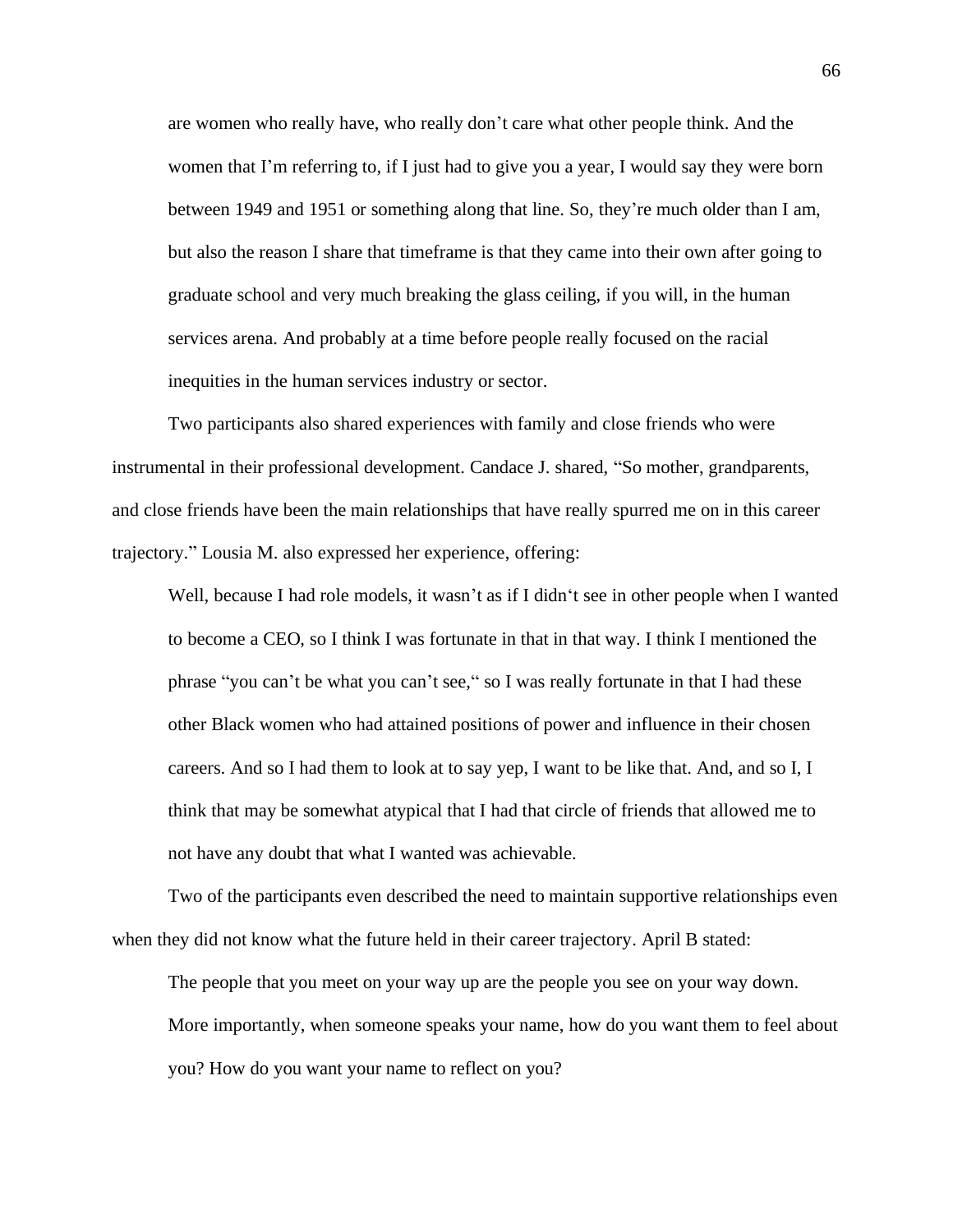Megan M. shared:

There are amazing women that I get to lean on and take examples from. That makes it a little bit easier for me, you know. People have paved the way, so why do I have to reinvent the wheel and struggle when . . . And I think that's the beauty about sisterhood and women that are doing this work and taking these mantels. They are making sure that other women, and so that is also my responsibility, are lifted up, supported, and able to learn from their journey.

The leadership characteristics described by the eight participants should have strengthened their chances of attaining and retaining executive-level positions; yet, they each expressed a variety of obstacles blocking their successful career trajectory.

## *Overcoming Obstacles*

The eight African American/Black women interviewed for this research shared experiences with racism, imposter syndrome, and White supremacy as the main barriers in their career progression. The experiences were at various levels in their careers, starting from their ascension out of mid-level roles to their departure from top-level positions. The overarching experience was described as exhausting and challenged each woman in various ways to consider the cost of leading organizations. Three of the eight women never achieved the goal of becoming top-level executive leaders. April B. described the following experiences that blocked her growth trajectory, providing:

I think that one of the things I've noticed in a lot of the nonprofit organizations is that many of them are headed by White women. Meaning well, but all the people who are doing the work on the ground typically are people of color. Then those like myself who are in management positions or assistant director positions, the expectation, the bar is set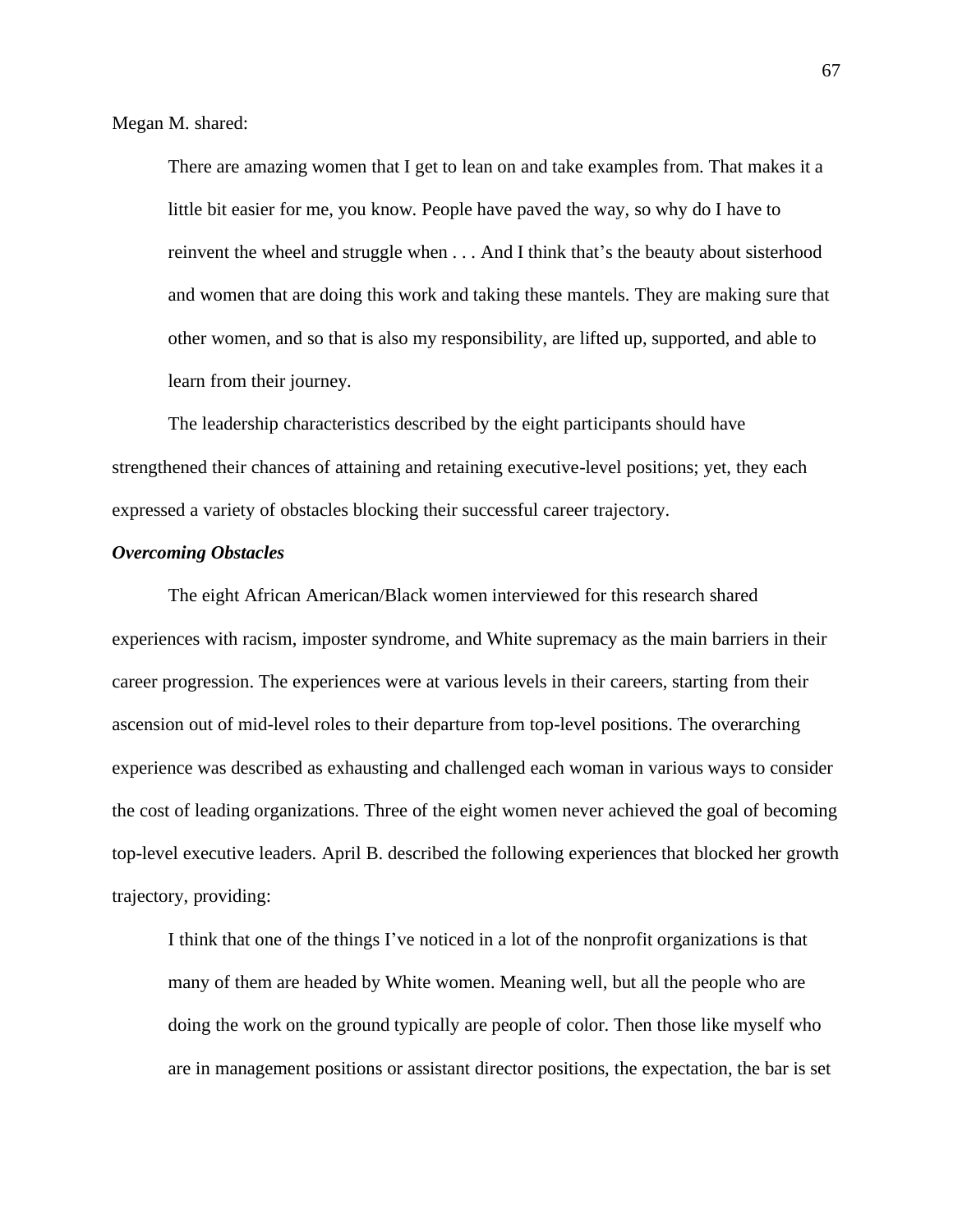so high that is almost incomprehensible. You know, so just again, that's the other tip where the White supremacy comes in. No one knows better. You didn't articulate it in the high academic arena, you know, the way I am a custom to. This doesn't sound like it came from the ivory tower. Where is your data that that supports that statement? You know how? Do you have statistics? How do you know it's going to work? Well, that's great, but that's just anecdotal. No, that's lived experience. That's not anecdotal; that's lived experience. Yes, but we can't measure it so. If it's not quantified, if it hasn't been analyzed, then it's not true. You know what I mean? So, when you start thinking about how that supremacy culture plays out in the workplace, people of color are never going to make it to the top-level until they can start quantifying the data in the work that they're doing and giving something that supports that fact.

Candace J. described a similar experience, stating: "I think the one obstacle is feeling that imposter syndrome or having to feel that I have to prove who I am and that I have to work harder to be excellent at what I do versus being mediocre."

Four of the participants left executive-level positions in nonprofit organizations, with the possibility of never returning. For example, Elise W. shared:

So, what I learned after being an executive director was something I've always known. I don't like a lot of bosses, you know. I like to know who my point person is, and that's what I report to. I did contract work. I obtained my business license and really enjoyed consulting and contracting. Coming into the room and being that facilitator and hearing what people want to do and help them get it done. I think, for me when you hire someone as a contractor to do that, you're paying them for a task. When I served as an executive director, I felt like I had to be a lot of things to a lot of different people.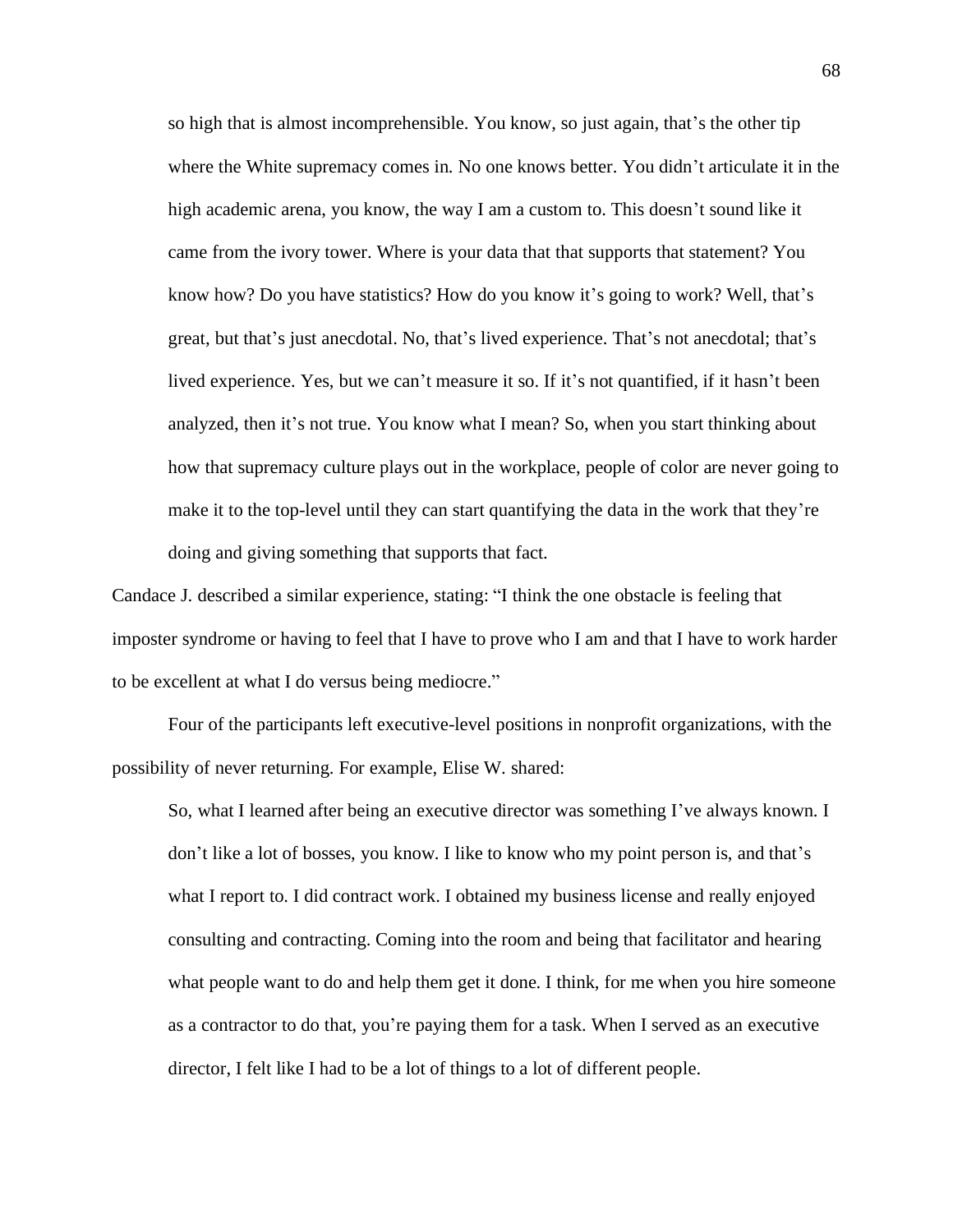The researcher asked Louisa M. if she would reconsider returning to a nonprofit executive leadership role, with the knowledge that many White executives are currently retiring and boards are looking for diverse candidates. She stated:

No, I've had several already in the last 3.5 years. And I can, I can say no because I'm just done with that. There's nothing about being a nonprofit leader right now that is attractive to me.

The other two participants were still working diligently to retain their executive-level role successfully. For example, Megan M. shared:

I think the hesitation was often my own doubt: self-doubt and worry and anxiety. And you know, if I should, if I could. You know, will I make it. Will I fail? And then, especially now, you know I have my own hesitation all the time because now I'm responsible for 70 plus people being able to feed their families. So, I'm, so you know I often try to calculate risk and response to certain environments to make sure that I don't do anything to jeopardize their livelihood right.

Several participants described the lack of African American/Black women as role models in executive-level positions as barriers in their career trajectory. Not seeing women that looked like them or having African American/Black women pave the way in the organizations they were hired to lead created obstacles with their boards, staff, and even donors who had not engaged with leaders of color. Even allowed to observe other African American/Black women in executive-level roles, the experiences were not always positive examples of successful leadership. For example, Denise L. expressed the following points:

I don't really feel like I had access to the 1%. In some ways I feel like the 1% has grown with me, in that, like it was when I started to get to more executive-level leadership that I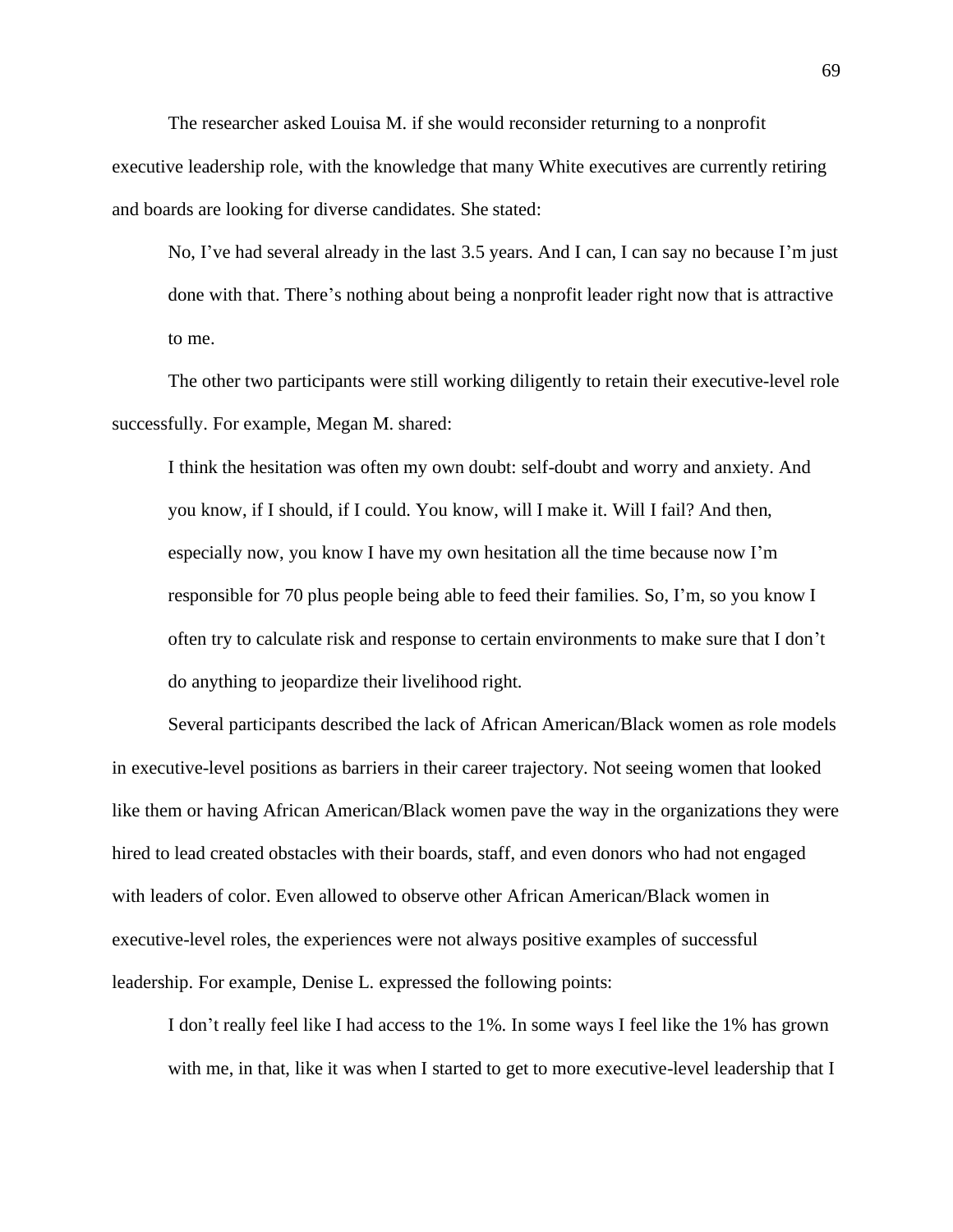was able to meet them. And weren't necessarily a part of my professional journey. I didn't really know personally, or well, Black women who were running organizations. There was one person who was about my age, maybe a little bit older, who I would have lunch with and talk with, and she was the executive director of a really small sort of like youth program. And what I saw was somebody who was, who had kind of like, been internally promoted within that position, but never really felt like she had, and she would describe this, didn't really feel like she was able to actually come full circle, as a result of being with the same organization for so long. So, while she felt like she had the title, she wasn't necessarily going into that role feeling like she had gained the professional experiences that prepared her fully to lead a Board, and to provide like real leadership to the staff, etc. And what I saw was somebody whose trajectory was significantly shifted in a bad way by people who didn't actually invest in her full leadership potential.

Elise W. shared similar experiences, stating:

While I had befriended and I had gotten to know executive directors who were Black, those that are older than I am really weren't accessible to me when I was becoming an executive director. And part of that, I would say, was that competition factor. I think I was threatening on some levels. Not because of my personality, but just being a couple years younger, a couple, a couple years, more energetic and excited about my career trajectory. And so, I didn't I just didn't find, um I didn't find Black people willing to invite me in.

To overcome the obstacles blocking their career trajectory, the participants also described needing to work twice as hard to achieve the same results as their White counterparts.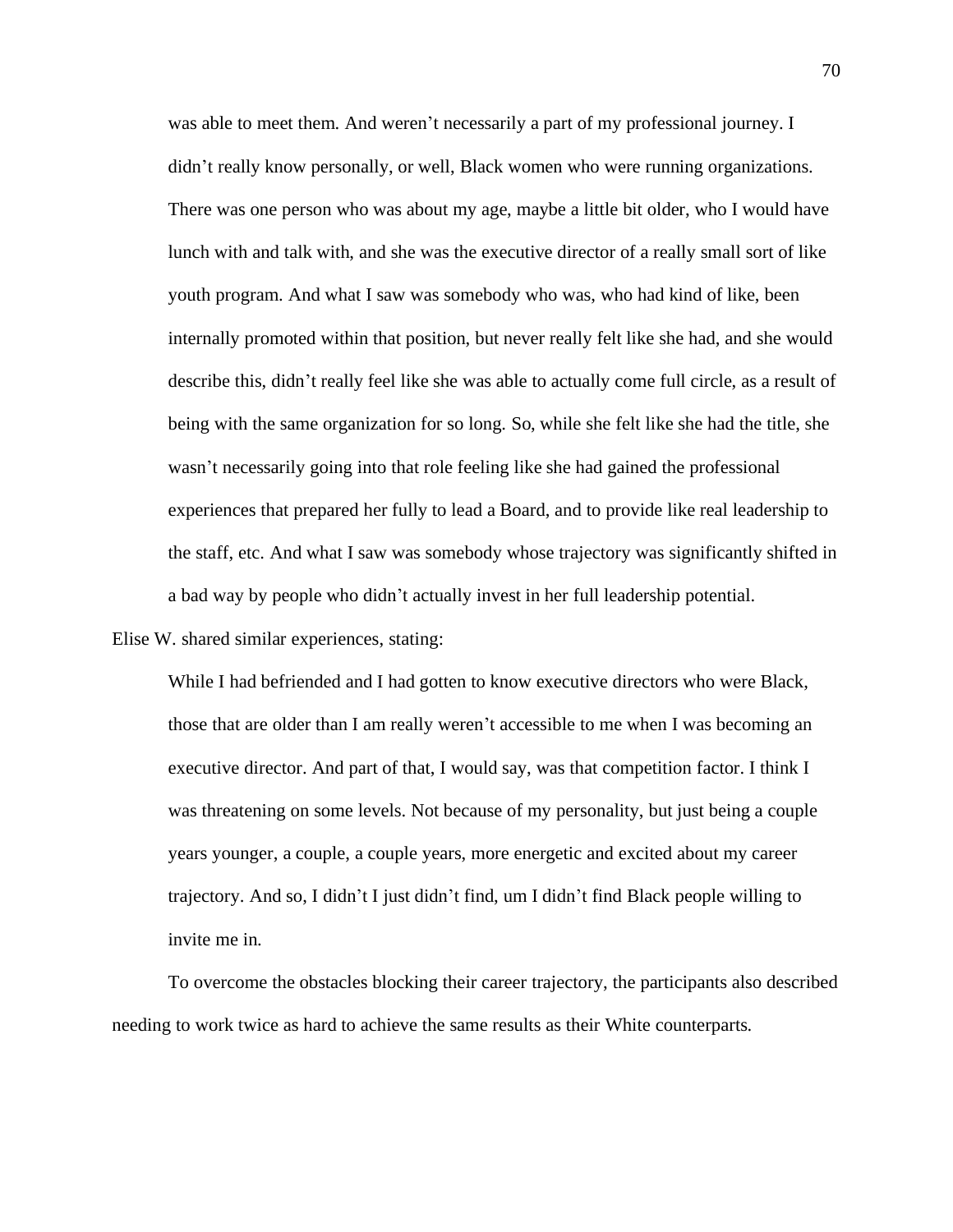# *Working Twice as Hard*

Each of the eight African American/Black women in the research study expressed feelings of exhaustion and frustration with the expectations put upon them to work harder than their White peers for less recognition and growth opportunities. Four of the participants shared similar sentiments. Denise L. stated:

We've done it for our community. We do it for other communities. We do it at work. We do it in church. We do it everywhere we go. Wherever there is a Black woman, they are in there helping and keeping things together. And I don't think that their contributions should be overlooked.

April B. shared a similar sentiment, providing:

You know, my mother told me one thing when I entered the workforce. She said, "it's like this baby, you gonna have to work twice as hard to keep up or twice as hard to makeup; there's no in-between. If you want to be good at your job, if you want to make you know progress on your in your work, this is what you're going to have to do." You know, and she said, "because there's nothing in the middle really for you, not when your Black."

## Candace J. also provided her perspective, saying:

It's exhausting. It is exhausting. Not only mentally but intellectually taxing. It physically can wear on you. I often feel invisible. What do I need to do to say, "Hey, here I am, listen and hear me?" Because oftentimes I can say something, and then someone White can say something, or a White female can say something, and it's heard. And it's like, well, did I just say that. And then having to stay composed during that time and not be angry. Because then that perpetuates into the angry Black woman, and it's like no, that's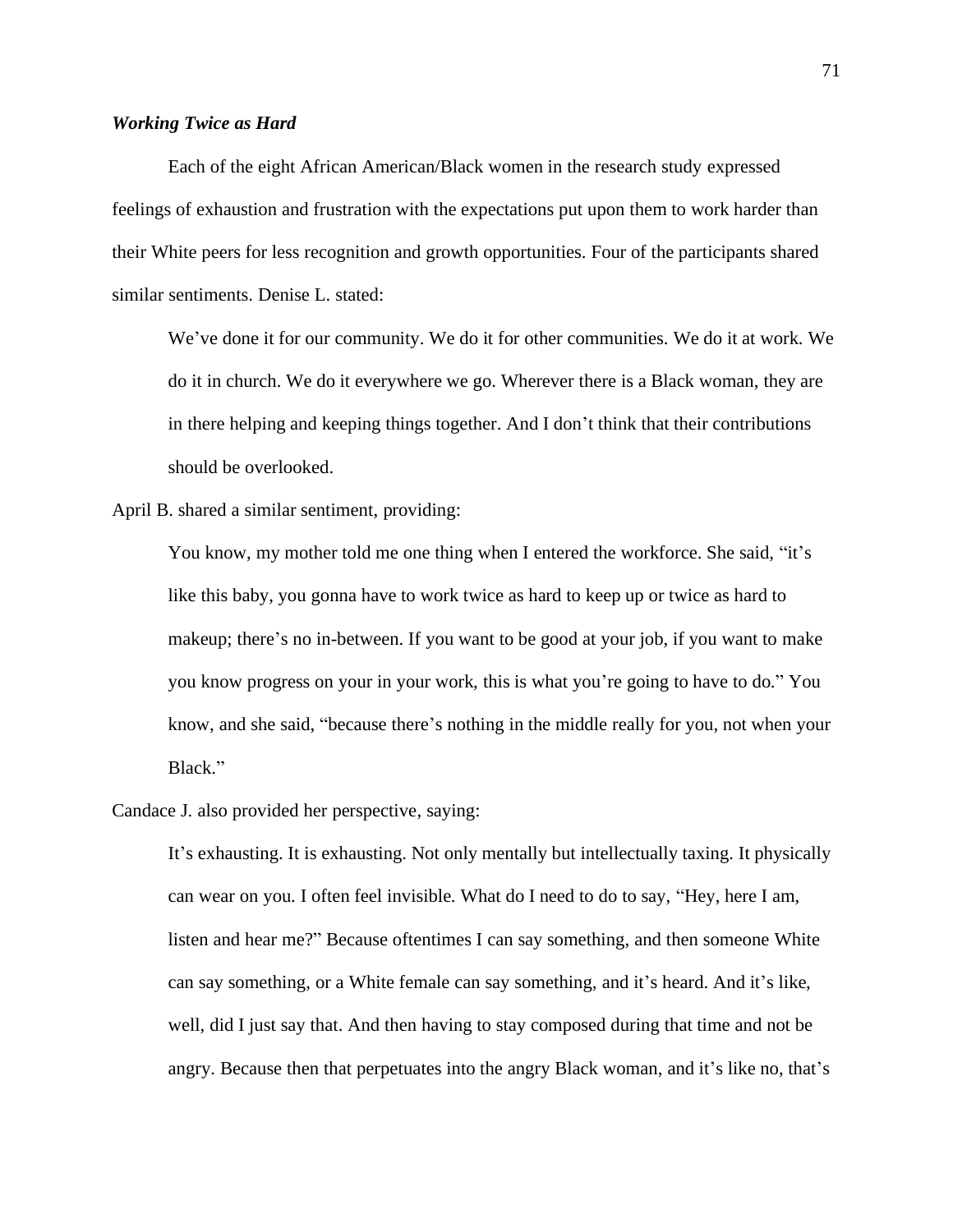not it. And so having to constantly decipher and filter. Okay, is this the personal attack on you being African American? Is this an attack on your expertise? What is it? So, when I'm in meetings, it's like I'm always filtering, and that can be exhausting.

Denise G. weighed in, stating:

It's exhausting when you know that you're the smartest person in the room, and you have to bow down to; what word is it I'm looking for? What is it when it's just average? Mediocrity. And even when we're not, they put those labels on us anyway, right. They just put them on us, even if that's not even the case.

Several participants described the experience constantly needing to prove themselves or being under scrutiny as emotionally taxing. For example, Megan M. stated:

I think the only thing that I think I kind of said it, but Black women have been running things since the beginning of time, right. And I think we have done ourselves, maybe have done ourselves a disservice in thinking that we have to have everything in order and in line. All the i's dotted all the t's crossed before we apply for that job, before we go for that promotion, before we take the leap to be the CEO. And our White counterparts, especially men, do not. They see the job that they want, and they make their story fit the job that they want.

Louisa M. shared a similar statement, offering:

I would say that any Black woman going into an executive director position if you're coming up after a White person is going to have to work twice as hard. You're going to have to do twice as much as that White person was doing to look just as good in the eyes of your board and probably your funders. In the eyes of your donors, you're going to be under a microscope. They're gonna be watching every single thing that you do right and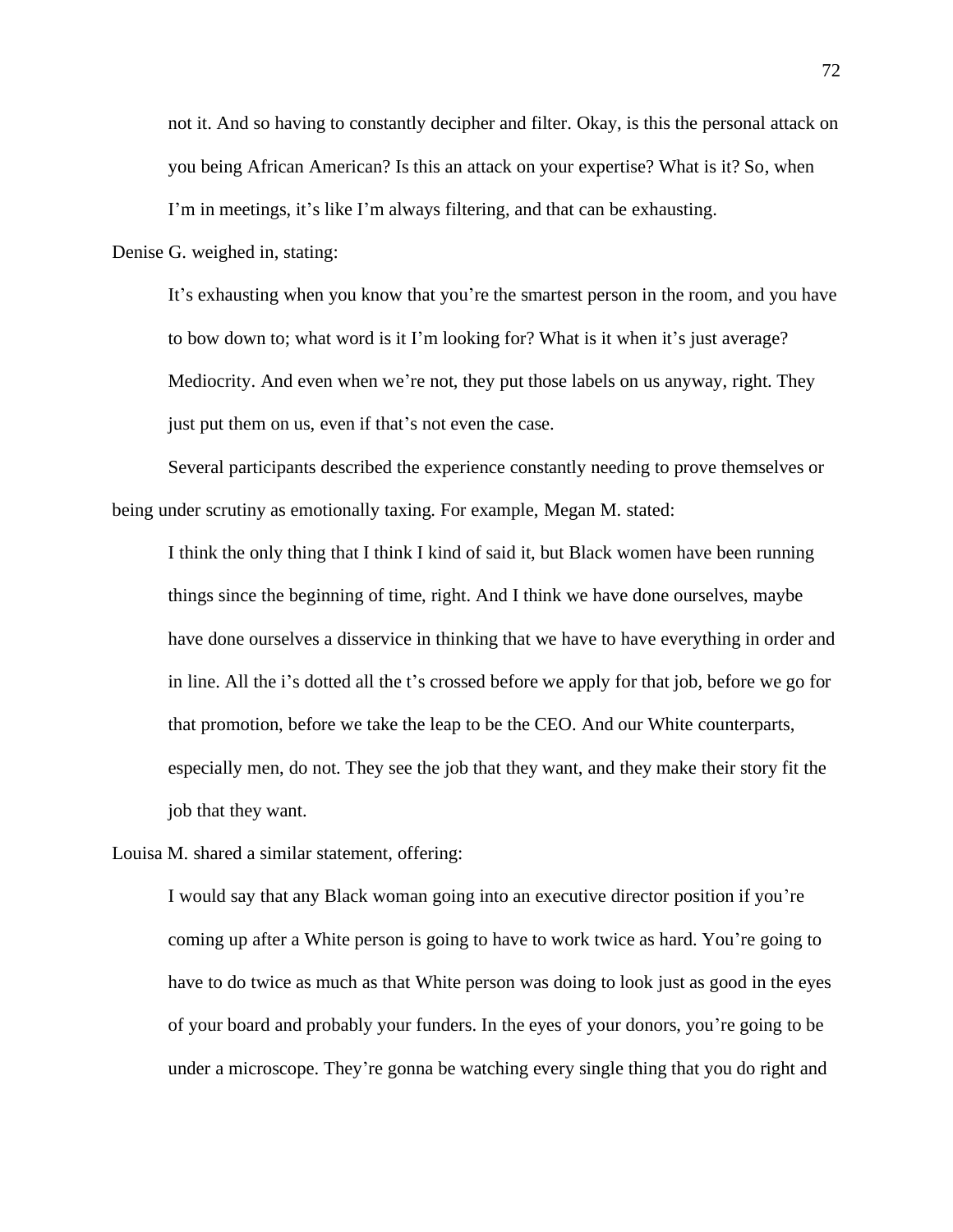just waiting for you to screw up. And so you have to make sure that you're just not going to screw up right . . . I certainly looked around and saw women who were attaining, White women who were attaining high-level positions without advanced degrees. And you know, given that our institutions are still, you know, in a White supremacist nation and are still largely run by White men who are going to try to repress Black women in particular. And yes, as I said, you have to be twice as good to look just as good. I knew I was going to need the education to get where I wanted to be.

The overarching experiences were described as exhausting and challenged each participant in various ways to consider the cost of leading organizations. One of the approaches each of the participants considered was ensuring they had alignment with the cultures of the organizations they were thinking or had the opportunity to lead.

#### *Aligning With the Organizational Culture*

The eight African American/Black women who participated in this study all identified the executive-level leader as the one that sets the organization's culture. The elements of organizational culture that were most common amongst the women were shared leadership, opportunities for staff development, and an environmental fit for a leader of color. Denise L. described being intentional about entering a work environment that was authentically on a journey toward becoming an antiracist organization. April B. identified a culture that celebrated staff wins and promoted a growth mindset. Both Candace J. and Denise G. fostered a culture that influenced systems change in and outside their organizations. Participants shared leaders who partnered with their staff in developing the organizational culture experienced the most success with maintaining an environment that was supportive of the mission and goals. Participants also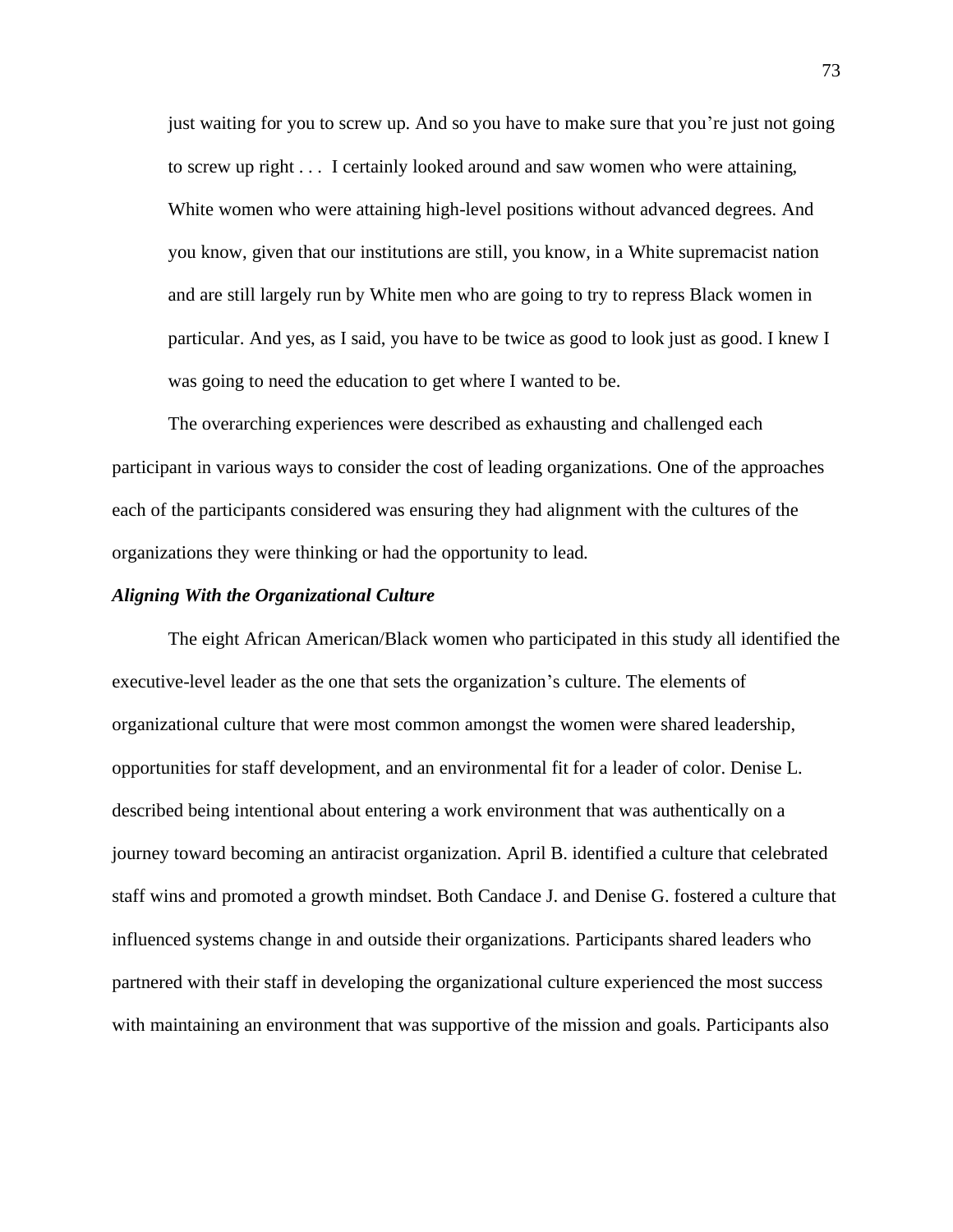described supportive work environments as having espoused values of being participant-focused, working toward racial equity, family orientated, innovative, and fun places to work.

### **Summary**

Chapter 4 presented comprehensive findings from semistructured interviews with eight African American/Black women executive leaders from Washington state of the Pacific Northwest region. The research design was identified as a qualitative phenomenological study constructed to understand the lived experiences that contribute to limitations of African American/Black women in leadership roles or to progress along their career pipeline toward such positions. The data collection process was highlighted as being drawn exclusively from a network of African American/Black women who the researcher had direct knowledge of being engaged as mid- to executive-level leaders in the nonprofit sector. Several instruments were used in the data collection process, including a demographic questionnaire to ensure each participants met the inclusion criteria, and an interview protocol to collect data based on open-ended research questions. The researcher also conducted a thematic analysis of responses from the open-ended questions to identify themes in the transcribed text by analyzing the interpretation of words and sentence structure. Participants were selected through a process that included identification by the researcher from workgroups. Some participants were also identified through a pseudosnowball-sampling process. Participant profiles were shared to provide an overview of the eight African American/Black women in this study.

Chapter 4 also captured the findings from the semistructured interviews with eight African American/Black women, who shared their lived experiences in mid- to top-level leadership roles in the nonprofit sector. The findings were categorized according to the two research questions designed to capture both the women's lived experiences along their career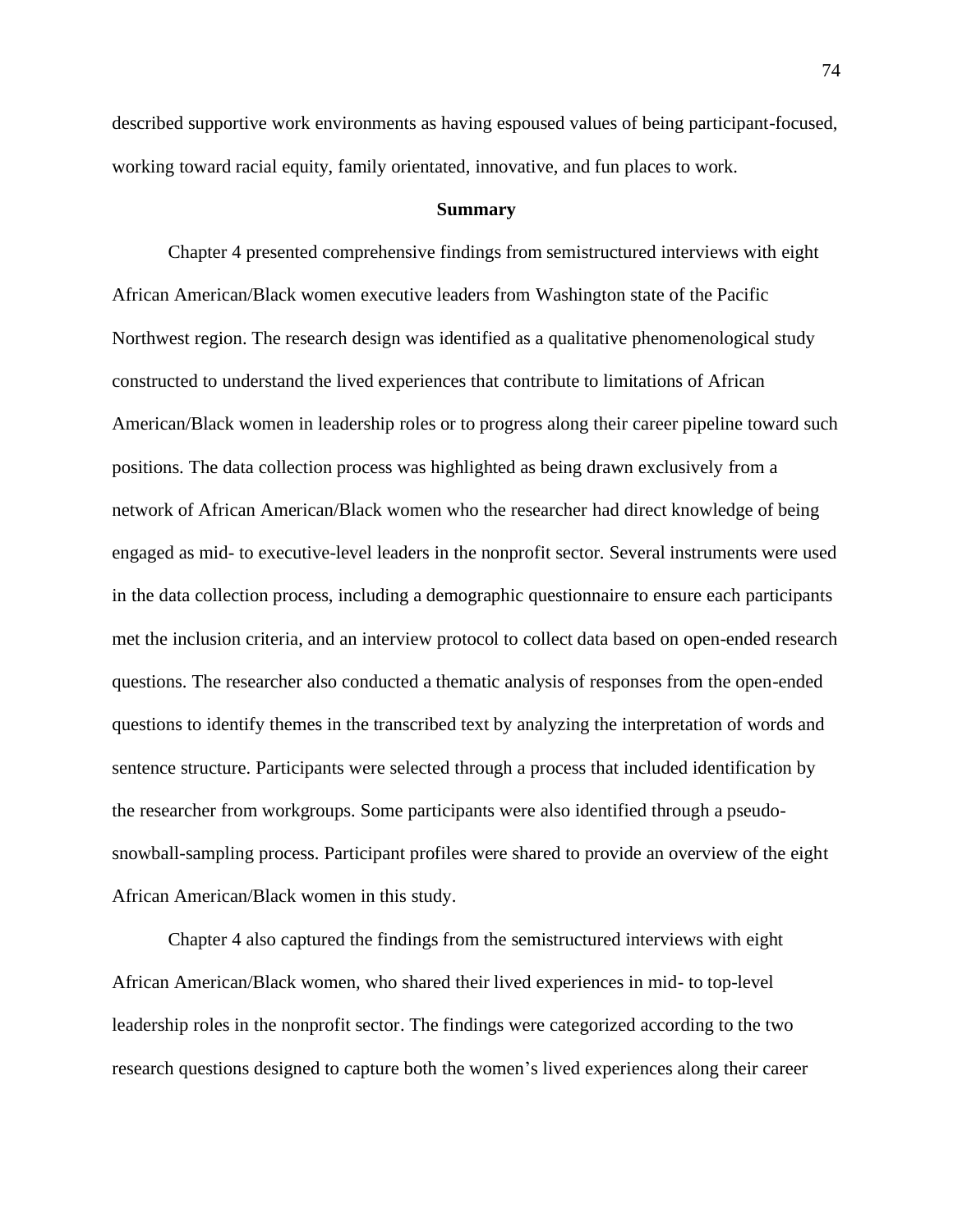trajectory, and the strategies, environments, and resources that impacted their success. Themes emerged in the study that provided a deeper understanding of how each woman navigated their leadership roles, as reflected in the interview summaries and direct quotes that highlighted pride in the work, exhaustion with the obstacles, and strategies other African American/Black women could consider along their career trajectory.

Chapter 5 expands the discussion of the findings in response to the research questions. Recommendations are provided based on the contributions from the participants in the research study, and additional literature is applied to new concepts emerging from their responses. Theoretical, social change, and future research implications are also discussed.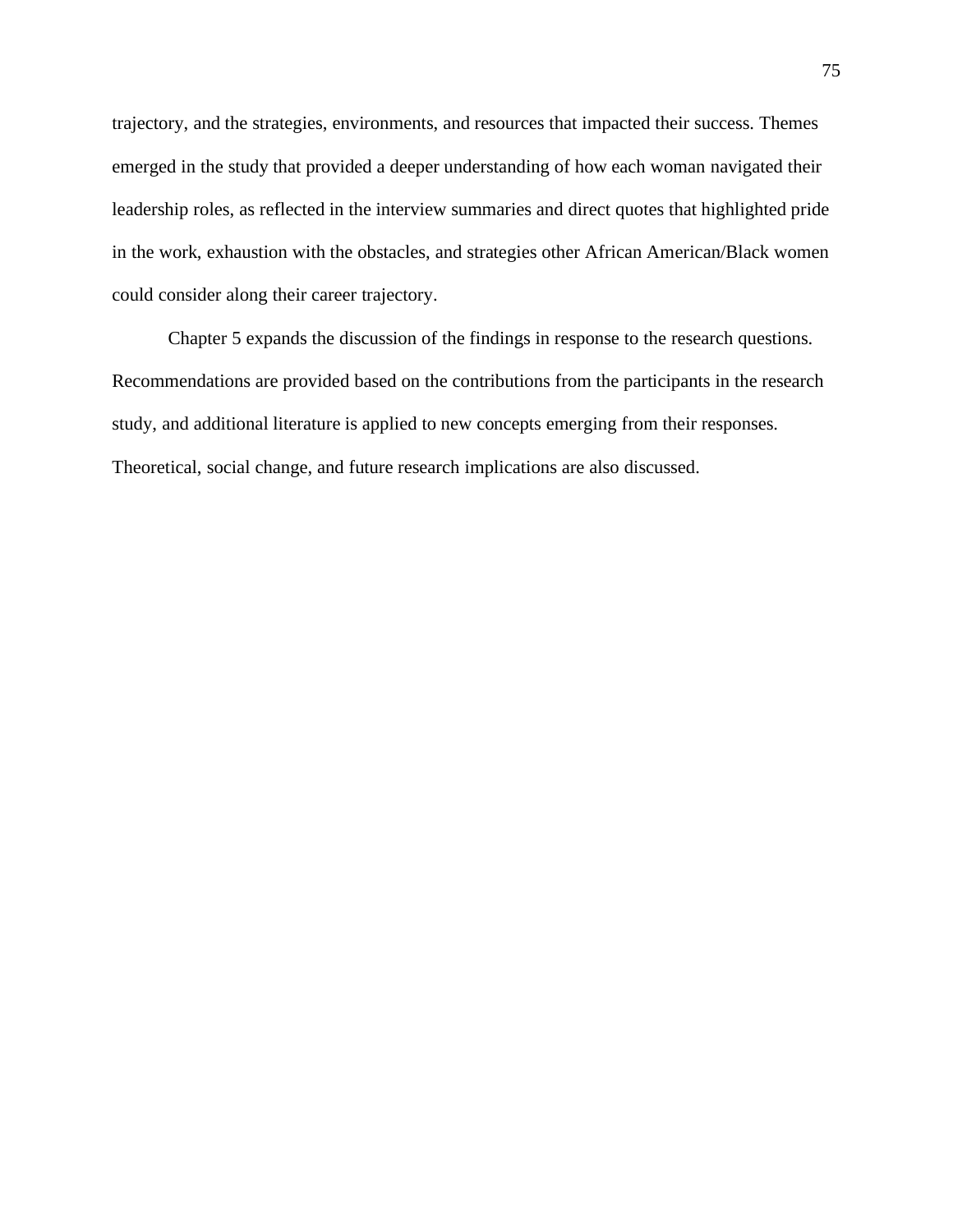#### **Chapter 5. Discussion**

The purpose of this transcendental phenomenological study was to explore the lived experiences of African American/Black women in the mid- to senior-level leadership roles, and the lack of equitable opportunities in the workplace prohibiting them from attaining and retaining executive leadership roles. The first three chapters of this dissertation offered an introduction to the problem surrounding leadership capacity and development, a review of the literature to understand the African American/Black women's experiences in the workplace, and a description of the methodology for researching the methodology data collection and analysis.

Chapter 4 presented the findings that emerged from data collection and analysis using the conceptual framework constructed for this study. Eight women who identified as African American/Black and had experience as leaders in nonprofit organizations in Washington state were included in the sample. The eight themes that emerged from participants' experiences were outlined in Chapter 4: (a) adequately prepared on the job, (b) opportunities to prepare outside the workplace, (c) observing the experiences of other African American/Black leaders, (d) the path leading out the door, (e) characteristics of an executive-level leader, (f) overcoming obstacles, (g) working twice as hard, and (h) aligning with the organizational culture.

This chapter expands the discussion of the findings in response to the research questions. The researcher identified extracts of participants' lived experiences that were most significant to the focus of this study, and combined them into a paragraph to create a collection of narratives that follow in the next section. Answers to the research questions were introduced with the collection of narratives, highlighting why, how, and in what ways African American/Black women continue to be marginalized in the nonprofit sector as they seek to attain and retain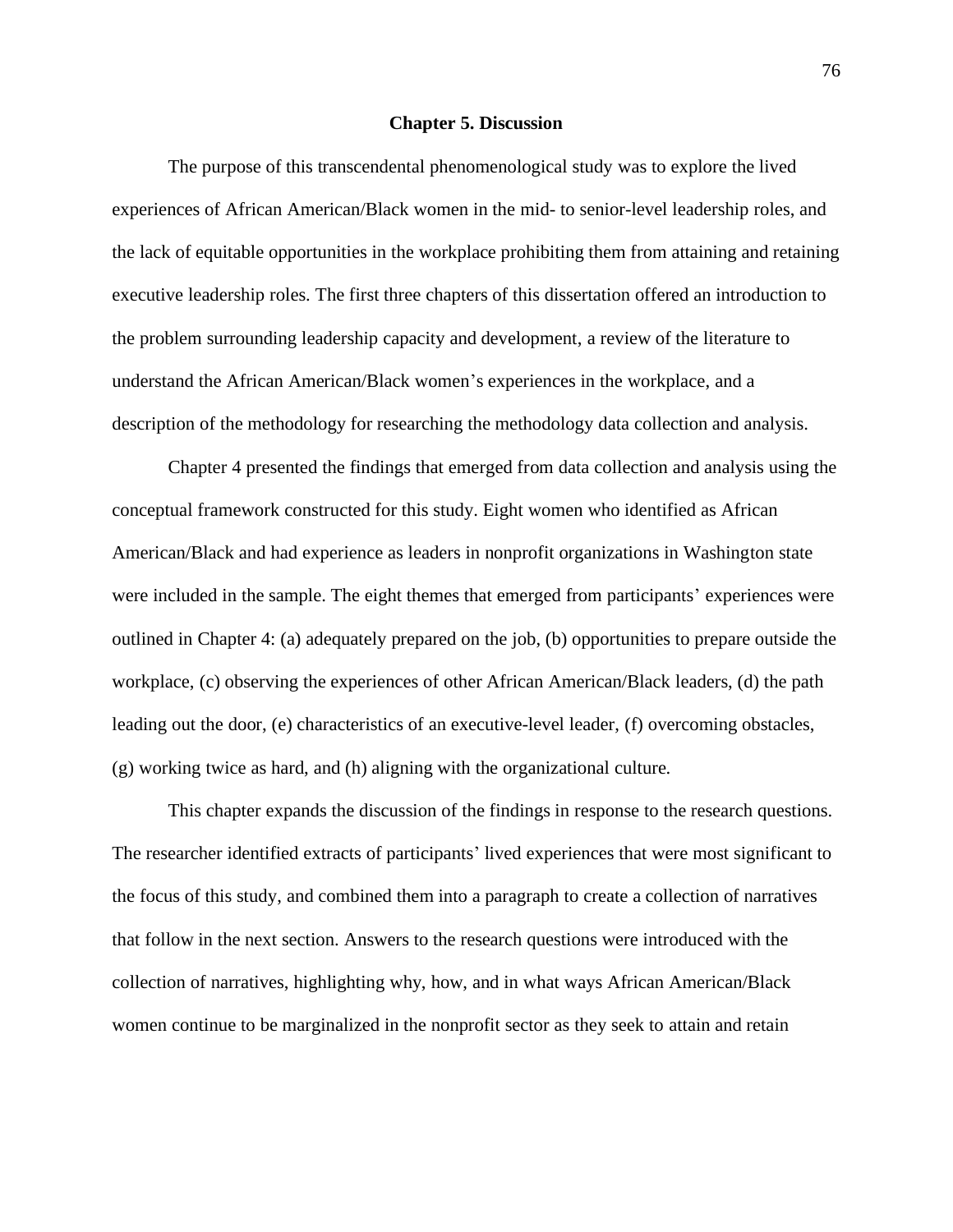executive-level positions. Also discussed are the theoretical, social change, and practice and future research implications.

# **Discussion**

The findings of this study provide a deeper understanding of the lived experiences of African American/Black women leaders, and insight into why these women are still underrepresented in executive-level leadership roles in the nonprofit sector. During the interview, each of the eight African American/Black women participating in the study was asked to answer 19 questions derived from two overriding research questions. The research questions focused on (a) experiences along the career trajectory of becoming executive-level leaders, and (b) strategies, environments, and resources that support the attainment and retention of executive-level positions.

## **Experiences Along the Career Trajectory**

Research Question 1 was: What lived experiences of African American/Black women in executive-level leadership roles in the nonprofit business sector? Participants responded to openended questions about career trajectory, citing experiences of (a) gaining the skills and knowledge to attain executive-level positions, (b) working harder than their White peers for the same opportunities, and (c) having opportunities blocked by gatekeepers as being the main factors to the limited representation.

# *Gaining the Skills and Knowledge*

Authorities on organizational leadership conclude executive-level leaders establish the organization's direction as the leading strategist, visionary, and decision maker (Daft, 2016; Kouzes & Posner, 2012; Schein, 2010). They suggested leaders be prepared with the skills and experience to direct organizations to achieve strategic plans, drive advocacy and public relation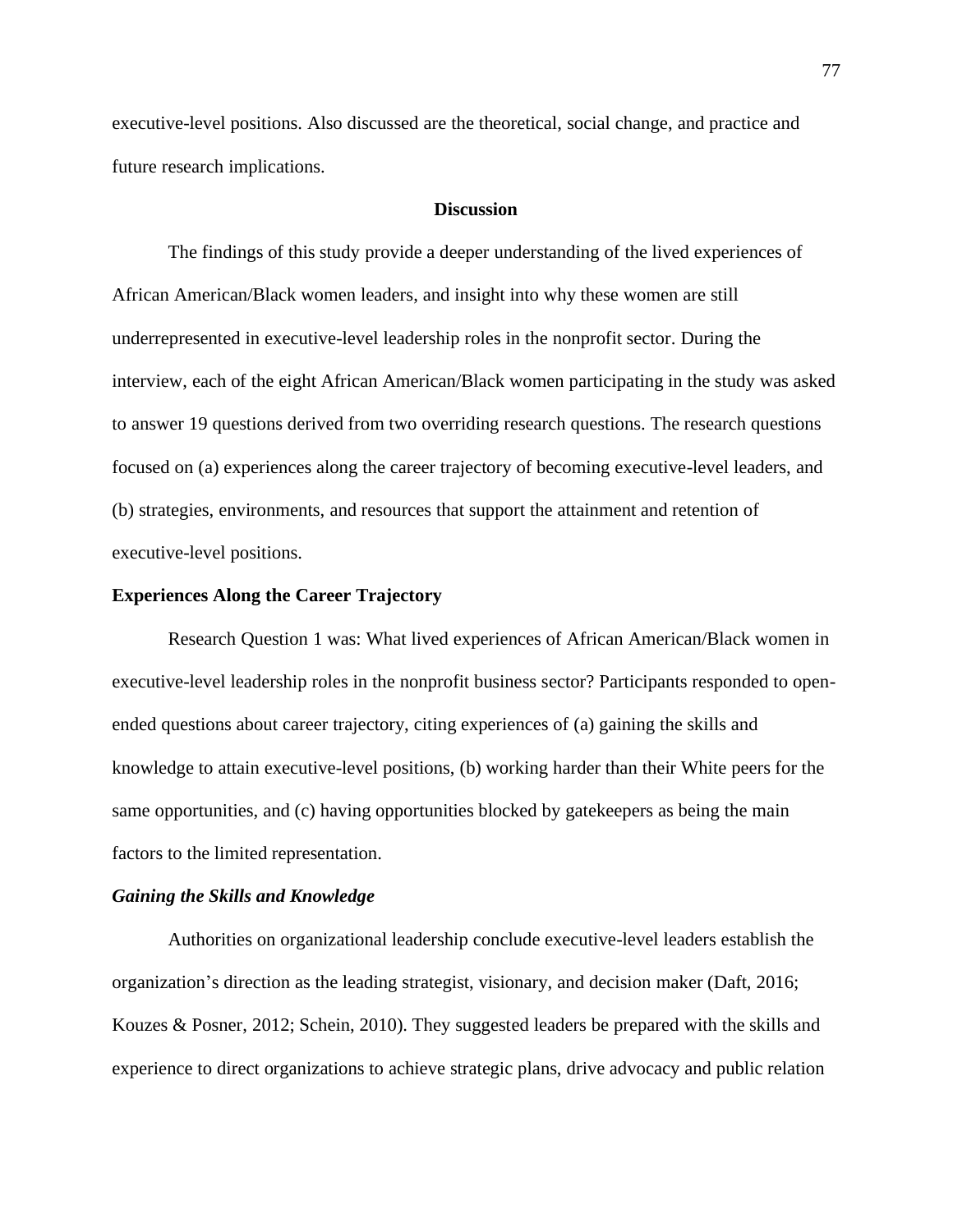agendas, be the primary spokesperson, connect with key stakeholders, lead by example, and define the organizational culture. Participants in this research study described executive-level leaders as being able to work well with others, analyze data, be a spokesperson, strategize, fundraise, lead boards and staff teams, and manage the finances. The participants also shared various forms of education, training, and professional development that prepared them to demonstrate they could lead organizations.

All eight participants had at least an undergraduate degree, and most participants held graduate-level degrees, including two participants with doctorates. Each of the participants voluntarily engaged in training and professional development, such as on-the-job leadership development programs, executive leadership certificate programs at universities, and online learning experiences. According to Schock et al. (2019), women have made significant investments to prepare for career opportunities, leading to more university degree holders than men. Research conducted by Thomas-Breitfeld and Kunreuther (2017) reflected very little difference between Whites and people of color in education level, with slightly more people of color having terminal degrees (e.g., PhD, JD, MD). Yet, a significant gap was identified with fewer people of color attaining CEO or senior management roles than the White participants in the study. Comparatively, Byars and Hackett (1998) posited African American/Black women are more educated and have a broader range of workplace experiences then African American men; yet, they continue to face inequities in access to higher level positions than their White female counterparts.

Further disaggregation of the gap for people of color reveals African American/Black women are promoted slower than any other group, and are consistently underrepresented in senior leadership roles (McKinsey & Company, 2020). Even with increases in education and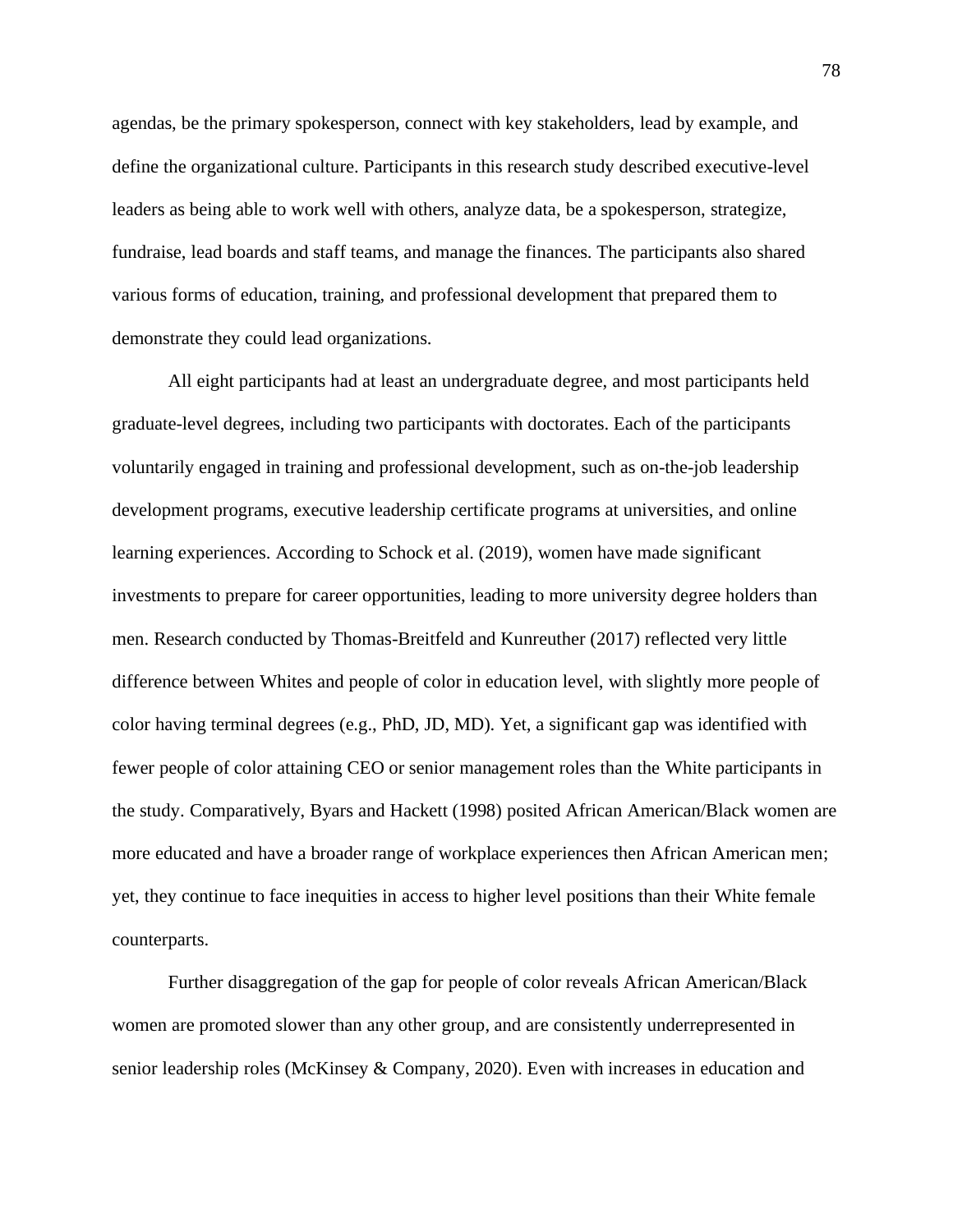experience in mid-level positions, African American/Black women continue to experience inequality in achieving the highest levels of leadership compared to White men and women, and other people of color. There is an experience that could be described as "the squeeze," where African American/Black women meet all qualifications and have all the skills of a good leader, and bring diversity of thought and culture to the leadership table. Even still, they are not valued in the same manner as White men and women, or even Black men and Asian women, due to the stereotype threat at the intersection of their race and gender (Delgaldo & Stefancic, 2012; Steele, 2010).

# *Working Harder Than Their White Peers*

Each of the eight participants shared experiences working harder to prove their education, skills, and experience were adequate for the executive-level roles they desired. Several of the participants identified times they had sought out guidance from their supervisors, board members, and even executive coaches to determine approaches they could take to demonstrate their capabilities. Yet, they were often denied the same career growth opportunities as their White peers, who did not have equal education, skills, and experience. A recent study on the career pathway of women of color in the nonprofit sector revealed they experienced not being given the same opportunities for promotions as their White and male counterparts with fewer qualifications (Bui, 2019). Women of color described being passed over for opportunities for new jobs or promotions, often in favor of White and male candidates with fewer qualifications. The women in the study also highlighted, unlike their White and male counterparts, they were also not given opportunities to participate in projects that would allow them to demonstrate the skills for promotion. Beckwith et al. (2016) asserted African American/Black women must work harder than their counterparts to attain and retain executive leadership positions. They identified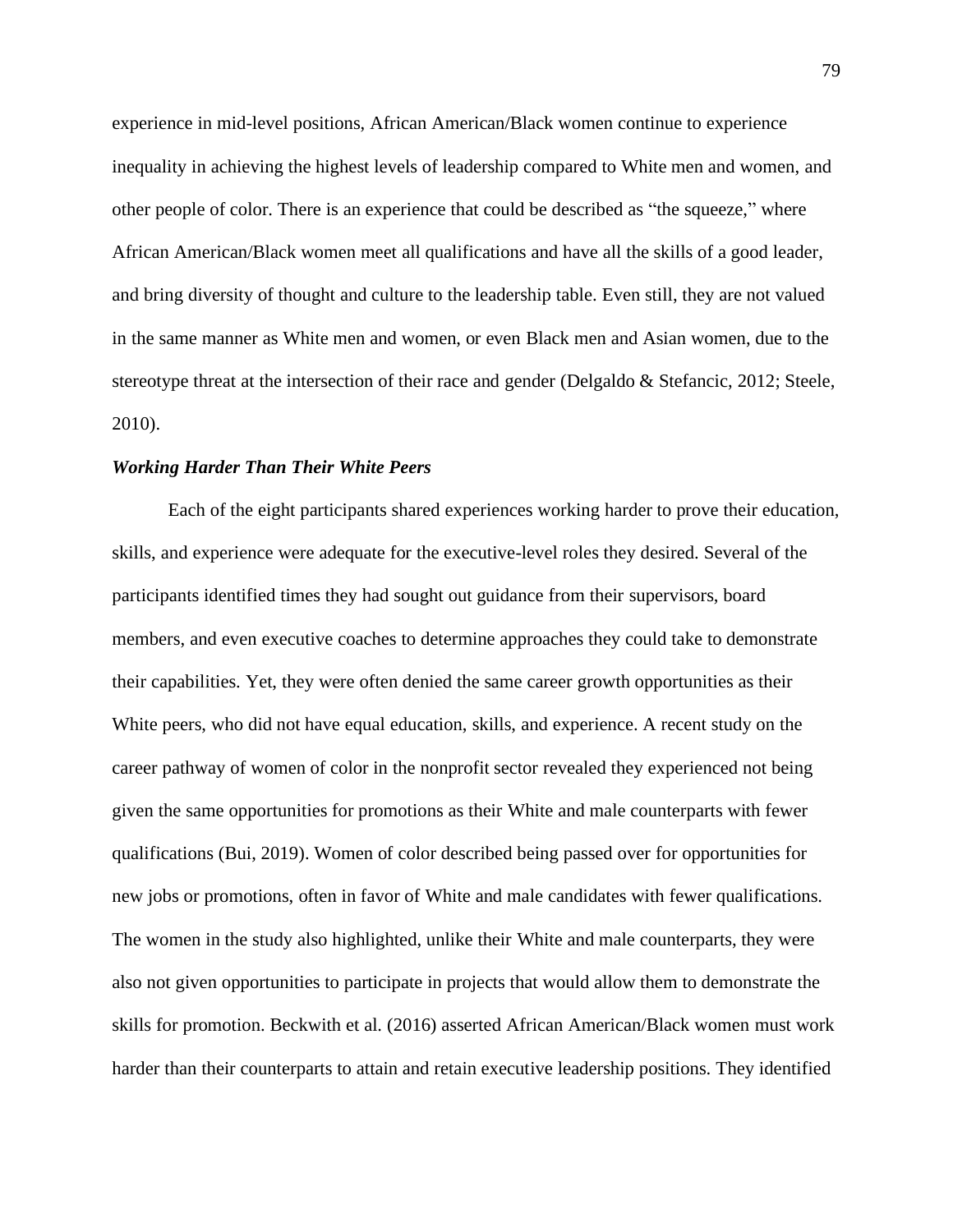self-efficacy as an essential trait to maintain self-confidence and the determination to push through barriers and overcome challenges impacting their ability to succeed along the career path, mainly when gatekeepers influence their directions along the path toward executive-level leadership.

## *Blocked by Gatekeepers*

The eight participants described experiences with gatekeepers or individuals who either supported their opportunities to become executive-level leaders or hindered their progress. These gatekeepers were identified as top-level leaders, board members, and colleagues who had the power to hire decisions or influence hiring managers. Vinkenburg (2017) identified gatekeepers as individuals holding organizational positions of power to make decisions that shape careers by selecting, promoting, and supporting the staff in organizations. Several of the participants had figured out ways to manage their relationships with gatekeepers as a means of climbing the career ladder to executive-level leadership. In contrast, others were blocked from progressing beyond mid-level leadership positions. Those who experienced progression were also expressive about the exhaustion and emotional toll that required perseverance and strong support networks.

One participant, Denise L., even described the gatekeeping as being external to the workplace, in community, and with other African American/Black people, stating:

I will say that I did start to feel in the previous community that I worked in that there was a certain amount of gatekeeping in that the few Black women in leadership or that were rising in organizations were all ones who kind of went to the same churches and had the same social networks, and maybe we're Black alumni of the same institutions, etc. And while I didn't necessarily feel like they were trying to intentionally marginalize me from career opportunities or anything like that, I do feel like it does change how you can relate.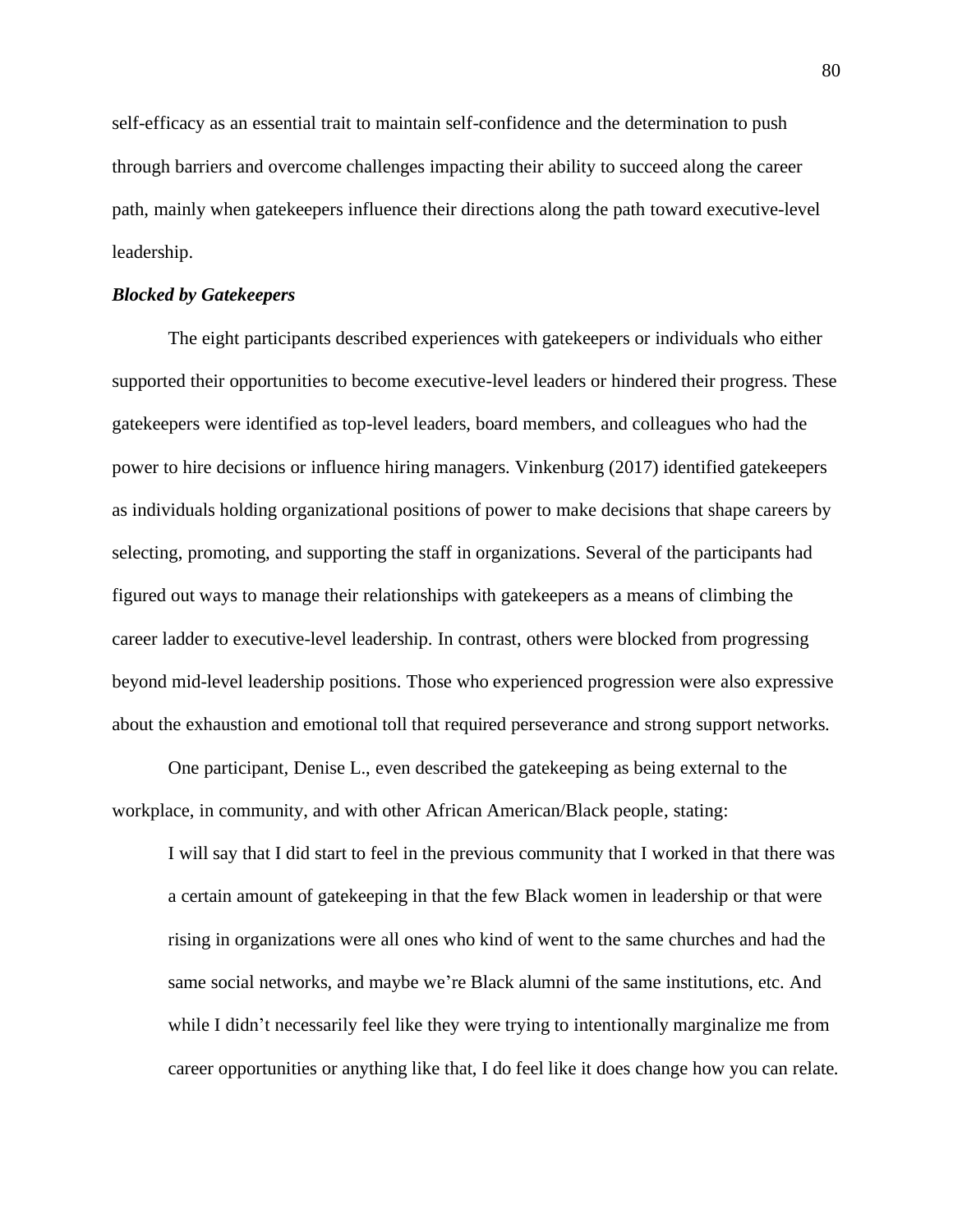Because you didn't grow up in that neighborhood or that church, or that sort of thing. But I also felt like I expected a certain amount of that when you are the person who is moving in new to communities that are already established, so I just didn't really see it as like personal. But as a way of this is a separation, you know I'm not going to just like start going to the church just to or anything like that, and so we would have to relate on a little bit of a different level that wasn't as intimate. . . . I do think that redlining and gentrification has contributed to a certain fragmentation, where maybe people don't feel like the only people that they can trust are in community because those communities have been largely broken up . . . And so I just think that it depends on the environment. It really does depend on the environment. If we're talking like sort of smaller towns, smaller cities, smaller states, where a lot of those social connections are fully established and still going and thriving, then it can be a gatekeeping experience if you're on the outside.

### **Strategies, Environments, and Resources**

Research Question 2 was: What strategies, environments, and resources support African American/Black women in attaining and retaining executive leadership roles in the nonprofit business sector? The participants shared common strategies, environments, and resources in seeking to attain and retain executive-level positions. Examples included (a) seeking out mentors and sponsors to support their career goals, (b) being in a workplace environment that was supportive and conducive to growing as a leader.

# *Mentorship and Sponsorship*

The participants described the need for and benefits of both mentorship and sponsorship, although they were identified as differing in how each is used in leadership. Irby (2014)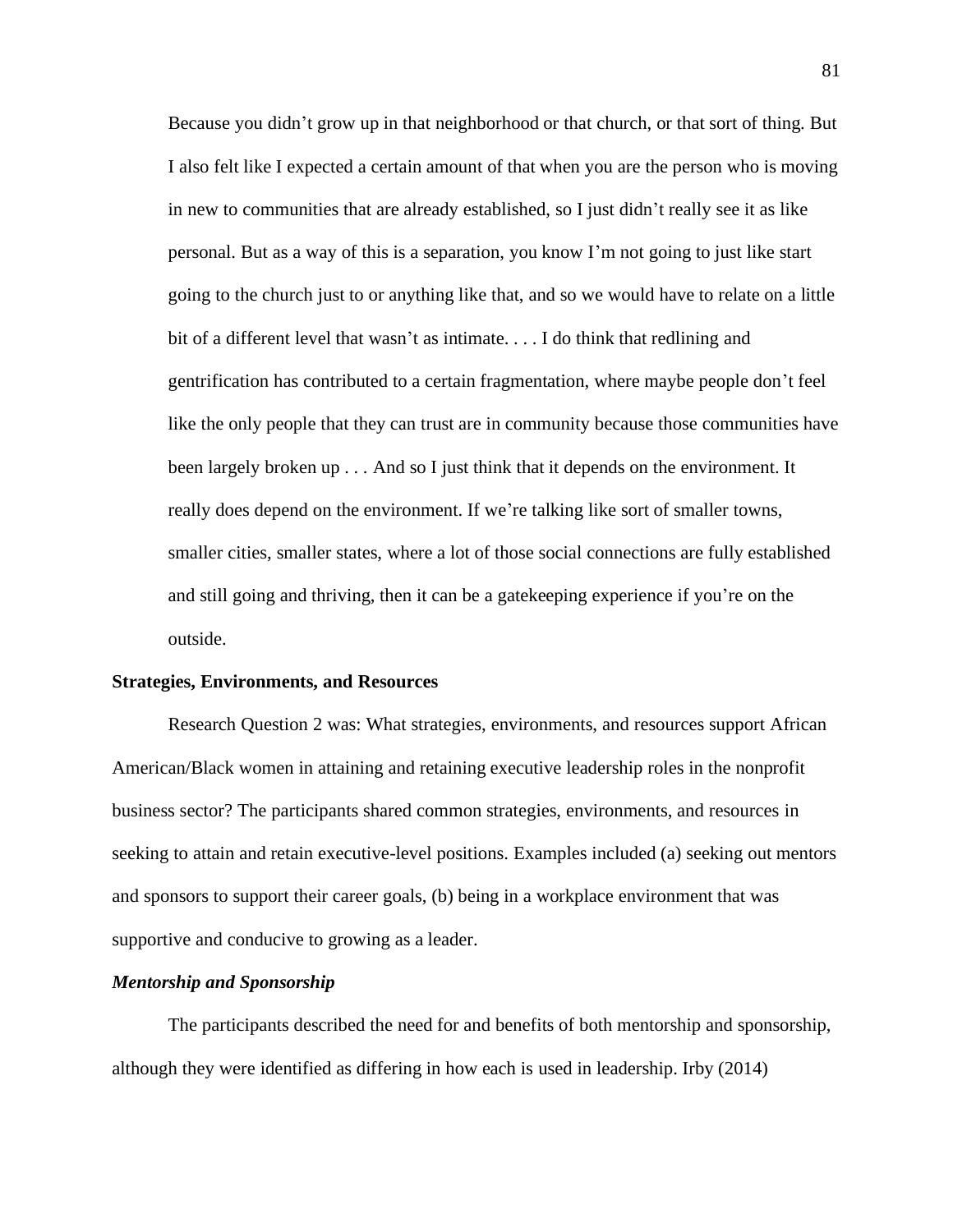described mentoring as a relationship between two people in which the senior mentor is offering guidance to a junior protégé. Khosrovani and Ward (2011) revealed African American employees lacking access to mentors equally to European Americans will probably not enjoy the same career rewards of promotions and pay raises. Garvey et al. (2014) emphasized mentors are beneficial to the development of managers or leaders, opportunities to change positions in the workplace, promotion to senior positions, support change, and improved performance. They described professional mentors as more helpful in highlighting learning gaps for mentees and offering networking opportunities into larger networks, increasing knowledge, and adding leadership abilities.

In contrast, friends and family members who act as mentors have established trust in the relationship that allows them to suggest changes in a person's attitude, thinking, behavior, and performance, and help develop various mentees' skills. Bui (2019) reflected women of color are often required to look outside for mentors, as they are consistently passed over for such opportunities in the workplace. One of the participants in this research study, Louisa M., provided an example of seeking out friends to fill in the role of mentor along their career trajectory, stating:

Yes, so they are part of a group that, I would say, are my not only friends but mentors. There have actually been some White women who are also my very dear friends who have held executive-level positions in private, nonprofit, government, and institutions of higher learning. And because they are my friends and understand who I am and who I am as a Black woman, I've been able to lean on those relationships for guidance and mentorship and friendship and support and advice.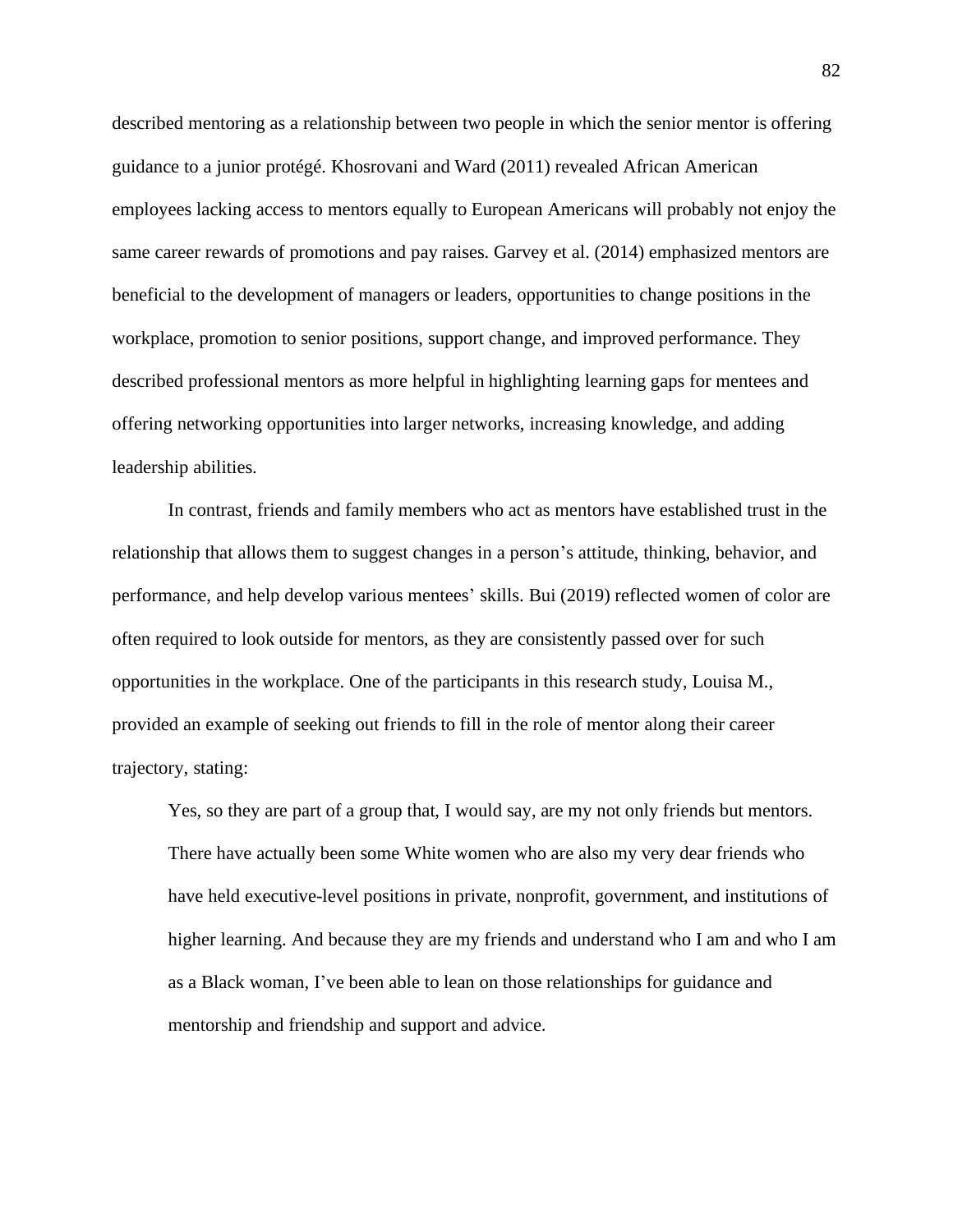In comparison to mentorships, sponsorships are classified by the Center for Talent Innovation (2019) as going beyond providing guidance to using their relationship and social capital on behalf of the protégé to open doors and secure seats at executive tables. The eight African American/Black women in this research study described experiences of being excluded from informal social networks and have a harder time obtaining sponsors to speak about their work so they can obtain executive-level positions. They recognized the need to have supervisors, board members, and influencers in the community to be spokespersons on behalf of the skills, experiences, and characteristics that prepared them for promotions and attainment of executive roles. A participant in this research study, Elise W., shared a perspective that aligned with the literature on sponsorship, stating:

I would say when it comes to mentoring; it's important to have a mentor and a sponsor. To have an idea where you want to go and to cultivate that relationship with a mentor, but then also find a champion. Someone who can help you think beyond where you think you want to go . . . And if you are a mentor, I mean excuse me, if you're the mentee, it's really your responsibility, or it's really the mentees responsibility to cultivate that relationship and to use that mentors time well. And then sponsorship, sponsorships are a little different . . . You know, when I think of sponsorship, well, I guess, I was thinking of smaller nonprofits. I guess that was the "who's not speaking for you when you're not in the room" . . . I think a good mentor or sponsor would be someone who could speak for you in your absence and give you feedback as needed.

Another participant, April B., also shared, recalling:

I had some really good mentors there as well. One particular woman was not assigned as my mentor. I just made her my mentor. I made an appointment and walked in. I told her,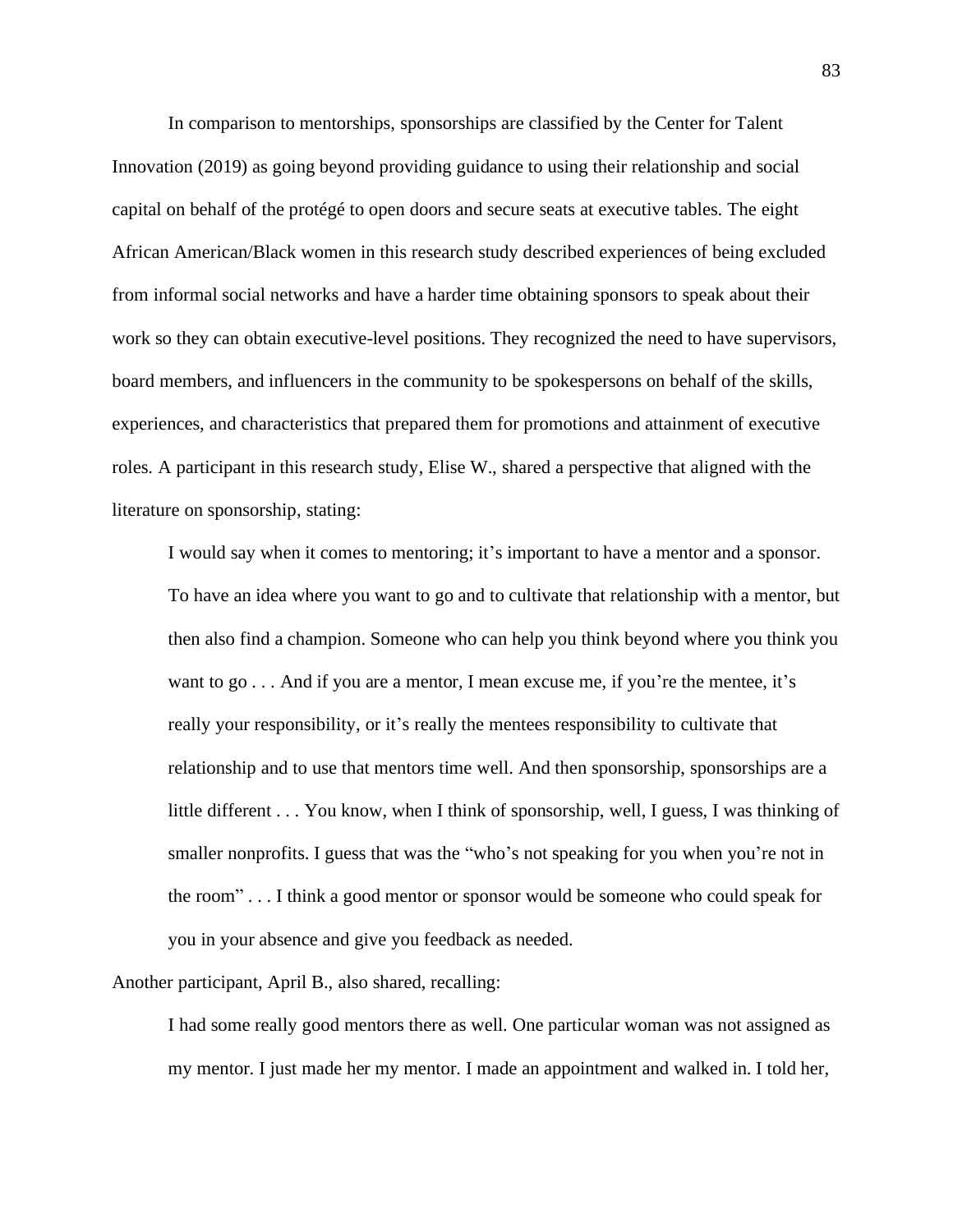"you're going to be my mentor because I need to talk to a sister while I'm here." And this was up at predominately White institutions. And she was the only Black female up there . . . So she gave me a lot of good advice about when you start thinking about putting your career together, and as you want to start moving up when you look to move up, don't discount the idea that you may have to leave in order to move up.

Beyond the resource of mentors and sponsors, the participants acknowledged the need to work in environments that supported their development and growth as leaders.

### *Workplace Environment*

The eight participants in this research study described workplace environments with an organizational culture that was a good fit for them as African American/Black women in leadership, and held espoused values aligned with their own. The organizational cultures identified as best situated for the participants had a shared leadership approach to managing and developing staff, engaged in systems building and change work, and being mission aligned. Daft (2016) asserted the organization's goals, strategy, and culture influence how staff, including those at the leadership level, are expected to behave and carry out their work roles. Daft also shared when the environment of an organization is too unstable and complex, it can lead to a high level of uncertainty, which could impact leadership success. Rhein (2013) described organizational culture as being built on the attitudes, beliefs, values, norms, and behaviors of everyone engaged with the organization, yet, filtered from the top down. In comparison, Maclachlan (2010) identified work culture as being focused on the experiences with colleagues and stakeholders impacted by the organization while also tying in family and community.

Participants also described the need for organizations to have espoused values of being participant-focused, leading with racial equity or diversity, equity, and inclusion (DEI), familial,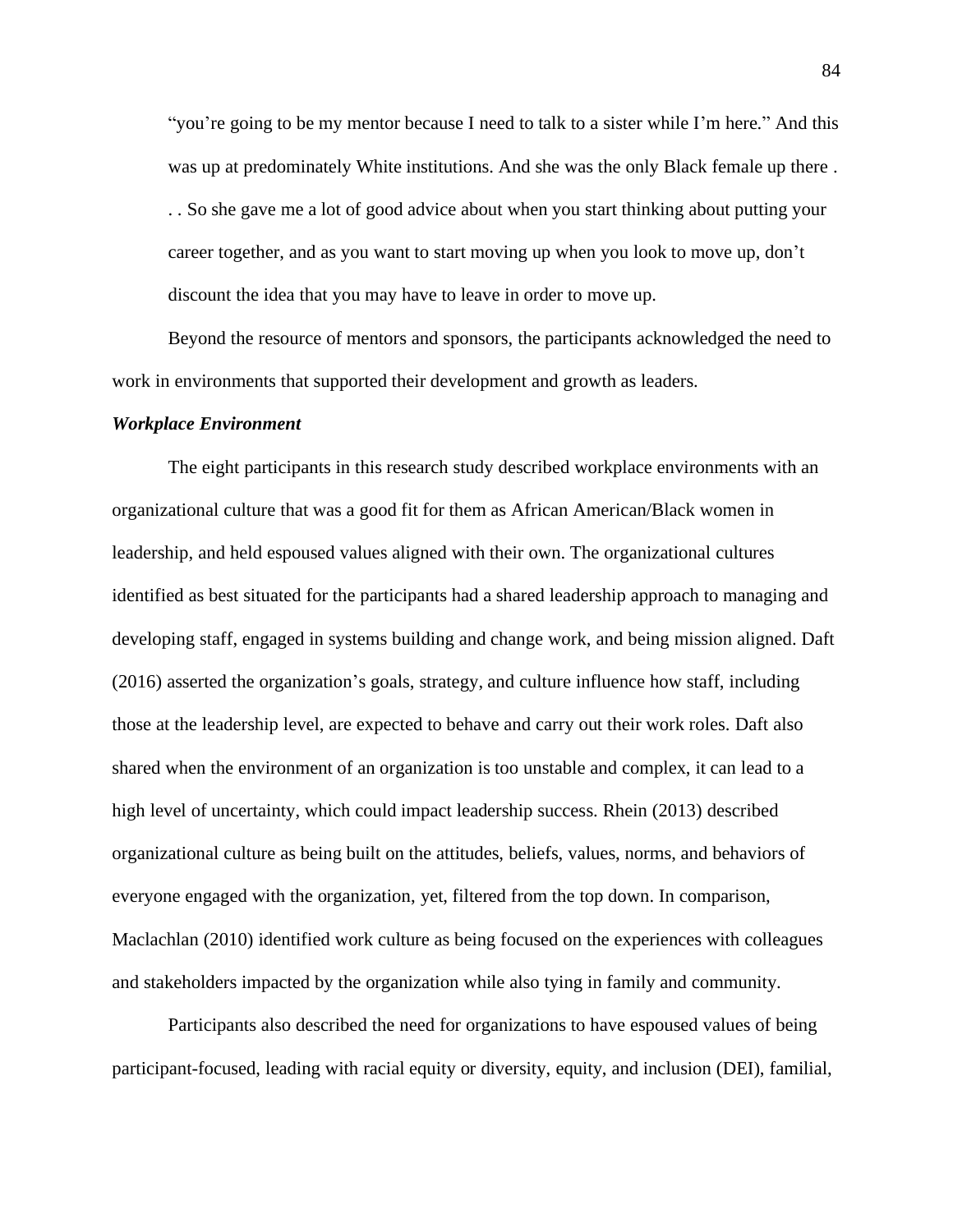and fun. According to Schein (2010), organizations must ensure the espoused beliefs and values of internal and external stakeholders align with the mission, strategic goals, core principles, and core values. Bell (1990) described the impact of espoused values for African American/Black women as follows:

Assimilation requires blacks to conform to the traditions, values, and norms of the dominant [W]hite culture. Under these circumstances, Black professional women divest themselves of their culture of origin, the Black community. Instead, they attempt to fit into the dominant [W]hite community, where there are few models or images of Black womanhood. Compartmentalization, the alternative behavioral response, occurs when [B]lacks established rigid boundaries between the [W]hite and [B]lack life contexts. This particular response requires Black professional women to shuttle back and forth regularly between their cultural contexts, since each cultural context is perceived as distinct and separate. (p. 462)

The findings from this research study align with the literature on various vital points leading to implications on theoretical approaches, social change, and the practice of executivelevel leadership in the nonprofit sector.

## **Theoretical Implications**

For this transcendental phenomenological research study, the researcher initially selected CRT as part of a theoretical framework because of its basis for understanding how race and racism impact the career trajectories of African American/Black women. According to Delgaldo and Stefancic (2012), CRT grew out of a movement by law scholars, most scholars of color, who challenged the constructs of race and racial power in American legal culture. CRT recognizes racial power is generated by and experienced in various societal spaces, including the nonprofit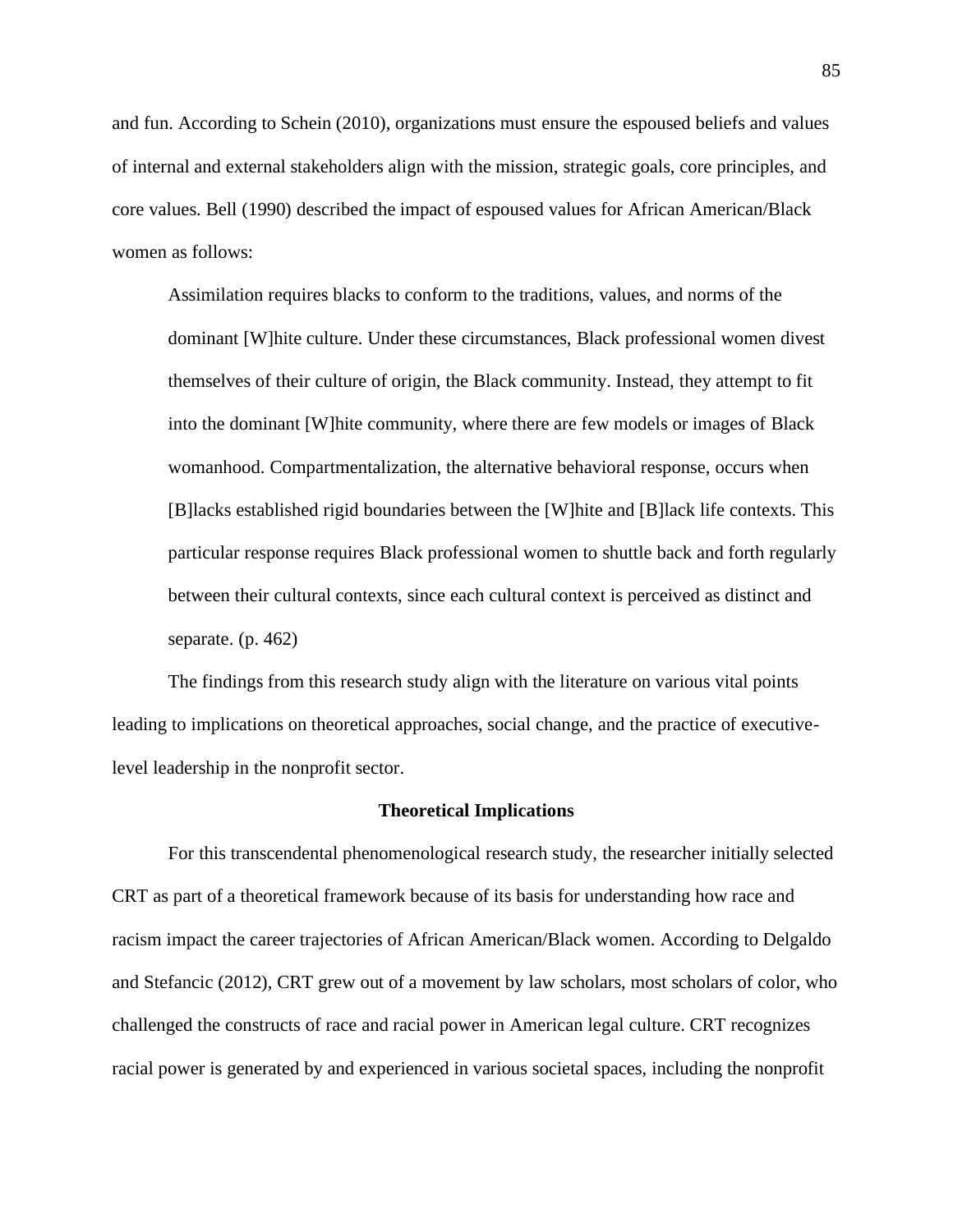workplace. The experiences described by the research participants in this study highlighted the extent to which African American/Black women further connect their professional outcomes with not just racism, but also the intersection of sexism. In acknowledging the findings of this study to depict the intersection of experiences with racism and sexism, the researcher chose to explore intersectionality theory in correlation with CRT.

## **CRT Paired With Intersectionality Theory**

While CRT provided the context on African American/Black women's leadership experiences through the lens of race and racism during the research process, the experiences described by the participants illuminated the theoretical perspective of intersectionality theory (Bell, 1995). CRT supported the researcher in challenging bias, privilege, and positionality in the analytical process of capturing the participants' lived experiences while observing the intersectionality of race and gender as impactful on those experiences (Delgaldo & Stefancic, 2012). According to Settles' (2006), the intersection of the Black–woman identity ranks as more important for Black women than the identities in their independent constructs. Intersectionality theory centers the identities of African American/Black women, and expands the research in understanding their identities in the context of leading nonprofit organizations. Furthermore, Crenshaw (1989) stated, "Because the intersectional experience is greater than the sum of racism and sexism, any analysis that does not take intersectionality into account cannot sufficiently address the particular manner in which Black women are subordinated" (p. 140). Crenshaw (1989) also stated:

Black women sometimes experience discrimination in ways similar to [W]hite women's experiences; sometimes they share very similar experiences with Black men. Yet often they experience double-discrimination-the combined effects of practices which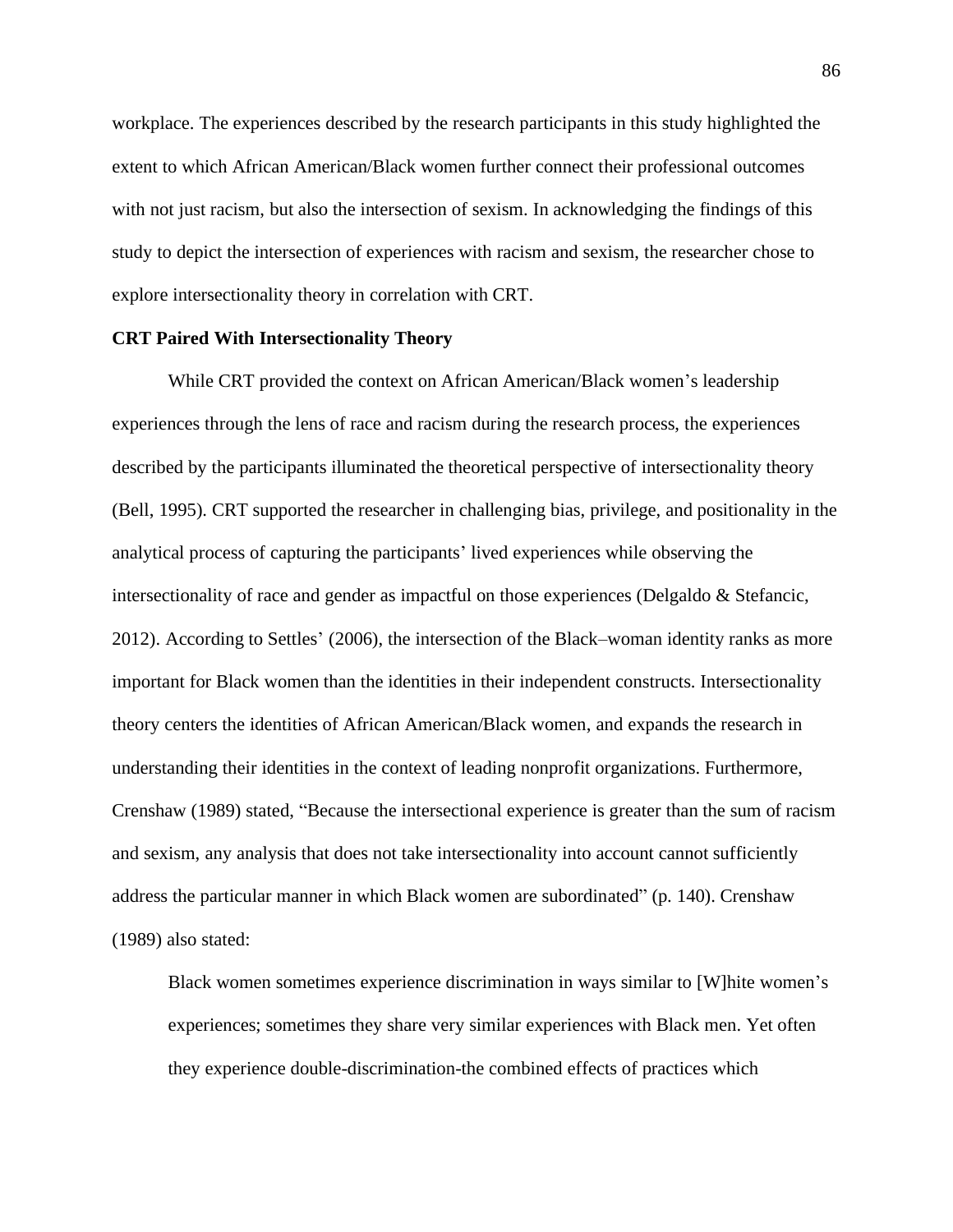discriminate on the basis of race, and on the basis of sex. And sometimes, they experience discrimination as Black women-not the sum of race and sex discrimination, but as Black women. (p. 149)

Most participants identified racism and sexism as the factors that contributed to their inability to attain and retain executive-level positions. Several participants in this research study also identified ways their ability to use self-efficacy as a skill to move along their career trajectory was also challenged as they lived out the phenomenon of being recognized as the "problem" women of color in the workplace (Lent & Brown, 2017; Page, 2018).

## **SCCT Paired With the "Problem" Woman of Colour**

This research study considered organizational leadership through the lens of SCCT with research questions that provided the framework for analyzing African American/Black women's lived experiences in correlation with the phenomenon of the "problem" woman of colour in the workplace*.* SCCT points to the self-efficacy African American/Black women use as an intrinsic motivator to press through the barriers of racism and sexism to become executive-level leaders (Lent & Brown, 2017; Scheuermann et al., 2014). Page (2018) described the phenomenon of the "problem" woman of colour in the workplace as a workplace pipeline experience that is detrimental to the career trajectory of African American/Black women. The pipeline begins with the woman of color entering the workplace in a honeymoon phase, initially feeling welcomed and valued. As she begins experiencing forms of oppression such as microaggressions, the woman expresses these experiences to others and pushes for accountability. She is met with the expectation of taking the lead in fixing the problem and eventually targeted retaliation that depicts her as a problem employee. The end of the pipeline is being identified as no longer qualified or not a good fit for the organization, which leads to her leaving the organization either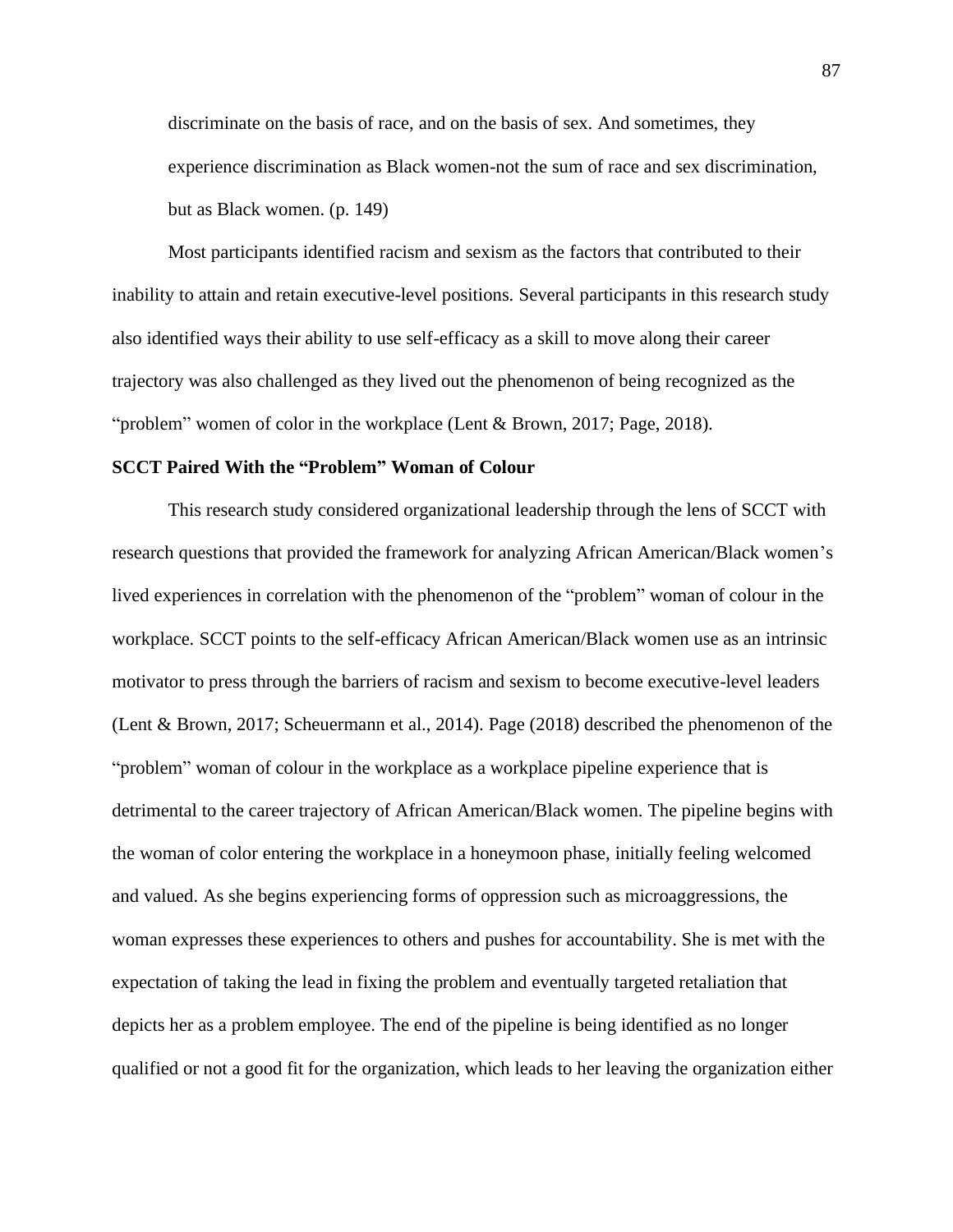voluntarily or involuntarily. The phenomenon has potential implications on the gap of African American/Black women obtaining and retaining top leadership roles in organizations, as using self-efficacy skills as defined by SCCT to dismantle the pipeline proved too difficult.

The phenomenon on the "problem" woman of colour in the workplace highlights how experiences of racism and sexism require more than self-efficacy to mitigate experiences of tokenism, repetitive injury, microaggressions, and retaliation in the workplace (Page, 2018). Wilson (2011) asserted a contributing factor to workplace disparities is aversive racism, and subtle biases directly impact the ability of African American/Black workers to perform their jobs and access new roles effectively. SCCT theorizes the experiences of individuals along a career path are based on adaptations they make in behaviors and decisions that impact opportunities for growth in the workplace (Scheuermann et al., 2014). As many of the women in this study shared even when they worked twice as hard as their counterparts and persisted toward their goals of leadership attainment, the experiences of feeling good in the workplace or being recognized as an effective leader was diminished when they highlighted issues attributed to racism, sexism, or other inequities.

Stories were shared that reflected the pipeline of experiences leading to being viewed as the "problem" woman of colour, leading to several participants leaving executive leadership in nonprofit organizations with no desire ever to return. Candace J. described being in a mid-level leadership role, with aspirations of becoming an executive-level leader. She expressed starting in good standing, feeling valued and supported, yet, being fired without any clarity despite implementing a successful program. She attributed it to misalignment with the organization's CEO when trying to share practices she successfully implemented in other organizations. Denise G. shared a similar story of working in an organization where everything started fine; yet, when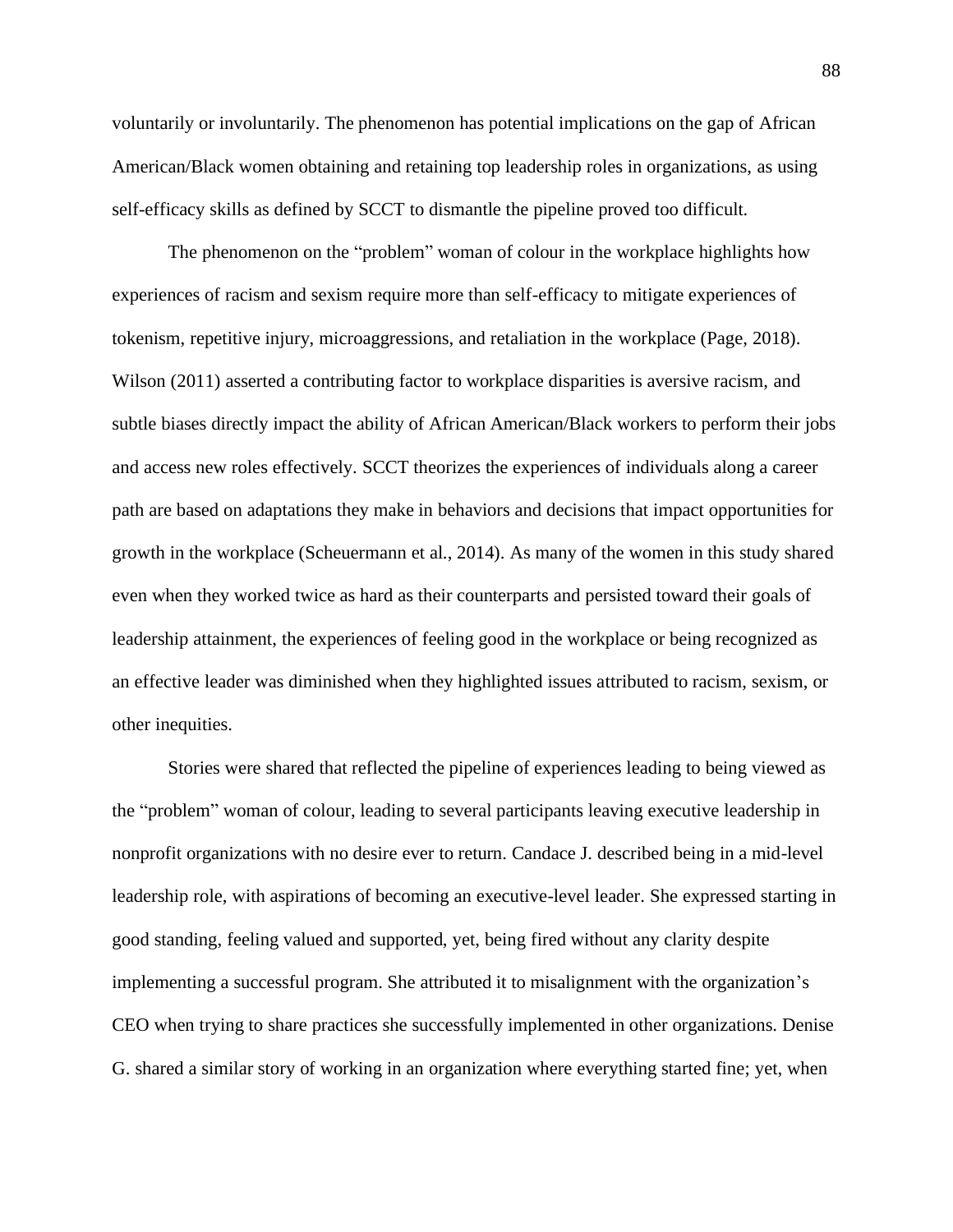she called out inequities in the organization, she was reprimanded and eventually chose to leave. She believed the executive director of the organization, a White woman, was intimidated by Black women in leadership and tried various approaches to make her feel inadequate. Denise L. stated, "the CEO at the time is somebody who took a personal interest in me and really sponsored me for things like a leadership development program," yet made the decision to leave the organization when they chose a new CEO rather than giving her the opportunity for succession. She expressed how the experience left her feeling marginalized and having distrust in organizational processes for selecting top-level leaders. Elise W. was treated well by the initial board that appointed her to be the executive director of a nonprofit; yet, she chose to leave the role when new board members joined and challenged her authority as an African American/Black woman. Her self-efficacy in that situation led to no longer believing the executive director role was a good fit, and choosing a career path of consulting and facilitating professional development experiences for other leaders. Another participant, Mary Alice B., shared she could not stand the idea of being told to do one more thing to prove she was qualified to be an executive-level leader, stating:

I was very clear on my aspirations and what I wanted to do, and how I wanted to grow in the workplace. My ultimate goal was to be a CEO, and so I did everything. I was given so many hoops and loops that I had to go through. What I didn't recognize probably until the 4th-year of me being there was that my White counterparts weren't made to do half of that stuff . . . You know, the process that I was going through was really considered institutionalized, systematic racism. Because in her effort to help me, she kept giving me these kinds of achievements. I mean, she kept giving me these things that I needed to achieve to get to the next level of becoming an executive director to eventually become a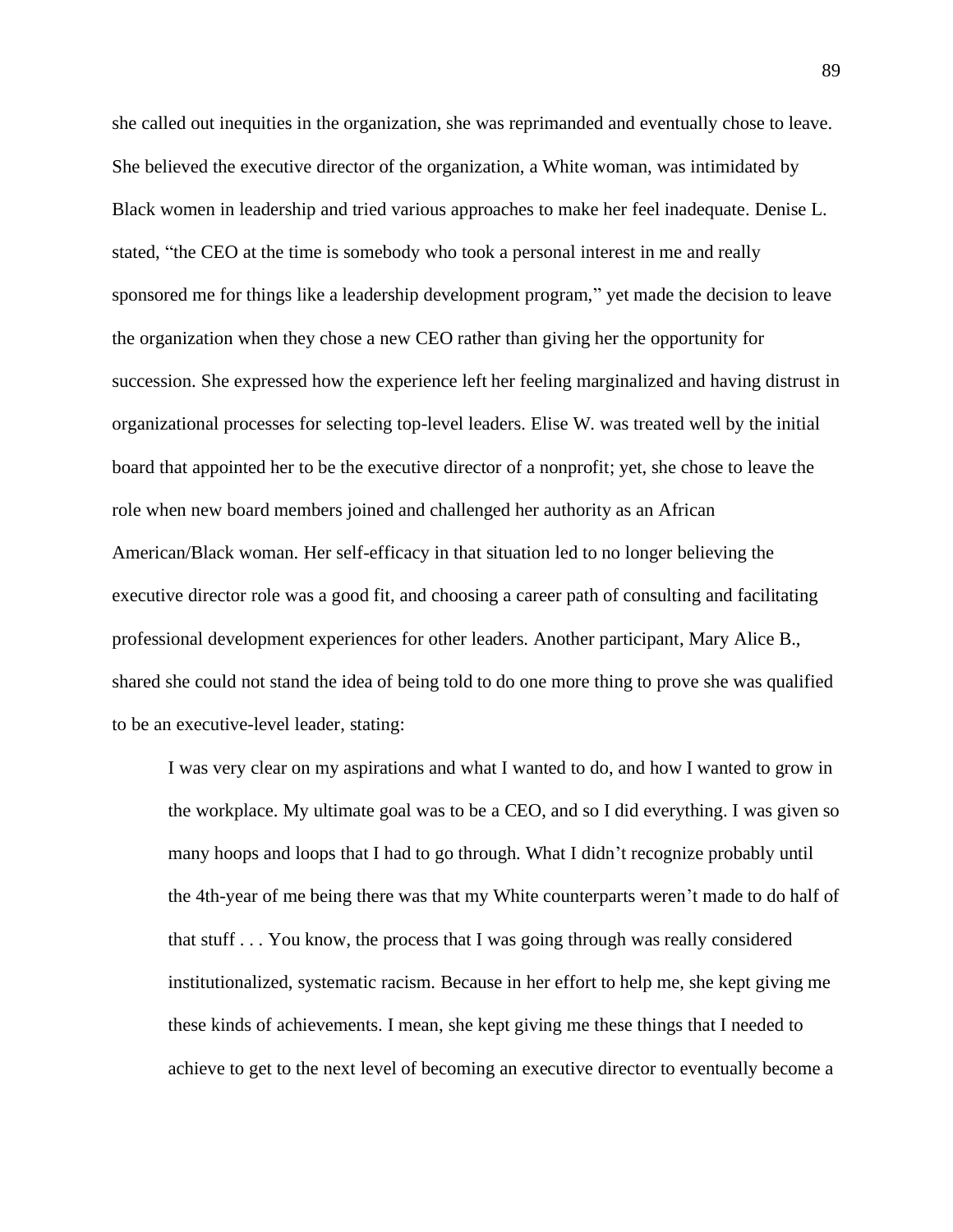CEO. Every time I met those goals she had given me, then it would be five more . . . So, it kept being stuff like "well, you need to do this," but then I kept seeing my colleagues move into executive director's positions with not even half of the experience that I had accumulated.

### **Implications for Social Change**

This research study demonstrated there had been minimal change in the workplace experiences of African American/Black women over the past 5 decades. According to Bell (1990), a U.S. Department of Labor report in 1984 revealed 10% of all African American/Black working women were employed in executive, administrative, managerial, or professional occupations. These statistics attributed the combined efforts of the civil rights and women's movements of the 1970s to shifting from these women working primarily in the service industry to more opportunities in white-collar jobs. S. Collins (1993) described the 30-year process in the United States of racializing managers by rewarding African American/Black workers with upward mobility in the workplace; however, employers declined to invest in their preparation or training to break through the glass ceiling toward executive-level positions. Many African American/Black women are still the first of their race and gender to hold a mid- or upper-level management position in organizations, with only 1% occupying seats at corporate executive leadership tables (McKinsey & Company, 2020). The researcher could not find disaggregated data for African American/Black women in executive leadership roles. Yet, reports reflect only 20% of nonprofit CEO or executive director roles are filled by people of color (Thomas-Breitfeld & Kunreuther, 2017).

Participants shared there were few, if any, African American/Black women as role models they can emulate or turn to for support along their career trajectory. Although several of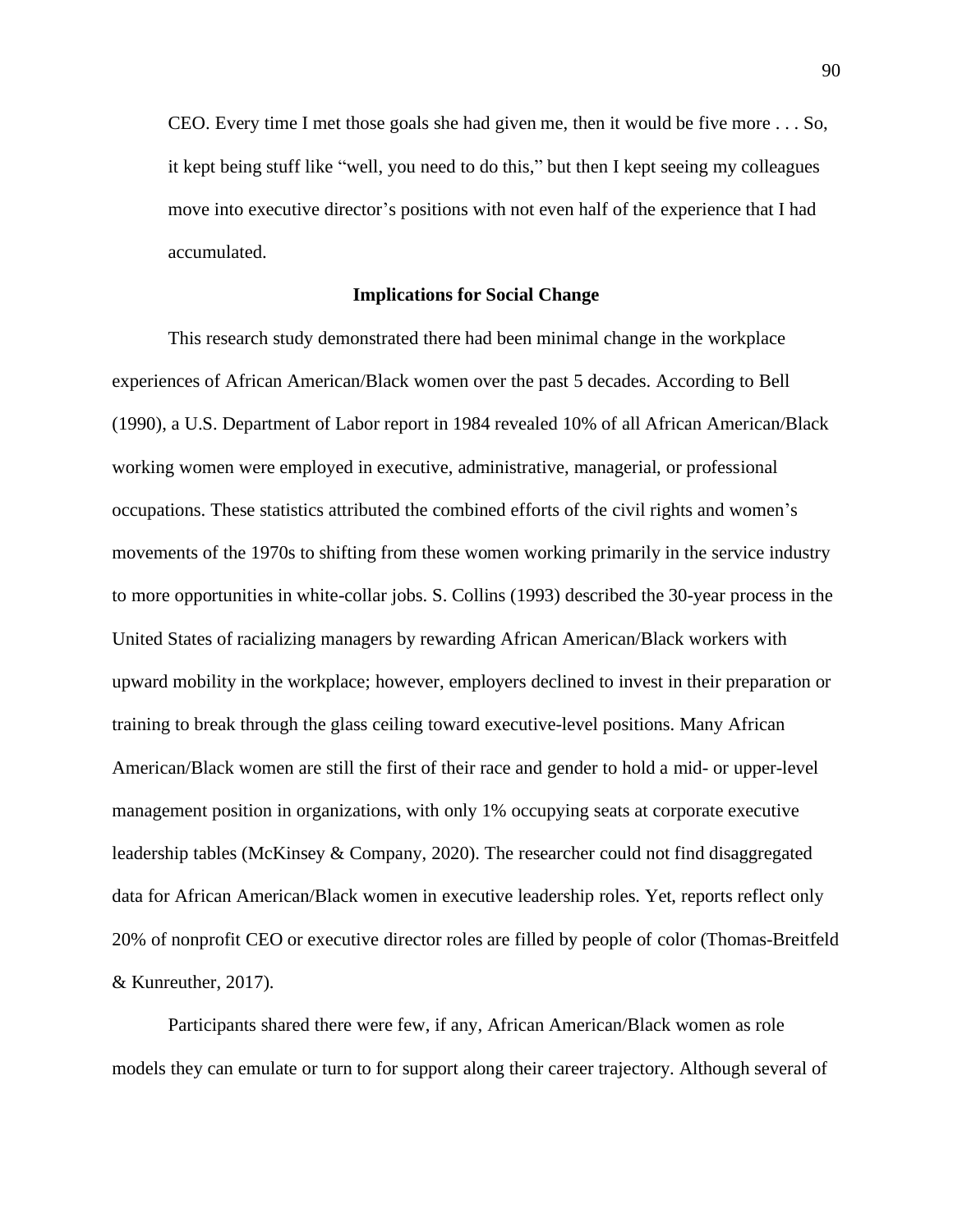the participants spoke of social connections made through Black sororities or Black-led organizations, the majority had found themselves omitted from such networks and isolated from engaging in social activities that could support their leadership growth. Consequently, they were left to their own devices when seeking ways to fulfill their career goals. There is a need for an increase in connections, relationships, social networks, and overall representation in the nonprofit sector to ensure the career pathway toward executive-level leadership is actualized by more African American/Black women.

Few participants in this research study believed the tide is shifting, notably because the uprisings in the Black community in June 2020 helped opened the door for more African American/Black women to step into leadership roles. For example, Megan M. shared:

I think now's the time. I think there is a shift certainly happening in our country and in our culture, quite possibly the world. In a recognition that we belong here. Both for ourselves and for most of the other people. There are certainly people that are very much anti us. Because of fear. Because they know our strength, or they're scared because they know the takeover is about to happen, and we have the power and the tools to do it. So, they certainly have fear, but I think the majority are starting to recognize that there's some true genuine talent, especially in Black women, but in Black people, period. That you know, I mean statistics tell us, especially for Black women, that we got it going on. We're the highest educated, where the hardest working. Unfortunately, things have not been stacked up in our favor, as far as pay and everything else. And certainly ourselves, we, I think we have again thought we had to cross every single "T" and dot every "I" to even apply for the job. So, I think some of that as being is starting to shift, both internally for us, but the external factors as well. So, I think, hopefully, in the next few years, you'll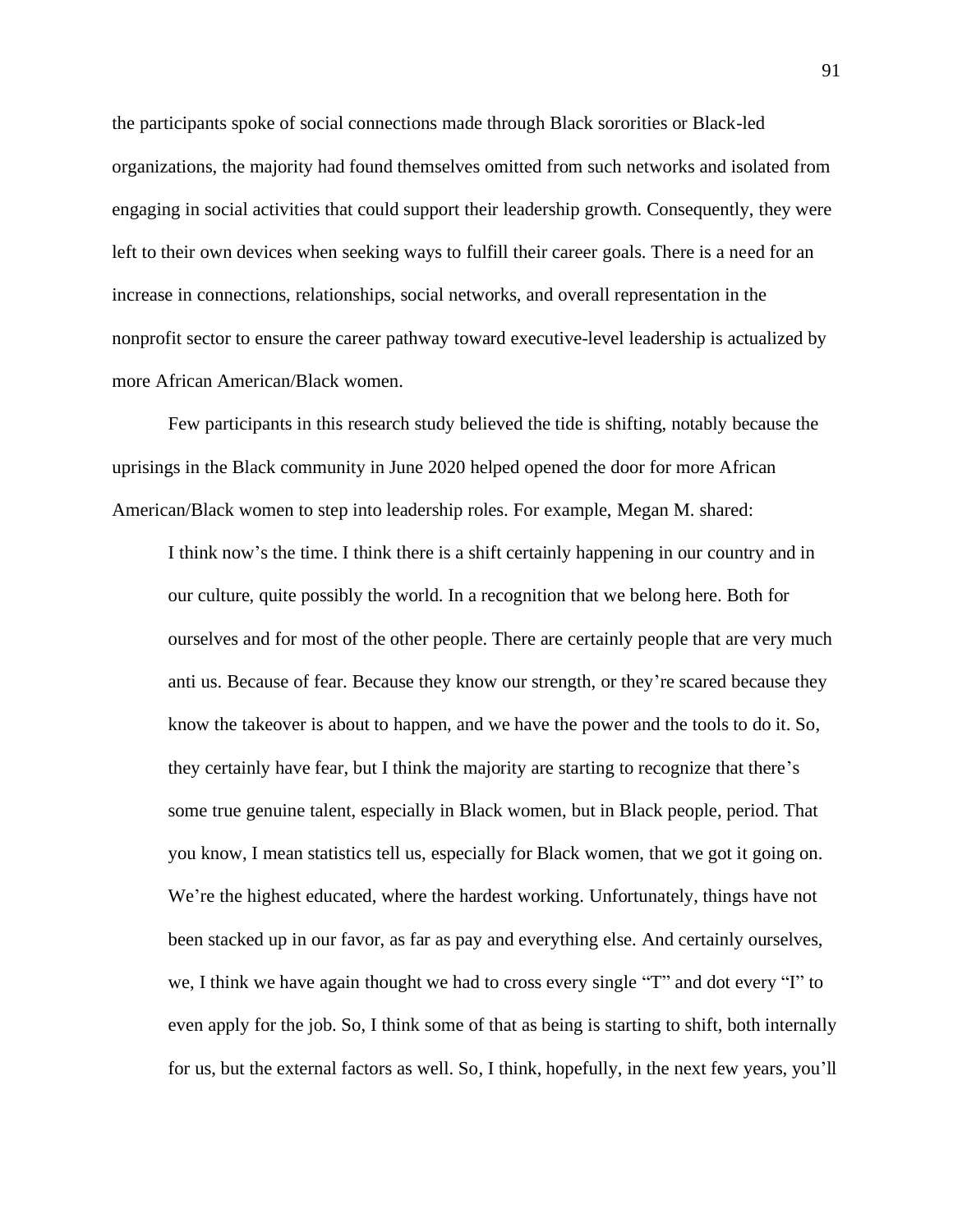see more Black women leading corporations or, say, on corporate boards and leading more nonprofits, and the list goes on.

In the 1st quarter of 2021, two additional African American/Black women were promoted to the ranks of Ursula Burns, who was the first and only one ever to hold a Fortune 500 CEO role. Several of the participants proudly spoke of the influence they believe Vice President Kamala Harris has on African American/Black women securing seats at leadership tables, as she stepped into leading beside the president of the United States in 2021. For a few of the participants, the elevation of Vice President Harris represents the glass ceilings that can be broken from being affiliated with a historically Black college and university and Black sorority. Despite the barriers presented along their career pathway, many participants see the future as full of opportunity. They see their experiences as beneficial in increasing their perseverance, emotional intelligence, and leadership acumen for their next roles in their career trajectories. One of the participants, Denise L., provided the following example:

Well, I could just say in my own sort of shorthand that I grew up with a very sort of strong Black family network. But a lot of the sort of coming into my own were experienced in schools that had largely White populations and neighborhoods that have largely White populations, as well as college that had largely White populations. And so I know in talking with women who, maybe lived in a Black neighborhood within their own sort of strong Black family network as well as felt like they had gone to school with a sea of people who looked just like them, HBCUs [historically Black colleges and universities], all Black churches, things like that. They had a different experience than me in embracing Black womanhood way earlier than I feel like I had access to that language and that ability, actually, despite the fact that I went to a predominantly White institution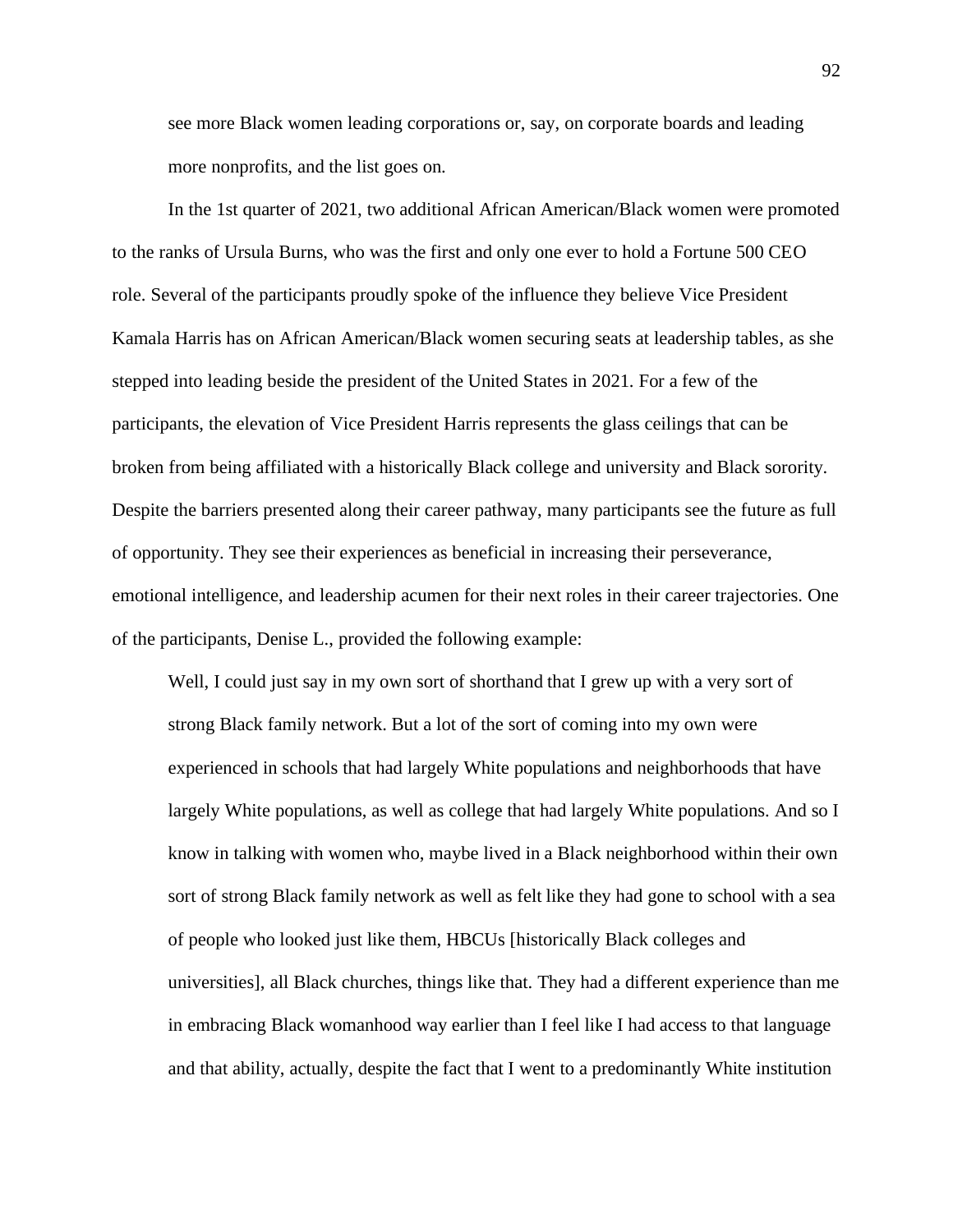that actually ended up being a very sort of transformative space for me to have really, really strong Black female friendships, as well as learning about Black feminist theory for the first time and being exposed to certain amount of scholarship that comes from experiencing life inside and sometimes outside of those circles. And so, it just made me kind of reckon with the way that predominantly White institutions were at play in my own life. And it made me in adulthood seek out the spaces where I felt like I didn't necessarily grow up with them. . . . I think that that is something I didn't reckon with until later. So, I've seen how not having access to those spaces has played out in my own life and what it has meant to me to have or to be intentional about having access in adulthood.

Even with the long history of African American/Black women working through the same barriers of racism and sexism, participants in this research study still articulated hope for a better future. Each participant shared recommendations for other African American/Black women seeking to attain and retain executive-level positions in the nonprofit sector.

## **Recommendations for Practice**

The eight participants in this research study were asked about the advice they would give another African American/Black woman, including the leadership factors they could use to ascend to executive-level leadership. The participants shared the importance of being a relationship builder, knowing the work, and maintaining a supportive network of friends and family. Participants also expressed the need to find a mentor, engage in leadership development, set a clear pathway, stay on it, and persist past obstacles that are sure to arise. Although several participants described not having the benefit of being in the presence of the 1% of African American/Black women who have been fortunate to have a seat at the executive leadership table,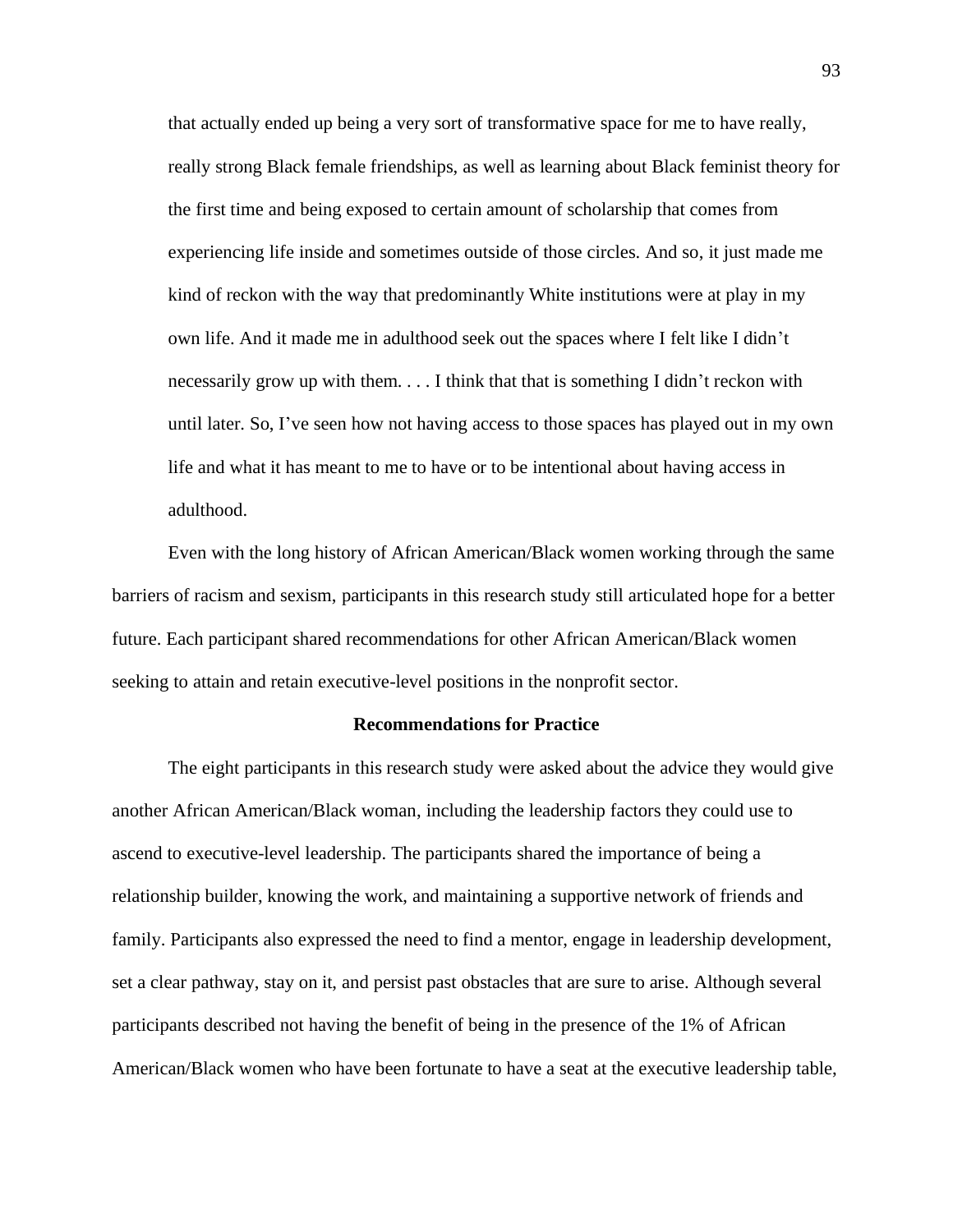they knew it was essential to fully understand the experiences of those women who came before them. They each shared enthusiasm in the hope of having an impact on future opportunities for other African American/Black women, even other women of color in general. A few participants shared they had become mentors and sponsors for other African American/Black women to support their career growth by sharing the skills necessary to be successful leaders.

Vasavada (2014) shared a study that identified the desired skills of nonprofit CEOs to include decision making, public relations, fundraising, working with other nonprofits, administration/management, grant writing, and volunteer administration. Participants in this research study expressed the importance of organizations taking responsibility for the professional development of their staff to ensure they can build the skills necessary to become CEOs and executive directors. They also identified those making the decisions to promote or hire CEO and executive director positions needed to be better prepared to support African American/Black women in those roles. Organization leaders need to be more prepared for racial equity, DEI, and moving their organizations toward becoming antiracist.

The participants in this research study also identified organizations working toward racial equity, DEI, and becoming antiracist, had cultures more conducive to ensuring African American/Black women had a greater chance of success in their leadership roles. Travis et al. (2019) provided three steps for organizations to take in the beginning to dismantle system racism and sexism: (a) get educated on intersectionality, (b) establish a system for collecting reliable data on race and ethnicity, and (c) start the conversation about racism. Bui (2019) identified specific practices to make the nonprofit sector more supportive for African American/Black women: (a) listen to and value them, (b) provide support and connections, (c) develop and enforce policies for DEI, and (d) fund Black women-led organizations.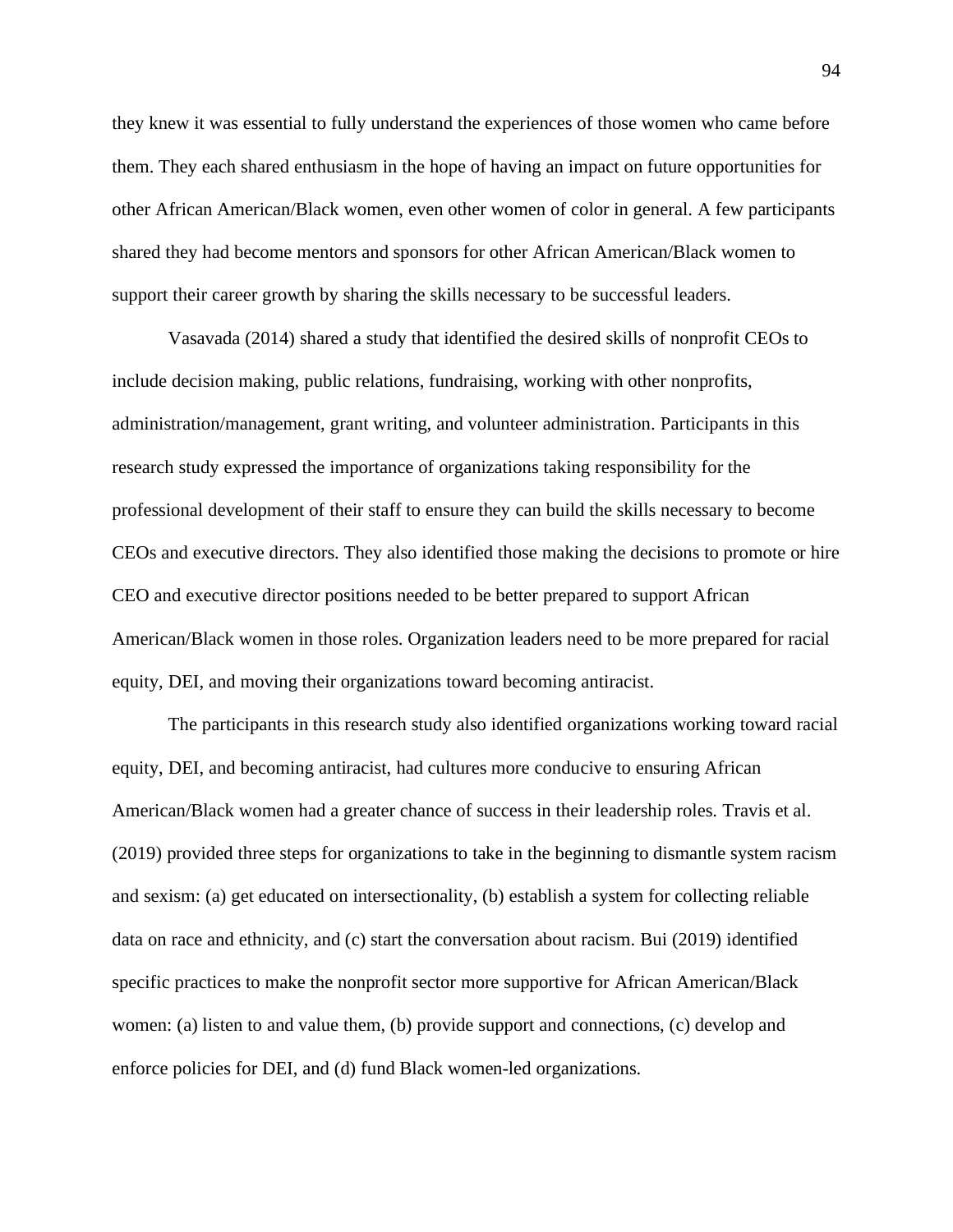It is time for greater accountability and responsiveness to the gap in the representation of African American/Black women in executive-level leadership roles in the nonprofit business sector. There is a plethora of literature, research, and data that reflect on the benefit of having diversity of strategic thought and decision-making power at executive leadership tables (Hunt, V., Dixon-Fyle, S., Dolan, K., & Prince, S., 2020; Suarez, C., 2017; Travis, D. J., Shaffer, E., & Thorpe-Moscon, J., 2019). Based on the responses of the eight participants in this research study and guidance from other studies focused on the need to increase the opportunities for African American/Black women to attain and retain executive-level leadership roles, the researcher provides the following recommendations for practice (Bui, O., 2019; McKinsey & Company, 2019; McKinsey & Company, 2020; Mercer, 2020):

- Increase the accountability for executive leaders, board members, and other decision makers in organizations to learn best practices for supporting African American/Black women along their growth trajectory to top-level leadership roles. Since nonprofit organizations rely on funding from grants and governmental contracts, ensure they require data collection and reporting on the actions they are taking to increase racial diversity at the leadership level and reducing turnover of African American/Black women in those positions.
- Black-led organizations, institutions, and affiliations should have distinct measures and indicators of success for tracking their impact on increasing the mentorship and sponsorship of African American/Black women seeking to attain top-level leadership roles. They should also look to their members to provide professional development, executive coaching, and certification programs.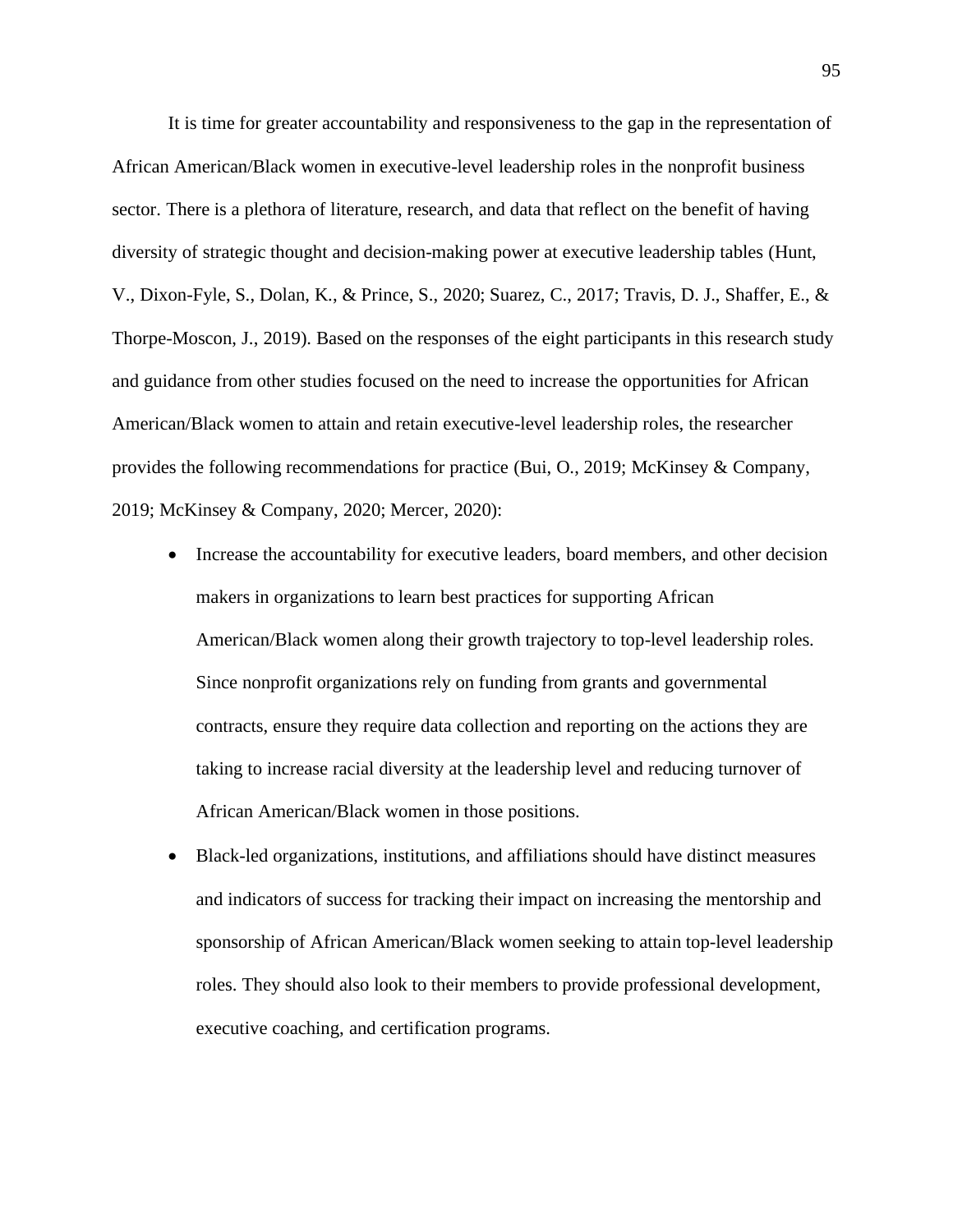• Existing leadership learning opportunities through professional development programs, university-based degree programs, and online learning platforms need to ensure the reading and practice materials, textbooks, and curriculum are identified and designed through a racial equity, DEI, and antiracist lens for the benefit of both White and participants of color.

Given the limitations and delimitations of this research study, as identified in Chapter 1, the researcher determined the need for additional research on the topic of closing the leadership gap for African American/Black women in attaining and retaining executive-level positions.

#### **Recommendations for Future Research**

Although this research has many implications, there are still areas to be explored. This research presents a few considerations to address the executive leadership gap for African American/Black women in the nonprofit sector. Still, more work is to be done to solve this critical issue. Future research should look at more real-life applications reflected in the phenomenon described in The "Problem" Woman of Colour in the Nonprofit Workplace tool (see Figure 2). Understanding the phenomenon will help determine approaches that should be taken to dismantle the destructive pipeline that prevents African American/Black women from experiencing success along their career trajectory toward executive leadership. Future research should also look to other ways to expound how mentorship and sponsorship opportunities could be formalized for African American/Black women to strengthen the pipeline leading to increased representation at decision-making tables in the nonprofit sector. Another significant research opportunity is a longitudinal study that focuses on the factors leading to successful attainment and retention for African American/Black women in executive-level leadership roles. There needs to be a disaggregation of the current data, and an exploration of the lived experiences of a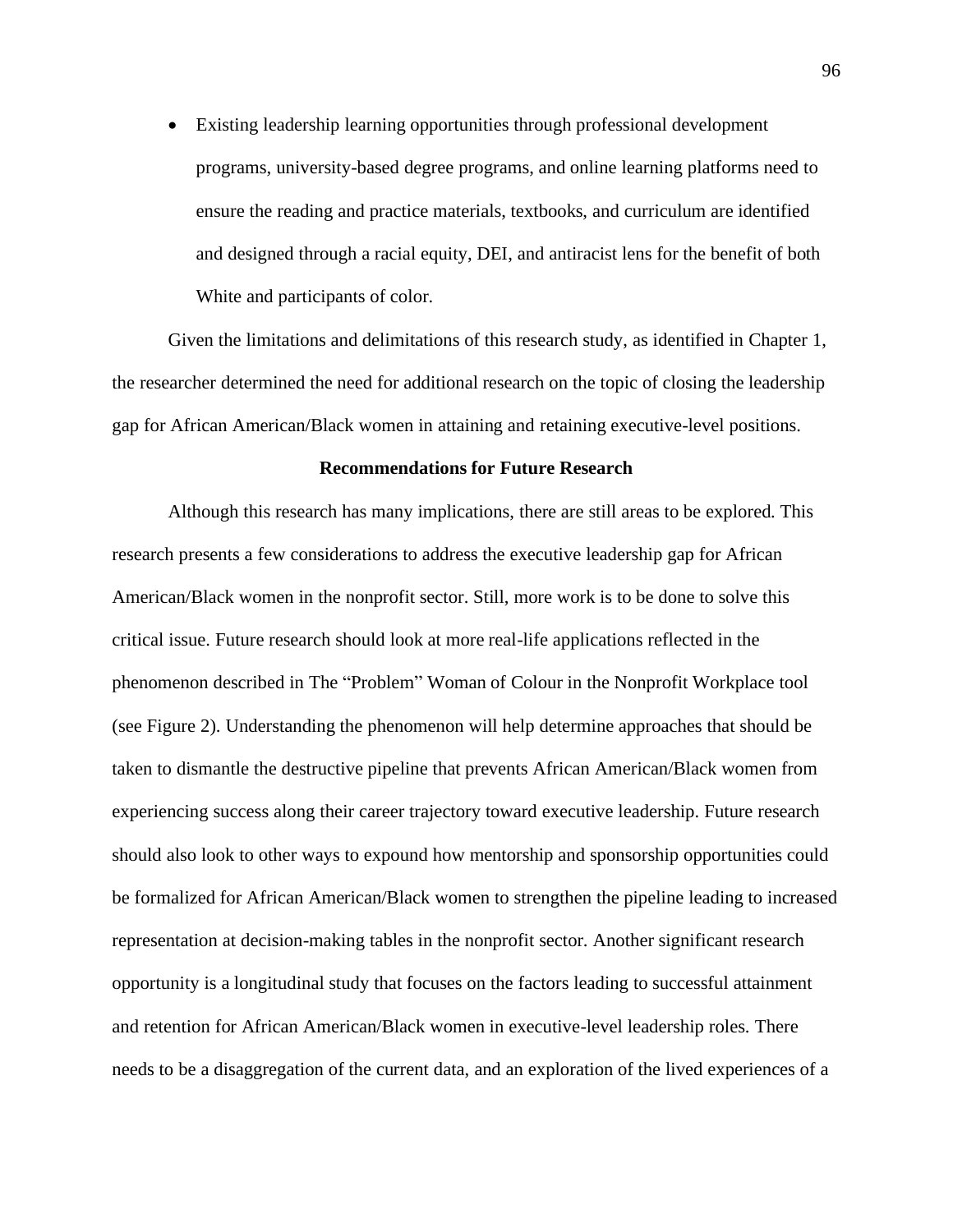statistically significant number of women represented in the data to truly understand the implications of racism, sexism, and other inequities in the workplace.

# **Researcher's Positionality**

In my research, I wanted to understand how the lived experiences of racism, oppression, and inequities in the nonprofit workplace impacted the career growth trajectory of African American/Black women. As a 49-year-old Black woman who has worked in the nonprofit business sector for 28 years, I have had my own lived experiences that led me to believe the issue had to be extended to other women who looked like me. I am experientially aware of the challenges and barriers that come with being a top-level leader. Prior to attaining my first CEO role in 2020, I served in senior executive and middle management positions for most of my professional career. With this experience, I have encountered being tokenized, microaggressions, institutional racism, racialized retaliation, discriminatory practices in every one of my workplace settings. I have experienced difficulty in being invited into prominent networks, particularly those identified as being for Black women, to mentor or sponsor me in breaking through the glass ceiling and concrete barriers of leadership growth. However, I wanted to better understand how other Black women leaders moved along their career trajectory toward top-level leadership through their stories.

After I was introduced to the phenomenon of *The "Problem" Woman of Color in the Nonprofit Workplace* at a racial equity training, my experiences were validated and the flames of my passion were sparked to be a change agent for other African American/Black women seeking leadership roles. First, I chose a qualitative phenomenological research approach to explore the lived experience of other African American/Black women with the phenomenon. Second, I decided to further shape my research design with a transcendental phenomenological approach as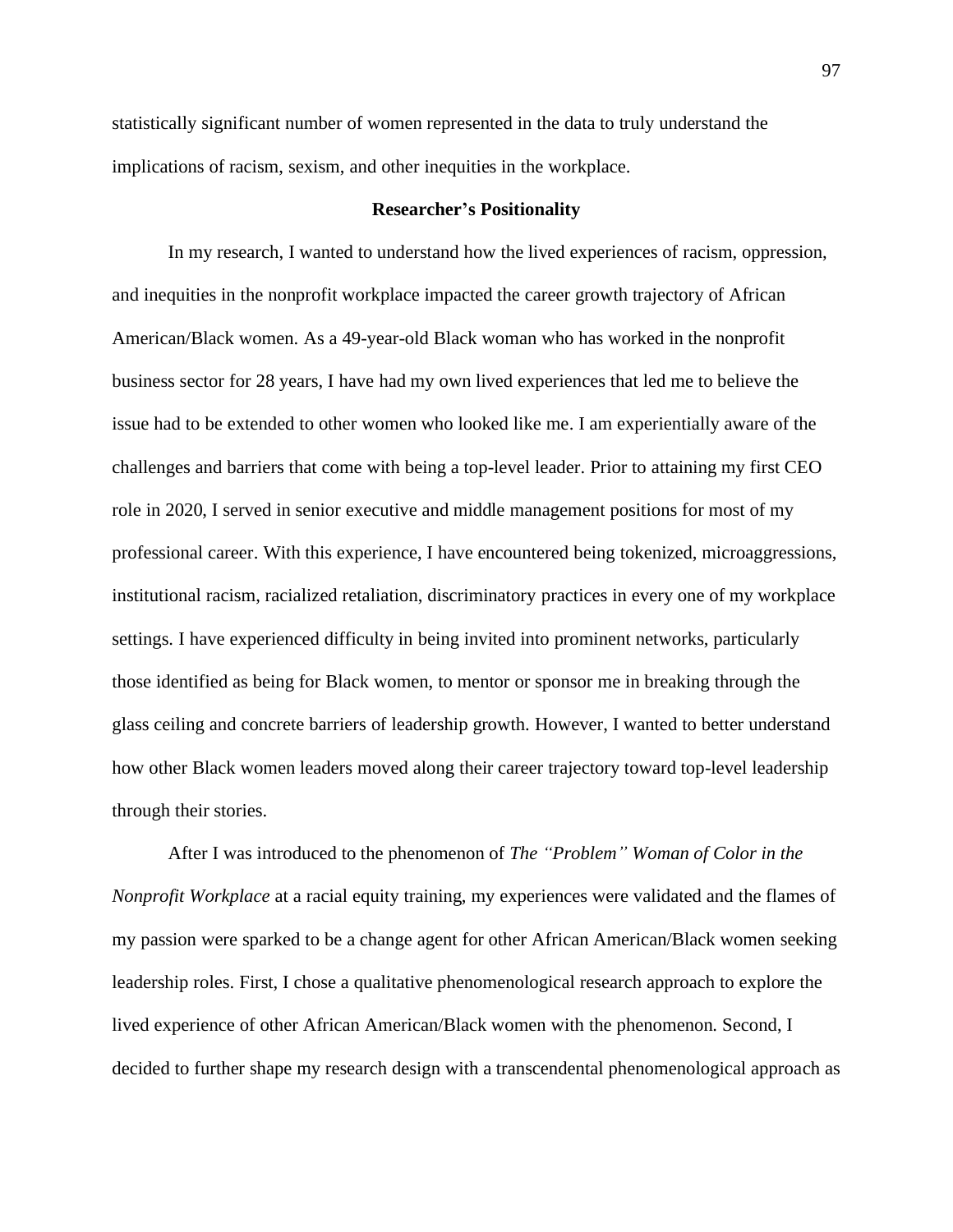a more subjective way of gathering data from participants based on the fullness of their lived experiences, including how they feel, what they think, and what they perceived as their truth. Lastly, I intentionally selected participants in the Pacific Northwest who had experience as leaders in the nonprofit sector, to gather rich data that would inform my research on the phenomenon.

My positionality on the research topic and design was intentioned to validate the experiences I had as a Black woman seeking executive-level leadership roles in the nonprofit sector through stories shared about the lived experience of my participants. I appreciated the opportunity to meet one-on-one with participants, have deep dialogue around open-ended questions, and draw from the essence of their experiences. Due to my research focus centering around a challenging topic of racism, oppression, inequities, I had to prepare myself to listen to the stories with a limitation on my personal bias of having similar lived experiences. I had to practice my emotional intelligence skills of being self-aware of how I placed myself in their stories and control my response to the pain expressed by the participants. It was often challenging to maintain my composure because several of the participants were friends or colleagues who would have high-fived or hugged them as personal validation of their experiences outside of the research study. Coding data was also difficult because I had to read through all their transcripts multiple times. I also needed to watch and listen to the recordings repeatedly to capture the essence of their experiences. The entire research process was emotionally draining; yet, the outcome of sharing the stories of my eight participants was worth every moment.

I plan to apply the research tools used for my study into a practice of gathering data on the lived experiences to inform recommendations to boards and organizations on how to hire and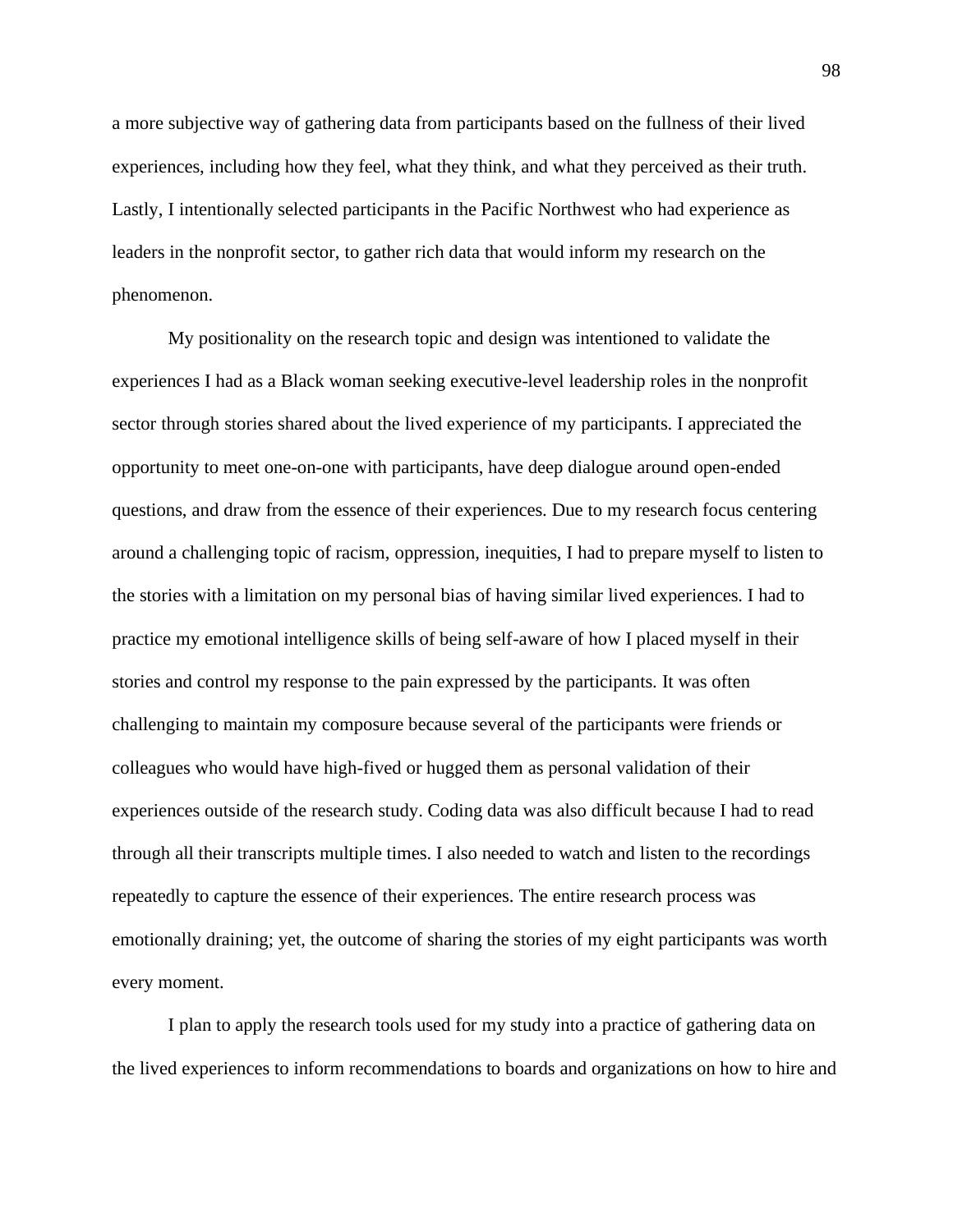retain leaders of color. Before my research study, I often shared literature from other subject matter experts on the inequities faced by leaders of color in the workplace. I provided training using the knowledge of others to help organizations move toward more equitable practices. I can now begin using my research to guide the leadership approaches of boards and organizations. Also, when gathering data to inform my training and coaching sessions, I know what good research will help drive new practices in the field. I will look for research studies and literature that have comprehensively drawn from the essence of the lived experiences of those who can best inform necessary change. I am hopeful my research will provide guidance for others along their career path, as I firmly believe my journey toward becoming a CEO would have taken less time and not been as painful with exposure to and more access to networks and mentors that look like me. I desire to expose other Black women with a goal of becoming CEOs or executive directors in the nonprofit sector, to the potential barriers along their path they can most certainly overcome with the right support.

#### **Summary**

In this chapter, the discussion of the findings in response to the research questions was expanded. A set of implications from studying the lived experiences of African American/Black women in attaining and retaining executive-level leadership positions in the nonprofit sector was also provided. The research questions were designed to explore the experiences along their career trajectory and the strategies, environments, and resources impacting their success. Mentorship and sponsorship were identified as resources these leaders used to further their leadership experiences. These experiences were all connected to the individuals either supporting the opportunities to become executive-level leaders, or hindering the participants' progress. Theoretical implications identified the connections between CRT, intersectional theory, SCCT,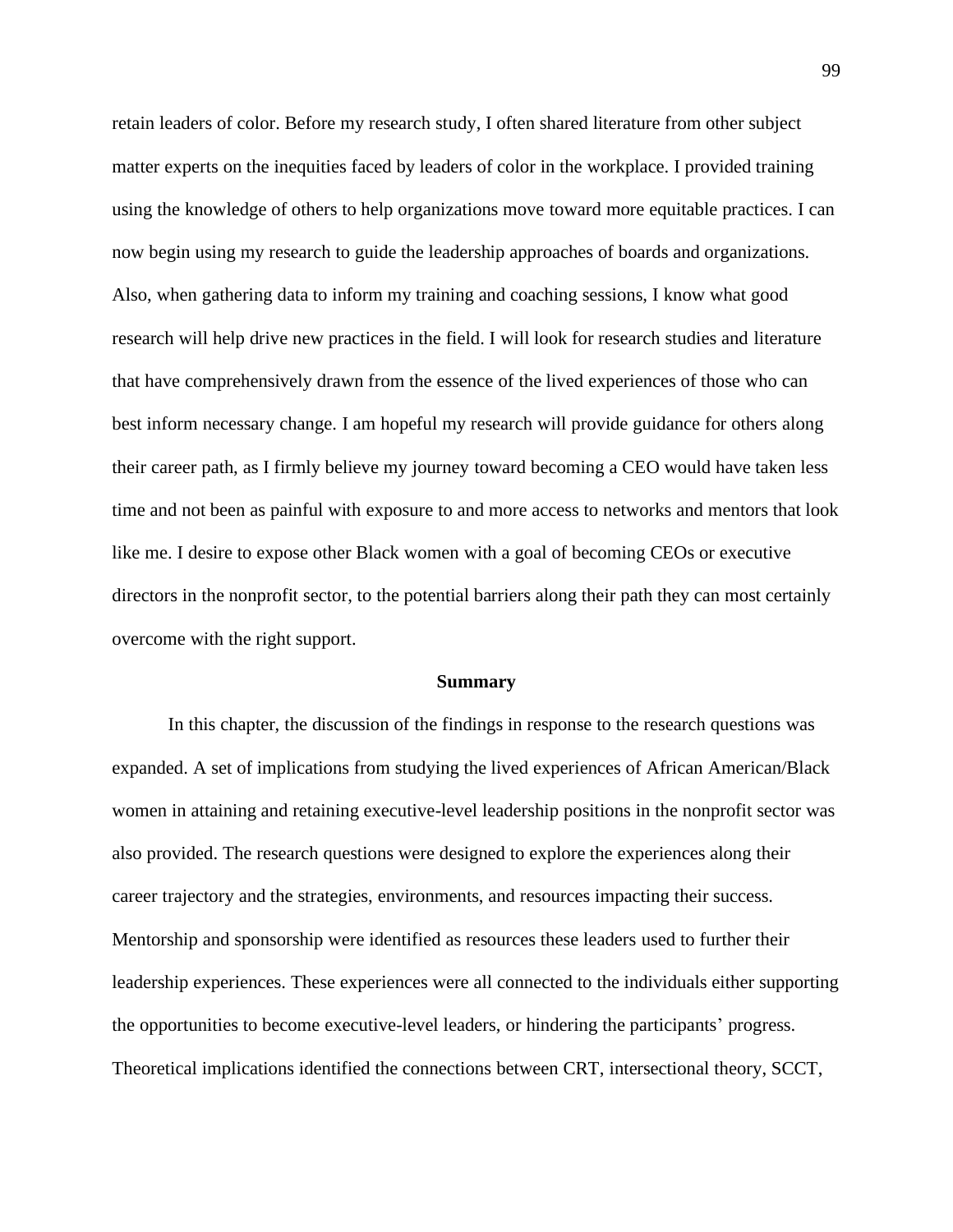and the phenomenon of the "problem" woman of colour in the workplace*.* Implications for social change clarified the experiences shared by the participants in this research study had been the same for the past 5 decades, leading to the recommendations for practice and future research. This research study highlighted the need for deeper exploration of the pipeline that keeps African American/Black women from securing more seats at executive leadership tables.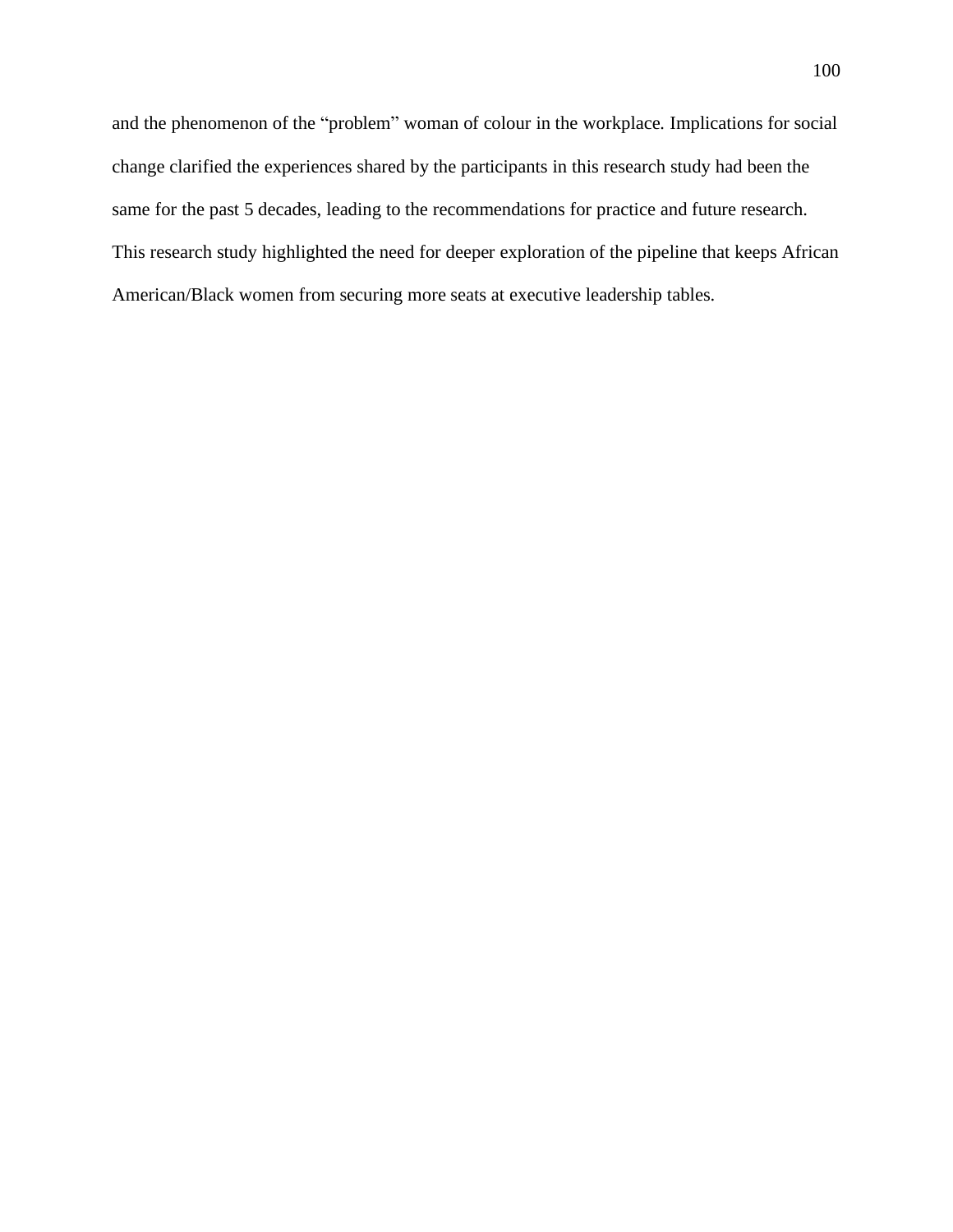## **References**

- Adams, M., Blumenfeld, W., Castaneda, C., Hackman, H., Peters, M., & Zuniga, X. (2016). *Readings for diversity and social justice* (4th ed.). Routledge.
- Bandura, A. (1986). *Social foundations of thought and action: A social cognitive theory*. Prentice-Hall.
- Beckwith, A., Carter, D., & Peters, T. (2016). The underrepresentation of African American women in executive leadership: What's getting in the way? *Journal of Business Studies Quarterly*, *7*(4), 115–134. <https://jbsq.org/>
- Bell, E. L. (1990). The bicultural life experiences of career-oriented Black women. *Journal of Organizational Behavior*, *11*(6), 459–477.<https://doi.org/10.1002/job.4030110607>
- Bell, D. A. (1995). Who's afraid of critical race theory. *University of Illinois Law Review, 1995*(4), 893–910. <https://www.illinoislawreview.org/>
- Bell, E. E., & Nkomo, S. M. (1999). Postcards from the borderlands: Building a career from the outside/within. *Journal of Career Development*, *26*(1), 69–84. <https://doi.org/10.1177%2F08948453902600106>
- Bell, E., & Nkomo, S. M. (2001). *Our separate ways: Black and White women and the struggle for professional identity*. Harvard Business School Press.
- Bell, L., Funk, M., Joshi, K., & Valdivia, M. (2016). Racism and White privilege. In M. Adams, L. Bell, D. Goodman, & K. Joshi (Eds.), *Teachings for diversity and social justice* (3rd ed., pp. 133–136). Routledge.
- Bellman, G., & Ryan, K. (2009). *Extraordinary groups: How ordinary teams achieve amazing results* (1st ed.). Jossey-Bass.
- Bolman, L. G., & Deal, T. E. (2017). *Reframing organizations*. Jossey-Bass.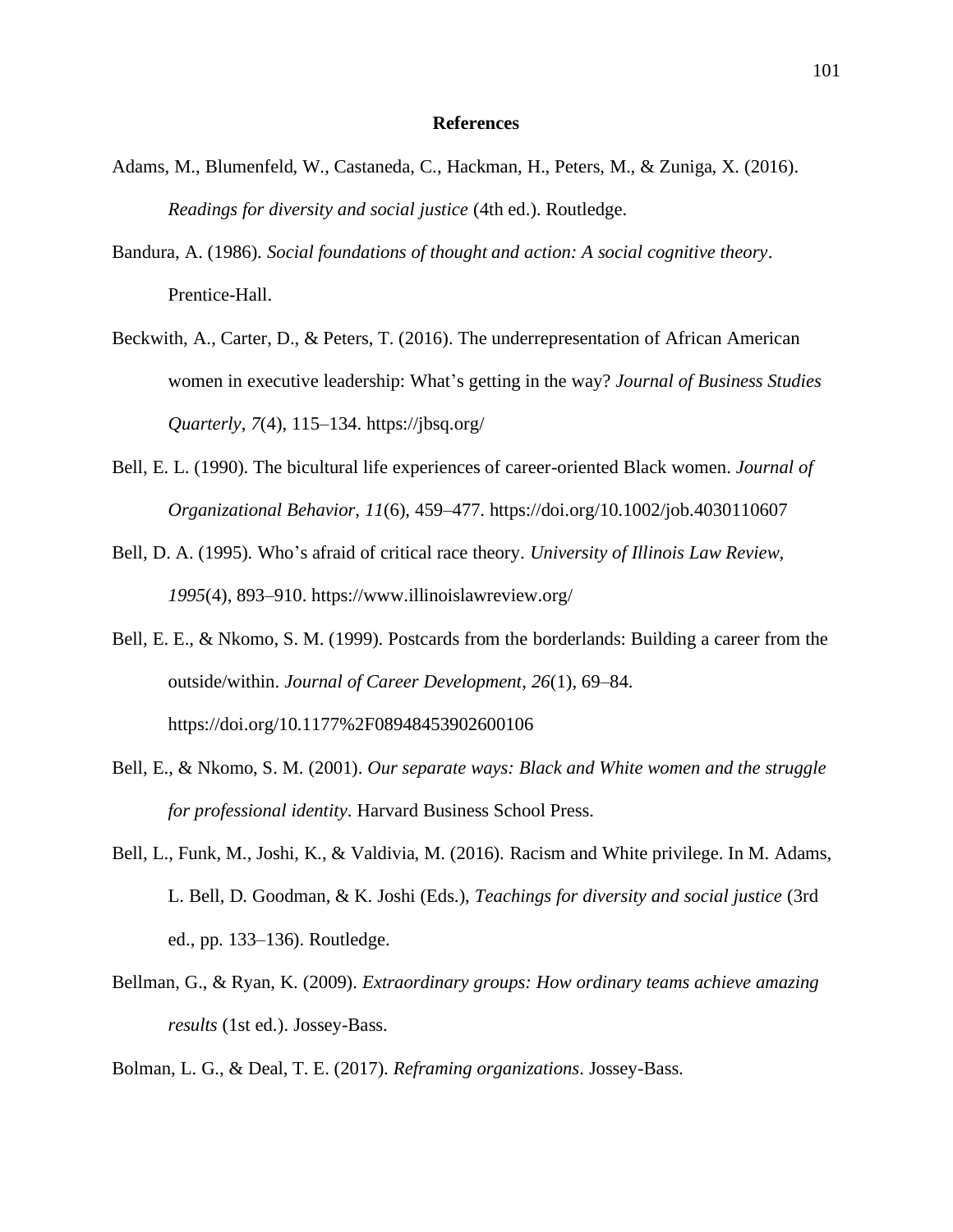- Bui, O. (2019). *Race to lead: Women of color in the nonprofit sector*. Race to Lead. <https://racetolead.org/women-of-color/>
- Byars, A. M, & Hackett, G. (1998). Applications of social cognitive theory to the career development of women of color. *Applied & Preventive Psychology*, *7*(4), 255–267. [https://doi.org/10.1016/S0962-1849\(98\)80029-2](https://doi.org/10.1016/S0962-1849(98)80029-2)
- Byars-Winston, A., & Rogers, J. G. (2019). Testing intersectionality of race/ethnicity  $\times$  gender in a social-cognitive career theory model with science identity. *Journal of Counseling Psychology*, *66*(1), 30–44. <https://doi.org/10.1037/cou0000309>
- Castro, E. L. (2015). Addressing the conceptual challenges of equity work: A blueprint for getting started. In E. L. Castro (Ed.), *New directions for community colleges* (pp. 5–13). Jossey-Bass.
- Center for Talent Innovation. (2019). *The sponsor dividend.*  [https://www.talentinnovation.org/\\_private/assets/TheSponsorDividend\\_KeyFindingsCom](https://www.talentinnovation.org/_private/assets/TheSponsorDividend_KeyFindingsCombined-CTI.pdf) [bined-CTI.pdf](https://www.talentinnovation.org/_private/assets/TheSponsorDividend_KeyFindingsCombined-CTI.pdf)
- Collins, P. H. (2000). *Black feminist thought: Knowledge, consciousness, and the politics of empowerment*. Routledge.

Collins, S. M. (1993). Blacks on the bubble: The vulnerability of Black executives in White corporations. *Sociological Quarterly*, *34*(3), 429–447. <https://www.jstor.org/stable/4121106>

Cook, A., & Glass, C. (2013). Glass cliffs and organizational saviors: Barriers to minority leadership in work organizations? *Social Problems*, *60*(2), 168–187. <https://doi.org/10.1525/sp.2013.60.2.168>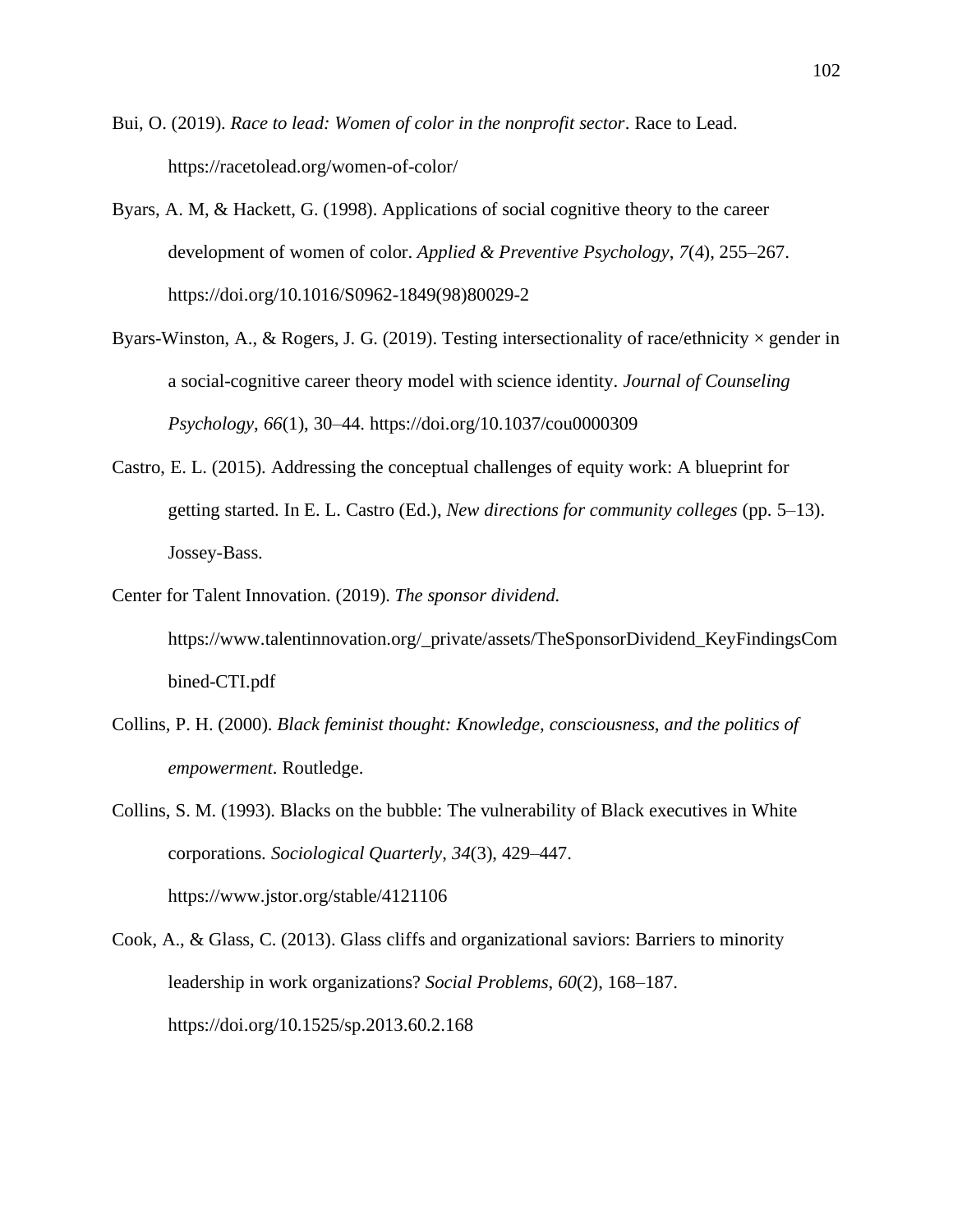- Cook, A., & Glass, C. (2016). Do women advance equity? The effect of gender leadership composition on LGBT-friendly policies in American firms. *Human Relations*, *67*(7), 1431–1456.<https://doi.org/10.1177/0018726715611734>
- Crenshaw, K. (1989). Demarginalizing the intersection of race and sex: A Black feminist critique of antidiscrimination doctrine. *Feminist Theory and Antiracist Politics*, *5*(6), 139–167. <http://chicagounbound.uchicago.edu/uclf/vol1989/iss1/8>
- Crenshaw, K. (1991). Mapping the margins: Intersectionality, identity politics, and violence against women of color. *Stanford Law Review*, *43*(6), 1241–1299. <https://doi.org/10.2307/1229039>
- Creswell, J. W., & Poth, C. N. (2018). *Qualitative inquiry & research design: Choosing among five approaches* (4th ed.). SAGE Publications.

Daft, R. L. (2016). *Organizational theory & design* (12th ed.). Cengage Learning.

Davis, D. R., & Maldonado, C. (2015). Shattering the glass ceiling: The leadership development of African American women in higher education. *Advancing Women in Leadership*, *35*, 48–64.

[http://advancingwomen.com/awl/Vol35\\_2015/Davis\\_Shattering\\_the\\_Glass\\_Ceiling.pdf](http://advancingwomen.com/awl/Vol35_2015/Davis_Shattering_the_Glass_Ceiling.pdf)

- Delgado, R., & Stefancic, J. (2012). *Critical race theory: An introduction.* New York University Press.
- Dickens, D. D., Womack, V. Y., & Dimes, T. (2018). Managing hypervisibility: An exploration of theory and research on identity shifting strategies in the workplace among Black women. *Journal of Vocational Behavior*, *113*(2019), 153–163. <https://doi.org/10.1016/j.jvb.2018.10.008>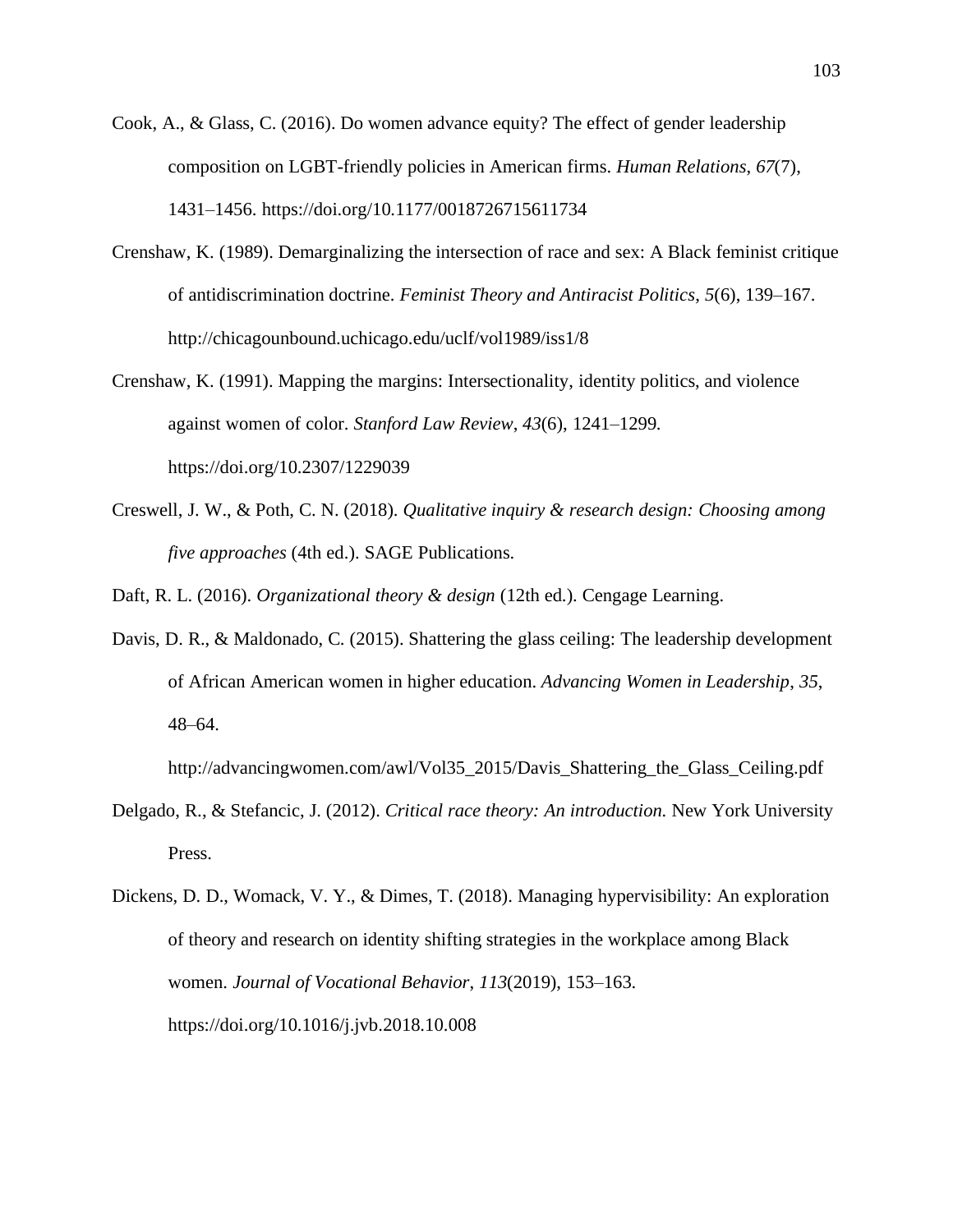- Dominque, A. D. (2015). "Our leaders are just we ourself": Black women college student leaders' experiences with oppression and sources of nourishment on a predominantly White college campus. *Equity & Excellence in Education*, *48*(3), 454–472. <https://doi.org/10.1080/10665684.2015.1056713>
- Dubose, D. (2014). *The nonprofit sector has a Ferguson problem*. Nonprofit Quarterly*.* <https://nonprofitquarterly.org/the-nonprofit-sector-has-a-ferguson-problem/>
- Dunning, C. (2018). New careers for the poor: Human services and the post-industrial city. *Journal of Urban History*, *44*(4), 669–690. <https://doi.org/10.1177/0096144217726975>
- Eagly, A. H., & Karau, S. J. (2002). Role congruity theory of prejudice toward female leaders. *Psychological Review*, *109*(3), 573–598. [https://doi.org/10.1037//0033-295X.109.3.573](https://doi.org/10.1037/0033-295X.109.3.573)
- Espinosa, L. L., Turk, J. M., Taylor, M., & Chessman, H. M. (2019). *Race and ethnicity in higher education: Status report*. U.S. Census Bureau. [https://www.census.gov/programs](https://www.census.gov/programs-surveys/acs/guidance/comparing-acs-data/2012.html)[surveys/acs/guidance/comparing-acs-data/2012.html](https://www.census.gov/programs-surveys/acs/guidance/comparing-acs-data/2012.html)
- Exkano, J. (2013). Toward an African cosmology: Reframing how we think about historically Black colleges and universities. *Journal of Black Studies*, *44*(1), 63–80. <https://doi.org/10.1177/0021934712465313>
- Garvey, B., Stokes, P., & Megginson, D. (2014). *Coaching and mentoring: Theory and practice*. SAGE Publications.
- Granot, E., Alejandro, T. B., & Motta, P. C. (2012). A structural guide to in-depth interviewing in business and industrial marketing research. *Journal of Business & Industrial Marketing*, *27*(7), 547–553. <http://doi.org/10.1108/08858621211257310>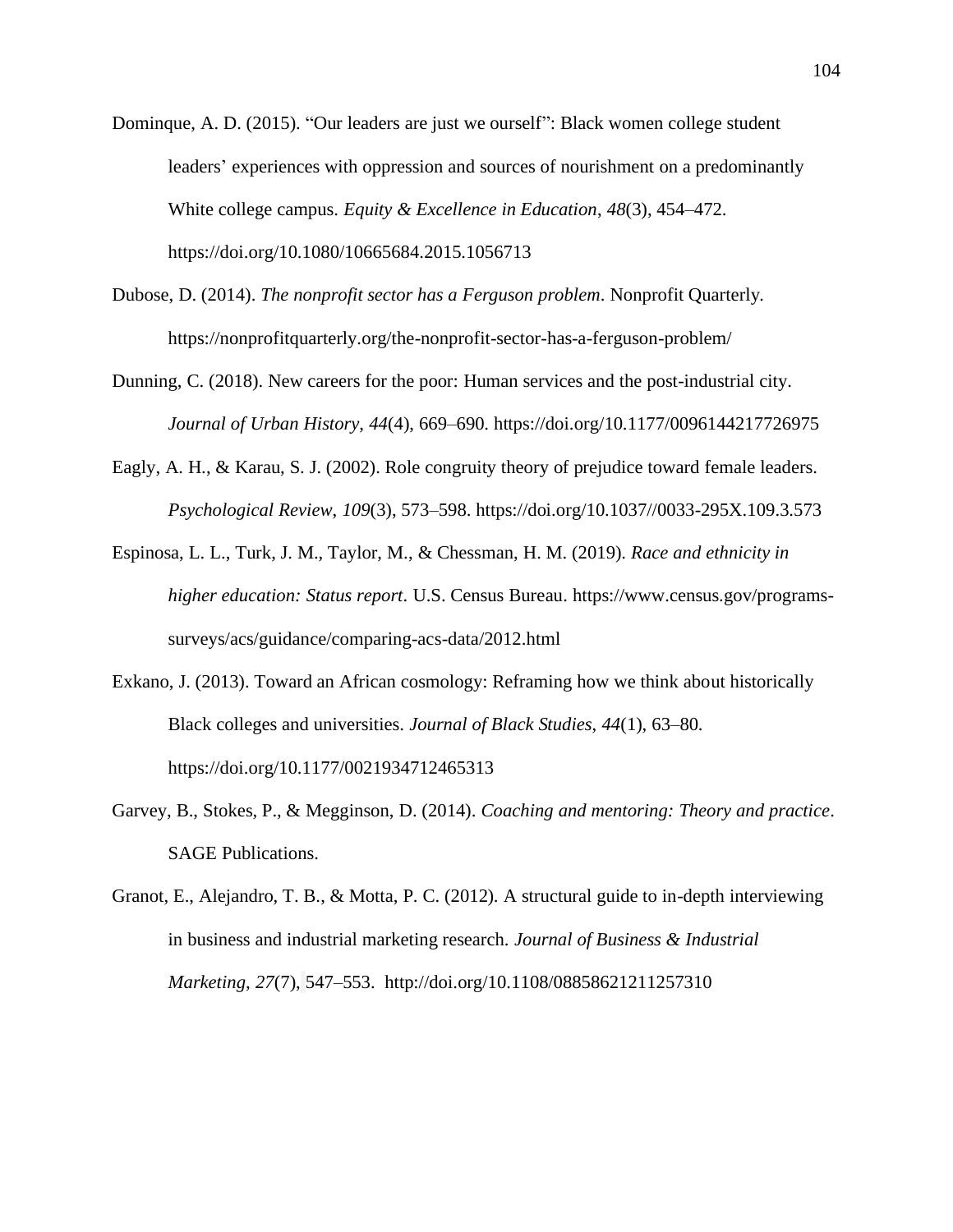- Hancock, B., Manyika, J., Williams, M., & Yee, L. (2021). *The Black experience at work in charts.* McKinsey Quarterly. [https://www.mckinsey.com/featured-insights/diversity-and](https://www.mckinsey.com/featured-insights/diversity-and-inclusion/the-black-experience-at-work-in-charts)[inclusion/the-black-experience-at-work-in-charts](https://www.mckinsey.com/featured-insights/diversity-and-inclusion/the-black-experience-at-work-in-charts)
- Hardiman, R., Jackson, B., & Griffin, P. (2007). Conceptual foundations for social justice courses. In M. Adams, L. A. Bell, & P. Griffin (Eds.), *Teaching for diversity and social justice* (2nd ed., pp. 35–66). Routledge.
- Hartman, R. R. (2018). *Interrupting the patterns: A phenomenological study of African American women re-purposing leadership via the intersectionality of Plato and critical race theory* [Doctoral dissertation, Xavier University of Louisiana]. XULA Digital Commons. <https://digitalcommons.xula.edu/etd/4>
- Heifetz, R. A., & Linksy, M. (2002). *Leadership on the line.* Harvard Business School Press.
- Holder, A. M. B, Jackson, M. A, & Ponterotto, J. G. (2015). Racial microaggression experiences and coping strategies of Black women in corporate leadership. *Qualitative Psychology*, *2*(2), 164–180. <https://doi.org/10.1037/qup0000024>
- Hoyt, C. L., & Murphy, S. E. (2015). Managing to clear the air: Stereotype threat, women, and leadership. *The Leadership Quarterly*, *27(3)* 387–399. <https://doi.org/10.1016/j.leaqua.2015.11.002>
- Hughes, J. L., Camden, A. A, & Yangchen, T. (2016). Rethinking and updating demographic questions: Guidance to improve descriptions of research samples. *Psi Chi Journal of Psychological Research*, *21*(3), 138–151. <https://doi.org/10.24839/2164-8204.JN21.3.138>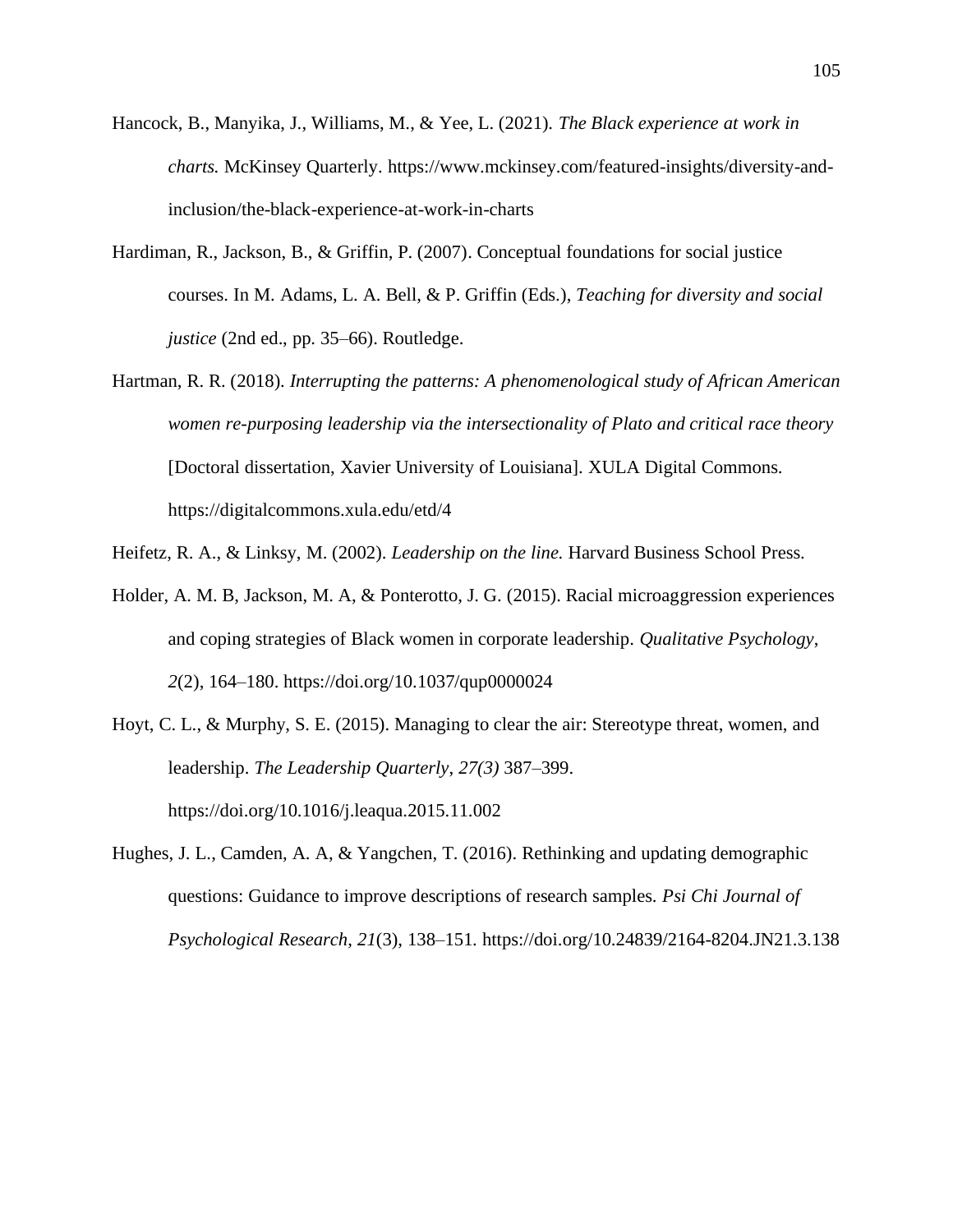Hunt, V., Dixon-Fyle, S., Dolan, K., & Prince, S. (2020). *Diversity wins: How inclusion matters*. McKinsey & Company. [https://www.mckinsey.com/~/media/McKinsey/Featured%20Insights/Diversity%20and%](https://www.mckinsey.com/~/media/McKinsey/Featured%20Insights/Diversity%20and%20Inclusion/Diversity%20wins%20How%20inclusion%20matters/Diversity-wins-How-inclusion-matters-vF.pdf) [20Inclusion/Diversity%20wins%20How%20inclusion%20matters/Diversity-wins-How-](https://www.mckinsey.com/~/media/McKinsey/Featured%20Insights/Diversity%20and%20Inclusion/Diversity%20wins%20How%20inclusion%20matters/Diversity-wins-How-inclusion-matters-vF.pdf)

[inclusion-matters-vF.pdf](https://www.mckinsey.com/~/media/McKinsey/Featured%20Insights/Diversity%20and%20Inclusion/Diversity%20wins%20How%20inclusion%20matters/Diversity-wins-How-inclusion-matters-vF.pdf)

- Irby, B. (2014). Advancing women of color in the academy: Research perspectives on mentoring and strategies for success. *Mentoring & Tutoring: Partnership in Learning*, *22*(4), 265– 268.<https://doi.org/10.1080/13611267.2014.946280>
- Khosrovani, M., & Ward, J. W. (2011). African Americans' perceptions of access to workplace opportunities: A survey of employees in Houston, Texas. *Journal of Cultural Diversity*, *18*(4), 134–141 <https://tuckerpub.com/jcd.html>
- Kouzes, J. M., & Posner, B. Z. (2012). *The leadership challenge: How to make extraordinary things happen in organizations* (5th ed.). Jossey-Bass.
- Lent, R. W., & Brown, S. D. (2017). Social cognitive career theory in a diverse world: Guest editors' introduction. *Journal of Career Assessment*, *25*(1), 3–5. <https://doi.org/10.1177/1069072716657811>
- Lent, R. W., Brown, S. D., & Hackett, G. (1994). Toward a unifying social cognitive theory of career and academic interest, choice, and performance. *Journal of Vocational Behavior*, *45*(1), 79–122.<http://doi.org/10.1006/jvbe.1994.1027>

Maclachlan, M. (2010). *Challenges of doing business in Thailand.*  [https://www.communicaid.com/cross-cultural-training/blog/challenges-of-doing](https://www.communicaid.com/cross-cultural-training/blog/challenges-of-doing-business-in-thailand/)[business-in-thailand/](https://www.communicaid.com/cross-cultural-training/blog/challenges-of-doing-business-in-thailand/)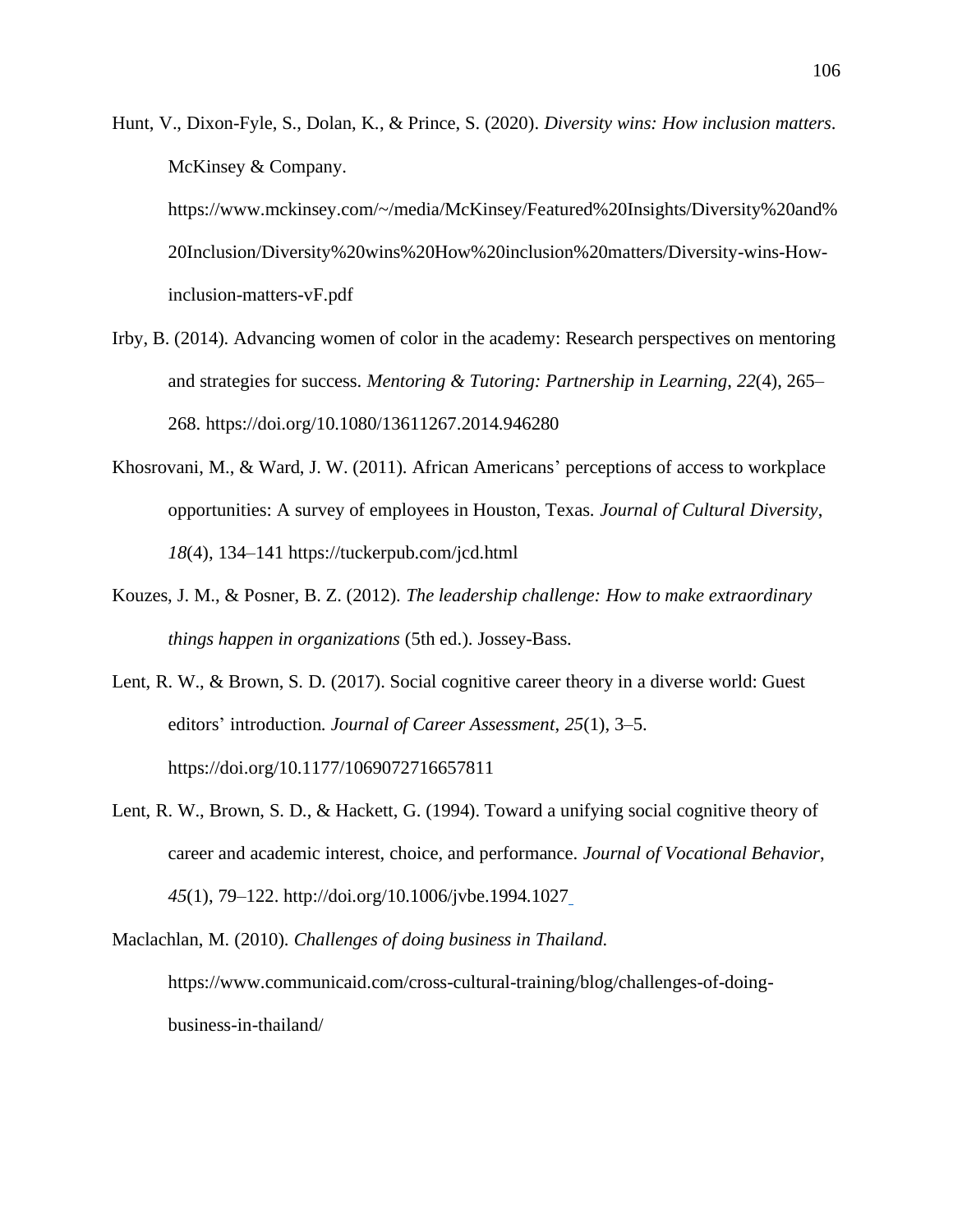- Madison, G. (2009). Transcendental phenomenology as practical philosophy. *Santalka, 17*(3), 17–28. <https://doi.org/10.3846/1822-430X.2009.17.3.17-28>
- Maxwell, J. (2013). *Qualitative research design: An interactive approach* (2nd ed.). SAGE Publications.
- McKeever, B. (2018). *The nonprofit sector in brief 2018: Public charities, giving, and volunteering*. Urban Institute. [https://nccs.urban.org/publication/nonprofit-sector-brief-](https://nccs.urban.org/publication/nonprofit-sector-brief-2018#the-nonprofit-sector-in-brief-2018-public-charites-giving-and-volunteering)[2018#the-nonprofit-sector-in-brief-2018-public-charites-giving-and-volunteering](https://nccs.urban.org/publication/nonprofit-sector-brief-2018#the-nonprofit-sector-in-brief-2018-public-charites-giving-and-volunteering)
- McKinsey & Company. (2019). *Women in the workplace (5th year)*. Lean In. [https://wiw](https://wiw-report.s3.amazonaws.com/Women_in_the_Workplace_2019.pdf)[report.s3.amazonaws.com/Women\\_in\\_the\\_Workplace\\_2019.pdf](https://wiw-report.s3.amazonaws.com/Women_in_the_Workplace_2019.pdf)
- McKinsey & Company. (2020). *Women in the workplace: Corporate American is at a critical crossroads*. Lean In https://wiw-

[report.s3.amazonaws.com/Women\\_in\\_the\\_Workplace\\_2020.pdf](https://wiw-report.s3.amazonaws.com/Women_in_the_Workplace_2020.pdf)

- Mercer. (2020). *Let's get real about equity: When women thrive 2020 global report.* [https://www.mercer.com/content/dam/mercer/attachments/private/gl-2020-wwt-global](https://www.mercer.com/content/dam/mercer/attachments/private/gl-2020-wwt-global-research-report-2020.pdf)[research-report-2020.pdf](https://www.mercer.com/content/dam/mercer/attachments/private/gl-2020-wwt-global-research-report-2020.pdf)
- Merriam, S. B., & Tisdell, E. J. (2016). *Qualitative research: A guide to design and implementation* (4th ed.). Jossey Bass.
- Mills, G. E., & Gay, L. R. (2019). *Educational research: Competencies for analysis and applications* (12th ed.). Pearson.
- Moustakas, C. (2011). *Transcendental phenomenology: Conceptual framework.* SAGE Publications.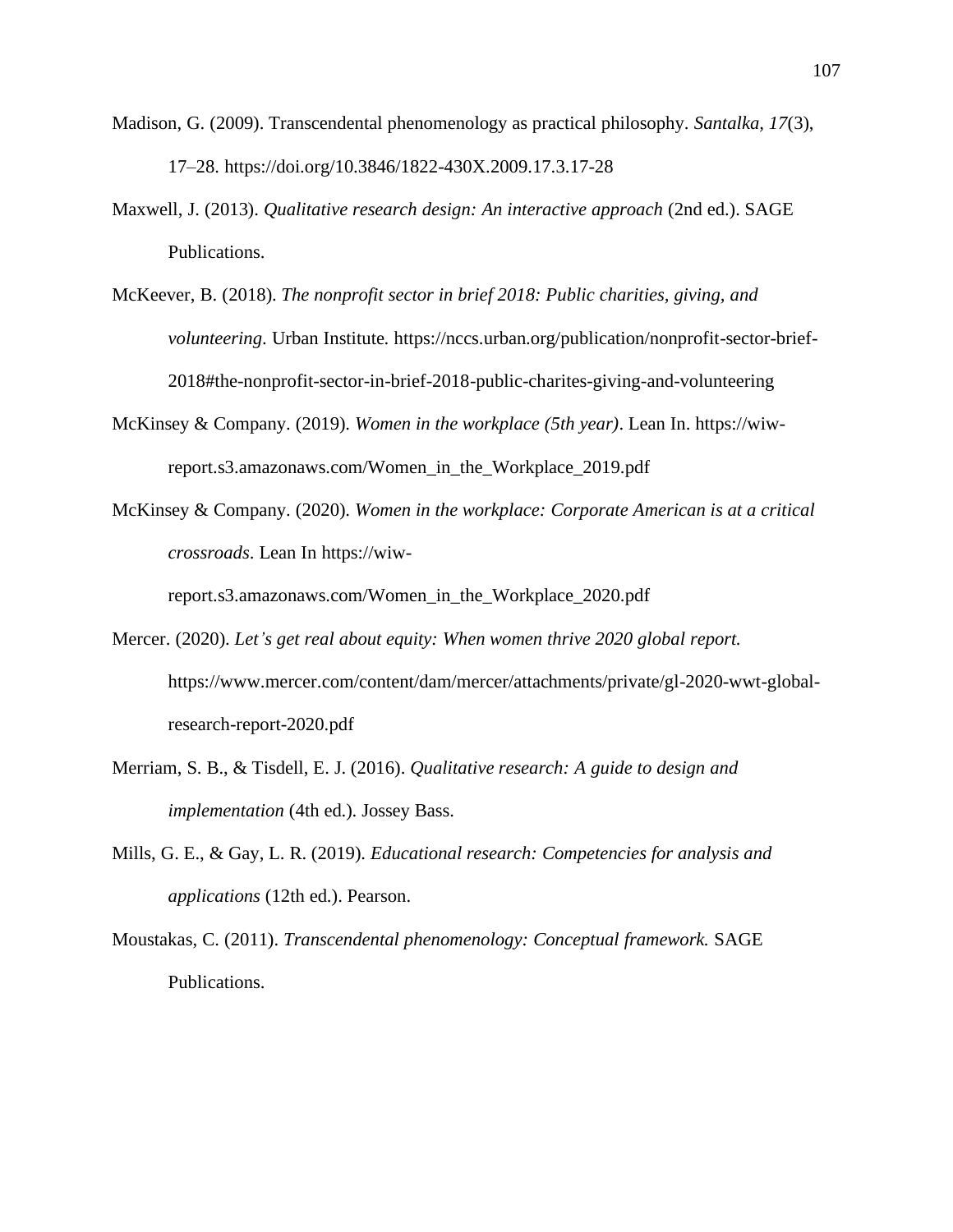- Nadal, K. L., Griffin, K. E., Wong, Y., Hamit, S., & Rasmus, M. (2014). The impact of racial microaggressions on mental health: Counseling implications for clients of color. *Journal of Counseling and Development*, *92*(1), 57–66. [https://doi.org/10.1002/j.1556-](https://doi.org/10.1002/j.1556-6676.2014.00130.x) [6676.2014.00130.x](https://doi.org/10.1002/j.1556-6676.2014.00130.x)
- National Council of Nonprofits. (2021). *What is a "nonprofit"?*  <https://www.councilofnonprofits.org/what-is-a-nonprofit>
- Page, K. (2018). *The "problem" woman of colour in nonprofit organizations*. [https://coco](https://coco-net.org/problem-woman-colour-nonprofit-organizations/#:~:text=Below%20is%20an%20overview%20of%20the%20outlined%20trajectory,position%20and%20feels%20welcomed%20in%20her%20new%20workplace)[net.org/problem-woman-colour-nonprofit](https://coco-net.org/problem-woman-colour-nonprofit-organizations/#:~:text=Below%20is%20an%20overview%20of%20the%20outlined%20trajectory,position%20and%20feels%20welcomed%20in%20her%20new%20workplace)[organizations/#:~:text=Below%20is%20an%20overview%20of%20the%20outlined%20t](https://coco-net.org/problem-woman-colour-nonprofit-organizations/#:~:text=Below%20is%20an%20overview%20of%20the%20outlined%20trajectory,position%20and%20feels%20welcomed%20in%20her%20new%20workplace) [rajectory,position%20and%20feels%20welcomed%20in%20her%20new%20workplace](https://coco-net.org/problem-woman-colour-nonprofit-organizations/#:~:text=Below%20is%20an%20overview%20of%20the%20outlined%20trajectory,position%20and%20feels%20welcomed%20in%20her%20new%20workplace)
- Parker, P. S. (2001). African American women executives' leadership communication within dominant-culture organizations: (Re)conceptualizing notions of collaboration and instrumentality. *Management Communication Quarterly*, *15*(1), 42–82. <https://doi.org/10.1177/0893318901151002>
- Parker, P. S. (2002). Negotiating identity in raced and gendered workplace interactions: The use of strategic communication by African American women senior executives within dominant culture organizations. *Communication Quarterly*, *50*(3), 251–268. <https://doi.org/10.1080/01463370209385663>

Patton, M. (2015). *Qualitative research and evaluation methods* (4th ed.). SAGE Publications.

Rhein, D. (2013). The workplace challenge: Cross-cultural leadership in Thailand. *International Studies in Educational Administration*, *41*(1),41-55. <http://cceam.net/publications/isea/>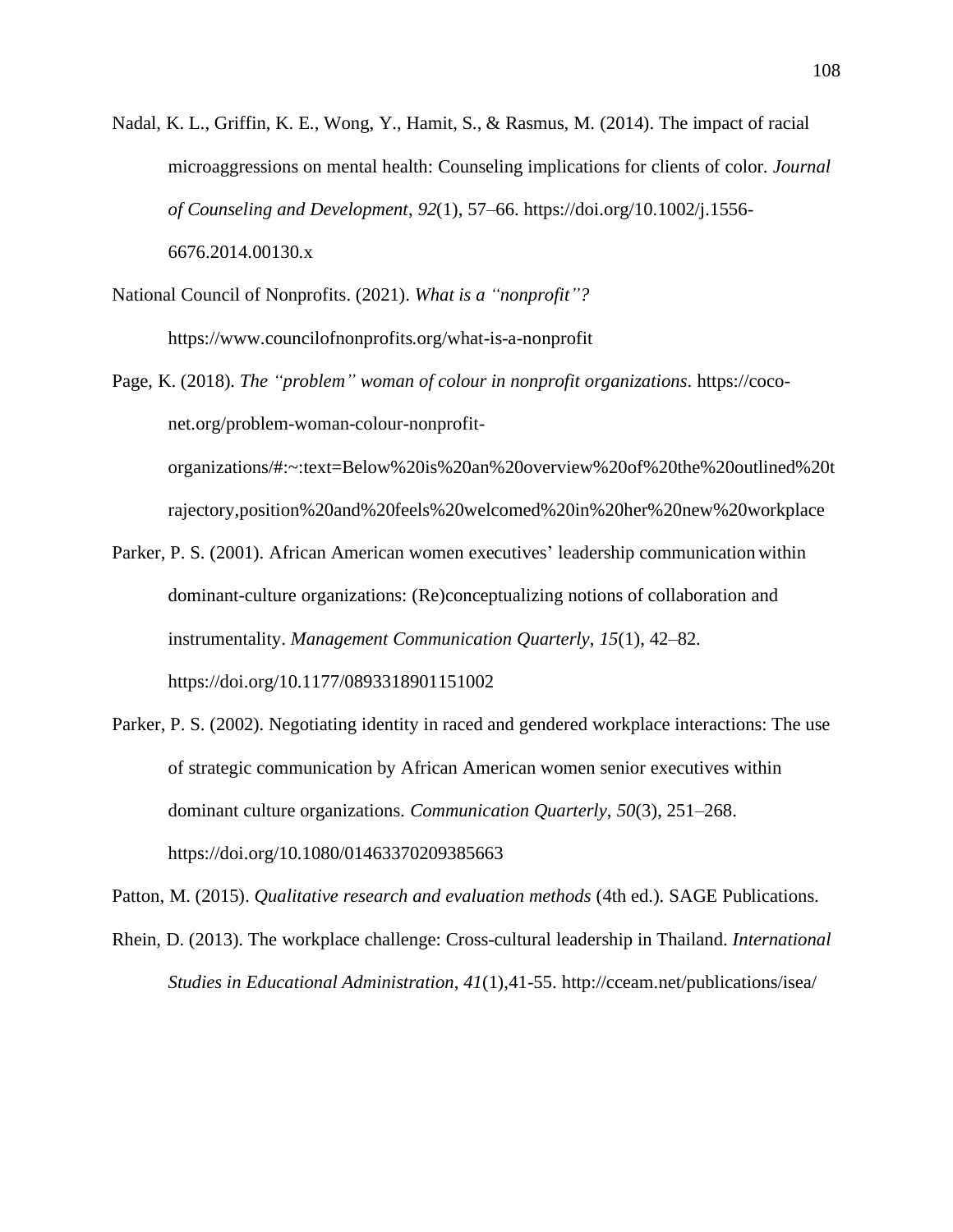Sanchez-Hucles, J., & Davis, D. (2010). Women and women of color in leadership: Complexity, identity, and intersectionality. *American Psychologist*, *65*(3), 171–181. <https://doi.org/10.1037/a0017459>

Schein, E. H. (2010). *Organizational culture and leadership* (4th ed.). Jossey-Bass.

Scheuermann, T. S., Tokar, D. M., & Hall, R. J. (2014). An investigation of African-American women's prestige domain interests and choice goals using social cognitive career theory. *Journal of Vocational Behavior*, *84*(3), 273–282. <https://doi.org/10.1016/j.jvb.2014.01.010>

- Schock, A., Gruber, F. M., Scherndl, T., & Ortner, T. M. (2019). Tempering agency with communion increases women's leadership emergence in all-women groups: Evidence for role congruity theory in a field setting. *The Leadership Quarterly*, *30*(2), 189–198. <https://doi.org/10.1016/j.leaqua.2018.08.003>
- Seidman, I. (2006). *Interviewing as qualitative research: A guide for researchers in education and the social sciences* (3rd ed.). Teachers College Press.
- Settles, I. (2006). Use of an intersectional framework to understand Black women's racial and gender identities. *Sex Roles*, *54*(9), 589–601.<http://doi.org/:10.1007/s11199-006-9029-8>
- Smith, J. A. (2011). Evaluating the contribution of interpretative phenomenological analysis. *Health Psychology Review*, *5*(1), 9–27. <https://doi.org/10.1080/17437199.2010.510659>
- Smith, R. (2012). Money, benefits and power: A test of the glass ceiling and glass escalator hypotheses. *The Annals of the American Academy of Political and Social Science*, *639*(1), 149–172.<https://doi.org/10.1177/0002716211422038>
- Steele, C. (2010). *Whistling vivaldi: And other clues to how stereotypes affect us.* W. W. Norton & Company.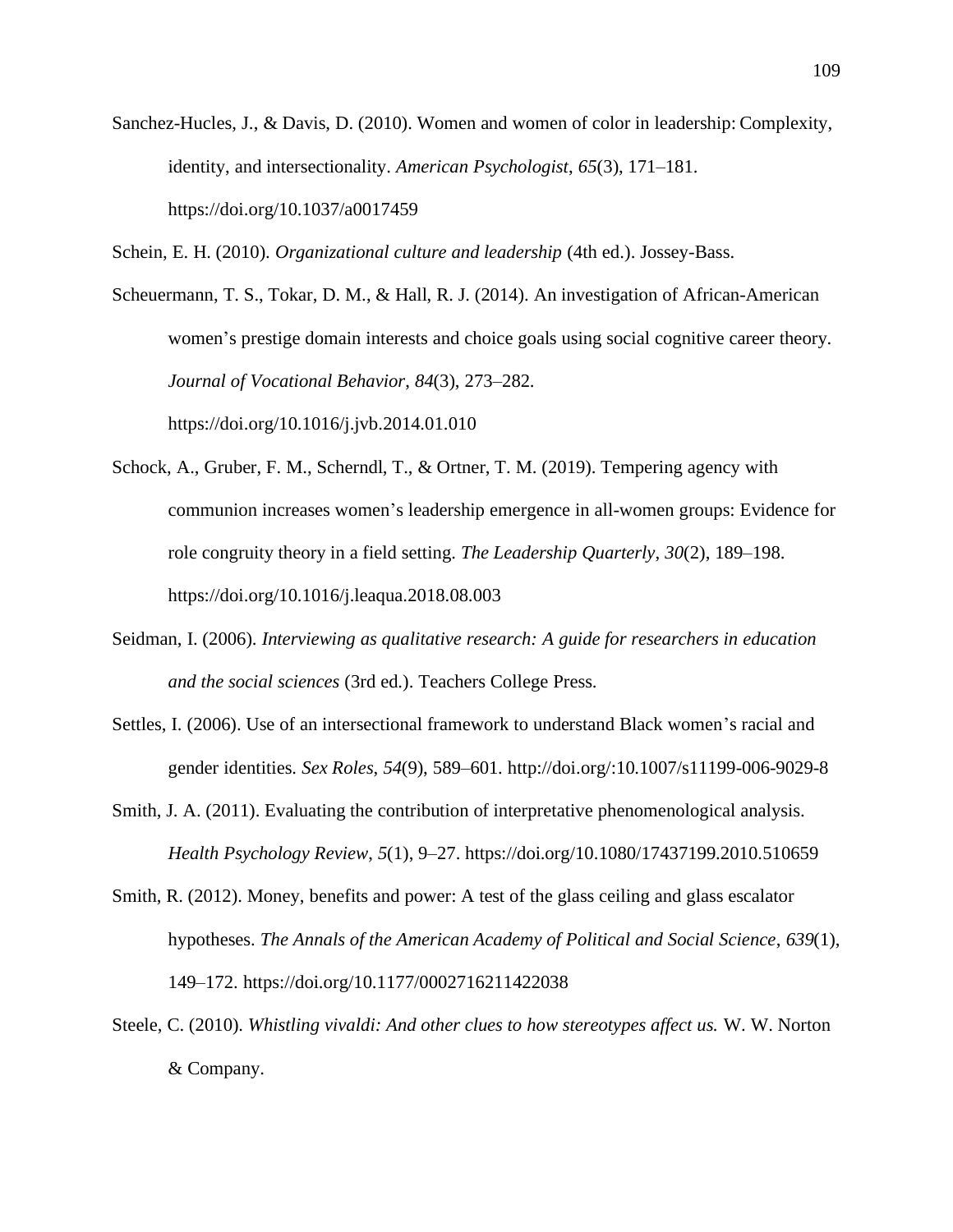- Suarez, C. (2017). *The nonprofit racial leadership gap: Flipping the lens*. Nonprofit Quarterly*.*  <https://nonprofitquarterly.org/nonprofit-racial-leadership-gap-flipping-lens/>
- Sue, D. W., Capodilupo, C. M., & Holder, A. M. B. (2008). Racial microaggressions in the life experience of Black Americans. *Professional Psychology, Research and Practice*, *39*(3), 329–336. <https://doi.org/10.1037/0735-7028.39.3.329>
- Tate, W. F. (1997). Critical race theory and education: History, theory, and implications. *Review of Research in Education*, *22*(1), 195–247. <https://doi.org/10.2307/1167376>
- Thomas, K. (2019). Leading as "the other." *Journal of Leadership & Organizational Studies*, *26*(3), 402–406. <https://doi.org/10.1177%2F1548051819849005>
- Thomas-Breitfeld, S., & Kunreuther, F. (2017). *Race to lead: Confronting the nonprofit racial leadership gap.* Race to Lead. <https://racetolead.org/race-to-lead/>
- Travis, D. J., Shaffer, E., & Thorpe-Moscon, J. (2019). *Getting real about inclusive leadership: Why change starts with you*. Catalyst. [https://www.catalyst.org/research/inclusive](https://www.catalyst.org/research/inclusive-leadership-report/)[leadership-report/](https://www.catalyst.org/research/inclusive-leadership-report/)
- U.S. Census Bureau. (2012). *2012 national population projections: Summary of tables*. [www.census.gov/population/projections/data/national/2012/summarytables.html](http://www.census.gov/population/projections/data/national/2012/summarytables.html)
- Vasavada, T. (2014). Women leaders and management of public relations in nonprofit organizations. *Asia Pacific Journal of Management and Entrepreneurship Research, 3*(1), 5–19.
- Vinkenburg, C. J. (2017). Engaging gatekeepers, optimizing decision making, and mitigating bias: Design specifications for systemic diversity interventions. *The Journal of Applied Behavioral Science*, *53*(2), 212–234.<https://doi.org/10.1177/0021886317703292>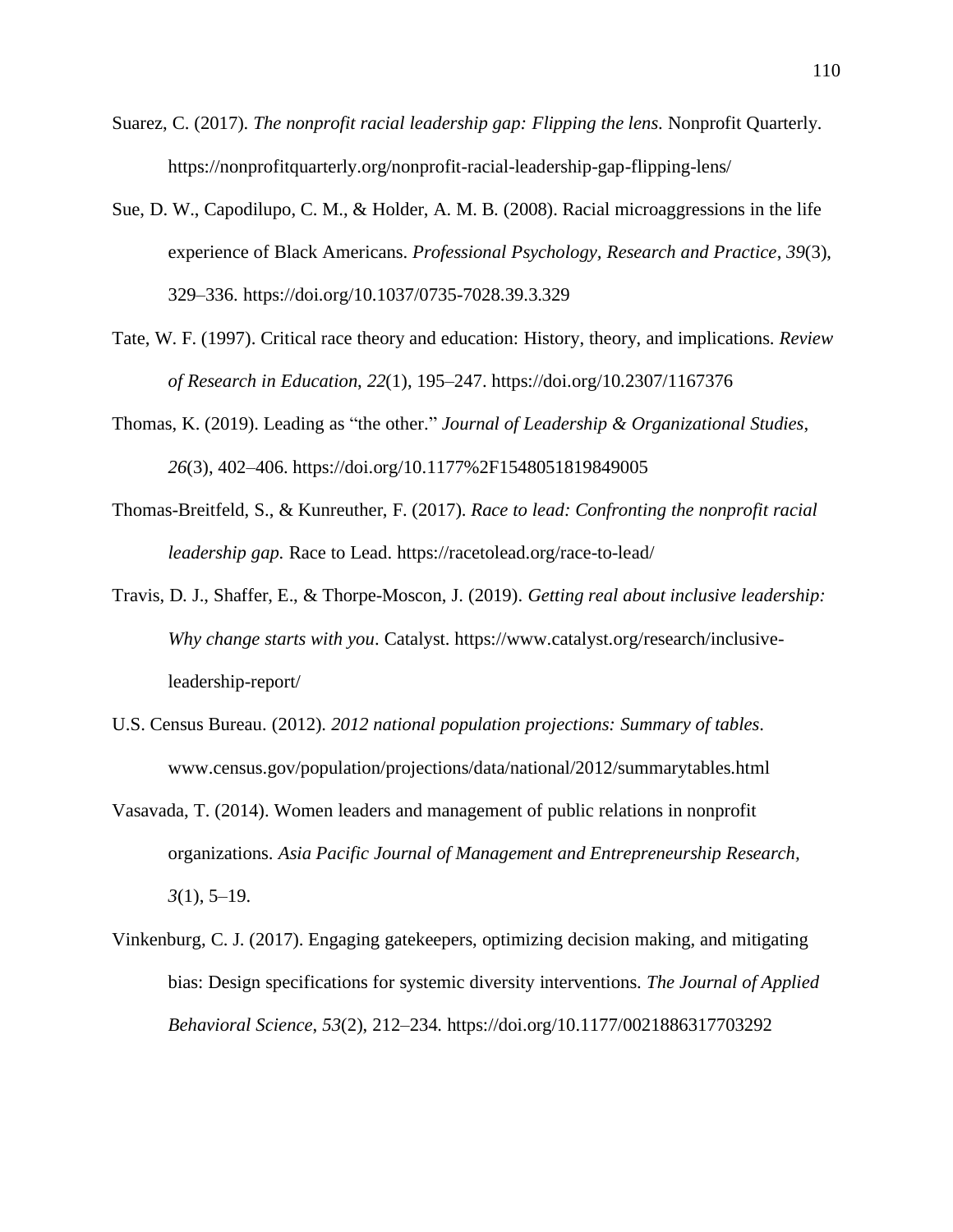- Wallace, N. (2019). I'm more than one identity: People of color who have climbed the nonprofit ladder talk about their challenges, coping strategies, successes, and whether they think things are getting better. *The Chronicle of Philanthropy*, *31*(9), 8–12. <https://www.philanthropy.com/issue/2019/07-09>
- Wilson, W. J. (2011). The impact of racial and nonracial structural forces on poor urban blacks. In R. D. Coates & J. Morrison (Eds.), *Covert racism: Theories, institutions, and experiences* (pp. 20–40). ProQuest Ebook Central.

Yin, R. (2011). *Qualitative research from start to finish*. Guilford Press.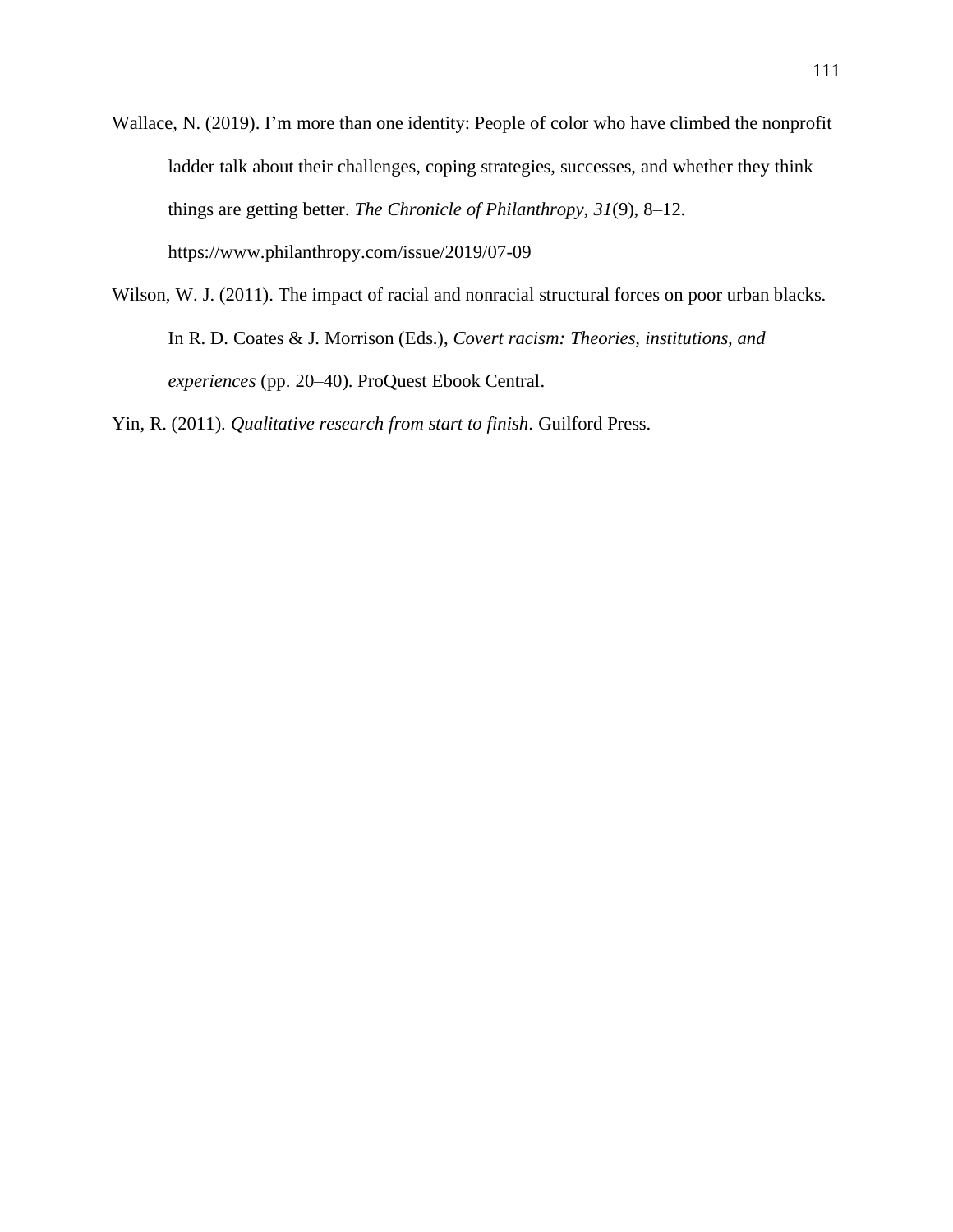## **Appendix A**

## **Demographic Questionnaire**

*Note: The following questions and follow responses will be adapted for into survey platform, such as Survey Monkey or Google Surveys for completion electronically by participants.*  To participate in the research study, participants will need to meet the following inclusion criteria: (1) identify with the construct of African American or Black, (2) identify with the gender construct of female, (3) fall between the ages of 30–70, and (4) have worked in a mid- to high-level leadership position in a nonprofit organization for a minimum of two years. The following questions will determine participant inclusion, as well as capture additional identity information to expand the data analysis:

- 1. Do you identify with one of the following race constructs?
	- a. African American / Black, not Hispanic or Latino
	- b. Asian
	- c. Pacific Islander
	- d. Hispanic or Latino
	- e. White, not Hispanic or Latino
	- f. American Indian or Alaskan Native
	- g. Mixed Race

If you have selected a response other than "a" above, then you do not meet the criteria for participation in the study. You do not need to complete the rest of the questionnaire. If you have selected "a" above, do you identify as:

- a. African American
- b. Black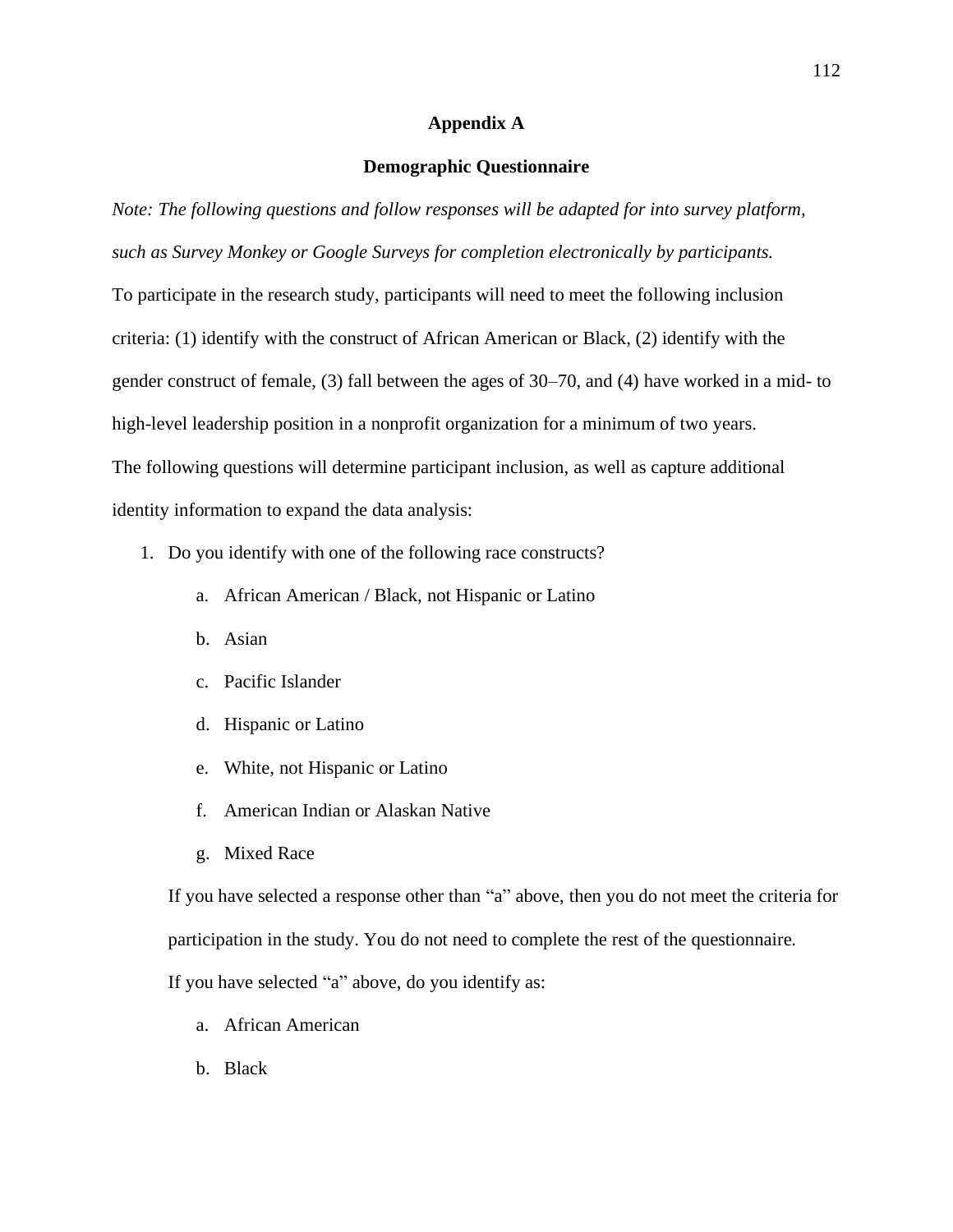c. Both interchangeably

2. Do you identify with one of the following gender constructs?

- a. Female
- b. Male
- c. Non-binary

If you have selected a response other than "a" above, then you do not meet the criteria for participation in the study. You do not need to complete the rest of the questionnaire.

- 3. Identify your age?
	- a. 18-29
	- b. 30-39
	- c. 40-49
	- d. 50-59
	- e. 60-69
	- f. 70+

If you have selected "a" as your response above, then you do not meet the criteria for participation

in the study. You do not need to complete the rest of the questionnaire.

- 4. Identify the job titles you have held in your career (Circle all that apply current and previous)?
	- a. Entry Level
	- b. Coordinator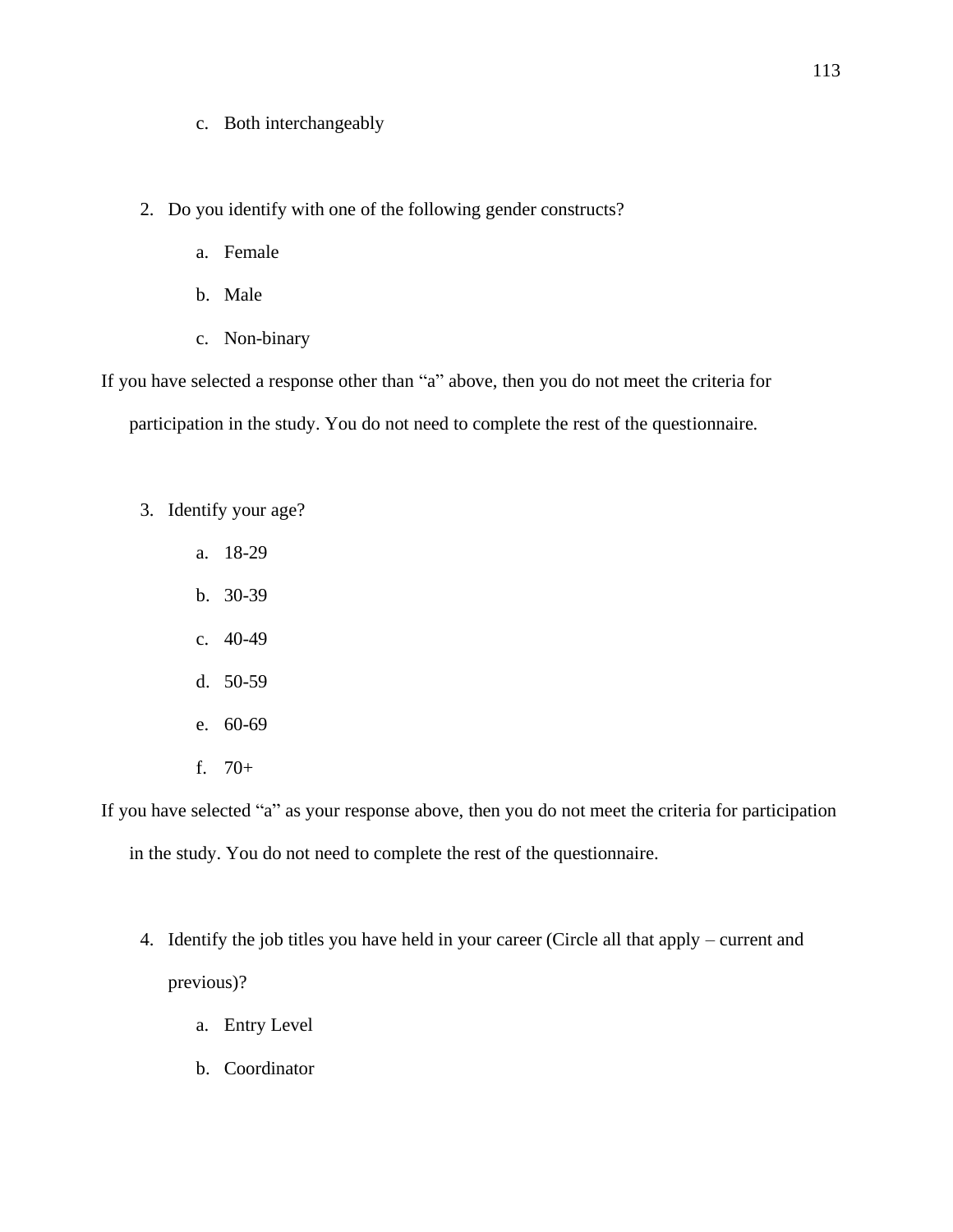- c. Supervisor
- d. Manager
- e. Director
- f. Associate Vice President/Vice President
- g. President/Chief Operating Officer/Executive Director

If you have selected only "a or b" as your response above, then you do not meet the criteria for participation in the study. You do not need to complete the rest of the questionnaire.

- 5. Identify type of organization you worked in a mid- to high-level leadership role (Circle all that apply – current and previous)?
	- a. Private not-for-profit, tax-exempt, or charitable organization
	- b. Private for-profit company or business
	- c. Local, state, or federal government employee
	- d. Self-employed in your own business or professional practice

If you have not selected "a" as one your response above, then you do not meet the criteria for

participation in the study. You do not need to complete the rest of the questionnaire.

- 6. Identify the years of work experience in a mid- to high-level leadership role?
	- a. less than 2 years
	- b.  $2 4$  years
	- c.  $5 10$  years
	- d. 11-15 Years
	- e. 15 20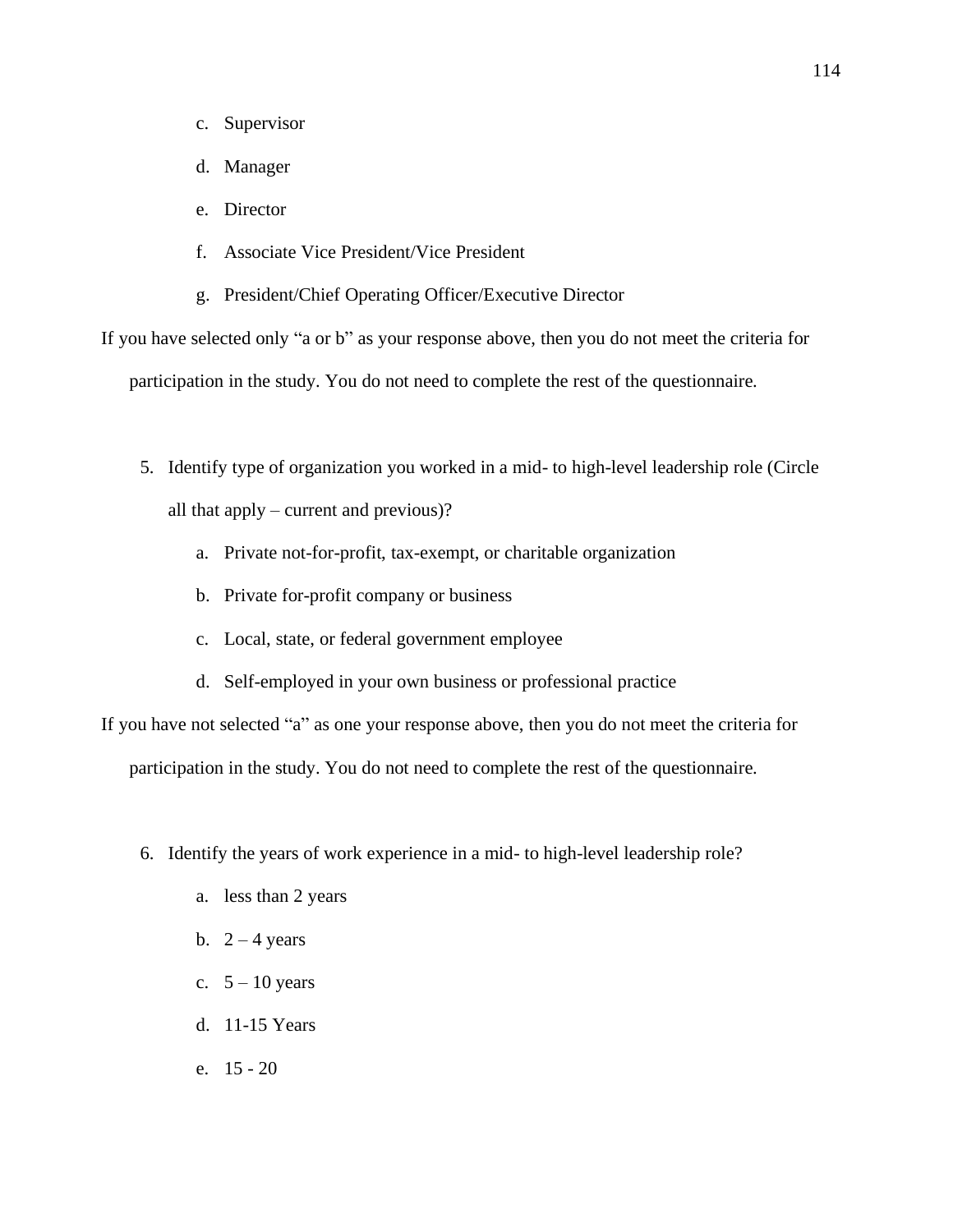- f. 21-25 Years
- g. 26-30 Years
- h. 31+

If you have selected "a" as your response above, then you do not meet the criteria for participation in the study. You do not need to complete the rest of the questionnaire.

- 7. Identify your level of education? (Circle all that apply)
	- a. High school / GED
	- b. Some college
	- c. Associate degree
	- d. Bachelor's Degree
	- e. Some graduate school
	- f. Master's Degree
	- g. Doctoral Degree
- 8. Identify the industries in which you held a mid- to high-level leadership role (Circle all that apply – current and previous)?
	- a. Arts, entertainment, or recreation
	- b. Education— College, university, or adult
	- c. Education— Primary/secondary (K-12)
	- d. Education— Other
	- e. Government
	- f. Health care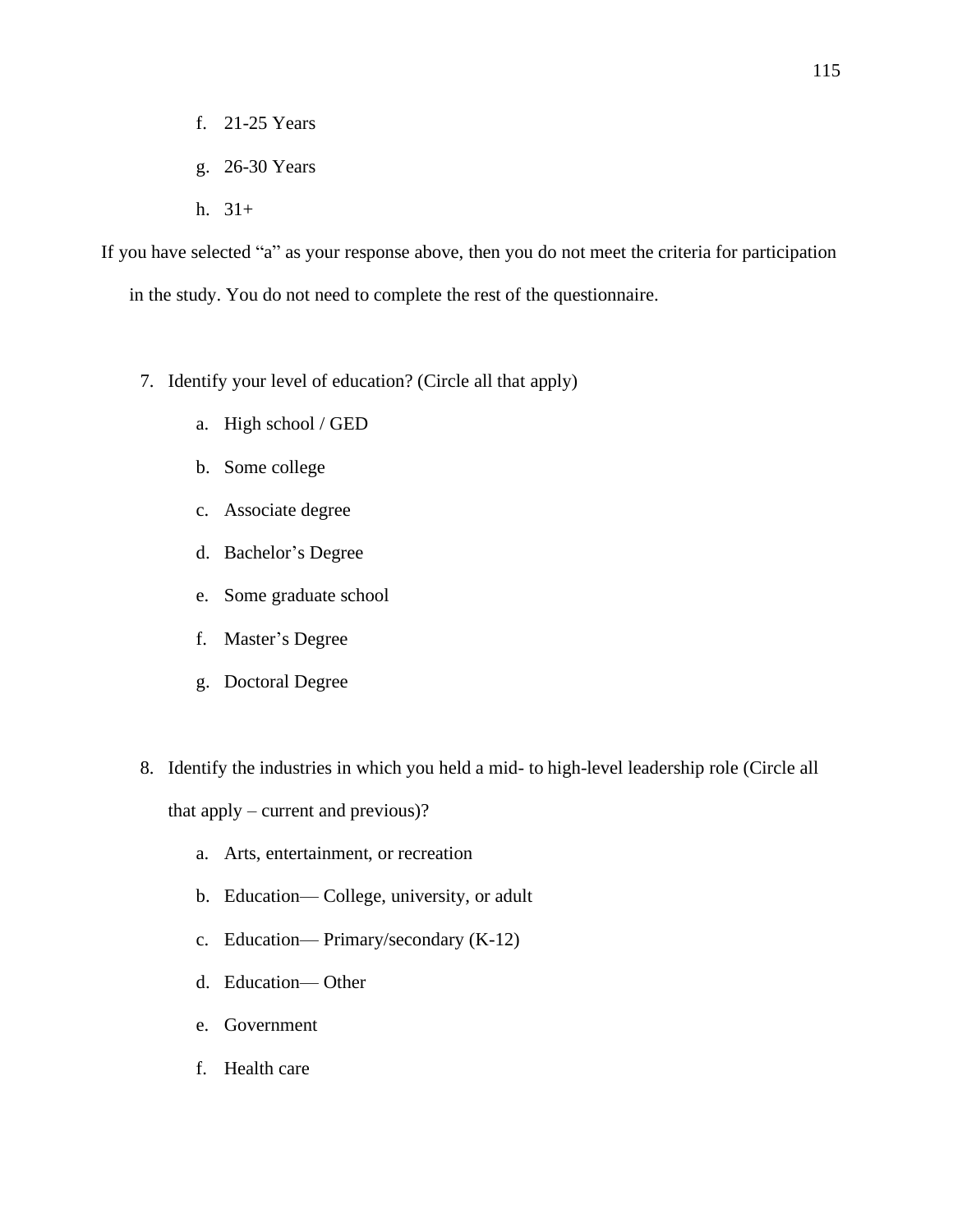- g. Human or Social Services
- h. Information Technology
- i. Legal services
- j. Manufacturing
- k. Marketing/Communications
- l. Military
- m. Religious
- n. Retail
- o. Sales
- p. Scientific or technical services
- q. Software
- r. Telecommunications
- s. Transportation
- t. Utilities
- u. Other industry (please specify)

Follow up questions during the individual interview will expand on your responses in this questionnaire, along with additional inquiries about your life lessons and your experiences in advancing into leadership. Thank you for your participation.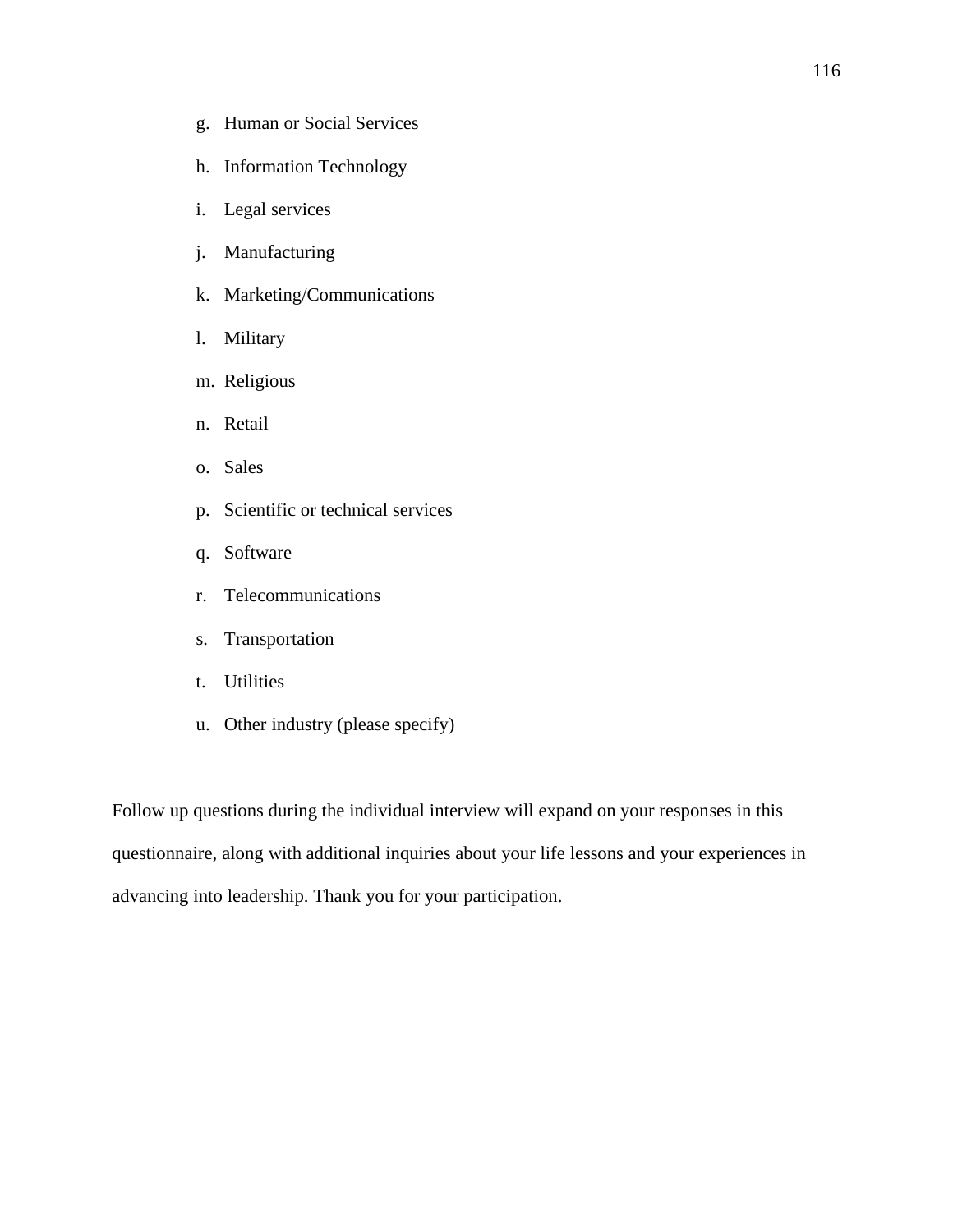#### **Appendix** B

## **Interview Protocol**

### **INTRODUCTION**

Thank you for joining me for this interview, I have a few questions to ask before we begin to ensure your confidentiality:

1) Do I have your permission to record this interview? (If you do not want to be recorded, we will not be able to move forward with the interview process. Thank you for your time.)

2) Are you in a private location where no unconsented individuals can accidently enter the recording during the interview? (If you do not have access to a private location at this time, could we identify a date and time that works better for you?)

3) Would you please click the "rename" button and delete any information in the identification box?

I am now going to push the record button and you will receive a prompt to accept the recording of this interview.

Thank you again for your participation in this research study. This research is being conducted by Angela Griffin, a doctoral candidate in the College of Education at Seattle University. As part of my thematic dissertation experience as a doctoral candidate I am interested in gathering perspectives from African American/Black women leaders in the nonprofit sector. As someone who meets the criteria for this research study, you have no obligation to participate in this interview. If you do choose to participate in this interview, you can leave the interview at any time or ask that the information not be used.

I would like to further clarify that to protect the privacy of participants,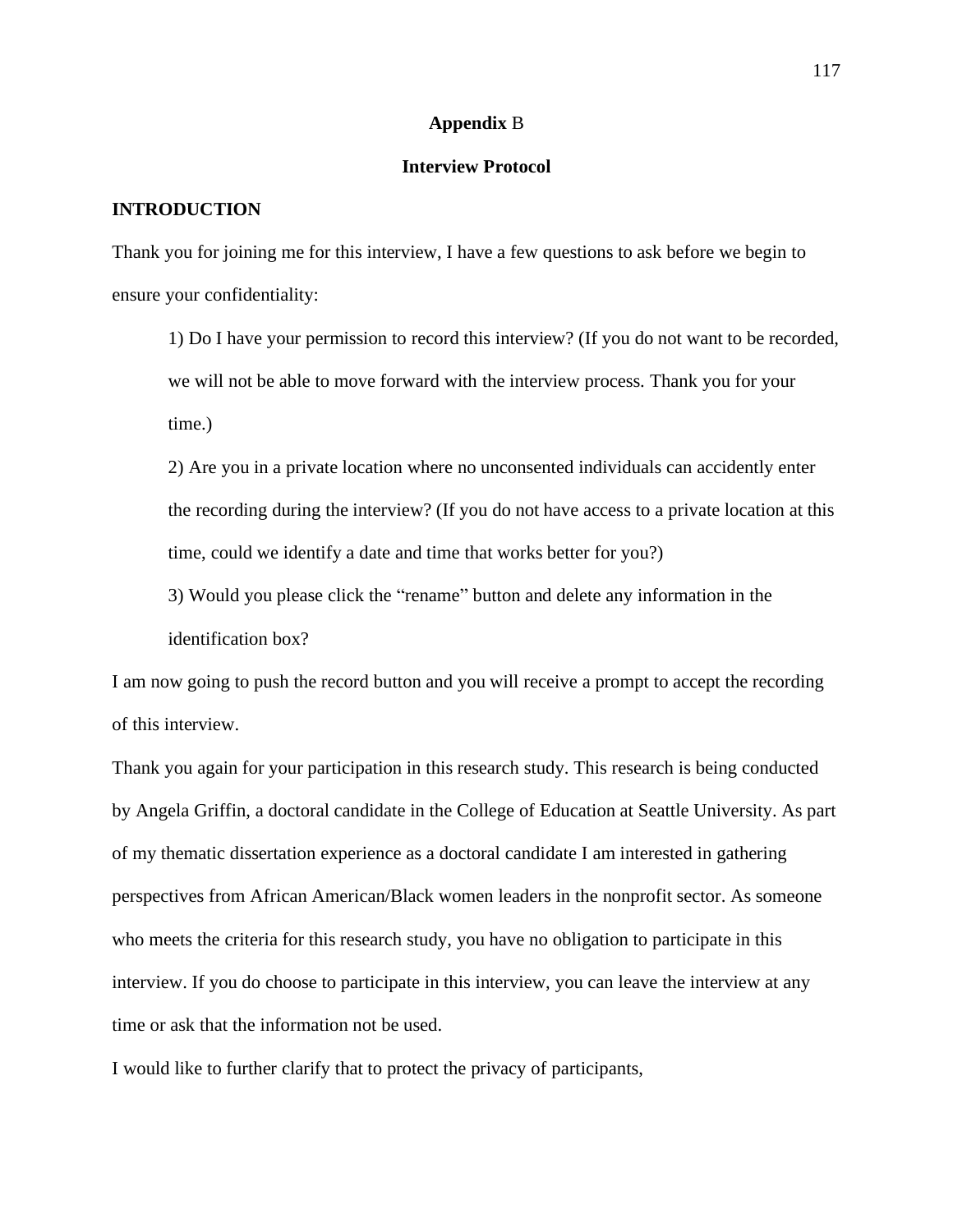- all transcripts will be coded with pseudonyms,
- your responses are confidential,
- only group data will be reported in the final study,
- your participation is voluntary,
- you can refuse to participate and may stop your participation at any time,
- and you may choose not to answer any question.

The interview should take approximately 60 minutes or less. If you do not want to be recorded, we will not be able to move forward with the interviews. Are you still willing to be recorded? Do you have any questions before I begin?

# **First Round Interviews – Career History:**

- 1. What are the lived experiences of African American/Black women in executive-level leadership roles in the nonprofit business sector?
	- a. What executive-level title(s) have you had during your career?
	- b. How long did it take to reach an executive-level position?
	- c. What positions have you held toward an executive-level role?
	- d. What positions along your career trajectory most prepared you for an executivelevel role?
	- e. What positions along your career trajectory had little to no relevance in your attainment of an executive-level role?
	- f. How did you prepare yourself for an executive-level position?
	- g. How would you characterize your leadership experience as an African American/Black woman?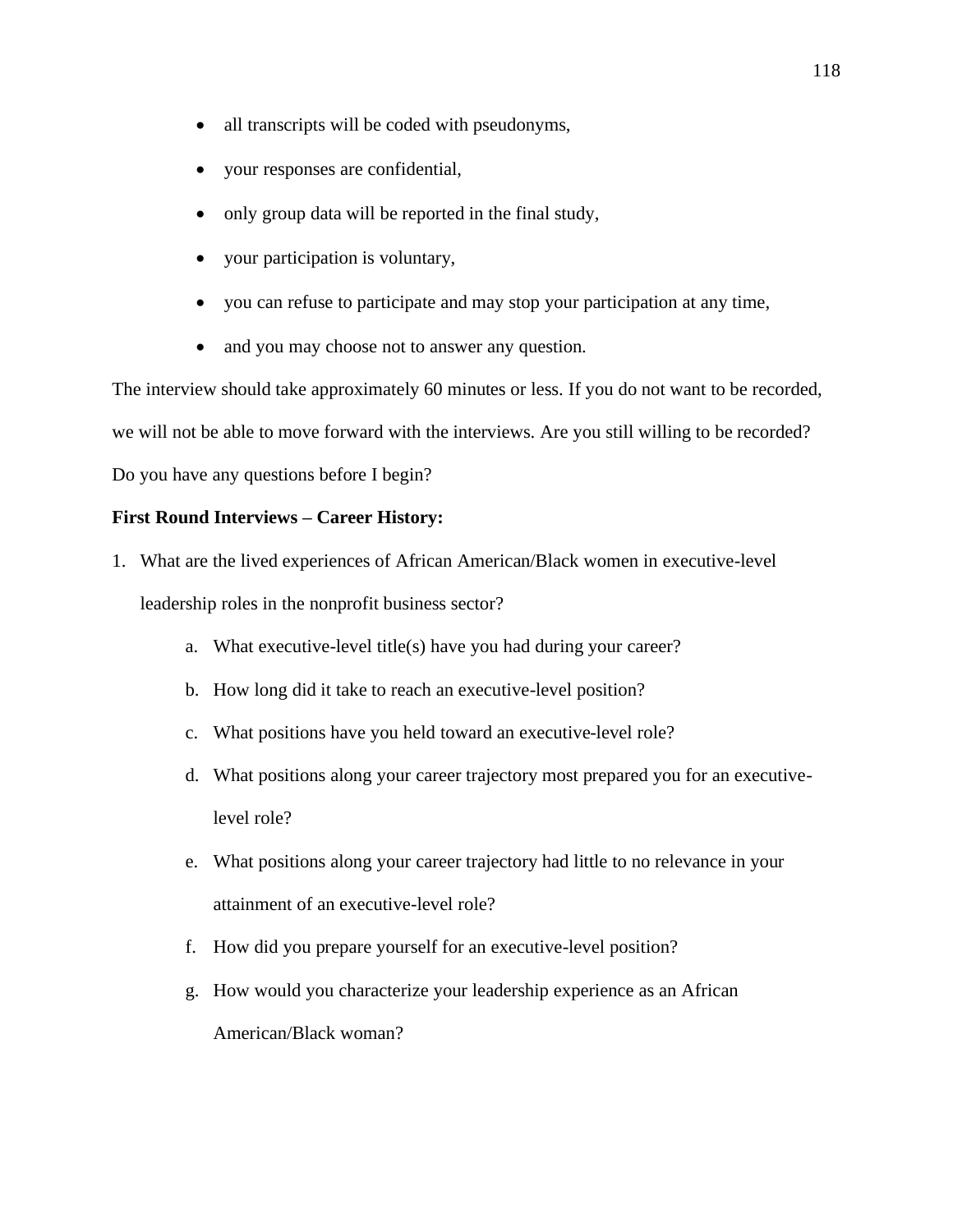## **Second Round Interviews – Details of Experience:**

- 2. What strategies, environments, and resources support African American/Black women in attaining and retaining executive leadership roles in the nonprofit business sector?
	- a. What specific personal characteristics contributed most to your career development?
	- b. What relationships influenced your ascension to an executive position?
	- c. How did your education and training background contribute to the accent toward your top-level position?
	- d. What obstacles have you overcome that caused you the most hesitation in progressing to the next level in your career?
	- e. Identify three leadership factors that African American/Black women can use to assist in ascending to the next level of their career.
	- f. If you are no longer in an executive-level position, what steps led to you no longer staying in the role?
	- g. Why do you think the percentage of African American/Black women in executive-level positions in the U.S. is less than 1%?
	- h. How did the lack of successful African American women affect the advancement of your career?
	- i. What elements of an ' 'organization's culture has impacted or not impacted your progression to an executive-level position?